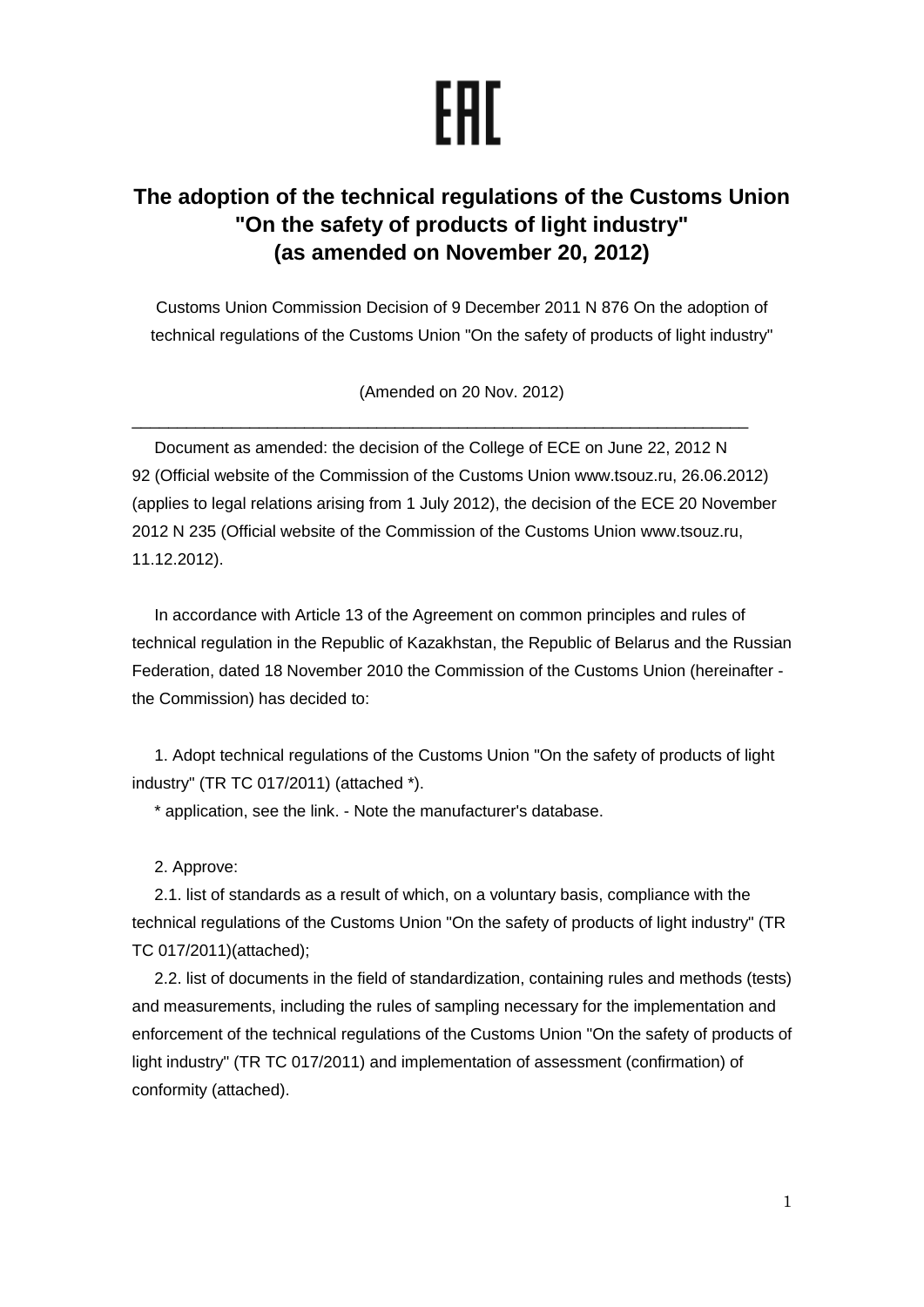3. Install:

3.1. Technical Regulations of the Customs Union "On the safety of products of light industry"(hereinafter - Technical Regulations) come into force on 1 July 2012;

3.2. Appraisal Documents (confirmation) of compliance with mandatory requirements established by regulations of the Customs Union, or the law of the state - a member of the Customs Union, issued or adopted in respect of goods to which the technical regulations of the Technical Regulations(hereinafter - products), up to the date of entry into force of the Technical Regulations remain valid until their expiration, but not later than 1 July 2014. These documents issued or adopted prior to the date of publication of this Decision shall be valid until their expiration. On the entry into force of the Technical Regulations issuance or acceptance of evaluation documents (confirmation) of conformity with mandatory requirements previously established regulations of the Customs Union, or the law State - a member of the Customs Union shall not be permitted;

3.3. Prior to July 1, 2014 allowed the production and introduction of products in accordance with the regulatory requirements, the previously established regulations of the Customs Union, or the law of the state - a member of the Customs Union, in The presence of evaluation documents (confirmation) of conformity specified mandatory requirements issued or adopted before the effective date of the Technical Regulations . Said products are marked with the national conformity (with a market), in accordance with the laws of the State - a member of the Customs Union or the Commission Decision of 20 September 2010 N 386 .marking of such products uniform mark of products on the market states - members of the Customs Union is not permitted;

3.3\_1. Prior to January 1, 2013 allowed the production and release into the circulation in the customs territory of the Customs Union of products that are not subject to the entry into force of the Technical Regulations mandatory assessment (attestation) in accordance with normative legal acts of the Customs Union or the law of the State - a member of the Customs Union without documentation of mandatory assessment (attestation) and non-marking national conformity (with a market)

(Item additionally included a July 26, 2012 decision of the Board of ECE June 22, 2012 N 92 , applies to legal relations arising from 1 July 2012)

3.4. Handling products released into circulation during the period of evaluation documents (confirmation) of compliance referred to in paragraph 3.2 of this Decision , and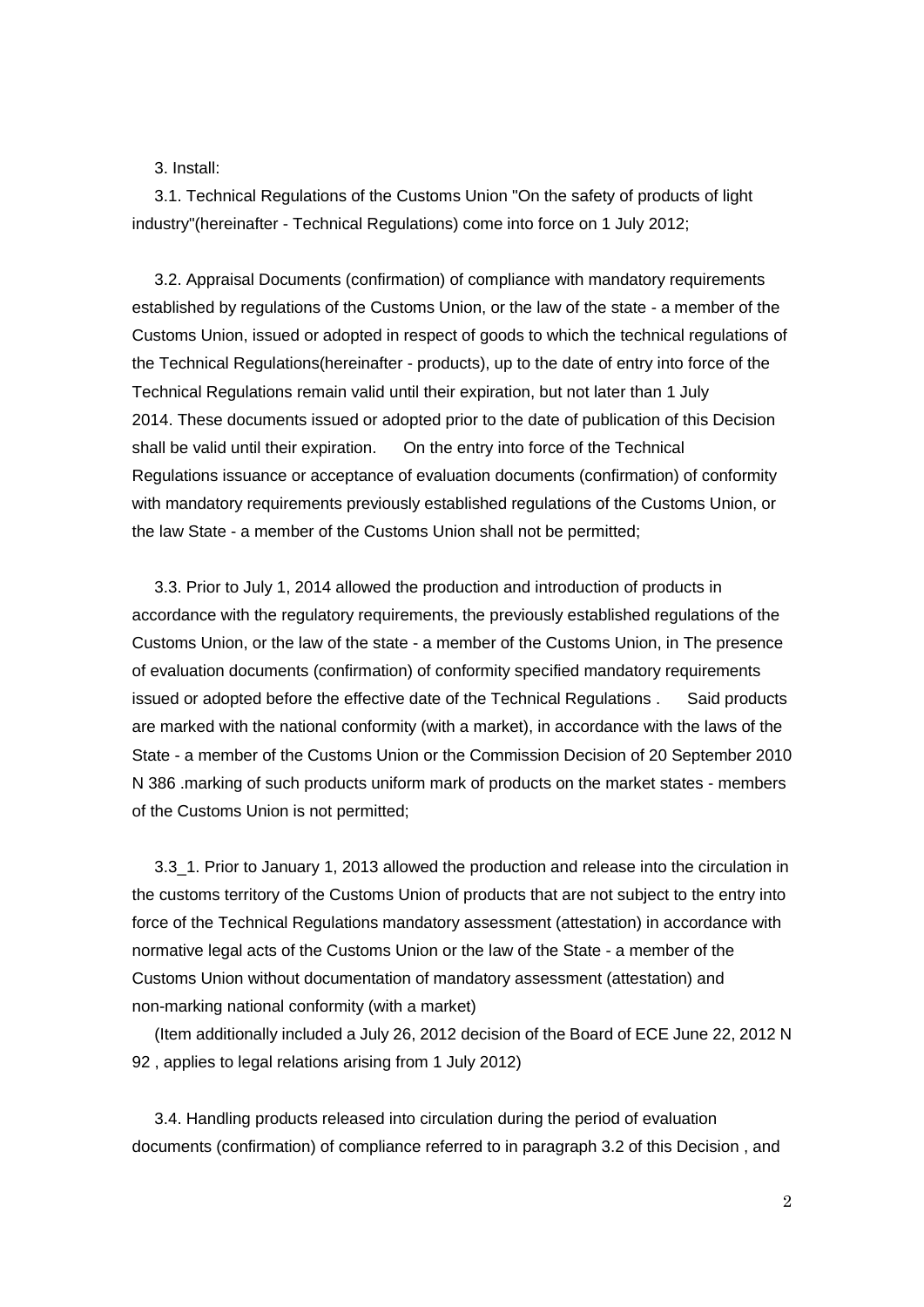the products referred to in subparagraph 3.3 1 this Decision shall be allowed during the life of products, established in accordance with the laws of the state - member of the Customs Union.

(Paragraph as amended, as in force from July 26, 2012 decision of the Board of ECE June 22, 2012 N 92 , applies to legal relations arising from 1 July 2012. - See the previous edition )

4. Secretariat of the Commission in cooperation with the Parties to prepare a draft plan of activities required for the implementation of the Technical Regulations, and within three months from the date of entry into force of this Decision, to provide representation for approval by the Commission in due course.

5. Party of Kazakhstan with the participation of the Parties on the basis of the monitoring results of the application of standards to ensure the preparation of proposals for the updating of the lists referred to in paragraph 2 of this Decision and submit them at least once a year from the date of entry into force of the Technical Regulations in the Secretariat of the Commission for approval by the Commission in the prescribed manner .

6. Parties:

6.1. Prior to the effective date of the Technical Regulations determine the state control (supervision), responsible for the implementation of state control (supervision) over observance of technical regulations and inform the Commission thereof;

6.2. From the date of entry into force of the Technical Regulations provide for state control (supervision) over compliance with the Technical Regulations in lieu of 3.2-3.4 of this Decision.

7. This Decision shall enter into force on the date of its official publication.

## Members of the Commission

of the Customs Union: For the Republic of Belarus S.Rumas from the Republic of KazakhstanU.Shukeev from the Russian Federation Igor Shuvalov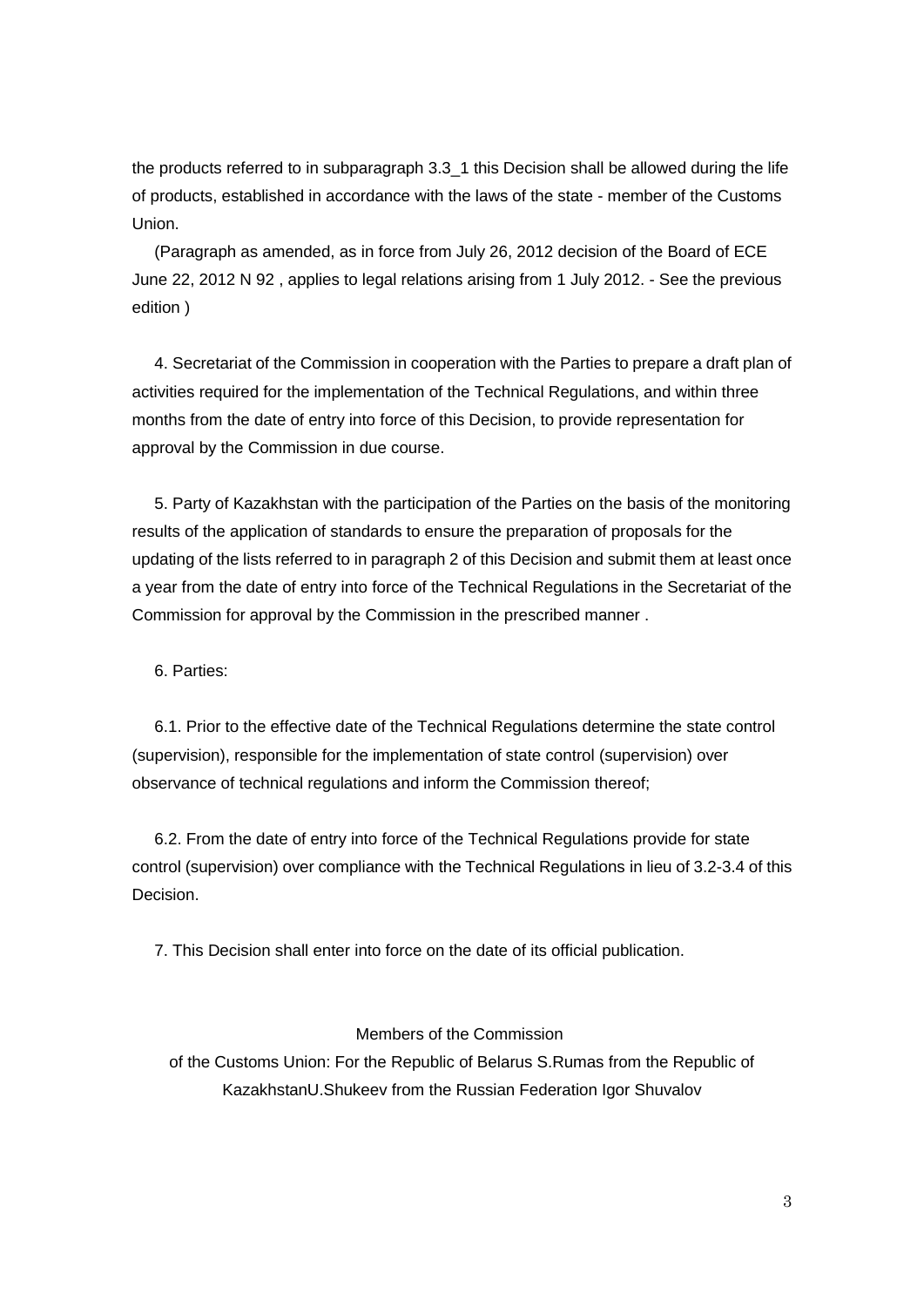**The list of standards as a result of which, on a voluntary basis, compliance with the technical regulations of the Customs Union "On the safety of products of light industry" (TR TC 017/2011)**

APPROVED by

the decision of the Commission of the Customs Union on December 9, 2011 N 876 (Amended on 20 Nov. 2012)

| Np/            | Elements of                                                               | Designation   | Standard name                                                                 | <b>Note</b> |  |
|----------------|---------------------------------------------------------------------------|---------------|-------------------------------------------------------------------------------|-------------|--|
| p              | the technical                                                             | Standard.     |                                                                               |             |  |
|                | regulations of                                                            | Information   |                                                                               |             |  |
|                | the Customs                                                               |               |                                                                               |             |  |
|                |                                                                           | about changes |                                                                               |             |  |
|                | Union                                                                     |               |                                                                               |             |  |
| 1              | $\overline{2}$                                                            | 3             | 4                                                                             | 5           |  |
|                | Garments, textiles, knitwear, ready-made custom-made textiles and textile |               |                                                                               |             |  |
|                |                                                                           |               | materials used for the manufacture of footwear, apparel and leather products, |             |  |
|                |                                                                           | leather goods |                                                                               |             |  |
| 1              | Article 4                                                                 | GOST 1443-78  | "Knitted lining for plastic                                                   |             |  |
|                | Article 5                                                                 |               | shoes. Specifications"                                                        |             |  |
| $\overline{2}$ |                                                                           | GOST 2351-88  | "Goods and knitted                                                            |             |  |
|                |                                                                           |               | fabric. Standards for                                                         |             |  |
|                |                                                                           |               | color fastness methods                                                        |             |  |
|                |                                                                           |               | of determining"                                                               |             |  |
| 3              |                                                                           | GOST 3897-87  | "Knitted. Marking,                                                            |             |  |
|                |                                                                           |               | packaging,                                                                    |             |  |
|                |                                                                           |               | transportation and                                                            |             |  |
|                |                                                                           |               | storage"                                                                      |             |  |
| $\overline{4}$ |                                                                           | GOST 5007-87  | "Knitted glove. General                                                       |             |  |
|                |                                                                           |               | specifications"                                                               |             |  |
| 5              |                                                                           | GOST 5274-90  | "Knitted scarves.                                                             |             |  |
|                |                                                                           |               | General specifications"                                                       |             |  |
| 6              |                                                                           | GOST 5617-71  | "Crude fabric made of                                                         |             |  |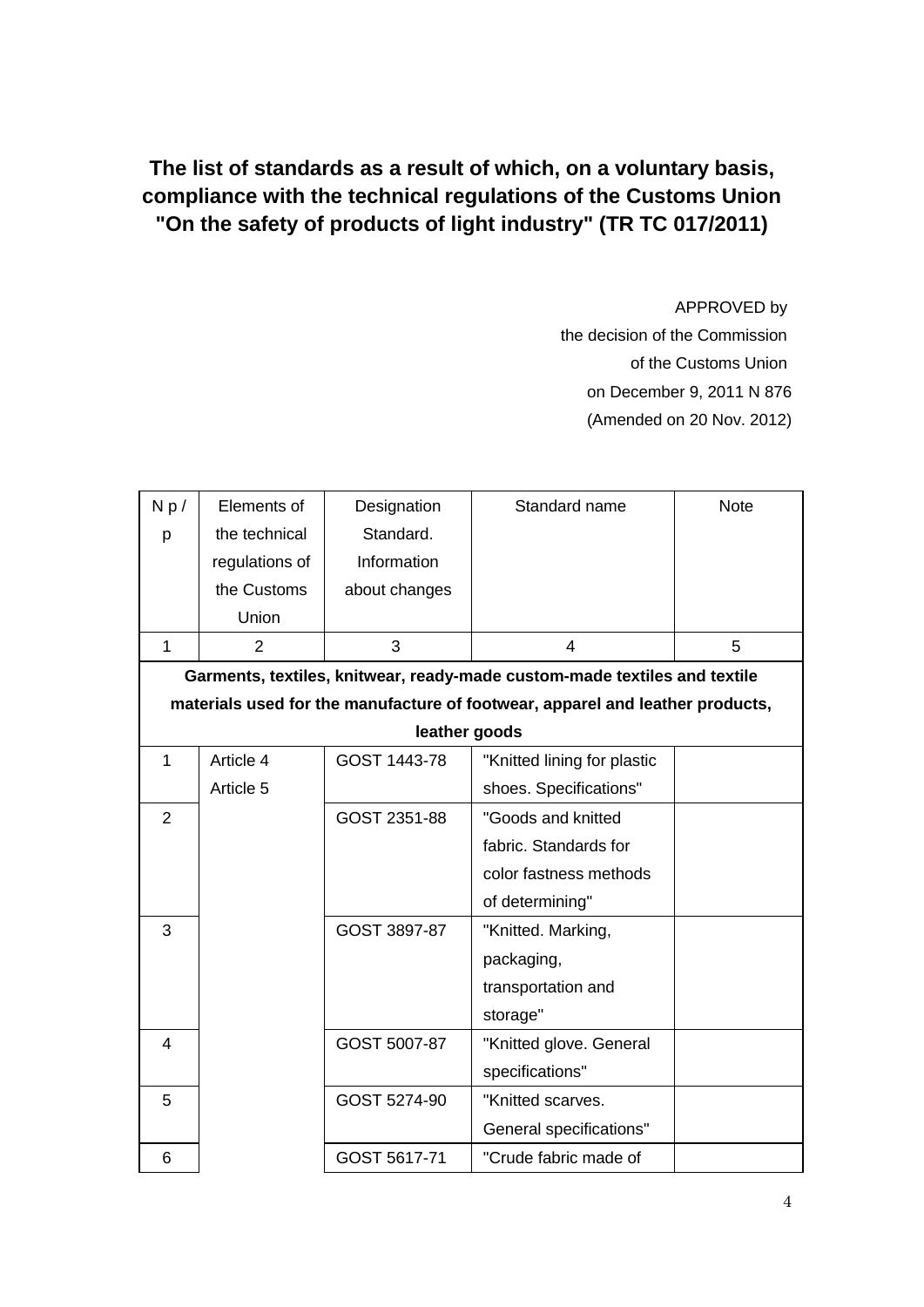|                |              | natural silk.             |  |
|----------------|--------------|---------------------------|--|
|                |              | Specifications"           |  |
| $\overline{7}$ | GOST 5665-77 | "Fabrics linen and        |  |
|                |              | half-linen board. General |  |
|                |              | specifications"           |  |
| 8              | GOST 6752-78 | "Shawls woven of silk     |  |
|                |              | and man-made fibers.      |  |
|                |              | General specifications"   |  |
| 9              | GOST 7000-80 | "Textiles. Packaging,     |  |
|                |              | labeling, transport and   |  |
|                |              | storage"                  |  |
| 10             | GOST 7081-93 | "Silk Fabrics and         |  |
|                |              | semi-pile. General        |  |
|                |              | specifications"           |  |
| 11             | GOST 7297-90 | "Woven fabrics of cotton  |  |
|                |              | tents and raincoats.      |  |
|                |              | Specifications"           |  |
| 12             | GOST 7701-93 | "Tiki cotton and mixed.   |  |
|                |              | General specifications"   |  |
| 13             | GOST 7779-75 | "Fabrics and silk piece   |  |
|                |              | goods and semi.           |  |
|                |              | Standards for color       |  |
|                |              | fastness and methods of   |  |
|                |              | determining"              |  |
| 14             | GOST 7780-78 | "Textiles and piece linen |  |
|                |              | and half-linen products.  |  |
|                |              | Standards for color       |  |
|                |              | fastness and methods of   |  |
|                |              | determining"              |  |
| 15             | GOST 7913-76 | "Textiles and piece       |  |
|                |              | goods, cotton and         |  |
|                |              | mixed. Standards for      |  |
|                |              | color fastness and        |  |
|                |              | methods of determining"   |  |
| 16             | GOST 8541-94 | "Hosiery produced by      |  |
|                |              | kruglochulochnyh          |  |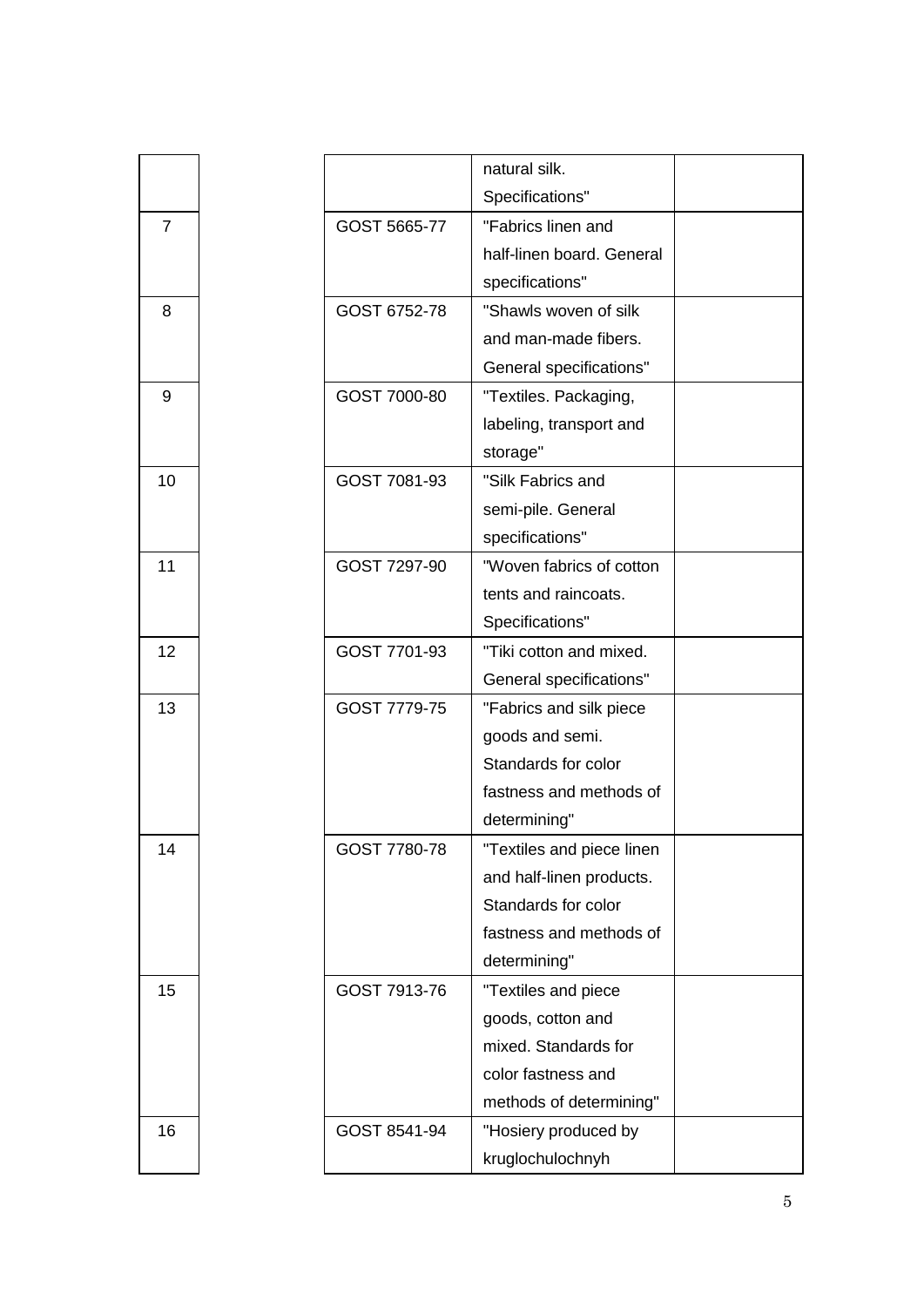|          |                             |               | machines. General                                                                      |  |
|----------|-----------------------------|---------------|----------------------------------------------------------------------------------------|--|
|          |                             |               | specifications"                                                                        |  |
| 17       |                             | GOST 9009-93  | "Woven fabrics of cotton                                                               |  |
|          |                             |               | raincoat with                                                                          |  |
|          |                             |               | water-repellent finish.                                                                |  |
|          |                             |               | Specifications"                                                                        |  |
| $17 - 1$ |                             | GOST 9382-78  | "Blankets pure wool and                                                                |  |
|          |                             |               | wool blend. General                                                                    |  |
|          |                             |               | specifications"                                                                        |  |
|          |                             |               | (The position is additionally included with the January 10, 2013 decision of the UNECE |  |
|          | on November 20, 2012 N 235) |               |                                                                                        |  |
|          |                             |               |                                                                                        |  |
| 18       |                             | GOST 9441-80  | "Shawls, scarves and                                                                   |  |
|          |                             |               | stoles pure wool and                                                                   |  |
|          |                             |               | wool blend. General                                                                    |  |
|          |                             |               | specifications"                                                                        |  |
| 19       |                             | GOST 9845-83  | "Silk fabrics and semi                                                                 |  |
|          |                             |               | necktie. General                                                                       |  |
|          |                             |               | specifications"                                                                        |  |
| 20       |                             | GOST 10138-93 | "Pure flax fabrics, linen                                                              |  |
|          |                             |               | and half-linen                                                                         |  |
|          |                             |               | undergarments. General                                                                 |  |
|          |                             |               | specifications"                                                                        |  |
| 21       |                             | GOST 10232-77 | "Textiles and piece                                                                    |  |
|          |                             |               | goods pure flax, linen                                                                 |  |
|          |                             |               | and half-linen toweling.                                                               |  |
|          |                             |               | General specifications"                                                                |  |
| 22       |                             | GOST 10524-74 | "Fabrics and linen piece                                                               |  |
|          |                             |               | goods and semi-linen                                                                   |  |
|          |                             |               | terry. General                                                                         |  |
|          |                             |               | specifications"                                                                        |  |
| 23       |                             | GOST 10530-79 | "Products custom-made                                                                  |  |
|          |                             |               | decorative textiles.                                                                   |  |
|          |                             |               | General specifications"                                                                |  |
| 24       |                             | GOST 10581-91 | "Ready-made garments.                                                                  |  |
|          |                             |               | Marking, packaging,                                                                    |  |
|          |                             |               |                                                                                        |  |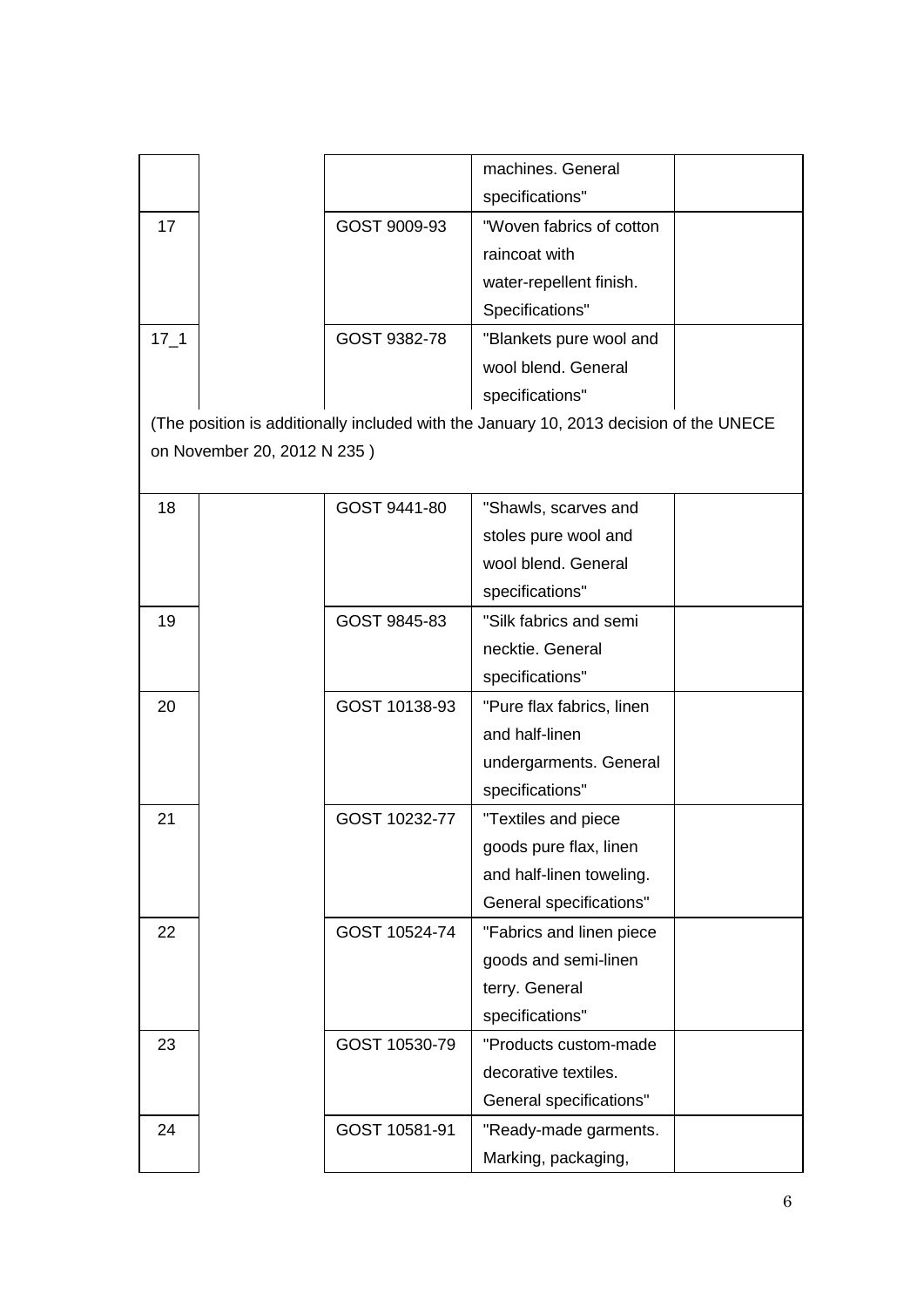|    |               | transportation and        |  |
|----|---------------|---------------------------|--|
|    |               | storage"                  |  |
| 25 | GOST 11027-80 | "Textiles and piece       |  |
|    |               | goods, cotton terry and   |  |
|    |               | waffle. General           |  |
|    |               | specifications"           |  |
| 26 | GOST 11039-84 | "Fabrics linen and        |  |
|    |               | half-linen and            |  |
|    |               | multicolored              |  |
|    |               | kislovannye. General      |  |
|    |               | specifications"           |  |
| 27 | GOST 11109-90 | "Domestic cotton gauze.   |  |
|    |               | General specifications"   |  |
| 28 | GOST 11381-83 | "Handkerchiefs Cotton.    |  |
|    |               | General specifications"   |  |
| 29 | GOST 11372-84 | "Headscarves, cotton,     |  |
|    |               | viscose and blended       |  |
|    |               | yarn. General             |  |
|    |               | specifications"           |  |
| 30 | GOST 11518-88 | "Fabrics sorochechnye     |  |
|    |               | made fibers and blended   |  |
|    |               | yarns. General technical  |  |
|    |               | conditions"               |  |
| 31 | GOST 13527-78 | "Products custom-made     |  |
|    |               | woven and printed         |  |
|    |               | fabrics pure wool and     |  |
|    |               | wool blend. Standards     |  |
|    |               | for color fastness and    |  |
|    |               | methods of determining"   |  |
| 32 | GOST 15968-87 | "Pure flax fabrics, linen |  |
|    |               | and half-linen clothes.   |  |
|    |               | General specifications"   |  |
| 33 | <b>GOST</b>   | "Hosiery produced by      |  |
|    | 16825-2002    | kruglochulochnyh          |  |
|    |               | machines. Specification.  |  |
|    |               | Grading"                  |  |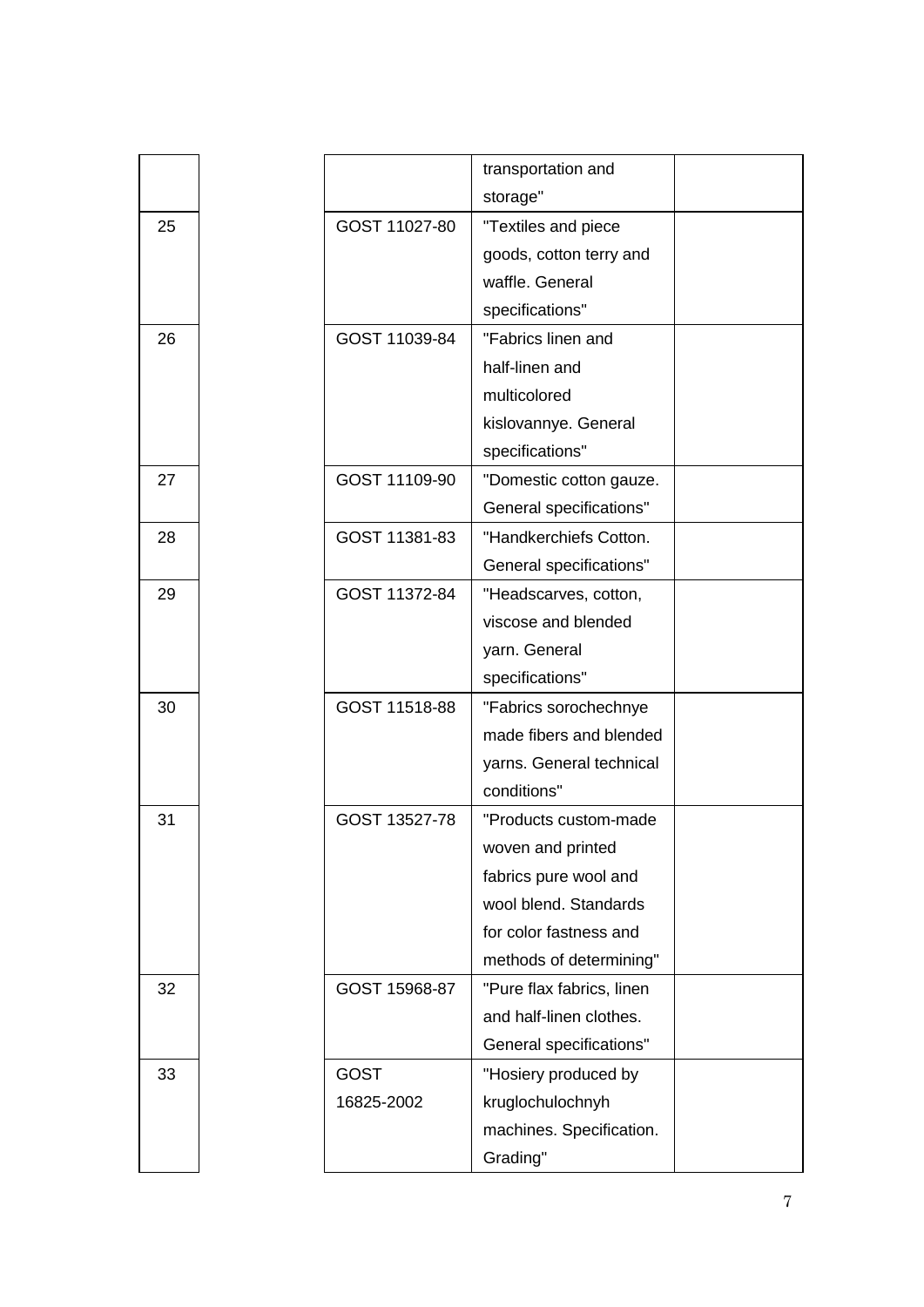| 34       |                             | GOST 17504-80 | "Cotton and mixed with                                                                 |  |
|----------|-----------------------------|---------------|----------------------------------------------------------------------------------------|--|
|          |                             |               | synthetic resin finishes.                                                              |  |
|          |                             |               | General specifications"                                                                |  |
|          |                             |               |                                                                                        |  |
| 35       |                             | GOST 17923-72 | "Sewed Fabrics made of                                                                 |  |
|          |                             |               | bast fibers.                                                                           |  |
|          |                             |               | Specifications"                                                                        |  |
| 36       |                             | GOST 18273-89 | "Sewed wool batting.                                                                   |  |
|          |                             |               | General specifications"                                                                |  |
| 37       |                             | GOST 19008-93 | "Sewed cotton batting.                                                                 |  |
|          |                             |               | General specifications"                                                                |  |
| 38       |                             | GOST 19196-93 | "Fabric shoe. General                                                                  |  |
|          |                             |               | specifications"                                                                        |  |
| 39       |                             | GOST 19864-89 | "The canvas lace.                                                                      |  |
|          |                             |               | General specifications"                                                                |  |
| 40       |                             | GOST 20272-96 | "Lining fabrics of                                                                     |  |
|          |                             |               | man-made fibers and                                                                    |  |
|          |                             |               | yarns. General technical                                                               |  |
|          |                             |               | conditions"                                                                            |  |
| $40 - 1$ |                             | <b>GOST</b>   | "Fabrics for dresses                                                                   |  |
|          |                             | 20723-2003    | made of natural woven                                                                  |  |
|          |                             |               | silk. General                                                                          |  |
|          |                             |               | specifications"                                                                        |  |
|          |                             |               | (The position is additionally included with the January 10, 2013 decision of the UNECE |  |
|          | on November 20, 2012 N 235) |               |                                                                                        |  |
|          |                             |               |                                                                                        |  |
| 41       |                             | GOST 21220-75 | "Tablecloths and                                                                       |  |
|          |                             |               | napkins pure flax, linen                                                               |  |
|          |                             |               | and half-linen. General                                                                |  |
|          |                             |               | specifications"                                                                        |  |
|          |                             |               |                                                                                        |  |
| 42       |                             | GOST 21746-92 | "Lace. General                                                                         |  |
|          |                             |               | specifications"                                                                        |  |
| 43       |                             | <b>GOST</b>   | "Cotton and blended                                                                    |  |
|          |                             | 21790-2005    | clothes. General                                                                       |  |
|          |                             |               | specifications"                                                                        |  |
| 44       |                             | GOST 22017-92 | "Curtain cloth. General                                                                |  |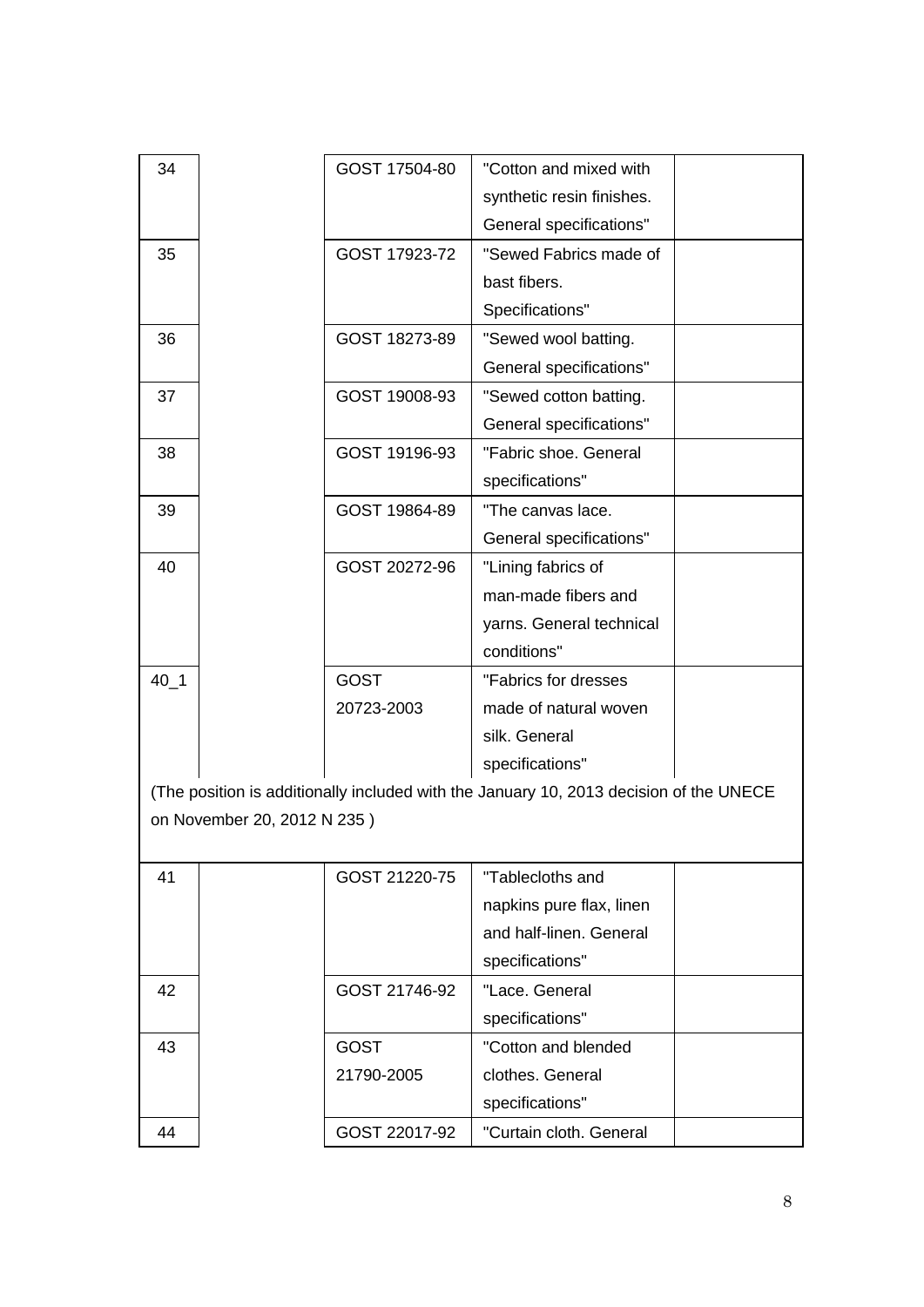|    |               | specifications"            |  |
|----|---------------|----------------------------|--|
| 45 | GOST 23432-89 | "Decorative Fabrics.       |  |
|    |               | General specifications"    |  |
| 46 | GOST 23627-89 | "Textile-clothing woven,   |  |
|    |               | braided, twisted and       |  |
|    |               | knitted, per meter and     |  |
|    |               | piece. Standards for       |  |
|    |               | color fastness and         |  |
|    |               | methods of determining"    |  |
| 47 | GOST 24220-80 | "Furniture Fabrics.        |  |
|    |               | General specifications"    |  |
| 48 | <b>GOST</b>   | "Sewing underwear.         |  |
|    | 25296-2003    | General specifications"    |  |
| 49 | <b>GOST</b>   | "Top clothes and           |  |
|    | 25294-2003    | shirt-dress range.         |  |
|    |               | General specifications"    |  |
| 50 | <b>GOST</b>   | "Top clothes               |  |
|    | 25295-2003    | Coat-costume               |  |
|    |               | assortment. General        |  |
|    |               | specifications"            |  |
| 51 | GOST 27832-88 | "Blankets, cotton and      |  |
|    |               | mixed. General             |  |
|    |               | specifications"            |  |
| 52 | <b>GOST</b>   | "Fabrics for clothes, pure |  |
|    | 28000-2004    | wool, wool and wool        |  |
|    |               | blend. General             |  |
|    |               | specifications"            |  |
| 53 | GOST 28253-89 | "Silk fabrics and          |  |
|    |               | semi-dress and             |  |
|    |               | dress-costume. General     |  |
|    |               | specifications"            |  |
| 54 | GOST 28367-94 | "Artificial fur knit.      |  |
|    |               | General specifications"    |  |
| 55 | GOST 28486-90 | "Cloak fabric and          |  |
|    |               | jackets, of synthetic      |  |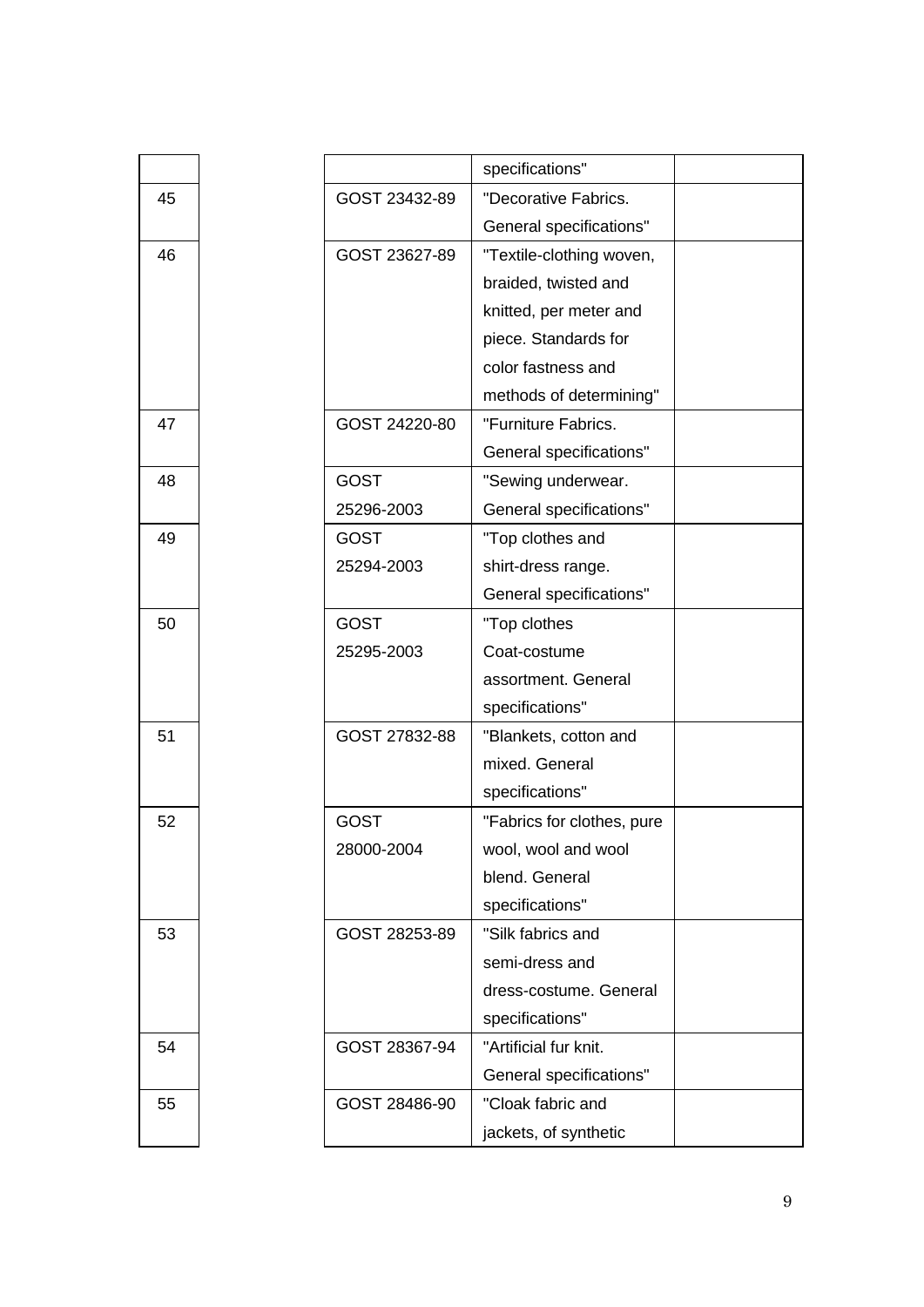|    |               | fibers. General          |  |
|----|---------------|--------------------------|--|
|    |               |                          |  |
|    |               | specifications"          |  |
| 56 | GOST 28503-90 | "Wear a fur lining.      |  |
|    |               | General specifications"  |  |
| 57 | GOST 28554-90 | "Knitted. General        |  |
|    |               | specifications"          |  |
| 58 | GOST 28748-90 | "Fabrics woven terry.    |  |
|    |               | General specifications"  |  |
| 59 | GOST 28755-90 | "Artificial fur          |  |
|    |               | tkaneproshivnoy.         |  |
|    |               | General specifications"  |  |
| 60 | GOST 29013-91 | "Fabrics BLANKET and     |  |
|    |               | foundation of man-made   |  |
|    |               | fibers and yarns.        |  |
|    |               | General technical        |  |
|    |               | conditions"              |  |
| 61 | GOST 29097-91 | "Products corsetry.      |  |
|    |               | General specifications"  |  |
| 62 | GOST 29098-91 | "Fabrics for clothing    |  |
|    |               | accessories. General     |  |
|    |               | specifications"          |  |
| 63 | GOST 29222-91 | "Cloak fabric of         |  |
|    |               | man-made fibers and      |  |
|    |               | mixed. General technical |  |
|    |               | conditions "             |  |
| 64 | GOST 29223-91 | "Fabrics for dresses,    |  |
|    |               | dress-costume and        |  |
|    |               | costume made of          |  |
|    |               | chemical fibers. General |  |
|    |               | specifications"          |  |
| 65 | <b>GOST</b>   | "Cotton and mixed        |  |
|    | 29298-2005    | household. General       |  |
|    |               | specifications"          |  |
|    |               |                          |  |
| 66 | GOST 30327-95 | "T-tops. General         |  |
|    |               | specifications"          |  |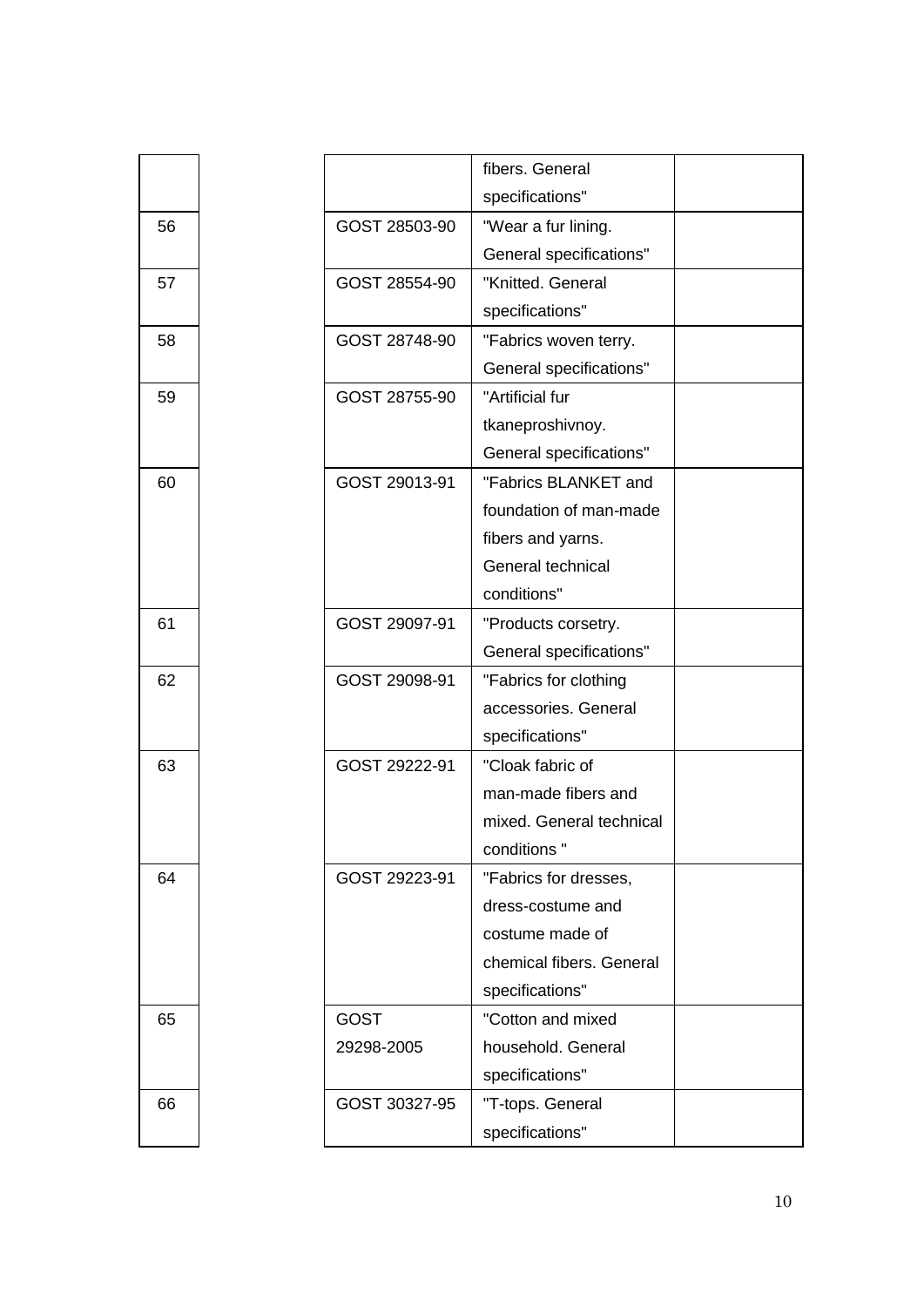| 67       |                             | <b>GOST</b>   | "Pen-down products.                                                                    |  |
|----------|-----------------------------|---------------|----------------------------------------------------------------------------------------|--|
|          |                             | 30332-95/IEC  | General specifications"                                                                |  |
|          |                             | 50576-93      |                                                                                        |  |
| 68       |                             | GOST 30386-95 | "Textiles. Maximum                                                                     |  |
|          |                             |               | allowable concentrations                                                               |  |
|          |                             |               | of free formaldehyde"                                                                  |  |
| 69       |                             | <b>GOST</b>   | "Bed linen. General                                                                    |  |
|          |                             | 31307-2005    | specifications"                                                                        |  |
| 70       |                             | <b>GOST</b>   | "Knitted underwear for                                                                 |  |
|          |                             | 31405-2009    | women and girls.                                                                       |  |
|          |                             |               | General specifications"                                                                |  |
| 71       |                             | <b>GOST</b>   | "Knitted swimwear.                                                                     |  |
|          |                             | 31406-2009    | General specifications"                                                                |  |
| 72       |                             | <b>GOST</b>   | "Knitted underwear for                                                                 |  |
|          |                             | 31408-2009    | men and boys. General                                                                  |  |
|          |                             |               | specifications"                                                                        |  |
| 73       |                             | <b>GOST</b>   | "Knitted tops for women                                                                |  |
|          |                             | 31409-2009    | and girls. General                                                                     |  |
|          |                             |               | specifications"                                                                        |  |
| 74       |                             | <b>GOST</b>   | "Knitted tops for men                                                                  |  |
|          |                             | 31410-2009    | and boys. General                                                                      |  |
|          |                             |               | specifications"                                                                        |  |
| 75       |                             | <b>GOST R</b> | "T-tops. General                                                                       |  |
|          |                             | 50504-2009    | specifications"                                                                        |  |
| 76       |                             | GOST 50576-93 | "Pen-down products.                                                                    |  |
|          |                             |               | General specifications"                                                                |  |
| 77       |                             | <b>GOST R</b> | "Wear a fur lining.                                                                    |  |
|          |                             | 52586-2006    | General specifications"                                                                |  |
| 78       |                             | STB 638-2001  | "Custom-made products.                                                                 |  |
|          |                             |               | General specifications"                                                                |  |
| $78 - 1$ |                             | STB 753-2000  | "Pillows. General                                                                      |  |
|          |                             |               | specifications"                                                                        |  |
|          |                             |               | (The position is additionally included with the January 10, 2013 decision of the UNECE |  |
|          | on November 20, 2012 N 235) |               |                                                                                        |  |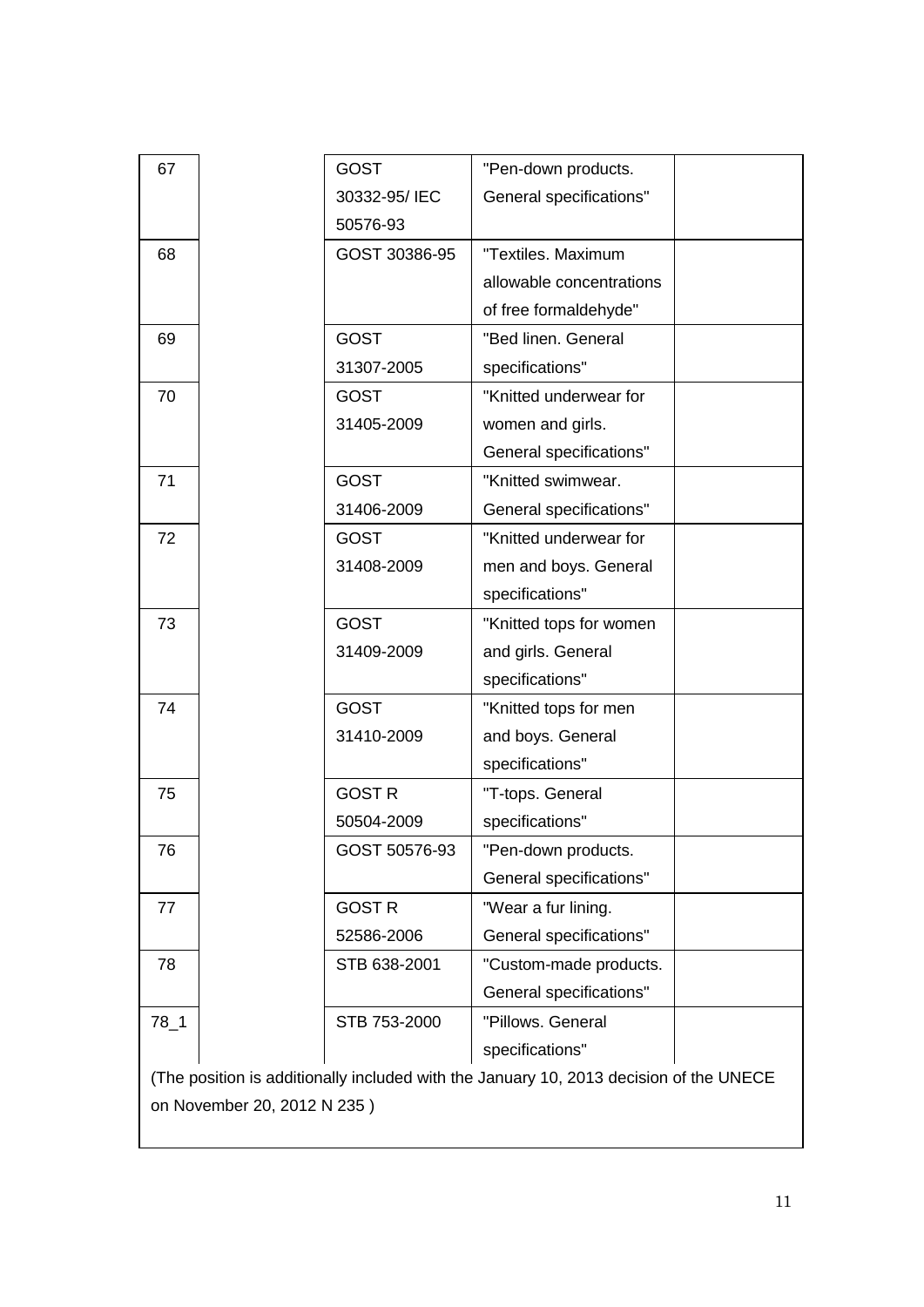| 79 | STB 872-2007  | "Fabrics and piece        |  |
|----|---------------|---------------------------|--|
|    |               | goods woven terry.        |  |
|    |               | General specifications"   |  |
| 80 | STB 921-2004  | "Products corsetry.       |  |
|    |               | General specifications"   |  |
| 81 | STB 936-93    | "Quilts and quilted       |  |
|    |               | bedspreads. General       |  |
|    |               | specifications"           |  |
| 82 | STB 969-2010  | "Cotton and mixed         |  |
|    |               | domestic gray and         |  |
|    |               | finished. General         |  |
|    |               | specifications"           |  |
| 83 | STB 1017-96   | "Textiles and piece       |  |
|    |               | goods, cotton and         |  |
|    |               | blended terry and waffle. |  |
|    |               | General specifications"   |  |
| 84 | STB 1139-99   | "Pure flax fabrics, linen |  |
|    |               | and half-linen clothes.   |  |
|    |               | General specifications"   |  |
| 85 | STB 1145-99   | "Fabrics for clothes of   |  |
|    |               | chemical fiber wool fiber |  |
|    |               | with an investment of     |  |
|    |               | less than 20%. General    |  |
|    |               | specifications"           |  |
| 86 | STB 1301-2002 | "Tights produced by       |  |
|    |               | kruglochulochnyh          |  |
|    |               | machines. General         |  |
|    |               | specifications"           |  |
| 87 | STB 1432-2003 | "Hats. General            |  |
|    |               | specifications"           |  |
| 88 | STB 1508-2004 | "Textiles and textile     |  |
|    |               | products custom-made      |  |
|    |               | decorative. General       |  |
|    |               | specifications"           |  |
| 89 | STB 1678-2006 | "The web fleecy hosiery.  |  |
|    |               | General specifications"   |  |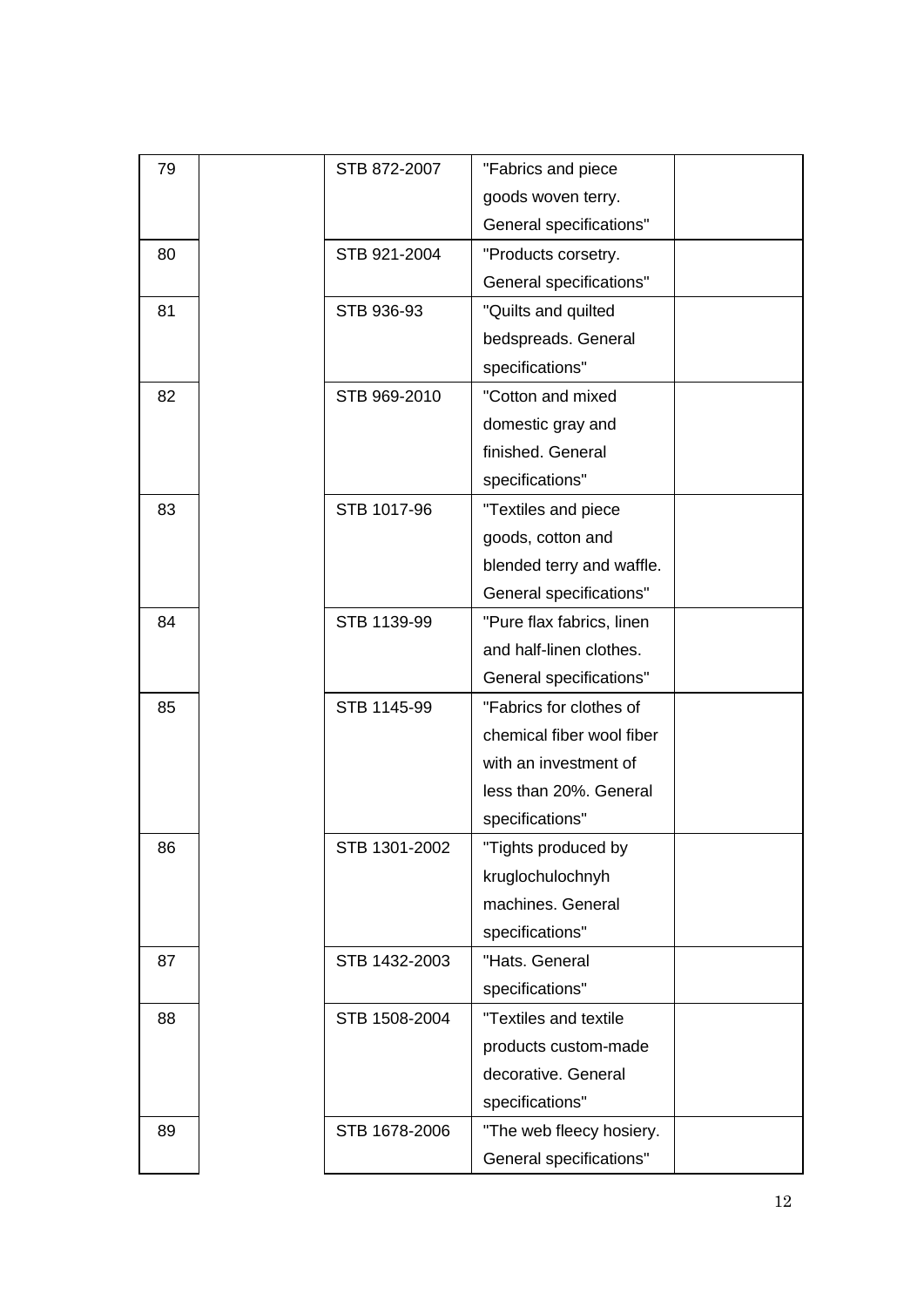| 90 | STB 1734-2007 | "The fibers and fabrics |  |
|----|---------------|-------------------------|--|
|    |               | chemical (synthetic).   |  |
|    |               | Safety requirements"    |  |
| 91 | STB 1819-2007 | "Decorative Fabrics     |  |
|    |               | retardant. General      |  |
|    |               | specifications"         |  |
| 92 | STB 2204-2011 | "Nonwoven Fabrics.      |  |
|    |               | General specifications" |  |
| 93 | STB 2207-2011 | "Knitted. General       |  |
|    |               | specifications"         |  |
| 94 | STB EN        | "Textiles. Upholstery   |  |
|    | 14465-2011    | materials. Requirements |  |
|    |               | and test methods"       |  |
| 95 | <b>STRK</b>   | "Quilts and quilted     |  |
|    | 1017-2000 *   | bedspreads. General     |  |
|    |               | specifications"         |  |
|    |               |                         |  |

\* Access to international and foreign documents mentioned herein and throughout the text, you can get by clicking on the link - Note the manufacturer's database.

| 96 | <b>ST RK</b> | "Sewing sports. General |  |
|----|--------------|-------------------------|--|
|    | 1964-2010 *  | specifications"         |  |

## **Footwear and leather goods**

| 97 | Article 6 | GOST 126-79  | "Glued rubber galoshes.  |
|----|-----------|--------------|--------------------------|
|    |           |              |                          |
|    |           |              | Specifications"          |
| 98 |           | GOST 5375-79 | "Boots of rubber molded. |
|    |           |              | Specifications"          |
| 99 |           | <b>GOST</b>  | "Shoes. Marking,         |
|    |           | 7296-2003 *  | packaging,               |
|    |           |              | transportation and       |
|    |           |              | storage"                 |
|    |           |              |                          |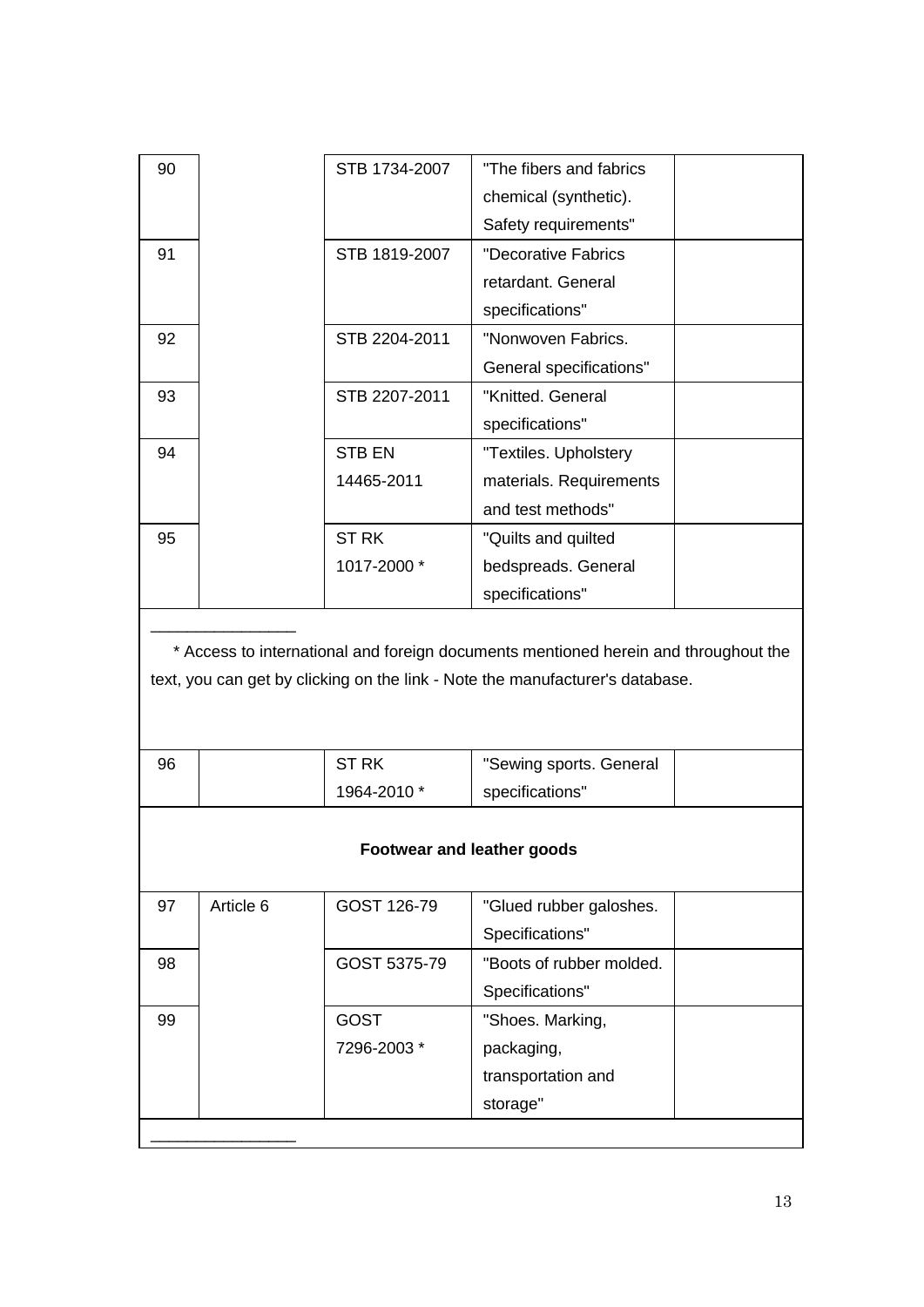| * Probably, the error of the original. It should read: "GOST 7296-81". - Note the |                          |               |                           |  |  |
|-----------------------------------------------------------------------------------|--------------------------|---------------|---------------------------|--|--|
|                                                                                   | manufacturer's database. |               |                           |  |  |
|                                                                                   |                          |               |                           |  |  |
|                                                                                   |                          |               |                           |  |  |
| 100                                                                               |                          | <b>GOST</b>   | "Shoes home and road.     |  |  |
|                                                                                   |                          | 1135-2005     | General specifications"   |  |  |
| 101                                                                               |                          | GOST 5394-89  | "Shoes of Russian         |  |  |
|                                                                                   |                          |               | leather, General          |  |  |
|                                                                                   |                          |               | specifications"           |  |  |
| 102                                                                               |                          | GOST 6410-80  | "Home footwear, boots     |  |  |
|                                                                                   |                          |               | and shoes, rubber,        |  |  |
|                                                                                   |                          |               | rubber and glued.         |  |  |
|                                                                                   |                          |               | Specifications"           |  |  |
| 103                                                                               |                          | GOST 7458-78  | "Shoes for the game of    |  |  |
|                                                                                   |                          |               | football. Specifications" |  |  |
| 104                                                                               |                          | GOST 7472-78  | "Ski Shoes.               |  |  |
|                                                                                   |                          |               | Specifications"           |  |  |
| 105                                                                               |                          | GOST 9155-88  | "Sport footwear, rubber   |  |  |
|                                                                                   |                          |               | and rubber.               |  |  |
|                                                                                   |                          |               | Specifications"           |  |  |
| 106                                                                               |                          | GOST 13745-78 | "Shoes for skating.       |  |  |
|                                                                                   |                          |               | Specifications"           |  |  |
| 107                                                                               |                          | GOST 13796-78 | "Shoes for figure         |  |  |
|                                                                                   |                          |               | skating. Specifications"  |  |  |
| 108                                                                               |                          | GOST 14037-79 | "Footwear with textile    |  |  |
|                                                                                   |                          |               | uppers with rubber soles  |  |  |
|                                                                                   |                          |               | and priformovannymi       |  |  |
|                                                                                   |                          |               | obsoyuzkami.              |  |  |
|                                                                                   |                          |               | Specifications"           |  |  |
| 109                                                                               |                          | GOST 18724-88 | "Shoes milled             |  |  |
|                                                                                   |                          |               | coarse-wooled.            |  |  |
|                                                                                   |                          |               | Specifications"           |  |  |
| 110                                                                               |                          | <b>GOST</b>   | "Shoes model. General     |  |  |
|                                                                                   |                          | 19116-2005    | specifications"           |  |  |
| 111                                                                               |                          | GOST 25871-83 | "Leather goods.           |  |  |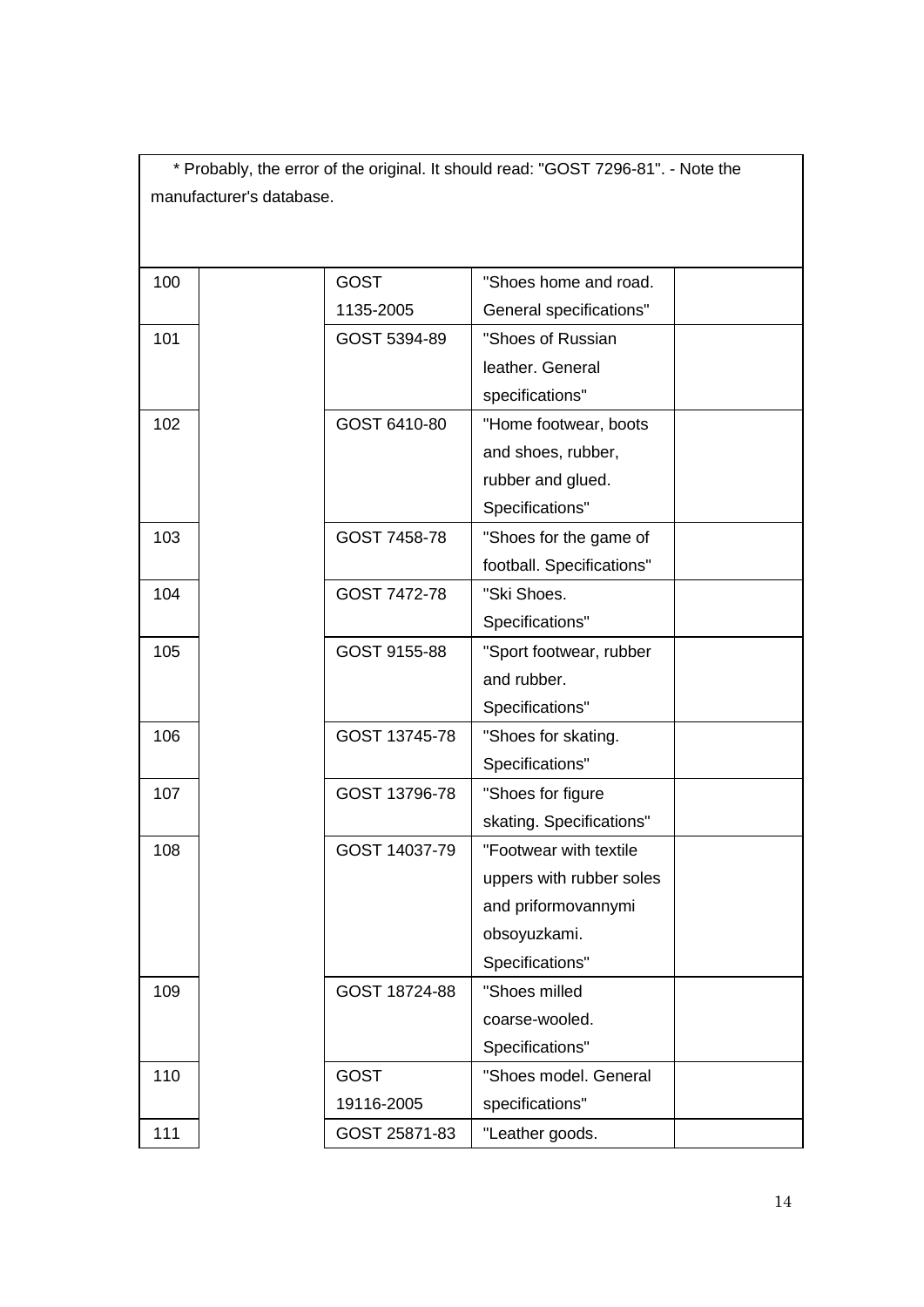|     |                                             | Packaging, labeling,                                                          |  |
|-----|---------------------------------------------|-------------------------------------------------------------------------------|--|
|     |                                             | transport and storage"                                                        |  |
| 112 | GOST 26166-84                               | "Casual footwear from                                                         |  |
|     |                                             | synthetic and artificial                                                      |  |
|     |                                             | leather. Specifications"                                                      |  |
| 113 | <b>GOST</b>                                 | "Casual footwear.                                                             |  |
|     | 26167-2005                                  | General specifications"                                                       |  |
| 114 | <b>GOST</b>                                 | "Bags, bags, briefcases,                                                      |  |
|     | 28631-2005                                  | backpacks, briefcases,                                                        |  |
|     |                                             | small leather goods                                                           |  |
|     |                                             | products. General                                                             |  |
|     |                                             | specifications"                                                               |  |
| 115 | GOST 28754-90                               | "Seat belt for hours.                                                         |  |
|     |                                             | General specifications"                                                       |  |
| 116 | <b>GOST R</b>                               | "Shoes for team sports.                                                       |  |
|     | 51796-2001                                  | General technical                                                             |  |
|     |                                             | requirements"                                                                 |  |
| 117 |                                             | The position is excluded from the January 10, 2013 - ECE decision of November |  |
|     | 20, 2012 N 235. - See the previous edition. |                                                                               |  |
|     |                                             |                                                                               |  |
| 118 | STB 287-2004                                | "Burki. General                                                               |  |
|     |                                             | specifications"                                                               |  |
| 119 | STB 931-93                                  | "Shoes for the elderly.                                                       |  |
|     |                                             | Specifications"                                                               |  |
| 120 | STB 1042-97                                 | "Shoes for outdoor                                                            |  |
|     |                                             | activities. General                                                           |  |
|     |                                             | specifications"                                                               |  |
| 121 | <b>ST RK</b>                                | "Shoes mechanical                                                             |  |
|     | 1059-2002 *                                 | production. General                                                           |  |
|     |                                             | specifications"                                                               |  |
| 122 | GOST 28846-90                               | "Gloves and mittens.                                                          |  |
|     |                                             | General specifications"                                                       |  |

| Skin |           |             |                              |  |
|------|-----------|-------------|------------------------------|--|
| 123  | Article 6 | GOST 485-82 | "Russia leather shoe uppers. |  |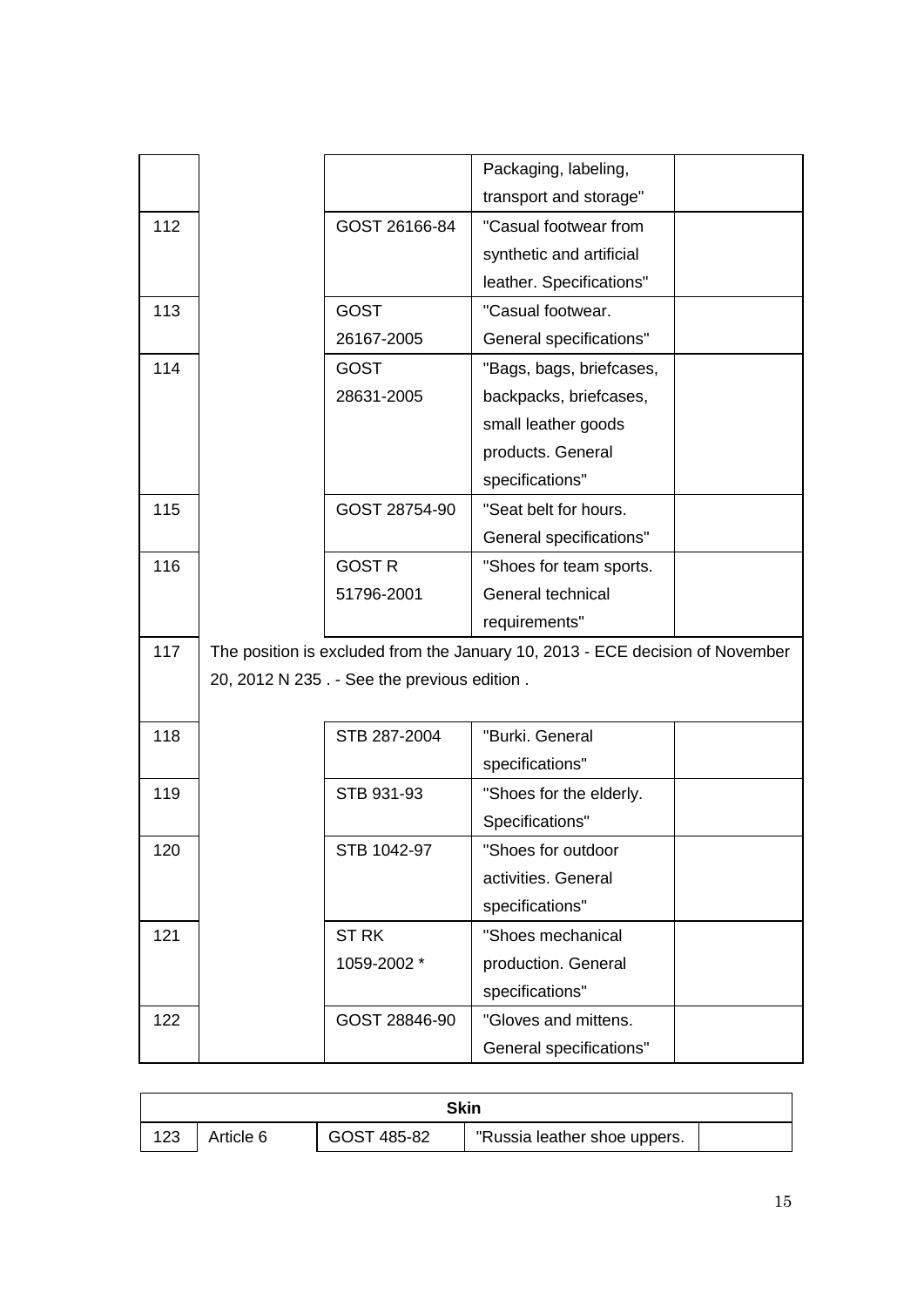|     |                          |               | Specifications"                                                                  |  |
|-----|--------------------------|---------------|----------------------------------------------------------------------------------|--|
| 124 |                          | GOST 939-88   | "Leather for shoe uppers.                                                        |  |
|     |                          |               | Specifications"                                                                  |  |
| 125 |                          | GOST 939-94 * | "Leather for shoe uppers.                                                        |  |
|     |                          |               | Specifications"                                                                  |  |
|     |                          |               | * Probably, the error of the original. It should read: "GOST 938-88." - Note the |  |
|     | manufacturer's database. |               |                                                                                  |  |
|     |                          |               |                                                                                  |  |
|     |                          |               |                                                                                  |  |
| 126 |                          | GOST 940-81   | "Leather for shoe lining.                                                        |  |
|     |                          |               | Specifications"                                                                  |  |
| 127 |                          | GOST 1838-91  | "The skin of split leather.                                                      |  |
|     |                          |               | General specifications"                                                          |  |
| 128 |                          | GOST 15091-80 | "Leather for haberdashery.                                                       |  |
|     |                          |               | Specifications"                                                                  |  |
| 129 |                          | GOST 1875-83  | "Leather for clothing and                                                        |  |
|     |                          |               | hats. Specifications"                                                            |  |
| 130 |                          | GOST 1903-78  | "Leather for the bottom of                                                       |  |
|     |                          |               | shoes. Wrenches and floors.                                                      |  |
|     |                          |               | Specifications"                                                                  |  |
| 131 |                          | GOST 3673-69  | "Laika. Specifications"                                                          |  |
| 132 |                          | GOST 3717-84  | "Suede. Specifications"                                                          |  |
| 133 |                          | GOST 7065-81  | "Nitroiskozha T-shoe.                                                            |  |
|     |                          |               | Specifications"                                                                  |  |
| 134 |                          | GOST 9333-70  | "Kersey shoe. Specifications"                                                    |  |
| 135 |                          | GOST 9705-78  | "Skin patent shoe.                                                               |  |
|     |                          |               | Specifications"                                                                  |  |
| 136 |                          | GOST 10438-78 | "Viniliskozha NT                                                                 |  |
|     |                          |               | haberdashery.                                                                    |  |

Specifications"

General specifications"

Non-woven shoe uppers. General specifications"

137 | GOST 11107-90 | "Iskozh-T haberdashery.

138 | GOST 28144-89 | "Synthetic Leather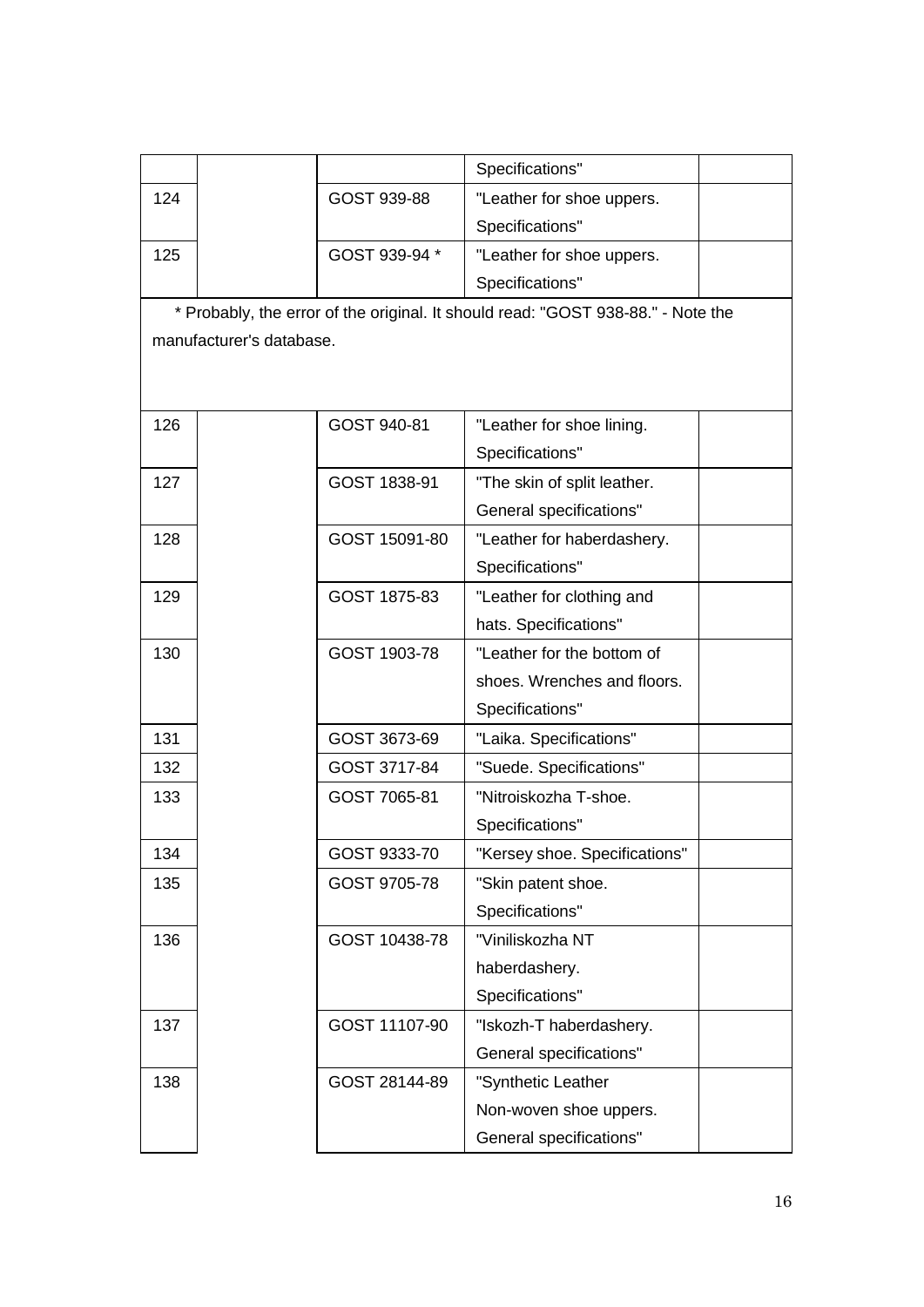| 139 | GOST 28461-90 | "Artificial leather CLOTHES.        |
|-----|---------------|-------------------------------------|
|     |               | General specifications"             |
| 140 | GOST 29277-92 | "Leather for the bottom of          |
|     |               | shoes. Specifications"              |
| 141 | <b>GOST R</b> | "Leather for furniture.             |
|     | 53243-2008    | General specifications"             |
| 142 | <b>ST RK</b>  | "Leather, chromed shoe              |
|     | 1165-2002 *   | upper. Specifications"              |
| 143 | GOST 15092-80 | "Leather gloves and mittens.        |
|     |               | Specifications"                     |
|     |               | Clothing and leather goods and furs |
| 144 | GOST 5710-85  | "Wear skin coat of sheepskin        |
|     |               | and fur velor. General              |
|     |               | specifications"                     |
| 145 | GOST 7069-74  | "The collars, cuffs and fur         |
|     |               | trim. Specifications"               |
| 146 | GOST 8765-93  | "Furs and combined. General         |
|     |               | specifications"                     |
| 147 | GOST 10151-75 | "Fur-dresses for women.             |
|     |               | General specifications"             |
| 148 | GOST 10325-79 | "Hats fur. General                  |
|     |               | specifications"                     |
| 149 | GOST 11287-76 | "Fur Vests. General                 |
|     |               | specifications"                     |
| 150 | GOST 12299-66 | "Fur, and tailored the strip of     |
|     |               | fur skins of different kinds.       |
|     |               | Specifications"                     |
| 151 | GOST 19878-74 | "Fur, fur and sheepskin skin        |
|     |               | coat products. Labeling,            |
|     |               | Packaging, transport and            |
|     |               | storage"                            |
| 152 | GOST 20176-84 | "Gloves, mittens and fur.           |
|     |               | General specifications"             |
| 153 | <b>GOST</b>   | "Leather Clothing. General          |
|     | 31293-2005    | specifications"                     |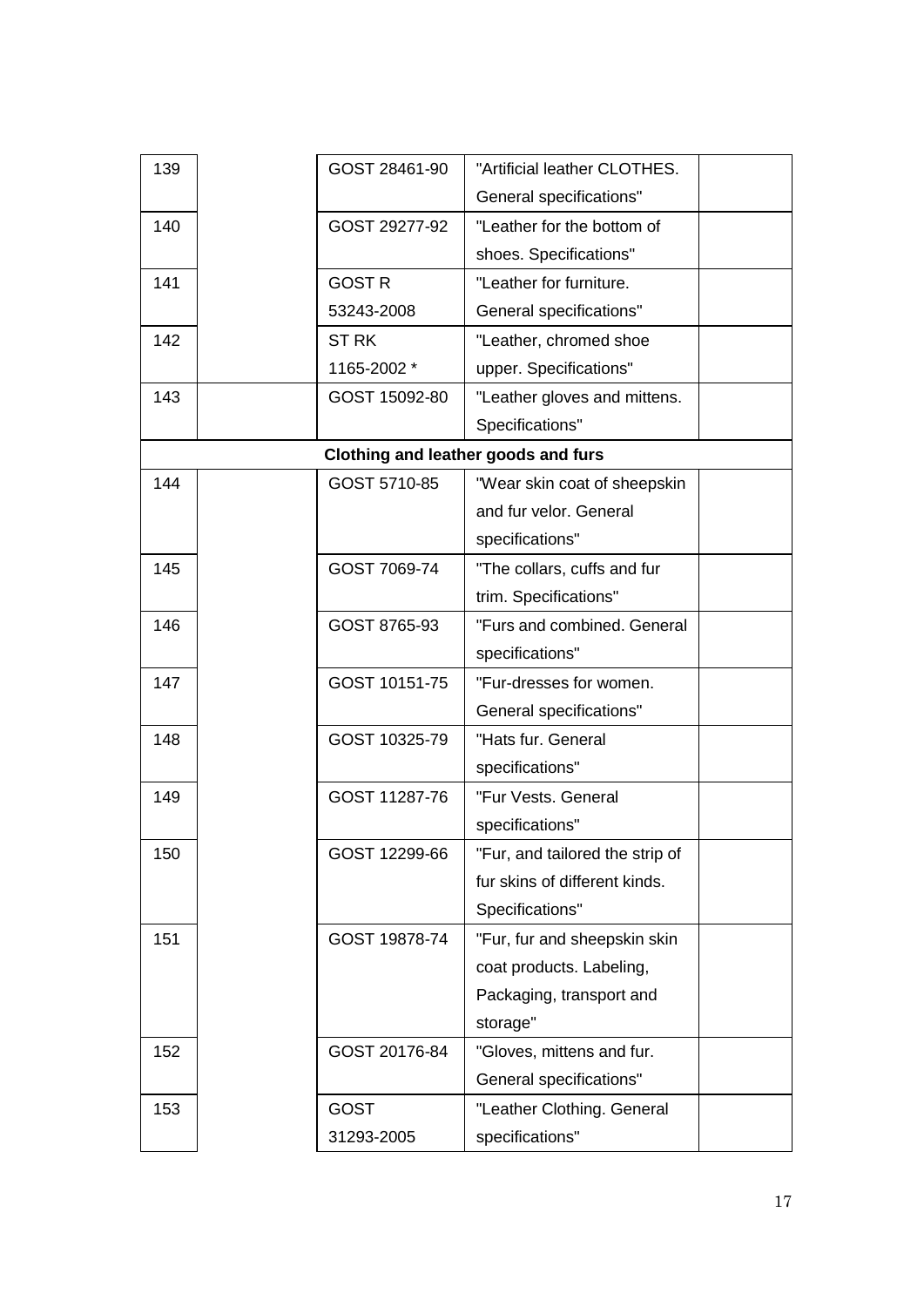| 154 |           | <b>GOST R</b> | "Furs. General                |
|-----|-----------|---------------|-------------------------------|
|     |           | 52584-2006    | specifications"               |
| 155 |           | <b>GOST R</b> | "Clothing of fur skins with   |
|     |           | 52585-2006    | finishing of the leather and  |
|     |           |               | sheepskin skin coat. General  |
|     |           |               | specifications"               |
| 156 |           | <b>GOST R</b> | "Hats. General                |
|     |           | 53916-2010    | specifications"               |
|     |           |               | <b>Dressed fur skins</b>      |
| 157 | Article 7 | GOST 1821-75  | "Sheepskin Shubnaya           |
|     |           |               | dressed. Specifications"      |
| 158 |           | GOST 2765-73  | "Tanned skins of dogs.        |
|     |           |               | Specifications"               |
| 159 |           | GOST 2974-75  | "Rabbit fur skins tanned.     |
|     |           |               | Specifications"               |
| 160 |           | GOST 3157-69  | "Karakul purebred gray        |
|     |           |               | wrought unpainted.            |
|     |           |               | Specifications"               |
| 161 |           | GOST 3595-74  | "Karakul purebred colored     |
|     |           |               | wrought. Specifications"      |
| 162 |           | GOST 4661-76  | "Sheepskin fur skins.         |
|     |           |               | Specifications"               |
| 163 |           | GOST 6803-72  | "Skins of foxes silver-black, |
|     |           |               | platinum, snow and            |
|     |           |               | black-brown tanned.           |
|     |           |               | Specifications"               |
| 164 |           | GOST 7179-70  | "Tanned skins of foxes.       |
|     |           |               | Specifications"               |
| 165 |           | GOST 7416-73  | "Békésy sheepskin             |
|     |           |               | sheepskin. Specifications"    |
| 166 |           | GOST 9296-74  | "Purebred Karakul painted     |
|     |           |               | wrought. Specifications"      |
| 167 |           | GOST 10322-71 | "Mink dressed.                |
|     |           |               | Specifications"               |
| 168 |           | GOST 10522-73 | "Yahobab wrought.             |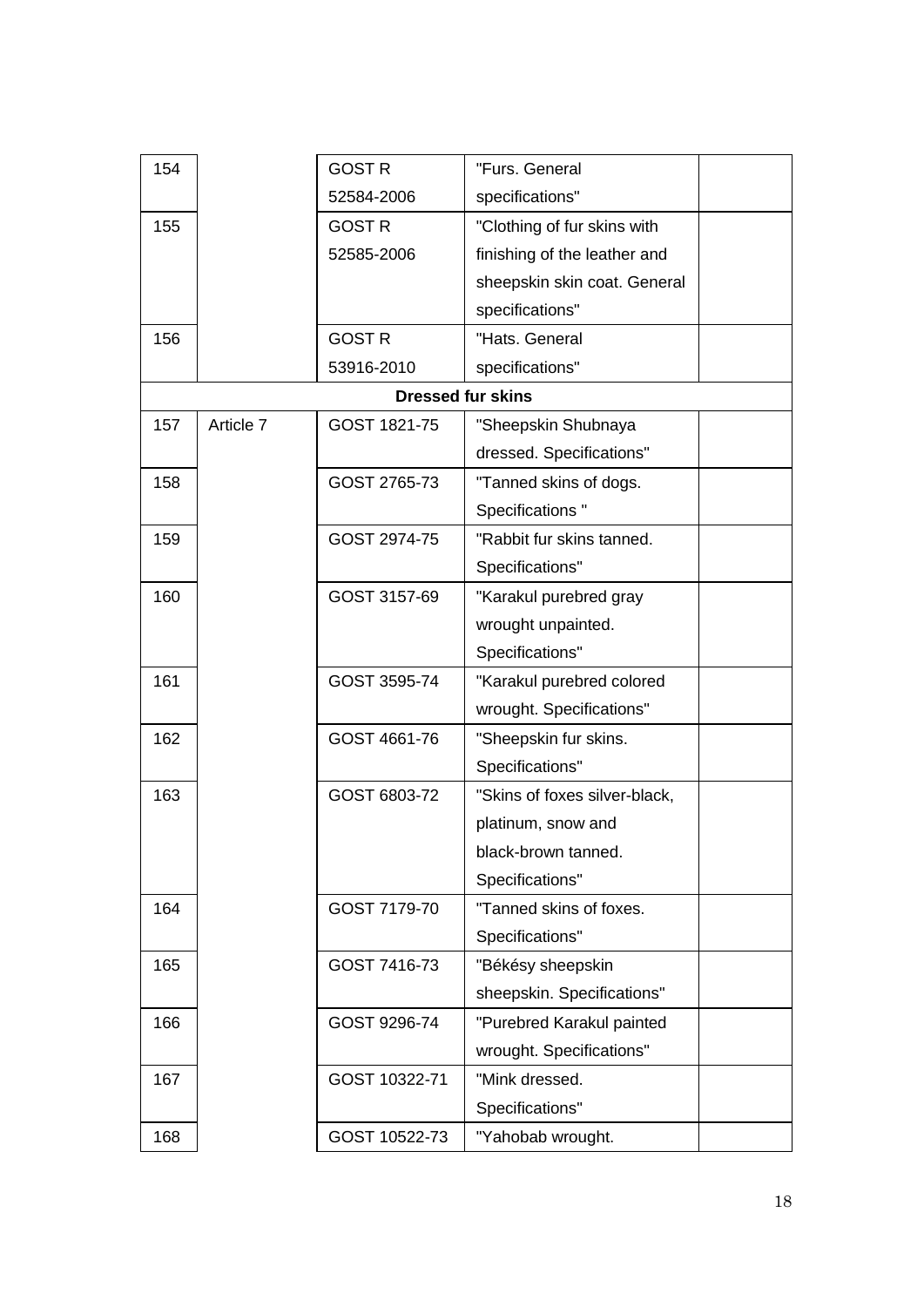|     |               | Specifications"               |  |
|-----|---------------|-------------------------------|--|
| 169 | GOST 10596-77 | "Skins hare and hare          |  |
|     |               | dressed. Specifications"      |  |
| 170 | GOST 10623-85 | "The skins of sea kitten      |  |
|     |               | dressed. Specifications"      |  |
| 171 | GOST 10231-77 | "Astrakhan skins.             |  |
|     |               | Specifications"               |  |
| 172 | GOST 10714-73 | "Broadtail dressed.           |  |
|     |               | Specifications"               |  |
| 173 | GOST 11106-74 | "Muskrat skins tanned.        |  |
|     |               | Specifications"               |  |
| 174 | GOST 11111-81 | "Tanned skins of goats.       |  |
|     |               | Specifications"               |  |
| 175 | GOST 11210-65 | "The skins of bears white and |  |
|     |               | dressed timber                |  |
|     |               | natural. Specifications "     |  |
| 176 | GOST 11237-65 | "Calf skins tanned reindeer   |  |
|     |               | fur. Specifications"          |  |
| 177 | GOST 11355-82 | "Raccoon skins tanned.        |  |
|     |               | Specifications"               |  |
| 178 | GOST 11597-77 | "Domestic cat fur skins       |  |
|     |               | tanned. Specifications"       |  |
| 179 | GOST 11615-77 | "Marmot skins tanned and      |  |
|     |               | tarbagan. Specifications"     |  |
| 180 | GOST 11616-79 | "Marten skins, tanned kidusa  |  |
|     |               | and marten. Specifications"   |  |
| 181 | GOST 11806-66 | "Polecat skins tanned.        |  |
|     |               | Specifications"               |  |
| 182 | GOST 11809-82 | "Marine animal fur skins      |  |
|     |               | tanned. Specifications"       |  |
| 183 | GOST 12056-66 | "Skins lynx and wild cats     |  |
|     |               | dressed. Specifications"      |  |
| 184 | GOST 12133-86 | "Nutria pelts tanned.         |  |
|     |               | Specifications"               |  |
| 185 | GOST 12438-66 | "Sable skins tanned.          |  |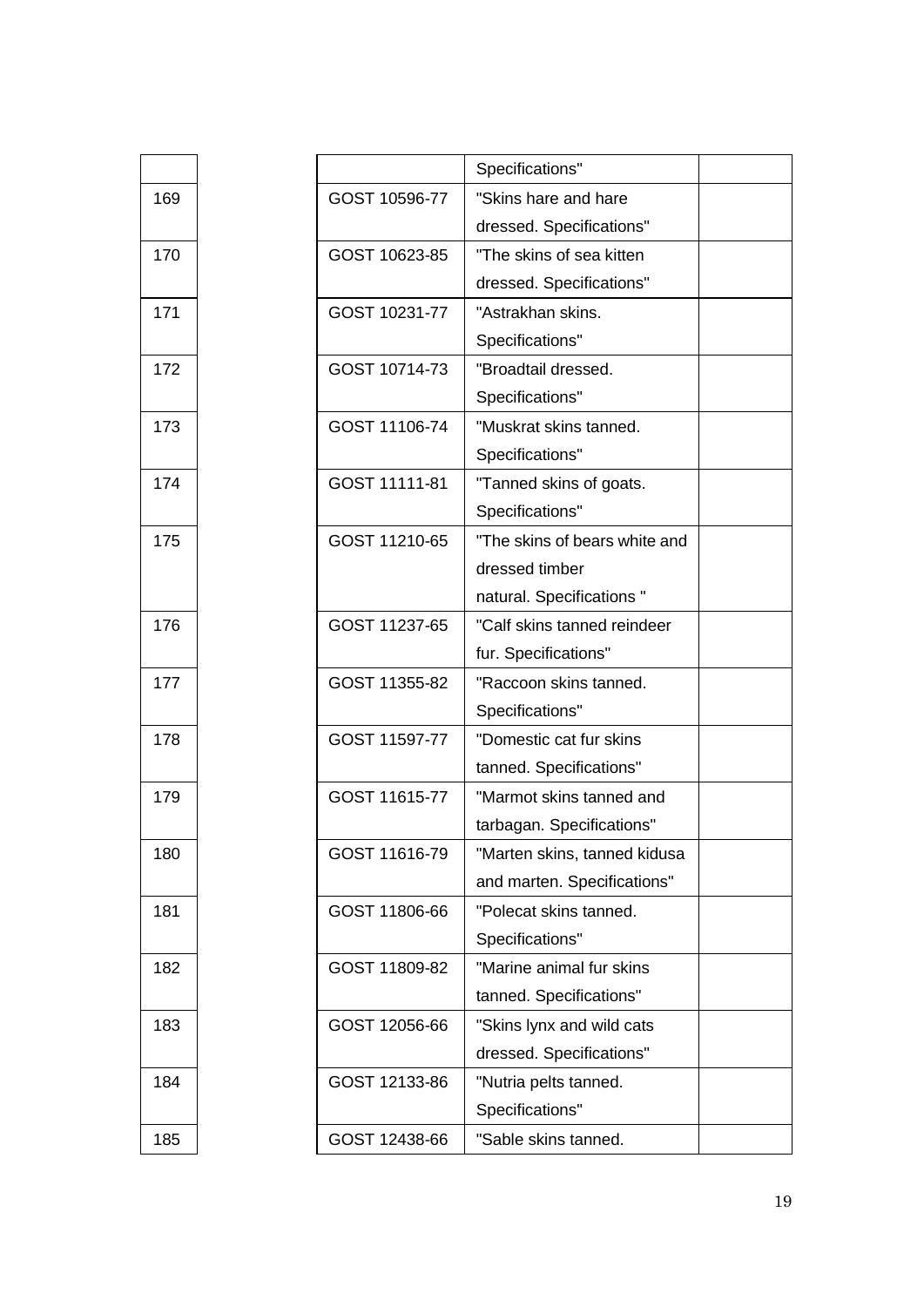|     |               | Specifications"              |  |
|-----|---------------|------------------------------|--|
| 186 | GOST 12581-67 | "Skins column and solon      |  |
|     |               | goya dressed.                |  |
|     |               | Specifications"              |  |
| 187 | GOST 12780-67 | "Squirrel skins tanned.      |  |
|     |               | Specifications"              |  |
| 188 | GOST 12804-67 | "Ermine skins tanned and     |  |
|     |               | affection. Specifications"   |  |
| 189 | GOST 13220-67 | "Skins gopher-Sandstone      |  |
|     |               | natural tanned and dyed.     |  |
|     |               | Specifications"              |  |
| 190 | GOST 13304-67 | "Otter skins, natural tanned |  |
|     |               | and dyed. Specifications"    |  |
| 191 | GOST 13315-88 | "Mole tanned skins.          |  |
|     |               | Specifications"              |  |
| 192 | GOST 13692-68 | "The wolf and jackal skins   |  |
|     |               | tanned. Specifications"      |  |
| 193 | GOST 13713-82 | "Wolverine tanned skins.     |  |
|     |               | Specifications"              |  |
| 194 | GOST 14781-69 | "Skins of red fox,           |  |
|     |               | fox-Krestovki fox sivodushki |  |
|     |               | and corsacs dressed.         |  |
|     |               | Specifications"              |  |
| 195 | GOST 17714-72 | "Tanned skins of small       |  |
|     |               | rodents. Specifications"     |  |
| 196 | GOST 19878-74 | "Fur, fur and sheepskin skin |  |
|     |               | coat products. Marking,      |  |
|     |               | packaging, transportation,   |  |
|     |               | storage'                     |  |
| 197 | GOST 21184-75 | "Tanned skins of lambs.      |  |
|     |               | Specifications"              |  |
| 198 | GOST 21481-76 | "Karakul-mestizo wrought.    |  |
|     |               | Specifications"              |  |
| 199 | GOST 28505-90 | "Beaver pelts tanned river.  |  |
|     |               | Specifications"              |  |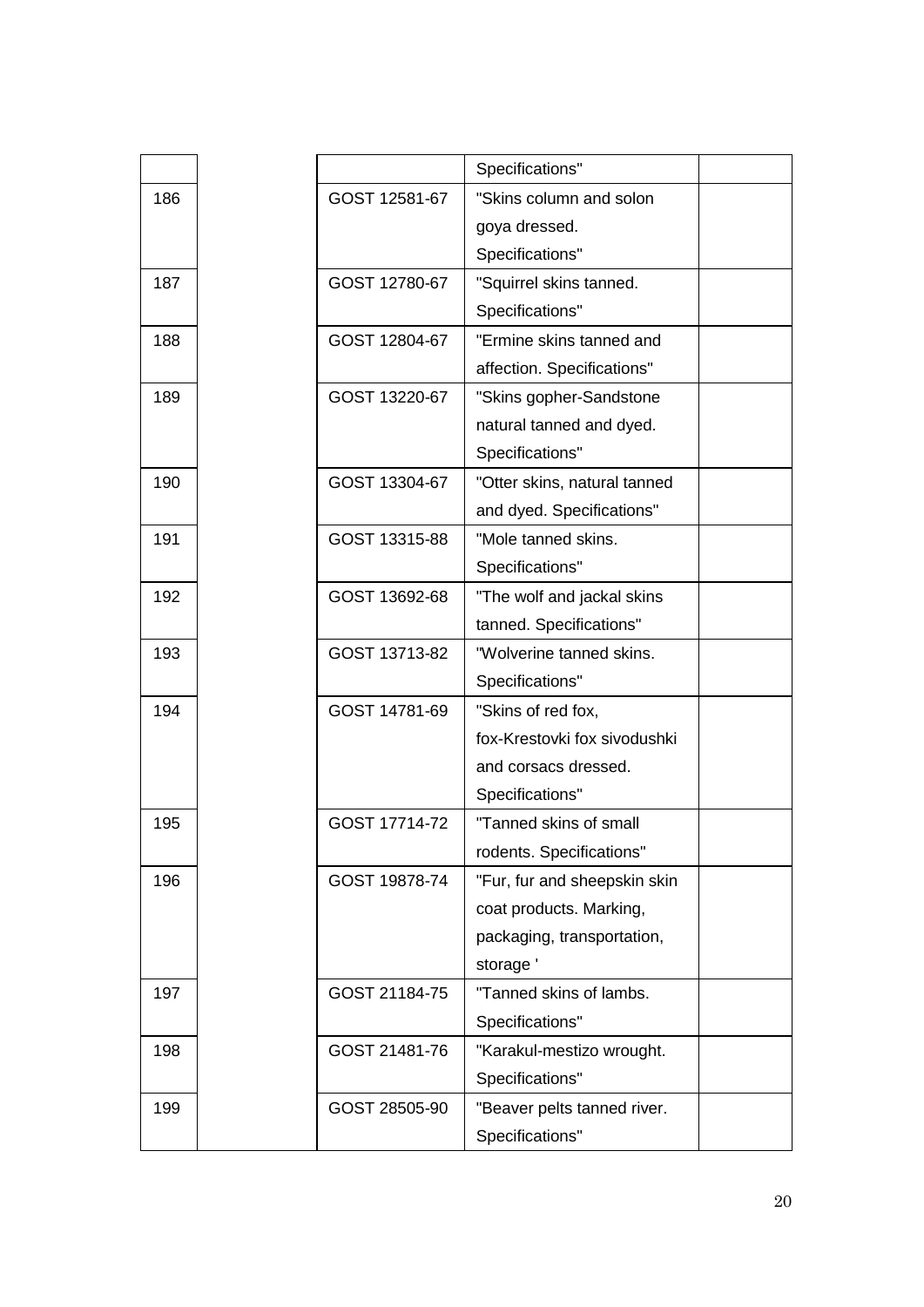|     |           |               | Coatings and carpet products machine made |  |
|-----|-----------|---------------|-------------------------------------------|--|
| 200 | Article 8 | GOST 314-72   | "Felt parts of felt,                      |  |
|     |           |               | custom-made felt products.                |  |
|     |           |               | Acceptance rules and test                 |  |
|     |           |               | methods"                                  |  |
| 201 |           | GOST 7000-80  | "Textiles. Packaging,                     |  |
|     |           |               | labeling, transport and                   |  |
|     |           |               | storage"                                  |  |
| 202 |           | GOST 16221-79 | "Felt yurt. Specifications"               |  |
| 203 |           | GOST 23348-78 | "Coatings and carpet                      |  |
|     |           |               | products machine made.                    |  |
|     |           |               | Primary packaging and                     |  |
|     |           |               | labeling"                                 |  |
| 204 |           | GOST 28415-89 | "Coatings and woven carpet                |  |
|     |           |               | products machine made.                    |  |
|     |           |               | General                                   |  |
|     |           |               | technical conditions "                    |  |
| 205 |           | GOST 28867-90 | "Coatings and non-woven                   |  |
|     |           |               | carpet products machine                   |  |
|     |           |               | made. General                             |  |
|     |           |               | specifications"                           |  |
| 206 |           | <b>GOST</b>   | "Textiles. Coverings and                  |  |
|     |           | 30877-2003    | carpet products machine                   |  |
|     |           |               | made. Safety features and                 |  |
|     |           |               | methods for their                         |  |
|     |           |               | determination"                            |  |

**The list of documents in the field of standardization, containing rules and methods (tests) and measurements, including the rules of sampling necessary for the implementation and enforcement of the technical regulations of the Customs Union "On the ...**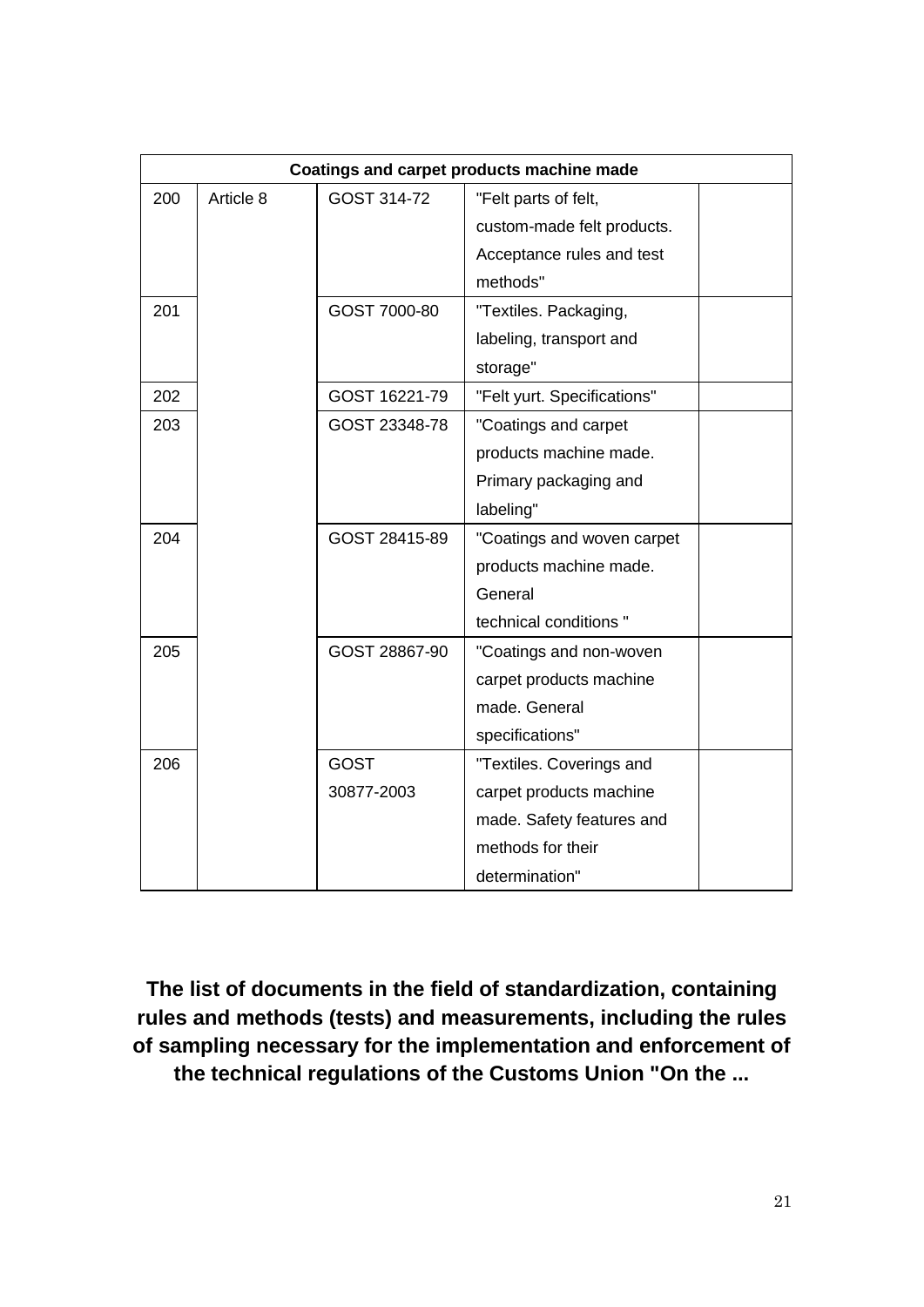Approved by the Decision of the Commission of the Customs Union on December 9, 2011 N 876

The list of documents in the field of standardization, containing rules and methods (tests) and measurements, including the rules of sampling necessary for the implementation and enforcement of the requirements of the technical regulations of the Customs Union "On the safety of products of light industry" (TR TC 017/2011) and the implementation of assessment (confirmation) of conformity

| Np/ | Elements of the | Designation   | Standard name                                                                       | <b>Note</b> |
|-----|-----------------|---------------|-------------------------------------------------------------------------------------|-------------|
| p   | technical       | Standard.     |                                                                                     |             |
|     | regulations of  | Information   |                                                                                     |             |
|     | the Customs     | about changes |                                                                                     |             |
|     | Union           |               |                                                                                     |             |
| 1   | $\overline{2}$  | 3             | $\overline{4}$                                                                      | 5           |
|     |                 |               | Garments, textiles, knitwear, ready-made custom-made textiles and textile materials |             |
|     |                 |               | used for the manufacture of footwear, apparel and leather products, leather goods   |             |
| 1   | Article 11      | GOST 8844-75  | "Knitted fabrics.                                                                   |             |
|     | Sampling        |               | Acceptance and sampling                                                             |             |
|     |                 |               | method"                                                                             |             |
| 2   |                 | GOST 9173-86  | "Knitted. Acceptance"                                                               |             |
| 3   |                 | GOST 13587-77 | "Fabrics woven and                                                                  |             |
|     |                 |               | non-woven custom-made                                                               |             |
|     |                 |               | products. Acceptance and                                                            |             |
|     |                 |               | sampling method"                                                                    |             |
| 4   |                 | <b>GOST</b>   | "Textile and clothing                                                               |             |
|     |                 | 16218.0-82 *  | products. Acceptance and                                                            |             |
|     |                 |               | sampling method"                                                                    |             |
|     |                 |               |                                                                                     |             |

(Amended on 20 Nov. 2012)

\* Probably, the error of the original. It should read: "GOST 16218.0-93." - Note the manufacturer's database.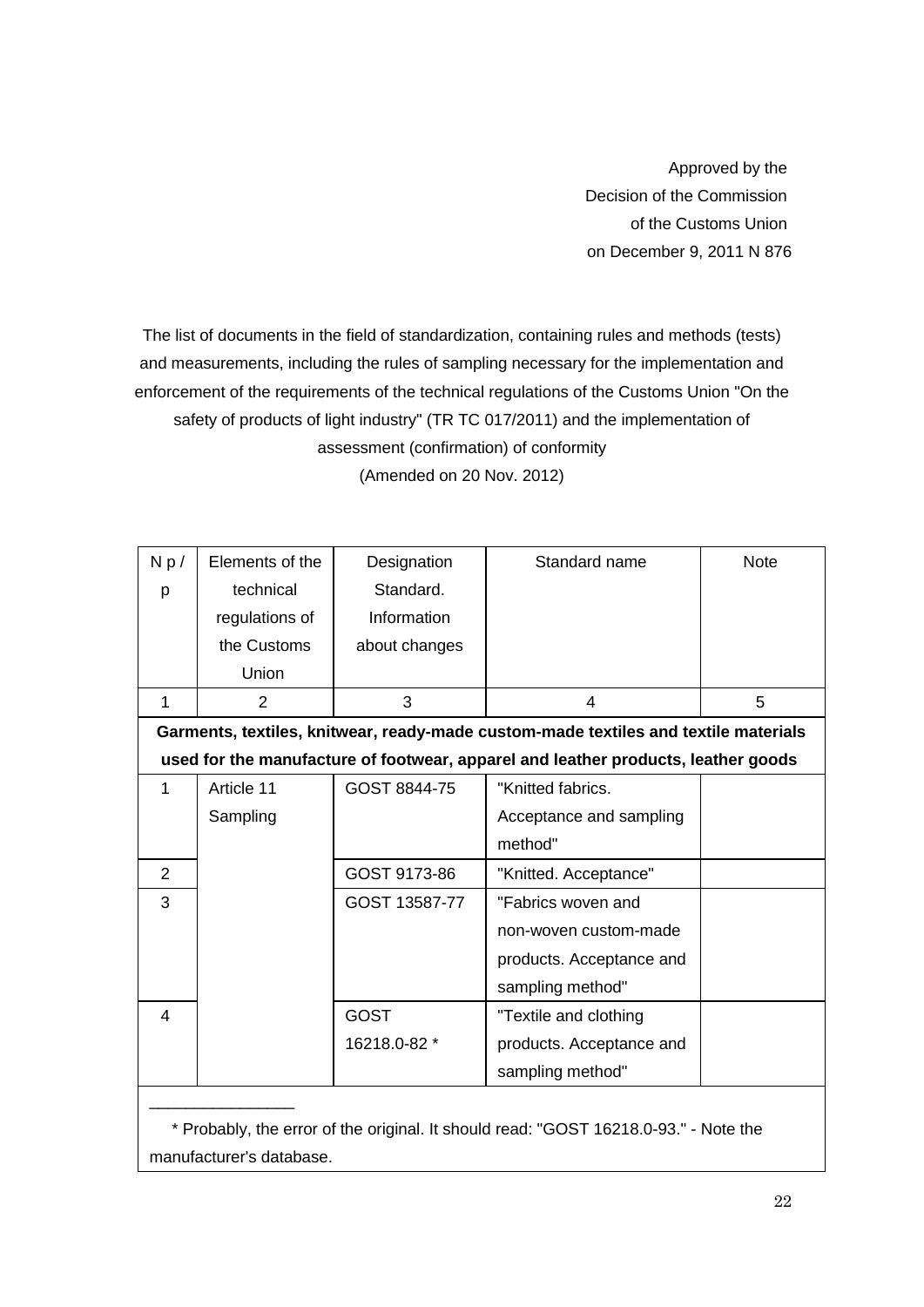| 5              |                | GOST 18321-73   | "Statistical Quality        |  |
|----------------|----------------|-----------------|-----------------------------|--|
|                |                |                 | Control" at random          |  |
|                |                |                 | samples of piece goods      |  |
| 6              |                | GOST 20566-75   | "Textiles and textile piece |  |
|                |                |                 | goods. Acceptance and       |  |
|                |                |                 | sampling method"            |  |
| $\overline{7}$ |                | GOST 23948-80   | "Ready-made garments.       |  |
|                |                |                 | Acceptance"                 |  |
| 8              |                | GOST 25451-82   | "Artificial leather and     |  |
|                |                |                 | synthetic. Acceptance"      |  |
| 9              |                | <b>GOST</b>     | "Artificial fur knit.       |  |
|                |                | 26666.0-85      | Acceptance and sampling     |  |
|                |                |                 | method"                     |  |
| 10             |                | <b>MUK</b>      | "Hygienic evaluation of     |  |
|                |                | 4.1/4.3.1485-03 | clothing for children,      |  |
|                |                |                 | adolescents and             |  |
|                |                |                 | adults. Methods of control. |  |
|                |                |                 | Chemical factors. Physical  |  |
|                |                |                 | factors "                   |  |
| 11             | Article 11     | GOST 3897-87    | "Knitted. Marking,          |  |
|                | Identification |                 | packaging, transportation   |  |
|                |                |                 | and storage"                |  |
| 12             |                | GOST 4659-79    | "Fabrics and yarns, pure    |  |
|                |                |                 | wool and wool blend.        |  |
|                |                |                 | Methods of chemical         |  |
|                |                |                 | tests"                      |  |
| 13             |                | GOST 8737-77    | "Textiles and piece goods,  |  |
|                |                |                 | cotton, chemical fiber yarn |  |
|                |                |                 | and mixed. Primary          |  |
|                |                |                 | packaging and labeling"     |  |
| 14             |                | GOST 10581-91   | "Ready-made garments.       |  |
|                |                |                 | Marking, packaging,         |  |
|                |                |                 | transportation and          |  |
|                |                |                 | storage"                    |  |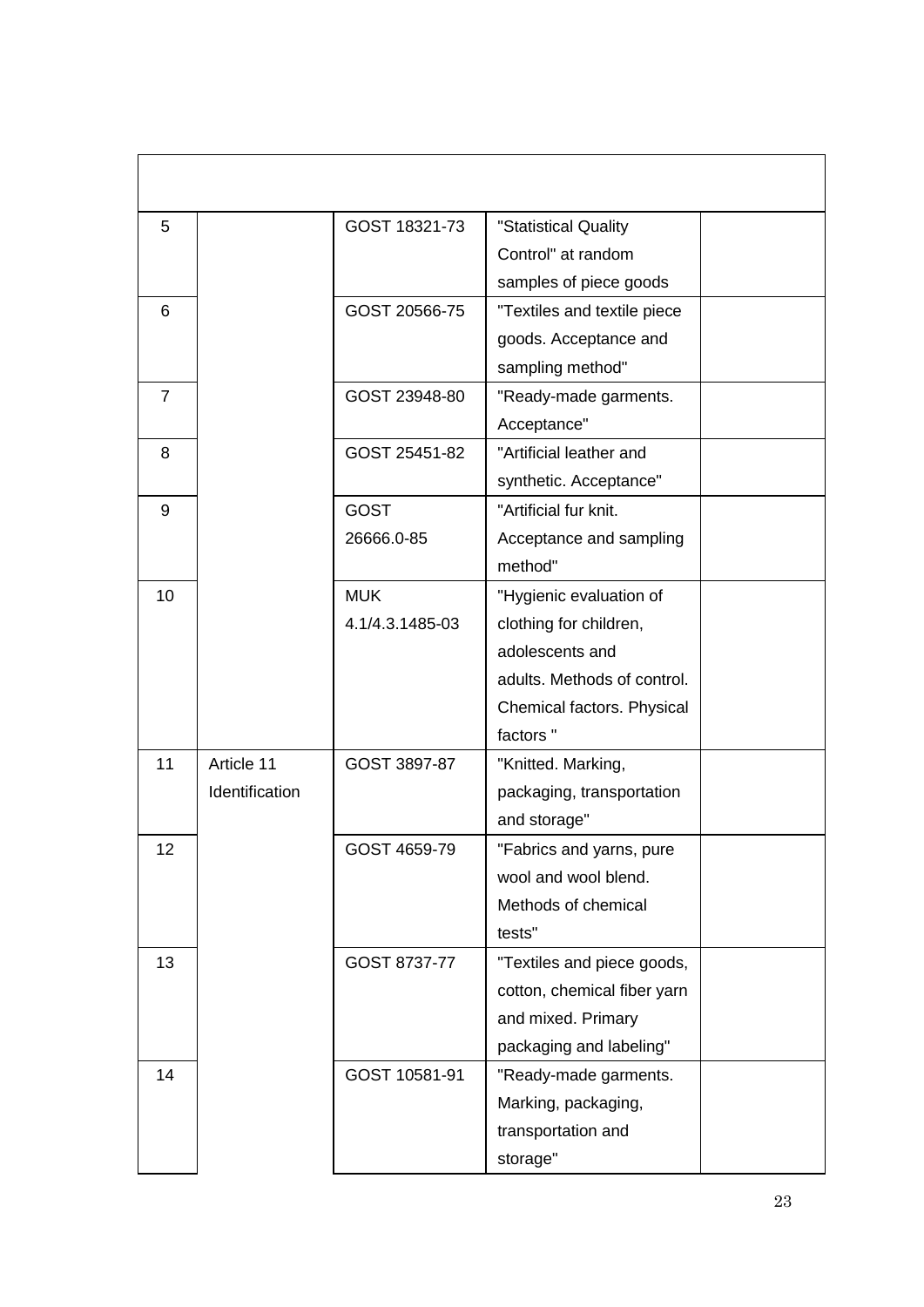| 15 |                          | GOST 12453-77                                        | "Textiles and piece goods                                                             |  |
|----|--------------------------|------------------------------------------------------|---------------------------------------------------------------------------------------|--|
|    |                          |                                                      | pure flax, linen and                                                                  |  |
|    |                          |                                                      | half-linen. Primary                                                                   |  |
|    |                          |                                                      | packaging and labeling"                                                               |  |
| 16 |                          | GOST 16958-71                                        | "Textile products. Care                                                               |  |
|    |                          |                                                      | label symbols"                                                                        |  |
| 17 |                          | Standard ISO                                         | "Textile products. Marking                                                            |  |
|    |                          | 3758-2010                                            | symbols for care"                                                                     |  |
| 18 |                          | STB ISO                                              | "Textile products. Marking                                                            |  |
|    |                          | 3758-2011                                            | symbols for care"                                                                     |  |
| 19 |                          | GOST 19411-88                                        | "Textile-clothing woven,                                                              |  |
|    |                          |                                                      | braided, knitted, twisted,                                                            |  |
|    |                          |                                                      | per meter and piece.                                                                  |  |
|    |                          |                                                      | Marking and primary                                                                   |  |
|    |                          |                                                      | packaging"                                                                            |  |
| 20 |                          | GOST 25227-82                                        | "Silk fabrics and semi.                                                               |  |
|    |                          |                                                      | Primary packaging and                                                                 |  |
|    |                          |                                                      | labeling"                                                                             |  |
|    |                          |                                                      | (Position as amended, entered into force on January 10, 2013 decision of the UNECE on |  |
|    |                          | November 20, 2012 N 235. - See the previous edition) |                                                                                       |  |
|    |                          |                                                      |                                                                                       |  |
| 21 |                          | GOST 25617-83                                        | "Fabrics and linen                                                                    |  |
|    |                          |                                                      | products, half-linen, cotton                                                          |  |
|    |                          |                                                      | and mixed. Methods of                                                                 |  |
|    |                          |                                                      | chemical tests"                                                                       |  |
| 22 |                          | GOST 26623-83*                                       | "The materials and textile                                                            |  |
|    |                          |                                                      | products. Designations                                                                |  |
|    |                          |                                                      | under the maintenance of                                                              |  |
|    |                          |                                                      | raw materials"                                                                        |  |
|    |                          |                                                      | * Probably, the error of the original. It should read: "GOST 26623-85." - Note the    |  |
|    | manufacturer's database. |                                                      |                                                                                       |  |
|    |                          |                                                      |                                                                                       |  |
|    |                          |                                                      |                                                                                       |  |
| 23 |                          | STB 948-2007                                         | "The materials and textile                                                            |  |
|    |                          |                                                      | products. Legend of raw                                                               |  |
|    |                          |                                                      |                                                                                       |  |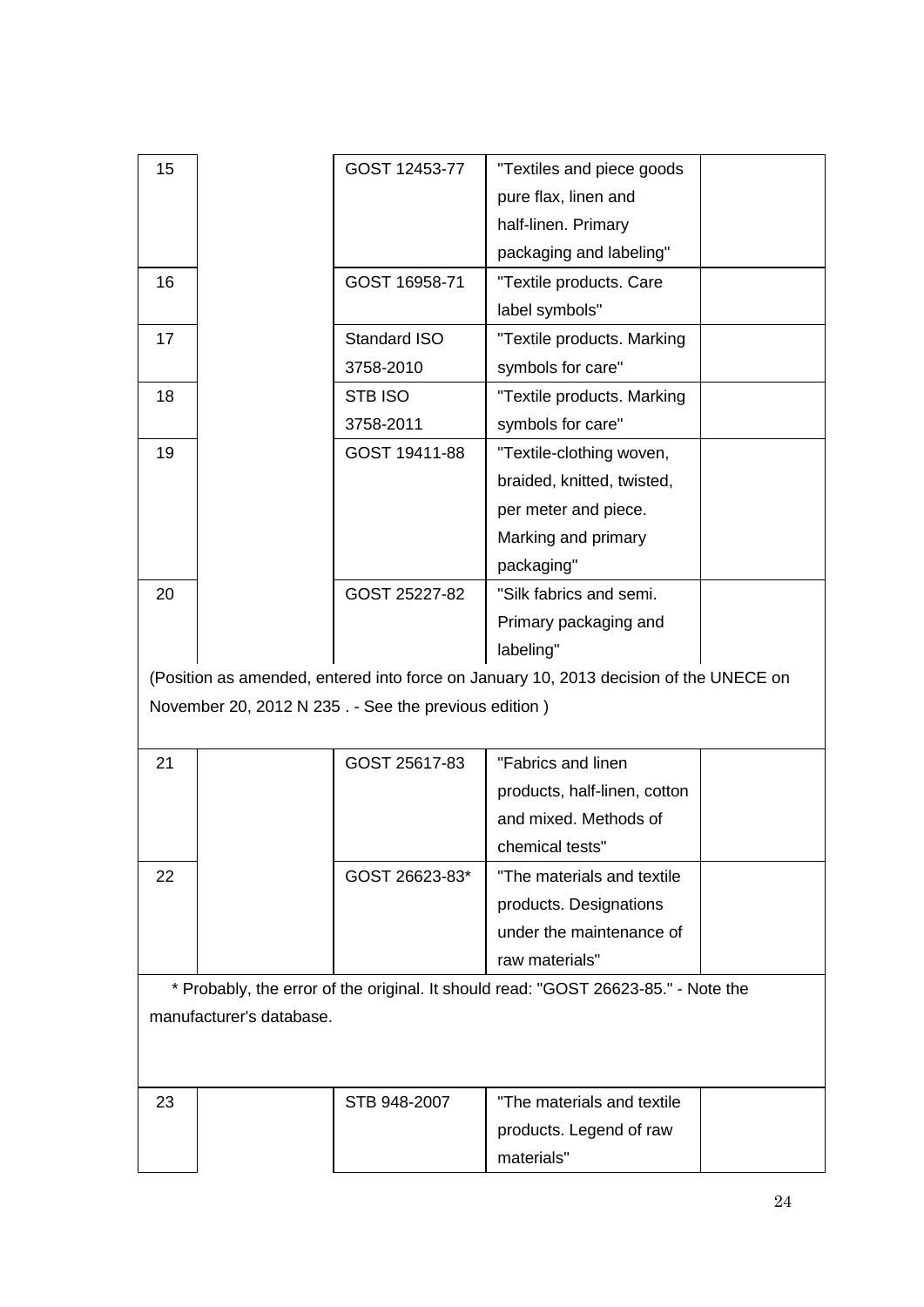| 24 | GOST 30084-93                           | "Textiles. Primary                                                                    |  |
|----|-----------------------------------------|---------------------------------------------------------------------------------------|--|
|    |                                         | marking"                                                                              |  |
| 25 | GOST 30387-95                           | "Fabrics and garments.                                                                |  |
|    |                                         | Methods for determination                                                             |  |
|    |                                         | of the type and mass                                                                  |  |
|    |                                         | fraction of raw materials"                                                            |  |
| 26 | GOST 50721-94                           | "Fabrics and garments.                                                                |  |
|    |                                         | Methods for determination                                                             |  |
|    |                                         | of the type and mass                                                                  |  |
|    |                                         | fraction of raw materials"                                                            |  |
| 27 | <b>STB GOST</b>                         | "Fabrics and garments.                                                                |  |
|    | 50721-97 *                              | Methods for determination                                                             |  |
|    |                                         | of the type and mass                                                                  |  |
|    |                                         | fraction of raw materials"                                                            |  |
|    |                                         | * The document is identical to IEC 50721-94. - Note the manufacturer's database.      |  |
|    |                                         |                                                                                       |  |
| 28 | GOST 51293-99                           | "Identification of products.                                                          |  |
|    |                                         | <b>General Provisions"</b>                                                            |  |
| 29 | <b>GOST R</b>                           | "Textiles. Coverings and                                                              |  |
|    | 51793-2001                              | carpet products machine                                                               |  |
|    |                                         | made. Consumer                                                                        |  |
|    |                                         | Information"                                                                          |  |
| 30 |                                         | The position is excluded from the January 10, 2013 - ECE decision of November 20,     |  |
|    | 2012 N 235. - See the previous edition. |                                                                                       |  |
|    |                                         |                                                                                       |  |
| 31 | Standard ISO                            | "Textiles. Methods for                                                                |  |
|    | 1833-2001                               | quantitative chemical                                                                 |  |
|    |                                         | analysis of binary fiber                                                              |  |
|    |                                         | mixtures"                                                                             |  |
| 32 | Standard ISO                            | "Textiles. Methods for the                                                            |  |
|    | 5088-2001                               | quantitative analysis of                                                              |  |
|    |                                         | ternary fiber mixtures"                                                               |  |
| 33 | <b>GOST ISO</b>                         | "Textiles. Quantitative                                                               |  |
|    | 1833-1-2011                             | chemical analysis. Basic                                                              |  |
|    |                                         |                                                                                       |  |
|    |                                         | (Position as amended, entered into force on January 10, 2013 decision of the UNECE on |  |
|    |                                         | principles of testing"                                                                |  |
|    |                                         |                                                                                       |  |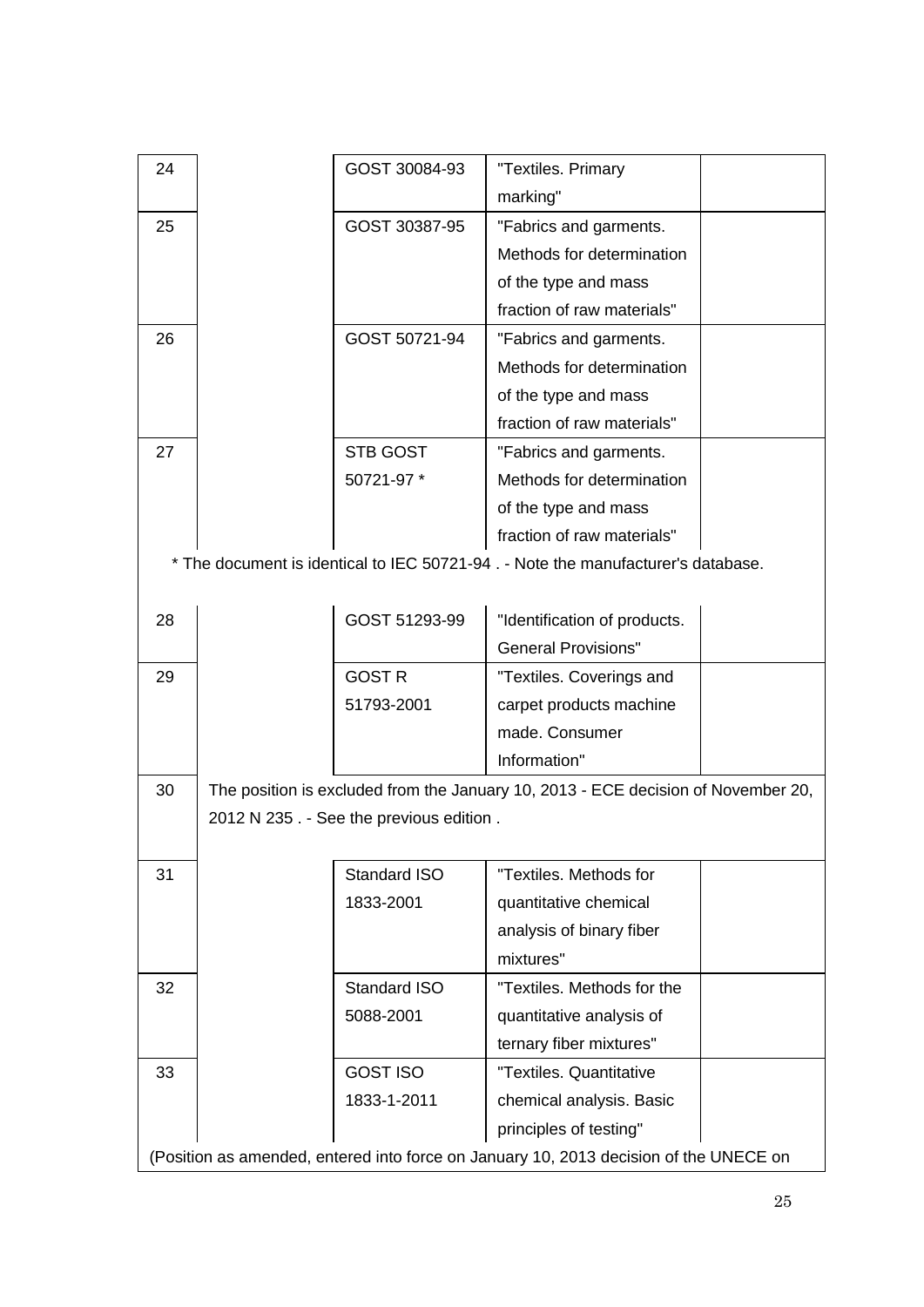| <b>GOST ISO</b><br>"Textiles, Quantitative<br>34<br>1833-2-2011<br>chemical analysis.<br>Mixtures of three fibers"<br>(Position as amended, entered into force on January 10, 2013 decision of the UNECE on<br>November 20, 2012 N 235. - See the previous edition)<br>35<br>"Textiles, Quantitative<br><b>GOST ISO</b><br>1833-3-2011<br>chemical analysis. Acetate<br>mixtures and other fibers.<br>Method using acetone"<br>(Position as amended, entered into force on January 10, 2013 decision of the UNECE on<br>November 20, 2012 N 235. - See the previous edition)<br>36<br><b>GOST ISO</b><br>"Textiles. Quantitative<br>1833-5-2011<br>chemical analysis.<br>Mixtures of viscose rayon,<br>cuprammonium or<br>high-modulus fibers and<br>cotton. Method using<br>sodium zincate"<br>(Position as amended, entered into force on January 10, 2013 decision of the UNECE on<br>November 20, 2012 N 235. - See the previous edition)<br>"Textiles, Quantitative<br>37<br><b>GOST ISO</b><br>1833-7-2011<br>chemical analysis.<br>Mixtures of polyamide and<br>other fibers. Method using<br>formic acid"<br>(Position as amended, entered into force on January 10, 2013 decision of the UNECE on<br>November 20, 2012 N 235. - See the previous edition)<br>"Textiles, Quantitative<br>38<br><b>GOST ISO</b><br>1833-8-2011<br>chemical analysis.<br>Mixtures of acetate and | November 20, 2012 N 235. - See the previous edition) |  |  |  |  |
|----------------------------------------------------------------------------------------------------------------------------------------------------------------------------------------------------------------------------------------------------------------------------------------------------------------------------------------------------------------------------------------------------------------------------------------------------------------------------------------------------------------------------------------------------------------------------------------------------------------------------------------------------------------------------------------------------------------------------------------------------------------------------------------------------------------------------------------------------------------------------------------------------------------------------------------------------------------------------------------------------------------------------------------------------------------------------------------------------------------------------------------------------------------------------------------------------------------------------------------------------------------------------------------------------------------------------------------------------------------------------------------|------------------------------------------------------|--|--|--|--|
|                                                                                                                                                                                                                                                                                                                                                                                                                                                                                                                                                                                                                                                                                                                                                                                                                                                                                                                                                                                                                                                                                                                                                                                                                                                                                                                                                                                        |                                                      |  |  |  |  |
|                                                                                                                                                                                                                                                                                                                                                                                                                                                                                                                                                                                                                                                                                                                                                                                                                                                                                                                                                                                                                                                                                                                                                                                                                                                                                                                                                                                        |                                                      |  |  |  |  |
|                                                                                                                                                                                                                                                                                                                                                                                                                                                                                                                                                                                                                                                                                                                                                                                                                                                                                                                                                                                                                                                                                                                                                                                                                                                                                                                                                                                        |                                                      |  |  |  |  |
|                                                                                                                                                                                                                                                                                                                                                                                                                                                                                                                                                                                                                                                                                                                                                                                                                                                                                                                                                                                                                                                                                                                                                                                                                                                                                                                                                                                        |                                                      |  |  |  |  |
|                                                                                                                                                                                                                                                                                                                                                                                                                                                                                                                                                                                                                                                                                                                                                                                                                                                                                                                                                                                                                                                                                                                                                                                                                                                                                                                                                                                        |                                                      |  |  |  |  |
|                                                                                                                                                                                                                                                                                                                                                                                                                                                                                                                                                                                                                                                                                                                                                                                                                                                                                                                                                                                                                                                                                                                                                                                                                                                                                                                                                                                        |                                                      |  |  |  |  |
|                                                                                                                                                                                                                                                                                                                                                                                                                                                                                                                                                                                                                                                                                                                                                                                                                                                                                                                                                                                                                                                                                                                                                                                                                                                                                                                                                                                        |                                                      |  |  |  |  |
|                                                                                                                                                                                                                                                                                                                                                                                                                                                                                                                                                                                                                                                                                                                                                                                                                                                                                                                                                                                                                                                                                                                                                                                                                                                                                                                                                                                        |                                                      |  |  |  |  |
|                                                                                                                                                                                                                                                                                                                                                                                                                                                                                                                                                                                                                                                                                                                                                                                                                                                                                                                                                                                                                                                                                                                                                                                                                                                                                                                                                                                        |                                                      |  |  |  |  |
|                                                                                                                                                                                                                                                                                                                                                                                                                                                                                                                                                                                                                                                                                                                                                                                                                                                                                                                                                                                                                                                                                                                                                                                                                                                                                                                                                                                        |                                                      |  |  |  |  |
|                                                                                                                                                                                                                                                                                                                                                                                                                                                                                                                                                                                                                                                                                                                                                                                                                                                                                                                                                                                                                                                                                                                                                                                                                                                                                                                                                                                        |                                                      |  |  |  |  |
|                                                                                                                                                                                                                                                                                                                                                                                                                                                                                                                                                                                                                                                                                                                                                                                                                                                                                                                                                                                                                                                                                                                                                                                                                                                                                                                                                                                        |                                                      |  |  |  |  |
|                                                                                                                                                                                                                                                                                                                                                                                                                                                                                                                                                                                                                                                                                                                                                                                                                                                                                                                                                                                                                                                                                                                                                                                                                                                                                                                                                                                        |                                                      |  |  |  |  |
|                                                                                                                                                                                                                                                                                                                                                                                                                                                                                                                                                                                                                                                                                                                                                                                                                                                                                                                                                                                                                                                                                                                                                                                                                                                                                                                                                                                        |                                                      |  |  |  |  |
|                                                                                                                                                                                                                                                                                                                                                                                                                                                                                                                                                                                                                                                                                                                                                                                                                                                                                                                                                                                                                                                                                                                                                                                                                                                                                                                                                                                        |                                                      |  |  |  |  |
|                                                                                                                                                                                                                                                                                                                                                                                                                                                                                                                                                                                                                                                                                                                                                                                                                                                                                                                                                                                                                                                                                                                                                                                                                                                                                                                                                                                        |                                                      |  |  |  |  |
|                                                                                                                                                                                                                                                                                                                                                                                                                                                                                                                                                                                                                                                                                                                                                                                                                                                                                                                                                                                                                                                                                                                                                                                                                                                                                                                                                                                        |                                                      |  |  |  |  |
|                                                                                                                                                                                                                                                                                                                                                                                                                                                                                                                                                                                                                                                                                                                                                                                                                                                                                                                                                                                                                                                                                                                                                                                                                                                                                                                                                                                        |                                                      |  |  |  |  |
|                                                                                                                                                                                                                                                                                                                                                                                                                                                                                                                                                                                                                                                                                                                                                                                                                                                                                                                                                                                                                                                                                                                                                                                                                                                                                                                                                                                        |                                                      |  |  |  |  |
|                                                                                                                                                                                                                                                                                                                                                                                                                                                                                                                                                                                                                                                                                                                                                                                                                                                                                                                                                                                                                                                                                                                                                                                                                                                                                                                                                                                        |                                                      |  |  |  |  |
|                                                                                                                                                                                                                                                                                                                                                                                                                                                                                                                                                                                                                                                                                                                                                                                                                                                                                                                                                                                                                                                                                                                                                                                                                                                                                                                                                                                        |                                                      |  |  |  |  |
|                                                                                                                                                                                                                                                                                                                                                                                                                                                                                                                                                                                                                                                                                                                                                                                                                                                                                                                                                                                                                                                                                                                                                                                                                                                                                                                                                                                        |                                                      |  |  |  |  |
|                                                                                                                                                                                                                                                                                                                                                                                                                                                                                                                                                                                                                                                                                                                                                                                                                                                                                                                                                                                                                                                                                                                                                                                                                                                                                                                                                                                        |                                                      |  |  |  |  |
|                                                                                                                                                                                                                                                                                                                                                                                                                                                                                                                                                                                                                                                                                                                                                                                                                                                                                                                                                                                                                                                                                                                                                                                                                                                                                                                                                                                        |                                                      |  |  |  |  |
|                                                                                                                                                                                                                                                                                                                                                                                                                                                                                                                                                                                                                                                                                                                                                                                                                                                                                                                                                                                                                                                                                                                                                                                                                                                                                                                                                                                        |                                                      |  |  |  |  |
|                                                                                                                                                                                                                                                                                                                                                                                                                                                                                                                                                                                                                                                                                                                                                                                                                                                                                                                                                                                                                                                                                                                                                                                                                                                                                                                                                                                        |                                                      |  |  |  |  |
|                                                                                                                                                                                                                                                                                                                                                                                                                                                                                                                                                                                                                                                                                                                                                                                                                                                                                                                                                                                                                                                                                                                                                                                                                                                                                                                                                                                        |                                                      |  |  |  |  |
|                                                                                                                                                                                                                                                                                                                                                                                                                                                                                                                                                                                                                                                                                                                                                                                                                                                                                                                                                                                                                                                                                                                                                                                                                                                                                                                                                                                        |                                                      |  |  |  |  |
|                                                                                                                                                                                                                                                                                                                                                                                                                                                                                                                                                                                                                                                                                                                                                                                                                                                                                                                                                                                                                                                                                                                                                                                                                                                                                                                                                                                        |                                                      |  |  |  |  |
|                                                                                                                                                                                                                                                                                                                                                                                                                                                                                                                                                                                                                                                                                                                                                                                                                                                                                                                                                                                                                                                                                                                                                                                                                                                                                                                                                                                        |                                                      |  |  |  |  |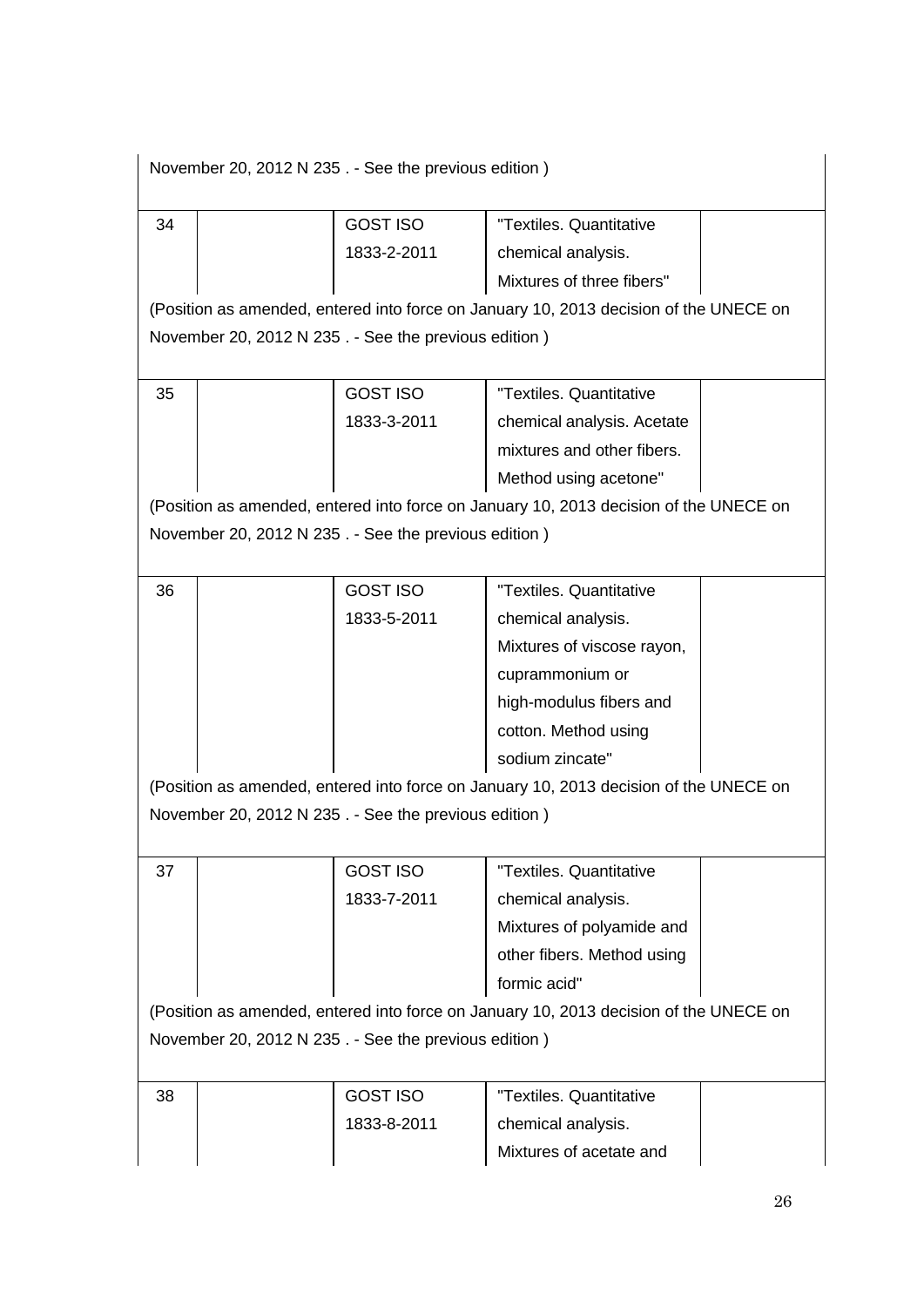|                                                      |  |                                                      | triacetate fibers. Method<br>using acetone"                                           |  |
|------------------------------------------------------|--|------------------------------------------------------|---------------------------------------------------------------------------------------|--|
|                                                      |  |                                                      | (Position as amended, entered into force on January 10, 2013 decision of the UNECE on |  |
|                                                      |  | November 20, 2012 N 235. - See the previous edition) |                                                                                       |  |
|                                                      |  |                                                      |                                                                                       |  |
| 39                                                   |  | Standard ISO                                         | "Textiles. Quantitative                                                               |  |
|                                                      |  | 1833-10-2011                                         | chemical analysis.                                                                    |  |
|                                                      |  |                                                      | Triacetate blends with                                                                |  |
|                                                      |  |                                                      | other fibers. Method using                                                            |  |
|                                                      |  |                                                      | dichloromethane"                                                                      |  |
|                                                      |  |                                                      | (Position as amended, entered into force on January 10, 2013 decision of the UNECE on |  |
|                                                      |  | November 20, 2012 N 235. - See the previous edition) |                                                                                       |  |
|                                                      |  |                                                      |                                                                                       |  |
| 40                                                   |  | Standard ISO                                         | "Textiles. Quantitative                                                               |  |
|                                                      |  | 1833-11-2011                                         | chemical analysis. Mixture                                                            |  |
|                                                      |  |                                                      | of cellulose and polyester                                                            |  |
|                                                      |  |                                                      | fibers. Method using                                                                  |  |
|                                                      |  |                                                      | sulfuric acid"                                                                        |  |
|                                                      |  |                                                      | (Position as amended, entered into force on January 10, 2013 decision of the UNECE on |  |
|                                                      |  | November 20, 2012 N 235. - See the previous edition) |                                                                                       |  |
|                                                      |  |                                                      |                                                                                       |  |
| 41                                                   |  | Standard ISO                                         | "Textiles, Quantitative                                                               |  |
|                                                      |  | 1833-12-2011                                         | chemical analysis.                                                                    |  |
|                                                      |  |                                                      | Mixtures of acrylic, mod                                                              |  |
|                                                      |  |                                                      | acrylic some, some                                                                    |  |
|                                                      |  |                                                      | chlorine, elastanes and                                                               |  |
|                                                      |  |                                                      | other fibers. Method using                                                            |  |
|                                                      |  |                                                      | dimethyl form amide"                                                                  |  |
|                                                      |  |                                                      | (Position as amended, entered into force on January 10, 2013 decision of the UNECE on |  |
| November 20, 2012 N 235. - See the previous edition) |  |                                                      |                                                                                       |  |
| 42                                                   |  | Standard ISO                                         | "Textiles. Quantitative                                                               |  |
|                                                      |  | 1833-13-2011                                         | chemical analysis. Acrylic                                                            |  |
|                                                      |  |                                                      | blends, some chlorine and                                                             |  |
|                                                      |  |                                                      | other fibers. Method using                                                            |  |
|                                                      |  |                                                      | karbodisulfidatsetona"                                                                |  |
|                                                      |  |                                                      |                                                                                       |  |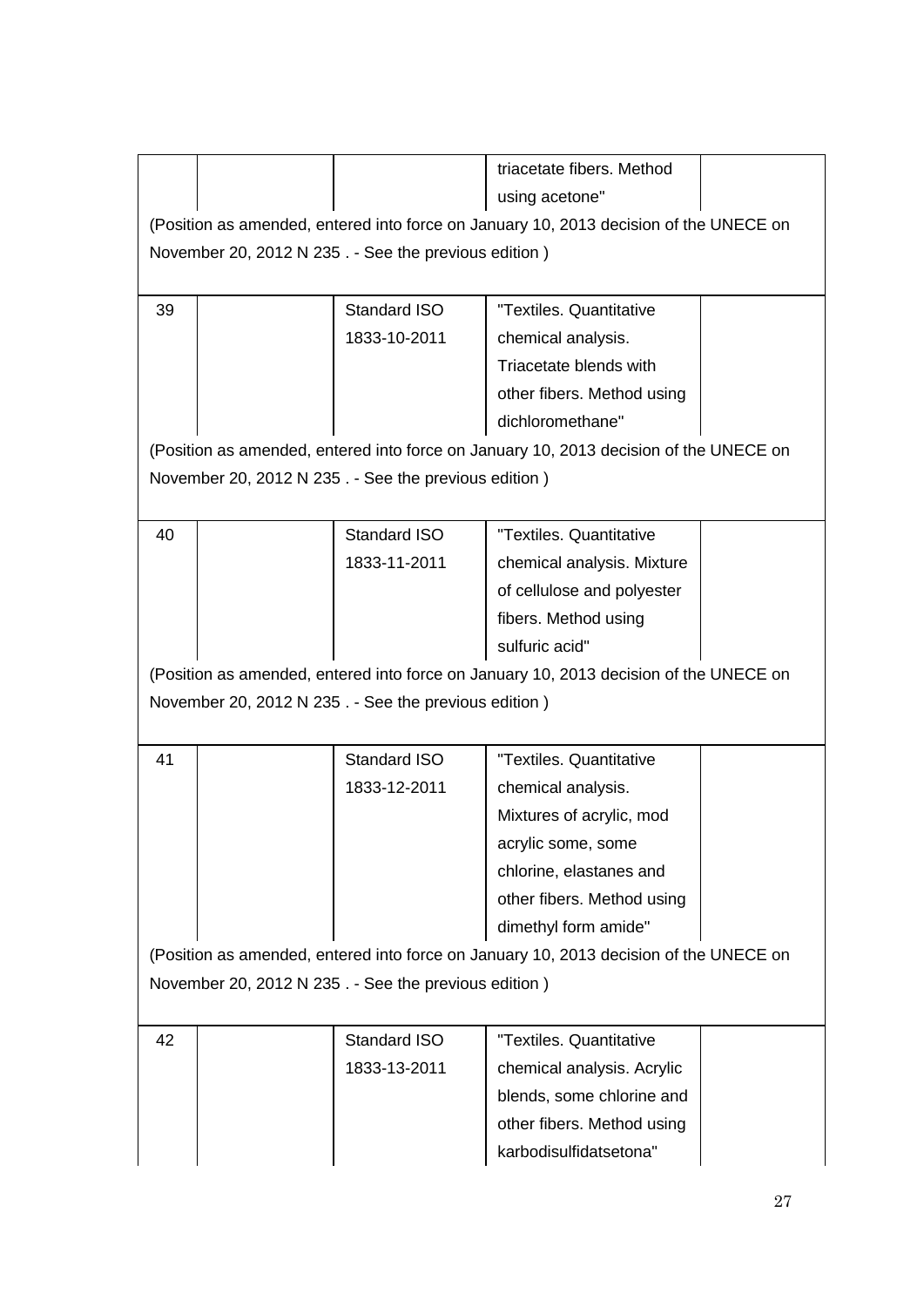(Position as amended, entered into force on January 10, 2013 decision of the UNECE on November 20, 2012 N 235 . - See the previous edition )

| 43                                                   |  | Standard ISO                                         | "Textiles. Quantitative                                                               |  |
|------------------------------------------------------|--|------------------------------------------------------|---------------------------------------------------------------------------------------|--|
|                                                      |  | 1833-14-2011                                         | chemical analysis. Acetate                                                            |  |
|                                                      |  |                                                      | mixtures and certain                                                                  |  |
|                                                      |  |                                                      | chlorinated fibers. Method                                                            |  |
|                                                      |  |                                                      | using acetic acid"                                                                    |  |
|                                                      |  |                                                      | (Position as amended, entered into force on January 10, 2013 decision of the UNECE on |  |
|                                                      |  | November 20, 2012 N 235. - See the previous edition) |                                                                                       |  |
|                                                      |  |                                                      |                                                                                       |  |
| 44                                                   |  | <b>GOST RISO</b>                                     | "Textiles, Quantitative                                                               |  |
|                                                      |  | 1833-16-2007                                         | chemical analysis. Part                                                               |  |
|                                                      |  |                                                      | 16. Mixtures of                                                                       |  |
|                                                      |  |                                                      | polypropylene fibers and                                                              |  |
|                                                      |  |                                                      | other fibers                                                                          |  |
|                                                      |  |                                                      | (Method using xylene) "                                                               |  |
| 45                                                   |  | Standard ISO                                         | "Textiles. Quantitative                                                               |  |
|                                                      |  | 1833-17-2011                                         | chemical analysis.                                                                    |  |
|                                                      |  |                                                      | <b>Chlorinated mixture</b>                                                            |  |
|                                                      |  |                                                      | (homopolymers of vinyl                                                                |  |
|                                                      |  |                                                      | chloride) and other fibers.                                                           |  |
|                                                      |  |                                                      | Method using sulfuric                                                                 |  |
|                                                      |  |                                                      | acid"                                                                                 |  |
|                                                      |  |                                                      | (Position as amended, entered into force on January 10, 2013 decision of the UNECE on |  |
|                                                      |  | November 20, 2012 N 235. - See the previous edition) |                                                                                       |  |
|                                                      |  |                                                      |                                                                                       |  |
| 46                                                   |  | Standard ISO                                         | "Textiles. Quantitative                                                               |  |
|                                                      |  | 1833-18-2011                                         | chemical analysis.                                                                    |  |
|                                                      |  |                                                      | Mixtures of natural silk                                                              |  |
|                                                      |  |                                                      | fibers and wool fibers or                                                             |  |
|                                                      |  |                                                      | animal hair fiber. Method                                                             |  |
|                                                      |  |                                                      | using sulfuric acid"                                                                  |  |
|                                                      |  |                                                      | (Position as amended, entered into force on January 10, 2013 decision of the UNECE on |  |
| November 20, 2012 N 235. - See the previous edition) |  |                                                      |                                                                                       |  |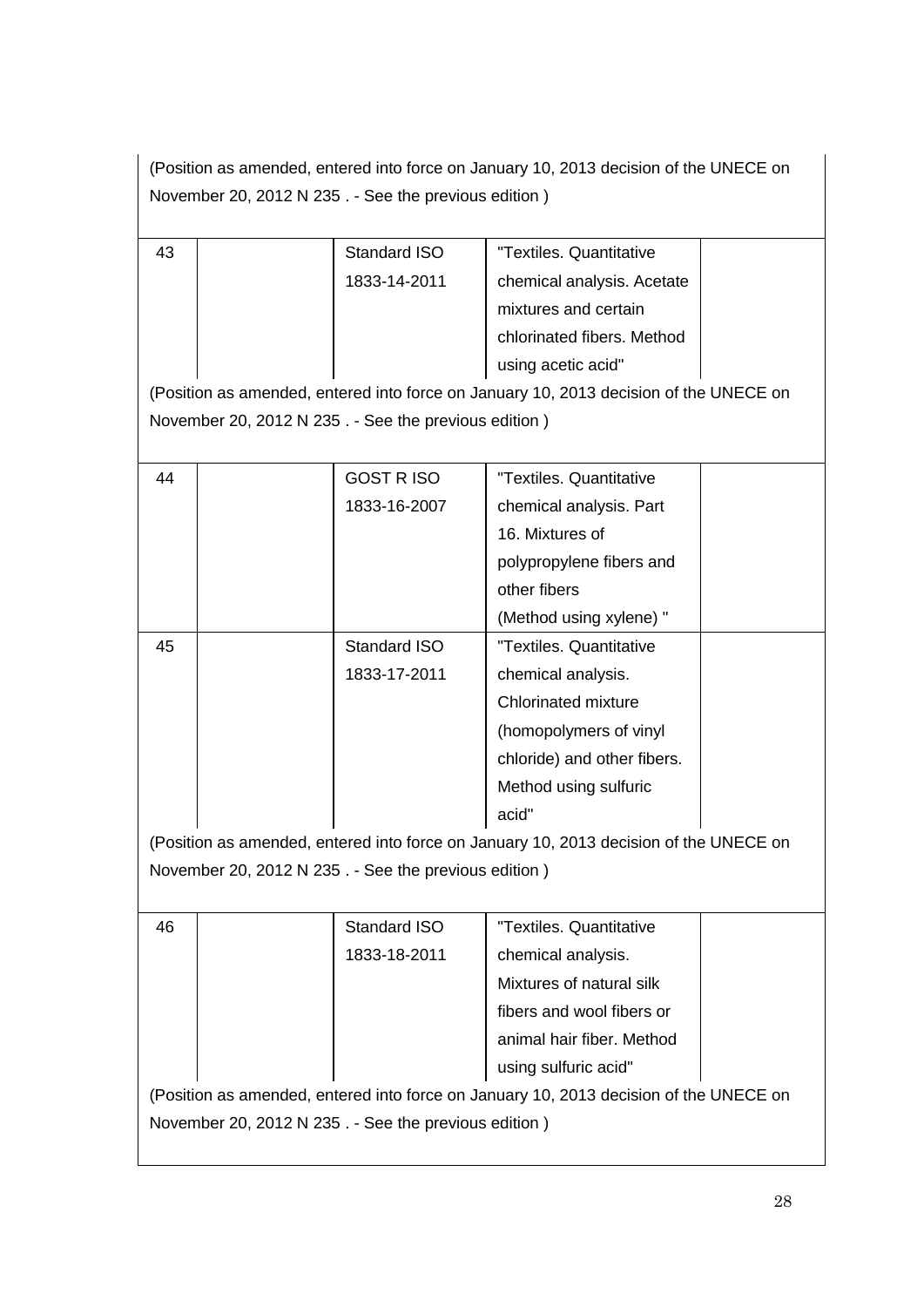| 47                                                                                        |                | Standard ISO                                         | "Textiles, Quantitative                                                               |  |  |
|-------------------------------------------------------------------------------------------|----------------|------------------------------------------------------|---------------------------------------------------------------------------------------|--|--|
|                                                                                           |                | 1833-19-2011                                         | chemical analysis.                                                                    |  |  |
|                                                                                           |                |                                                      | Mixtures of cellulosic                                                                |  |  |
|                                                                                           |                |                                                      | fibers and asbestos.                                                                  |  |  |
|                                                                                           |                |                                                      | Method using heat"                                                                    |  |  |
|                                                                                           |                |                                                      | (Position as amended, entered into force on January 10, 2013 decision of the UNECE on |  |  |
|                                                                                           |                | November 20, 2012 N 235. - See the previous edition) |                                                                                       |  |  |
|                                                                                           |                |                                                      |                                                                                       |  |  |
| 48                                                                                        |                | Standard ISO                                         | "Textiles, Quantitative                                                               |  |  |
|                                                                                           |                | 1833-21-2011                                         | chemical analysis.                                                                    |  |  |
|                                                                                           |                |                                                      | Mixtures chlorine fibers                                                              |  |  |
|                                                                                           |                |                                                      | certain mod acrylic,                                                                  |  |  |
|                                                                                           |                |                                                      | elastane, acetate,                                                                    |  |  |
|                                                                                           |                |                                                      | triacetate and other fibers.                                                          |  |  |
|                                                                                           |                |                                                      | Method using                                                                          |  |  |
|                                                                                           |                |                                                      | hlorgeksanola"                                                                        |  |  |
|                                                                                           |                |                                                      | (Position as amended, entered into force on January 10, 2013 decision of the UNECE on |  |  |
|                                                                                           |                | November 20, 2012 N 235. - See the previous edition) |                                                                                       |  |  |
|                                                                                           |                |                                                      |                                                                                       |  |  |
| 49                                                                                        |                | Standard ISO                                         | "Textiles. Preparation of                                                             |  |  |
|                                                                                           |                | 5089-2001                                            | samples for chemical                                                                  |  |  |
|                                                                                           |                |                                                      | testing"                                                                              |  |  |
| $49 - 1$                                                                                  |                | STB ISO                                              | "Textiles, Quantitative                                                               |  |  |
|                                                                                           |                | 1833-20-2012                                         | chemical analysis. Portion                                                            |  |  |
|                                                                                           |                |                                                      | 20. Elastane blends and                                                               |  |  |
|                                                                                           |                |                                                      | other fibers (method using                                                            |  |  |
|                                                                                           |                |                                                      | dimethylacetamide)"                                                                   |  |  |
| (The position is additionally included with the January 10, 2013 decision of the UNECE on |                |                                                      |                                                                                       |  |  |
| November 20, 2012 N 235)                                                                  |                |                                                      |                                                                                       |  |  |
|                                                                                           |                |                                                      |                                                                                       |  |  |
| 50                                                                                        | Article 11     | GOST 10681-75                                        | "Textiles, Climatic                                                                   |  |  |
|                                                                                           | The climatic   |                                                      | conditions for conditioning                                                           |  |  |
|                                                                                           | conditions for |                                                      | and testing of samples                                                                |  |  |
|                                                                                           | the tests      |                                                      | and methods for their                                                                 |  |  |
|                                                                                           |                |                                                      | determination"                                                                        |  |  |
| 51                                                                                        |                | STB ISO                                              | "Textiles. Standard                                                                   |  |  |
|                                                                                           |                |                                                      |                                                                                       |  |  |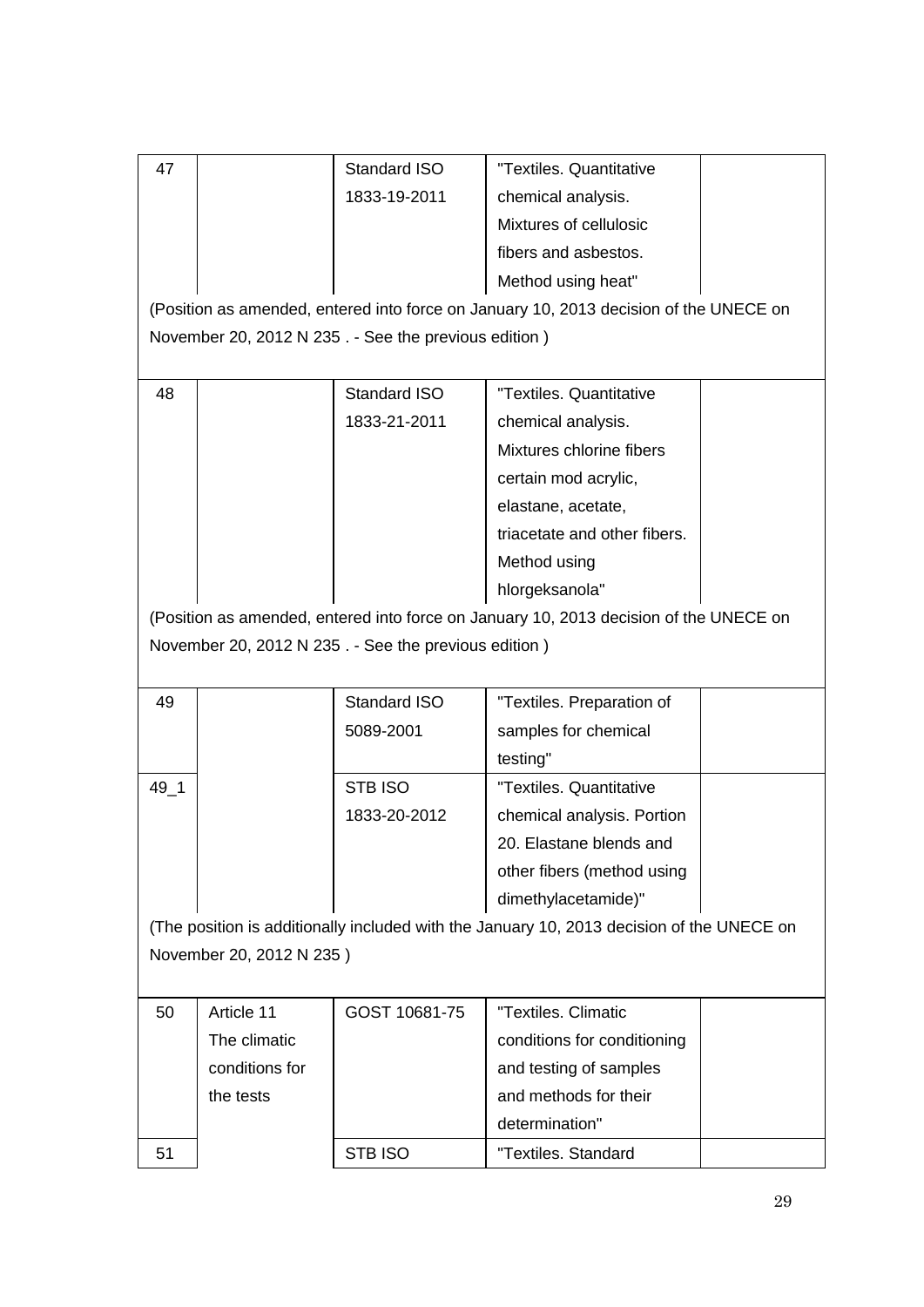|    |                  | 139-2008         | atmospheres for            |  |
|----|------------------|------------------|----------------------------|--|
|    |                  |                  | conditioning and testing"  |  |
|    |                  |                  | in part of the standard    |  |
|    |                  |                  | climatic conditions "      |  |
| 52 |                  | ISO 139-2007     | "Textiles. Standard        |  |
|    |                  |                  | atmospheres for            |  |
|    |                  |                  | conditioning and testing"  |  |
|    |                  |                  | in part of the standard    |  |
|    |                  |                  | climatic conditions "      |  |
| 53 |                  | <b>MUK</b>       | "Hygienic evaluation of    |  |
|    |                  | 4.1/4.3.1485-03  | clothing for children,     |  |
|    |                  |                  | adolescents and adults.    |  |
|    |                  |                  | Methods of control.        |  |
|    |                  |                  | Chemical factors. Physical |  |
|    |                  |                  | factors"                   |  |
| 54 | Appendix 3The    | <b>MUK</b>       | "Hygienic evaluation of    |  |
|    | level of tension | 4.1/4.3.1485-03  | clothing for children,     |  |
|    | electrostatic    |                  | adolescents and adults.    |  |
|    | critical field   |                  | Methods of control.        |  |
|    |                  |                  | Chemical factors. Physical |  |
|    |                  |                  | factors"                   |  |
| 55 |                  | SanPin           | "Sanitary norms of         |  |
|    |                  | 9-29.7-95        | acceptable levels of       |  |
|    |                  |                  | physical factors in the    |  |
|    |                  |                  | application of consumer    |  |
|    |                  |                  | goods in the domestic      |  |
|    |                  |                  | environment. Methods of    |  |
|    |                  |                  | measuring the              |  |
|    |                  |                  | electrostatic field"       |  |
| 56 |                  | SanPin N 9-29-95 | "Sanitary norms of         |  |
|    |                  | (RF              | acceptable levels of       |  |
|    |                  | 2.1.8.042-96)    | physical factors in the    |  |
|    |                  |                  | application of consumer    |  |
|    |                  |                  | goods in the domestic      |  |
|    |                  |                  | environment"               |  |
| 57 | Appendix 3       | <b>GOST</b>      | "Cloths textile. Methods   |  |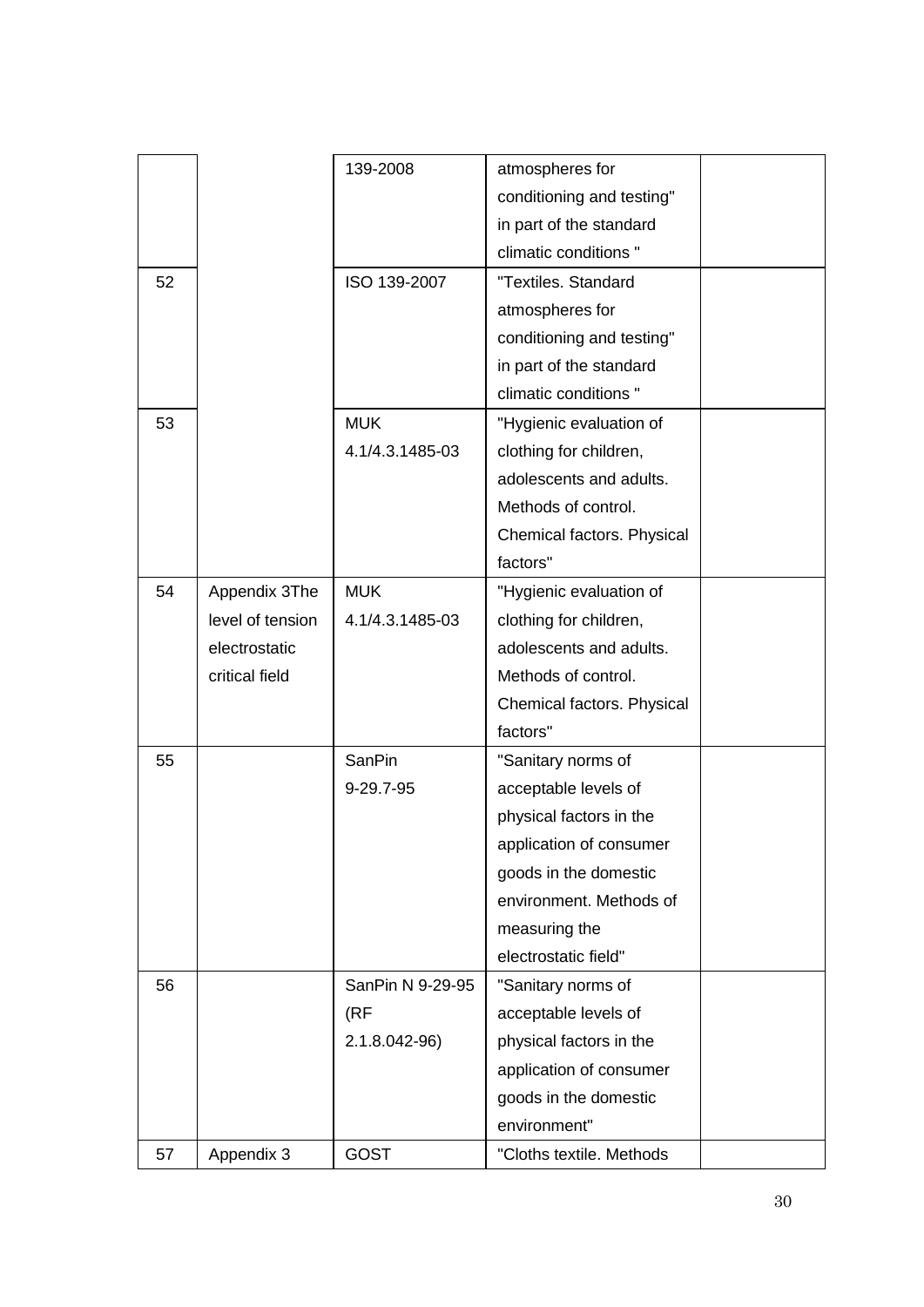|    | Requirements             | 3816-81(ISO     | for determination of                                                                      |  |
|----|--------------------------|-----------------|-------------------------------------------------------------------------------------------|--|
|    | chemical-                | 811-81)         | hygroscopic and                                                                           |  |
|    | biological               |                 | water-repellent"                                                                          |  |
|    | safety:                  |                 |                                                                                           |  |
|    | - hygroscopic-           |                 |                                                                                           |  |
|    | pichnost                 |                 |                                                                                           |  |
| 58 | Appendix 3 -             | GOST 12088-77   | "Textile materials and                                                                    |  |
|    | vozduhopro-              |                 | products from them.                                                                       |  |
|    | permeability             |                 | Determination of air                                                                      |  |
|    |                          |                 | permeability"                                                                             |  |
| 59 |                          | <b>GOST ISO</b> | "Textiles. Determination of                                                               |  |
|    |                          | 9237-2002 *     | air permeability"                                                                         |  |
|    |                          |                 |                                                                                           |  |
|    |                          |                 | * Probably, the error of the original. It should read: "Standard ISO 9237-99." - Note the |  |
|    | manufacturer's database. |                 |                                                                                           |  |
|    |                          |                 |                                                                                           |  |
|    |                          |                 |                                                                                           |  |
| 60 | Article 5 - color        | GOST 9733.0-83  | "Textiles. General                                                                        |  |
|    | fastness                 |                 | requirements for test                                                                     |  |
|    |                          |                 | methods for color fastness                                                                |  |
|    |                          |                 | to the physical and                                                                       |  |
|    |                          |                 | chemical effects"                                                                         |  |
| 61 |                          | GOST 9733.4-83  | "Textiles. Test method for                                                                |  |
|    |                          |                 | color fastness to washing"                                                                |  |
| 62 |                          | GOST 9733.5-83  | "Textiles. Test method for                                                                |  |
|    |                          |                 | color fastness to distilled                                                               |  |
|    |                          |                 | water"                                                                                    |  |
| 63 |                          | GOST 9733.6-83  | "Textiles. Methods of                                                                     |  |
|    |                          |                 | testing the stability of                                                                  |  |
|    |                          |                 | colors to" sweat "                                                                        |  |
| 64 |                          | GOST 9733.9-83  | "Textiles. Test method for                                                                |  |
|    |                          |                 |                                                                                           |  |
|    |                          |                 | color fastness to sea                                                                     |  |
|    |                          |                 | water"                                                                                    |  |

9733.27-83

66 | STB ISO | "Textiles. Tests for color

color fastness to abrasion"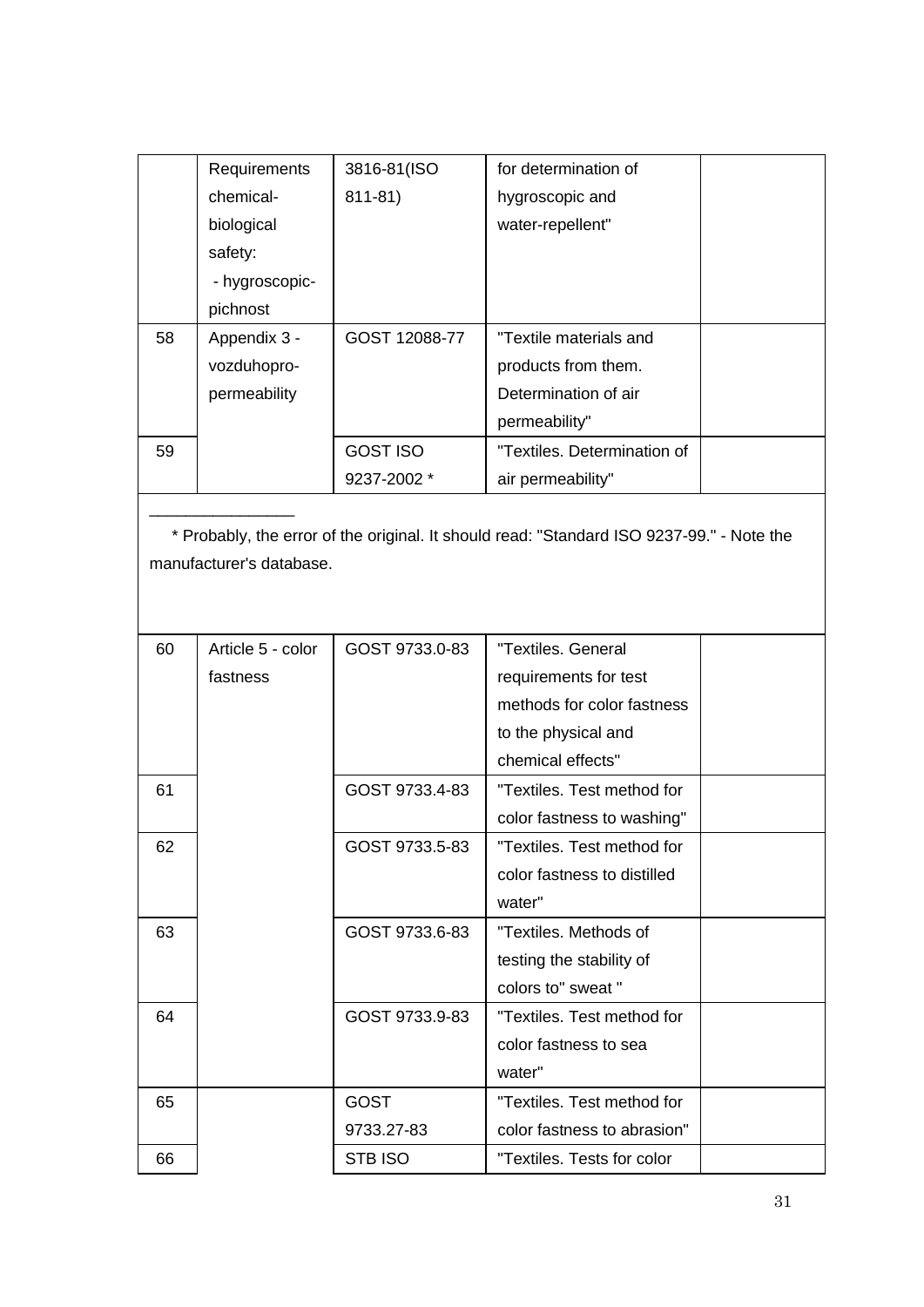|    | 105-X12-2009 * | fastness." Part of the     |  |
|----|----------------|----------------------------|--|
|    |                | X12. Method for            |  |
|    |                | determination of color     |  |
|    |                | fastness to rubbing        |  |
| 67 | GOST 2351-88   | "Goods and knitted fabric. |  |
|    |                | Standards for color        |  |
|    |                | fastness and methods of    |  |
|    |                | determining"               |  |
| 68 | GOST 7779-75   | "Fabrics and products      |  |
|    |                | custom-made silk and       |  |
|    |                | semi. Standards for color  |  |
|    |                | fastness and methods of    |  |
|    |                | determining"               |  |
| 69 | GOST 7780-78   | "Textiles and piece linen  |  |
|    |                | and half-linen products.   |  |
|    |                | Standards for color        |  |
|    |                | fastness and methods of    |  |
|    |                | determining"               |  |
| 70 | GOST 7913-76   | "Textiles and piece goods, |  |
|    |                | cotton and mixed.          |  |
|    |                | Standards for color        |  |
|    |                | fastness and methods of    |  |
|    |                | determining"               |  |
| 71 | GOST 11151-77  | "Pure wool and wool blend  |  |
|    |                | fabrics. Standards for     |  |
|    |                | color fastness and         |  |
|    |                | methods of determining"    |  |
| 72 | GOST 23433-79  | "Textiles and piece goods  |  |
|    |                | from chemical fibers.      |  |
|    |                | Standards for color        |  |
|    |                | fastness and methods of    |  |
|    |                | determining"               |  |
| 73 | GOST 23627-89  | "Textile-clothing woven,   |  |
|    |                | braided, twisted and       |  |
|    |                | knitted, per meter and     |  |
|    |                | piece. Standards for color |  |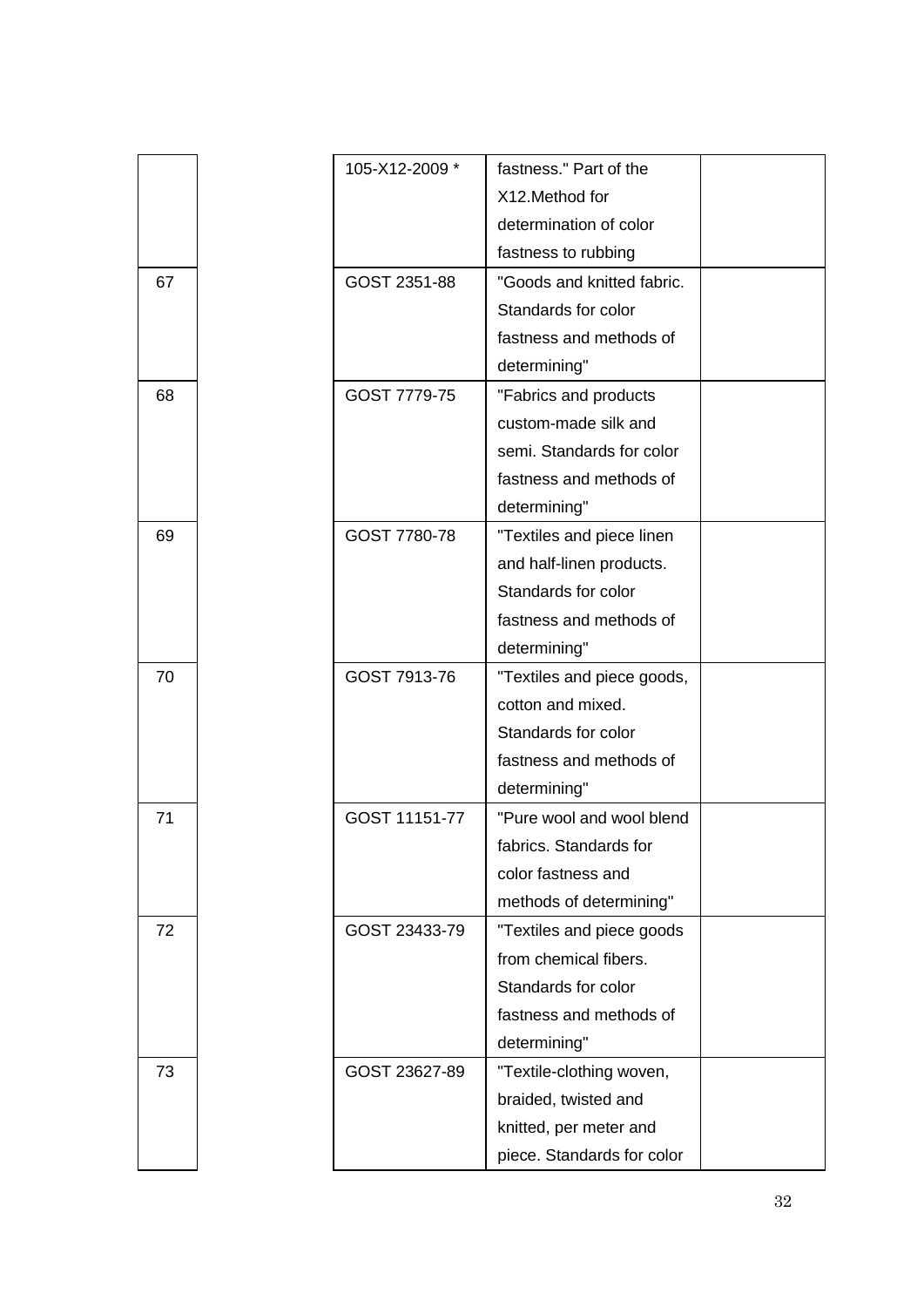|    |                | fastness and methods of    |  |
|----|----------------|----------------------------|--|
|    |                | determining"               |  |
| 74 | GOST 13527-78  | "Products custom-made      |  |
|    |                | woven and printed fabrics  |  |
|    |                | pure wool and wool blend.  |  |
|    |                | Standards for color        |  |
|    |                | fastness and methods of    |  |
|    |                | determining"               |  |
| 75 | ISO 105-A01-99 | "Textiles. Tests for color |  |
|    |                | fastness. Part A01.        |  |
|    |                | General requirements for   |  |
|    |                | testing"                   |  |
| 76 | Standard ISO   | "Textiles. Tests for color |  |
|    | 105-A01-2002   | fastness. Part A01.        |  |
|    |                | General requirements for   |  |
|    |                | testing"                   |  |
| 77 | ISO 105-A02-99 | "Textiles. Tests for color |  |
|    |                | fastness. Part A02. Grey   |  |
|    |                | scale for assessing        |  |
|    |                | change in color"           |  |
| 78 | Standard ISO   | "Textiles. Tests for color |  |
|    | 105-A02-2002   | fastness. Part A02. Grey   |  |
|    |                | scale for assessing        |  |
|    |                | change in color"           |  |
| 79 | ISO 105-A03-99 | "Textiles. Tests for color |  |
|    |                | fastness. Part A03. Grey   |  |
|    |                | scale for assessing the    |  |
|    |                | painting"                  |  |
| 80 | Standard ISO   | "Textiles. Tests for color |  |
|    | 105-A03-2002   | fastness. Part A03. Grey   |  |
|    |                | scale for assessing the    |  |
|    |                | painting"                  |  |
| 81 | ISO 105-A04-99 | "Textiles. Tests for color |  |
|    |                | fastness. Part A04.        |  |
|    |                | Method of instrumental     |  |
|    |                | assessment of the fill     |  |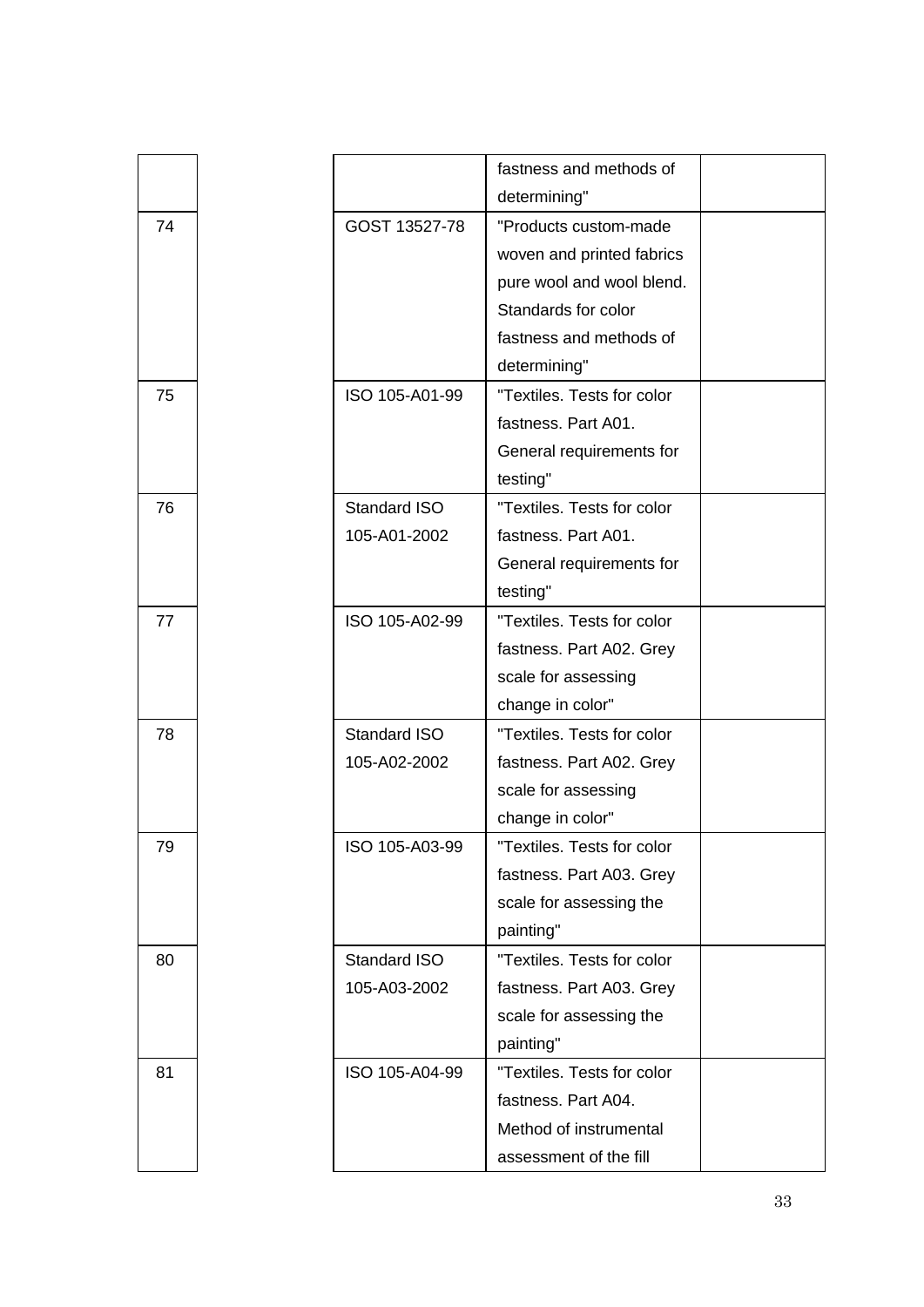|    |                | adjacent tissues"           |  |
|----|----------------|-----------------------------|--|
| 82 | Standard ISO   | "Textiles. Tests for color  |  |
|    | 105-A04-2002   | fastness. Part A04.         |  |
|    |                | Method of instrumental      |  |
|    |                | assessment of the fill      |  |
|    |                | adjacent tissues"           |  |
| 83 | ISO 105-A05-99 | "Textiles. Tests for color  |  |
|    |                | fastness. Part A05.         |  |
|    |                | Evaluation method of        |  |
|    |                | instrumental color          |  |
|    |                | changes to                  |  |
|    |                | determine the points on     |  |
|    |                | the gray scale "            |  |
| 84 | STB ISO        | "Textiles. Tests for color  |  |
|    | 105-C10-2009   | fastness. Part C10.         |  |
|    |                | Determination of color      |  |
|    |                | stability to the action of  |  |
|    |                | washing with soap and       |  |
|    |                | water or with soap and      |  |
|    |                | soda"                       |  |
| 85 | STB ISO        | "Textiles. Tests for color  |  |
|    | 105-E01-2009   | fastness. Part E01.         |  |
|    |                | Method for determination    |  |
|    |                | of color fastness to water" |  |
| 86 | ISO 105-E02-99 | "Textiles. Tests for color  |  |
|    |                | fastness. Part E02.         |  |
|    |                | Determination of color      |  |
|    |                | stability to the action of  |  |
|    |                | sea water"                  |  |
| 87 | Standard ISO   | "Textiles. Tests for color  |  |
|    | 105-E02-2002   | fastness. Part E02.         |  |
|    |                | Determination of color      |  |
|    |                | stability to the action of  |  |
|    |                | sea water"                  |  |
| 88 | <b>STB ISO</b> | "Textiles. Tests for color  |  |
|    | 105-E04-2010   | fastness. Part E04.         |  |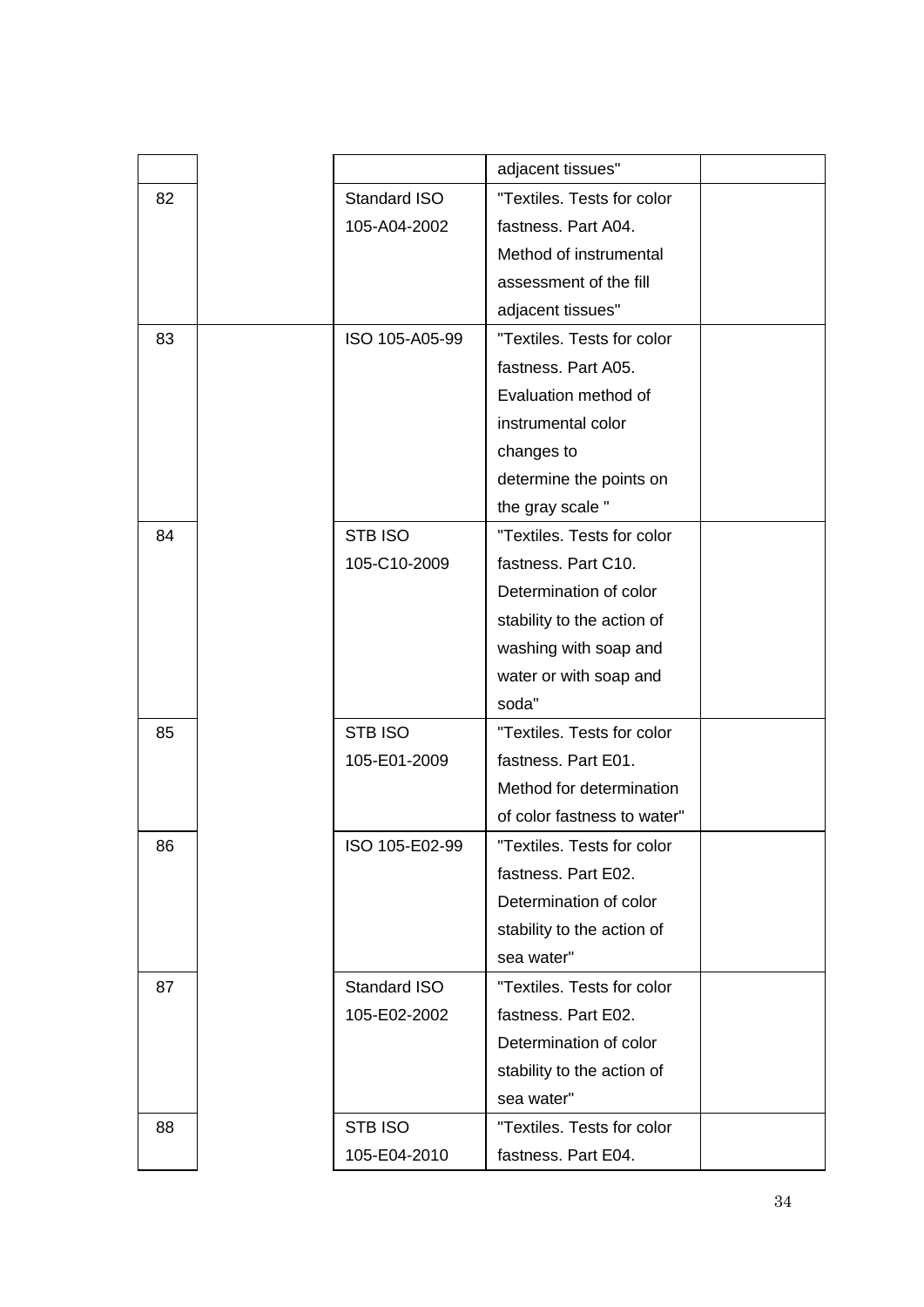|    |              |                | Method for determination    |  |
|----|--------------|----------------|-----------------------------|--|
|    |              |                | of color fastness to        |  |
|    |              |                | perspiration"               |  |
| 89 |              | ISO 105-F-99   | "Textiles. Tests for color  |  |
|    |              |                | fastness. Part F. Standard  |  |
|    |              |                | adjacent fabrics.           |  |
|    |              |                | Requirements"               |  |
| 90 |              | Standard ISO   | "Textiles. Tests for color  |  |
|    |              | 105-F-2002     | fastness. Part F. Standard  |  |
|    |              |                | adjacent fabrics.           |  |
|    |              |                | Requirements"               |  |
| 91 |              | ISO 105-F10-99 | "Textiles. Tests for color  |  |
|    |              |                | fastness. Part F10.         |  |
|    |              |                | <b>Fabrics related</b>      |  |
|    |              |                | multicomponent.             |  |
|    |              |                | Requirements"               |  |
| 92 |              | Standard ISO   | "Textiles. Tests for color  |  |
|    |              | 105-F10-2002   | fastness.                   |  |
|    |              |                | Part F10. Tissue adjacent   |  |
|    |              |                | multi-component.            |  |
|    |              |                | Technical requirements "    |  |
| 93 |              |                | "Textiles. Determination of |  |
|    |              |                | resistance                  |  |
|    |              | ISO 105-J01-99 | coloring. Part              |  |
|    |              |                | J01. General                |  |
|    |              |                | requirements for the        |  |
|    |              |                | instrumental method of      |  |
|    |              |                | measuring the color of the  |  |
|    |              |                | surface"                    |  |
| 94 |              | Standard ISO   | "Textiles. Tests for color  |  |
|    |              | 105-J01-2002   | fastness. Part J01.         |  |
|    |              |                | General requirements for    |  |
|    |              |                | the instrumental method     |  |
|    |              |                | of measuring the color of   |  |
|    |              |                | the surface"                |  |
| 95 | Appendix 3 - | p.3.10 GOST    | "Textiles and piece goods,  |  |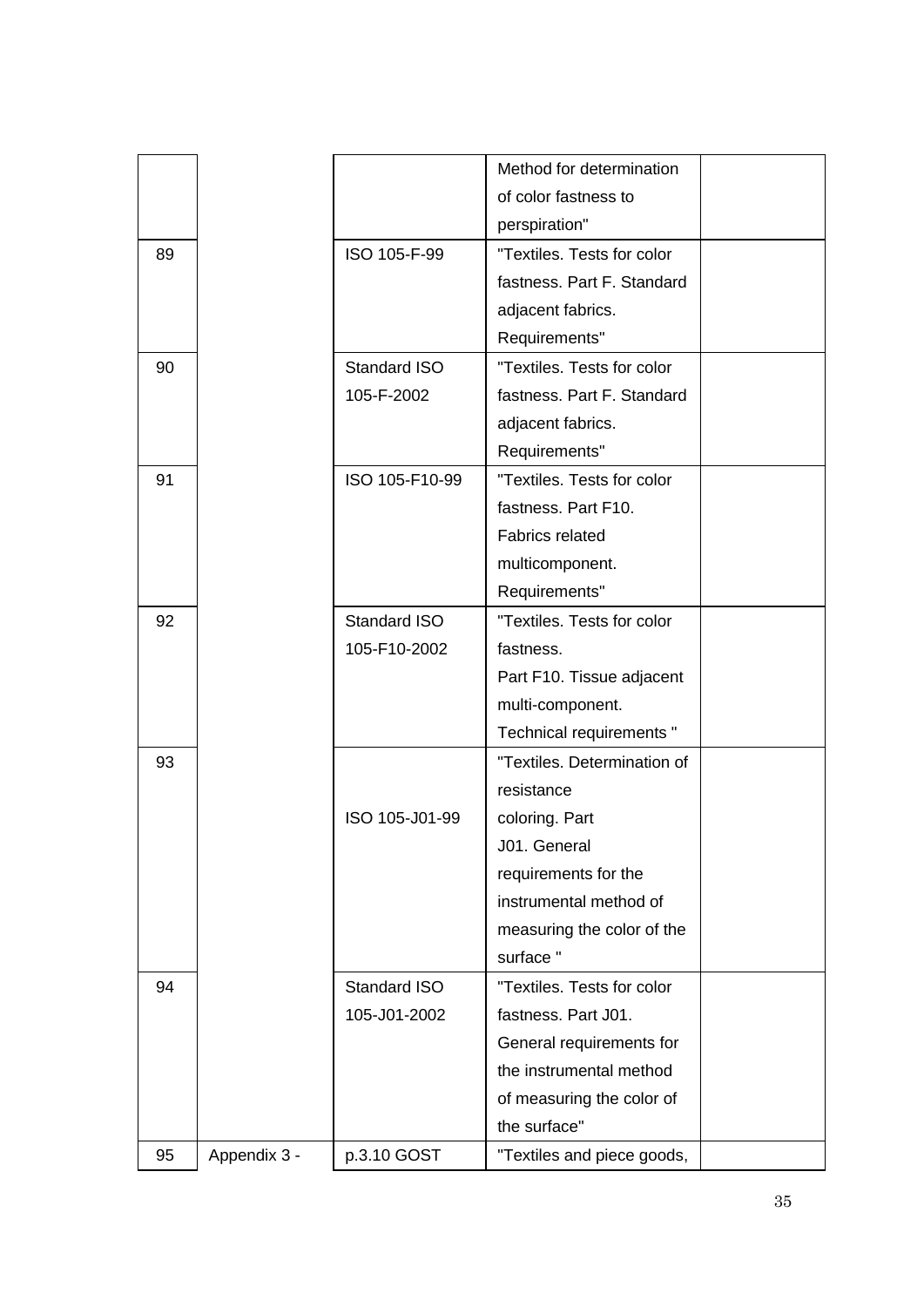|    | water         | 11027-80    | cotton terry and waffle.   |  |
|----|---------------|-------------|----------------------------|--|
|    | absorption    |             | General specifications"    |  |
|    | <sub>of</sub> |             |                            |  |
| 96 |               | <b>GOST</b> | "Cloths textile. Methods   |  |
|    |               | 3816-81(ISO | for determination of       |  |
|    |               | $811 - 81$  | hygroscopic and            |  |
|    |               |             | water-repellent"           |  |
| 97 | Article 4 The | <b>GOST</b> | "Textiles. Coverings and   |  |
|    | presence of   | 30877-2003  | carpet flooring products.  |  |
|    | odor          |             | Safety features and        |  |
|    |               |             | methods for their          |  |
|    |               |             | determination"             |  |
| 98 |               | MUK 4.1/4.3 | "The methods of control.   |  |
|    |               | 1485-03     | Chemical factors /         |  |
|    |               |             | physical factors. Hygienic |  |
|    |               |             | evaluation of clothing for |  |
|    |               |             | children, adolescents and  |  |
|    |               |             | adults"                    |  |

| 99  | Appendix               | GOST 51309-99    | "Drinking water. Determination    |  |
|-----|------------------------|------------------|-----------------------------------|--|
|     | 3Appendix              |                  | of elements by atomic             |  |
|     | 4Appendix 7            |                  | spectrometry"                     |  |
| 100 | <b>Chemical Safety</b> | PND F 14.2.22-95 | "The method of measurement        |  |
|     | Requirements: -        |                  | of the mass concentration of      |  |
|     | Allocation of          |                  | iron, cadmium, lead, zinc and     |  |
|     | harmful                |                  | chromium in samples of natural    |  |
|     | chemicals:             |                  | and waste water by flame          |  |
|     |                        |                  | atomic absorption                 |  |
|     |                        |                  | spectrometry"                     |  |
| 101 | - Cobalt,              | PND F            | "The method of measurement        |  |
|     | copper, nickel,        | 14.1:2:4.139-98  | of cobalt, nickel, copper,        |  |
|     | arsenic,               |                  | chromium, zinc, manganese,        |  |
|     | chromium,              |                  | iron, silver in drinking, natural |  |
|     | lead,                  |                  | and waste waters by atomic        |  |
|     |                        |                  | absorption spectrometry with      |  |
|     |                        |                  | flame atomization"                |  |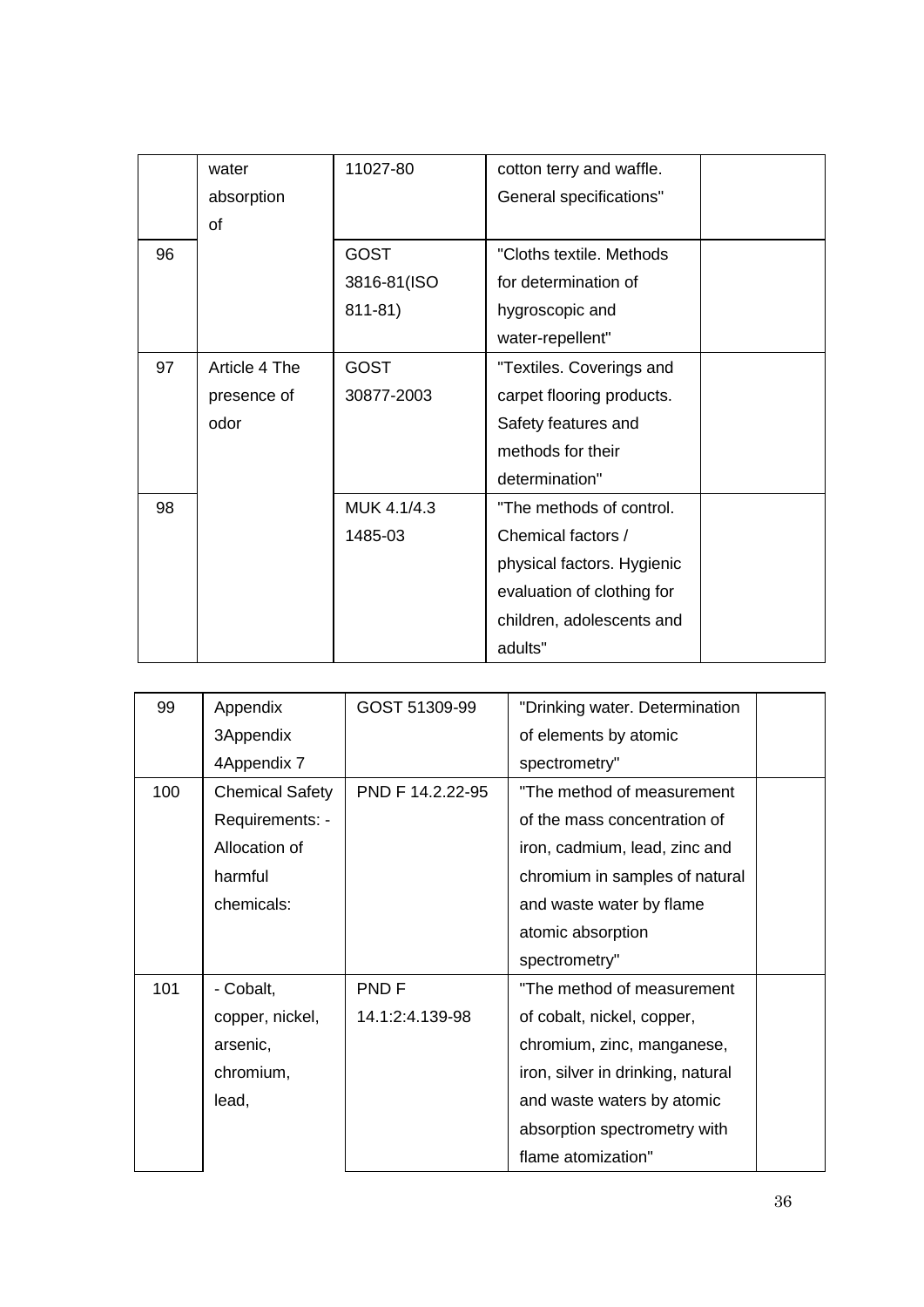| 102 | PND <sub>F</sub> | "The method of measurement     |  |
|-----|------------------|--------------------------------|--|
|     | 14.1:2:4.140-98  | of beryllium, vanadium,        |  |
|     |                  | bismuth, cadmium, cobalt,      |  |
|     |                  | copper, molybdenum, arsenic,   |  |
|     |                  | nickel, tin, lead, selenium,   |  |
|     |                  | silver, antimony and chromium  |  |
|     |                  | in drinking, natural and waste |  |
|     |                  | waters by atomic absorption    |  |
|     |                  | spectrometry with atomization  |  |
|     |                  | electrometer"                  |  |
| 103 | PND <sub>F</sub> | "Method of measurement of      |  |
|     | 14.1:2:4.143-98  | aluminum, barium, boron, iron, |  |
|     |                  | cobalt, manganese, copper,     |  |
|     |                  | nickel, strontium, titanium,   |  |
|     |                  | chromium and zinc in drinking, |  |
|     |                  | natural and waste waters by    |  |
|     |                  | ICP spectrometry"              |  |
| 104 | MUK 4.1.742-99   | "Inversion voltammetry         |  |
|     |                  | measurement of the             |  |
|     |                  | concentration of zinc,         |  |
|     |                  | cadmium, lead and copper in    |  |
|     |                  | the water"                     |  |
| 105 | MUK 4.1.1256-03  | "The measurement of the mass   |  |
|     |                  | concentration of zinc          |  |
|     |                  | fluorimetric method in samples |  |
|     |                  | of drinking water and surface  |  |
|     |                  | water and underground water    |  |
|     |                  | sources"                       |  |
| 106 | MUK 4.1.1258-03  | "The measurement of the mass   |  |
|     |                  | concentration of copper        |  |
|     |                  | fluorimetric method in samples |  |
|     |                  | of drinking water and surface  |  |
|     |                  | water and underground water    |  |
|     |                  | sources"                       |  |
| 107 | MVI.MN           | "The method for measuring the  |  |
|     | 1792-2002        | concentrations of              |  |
|     |                  |                                |  |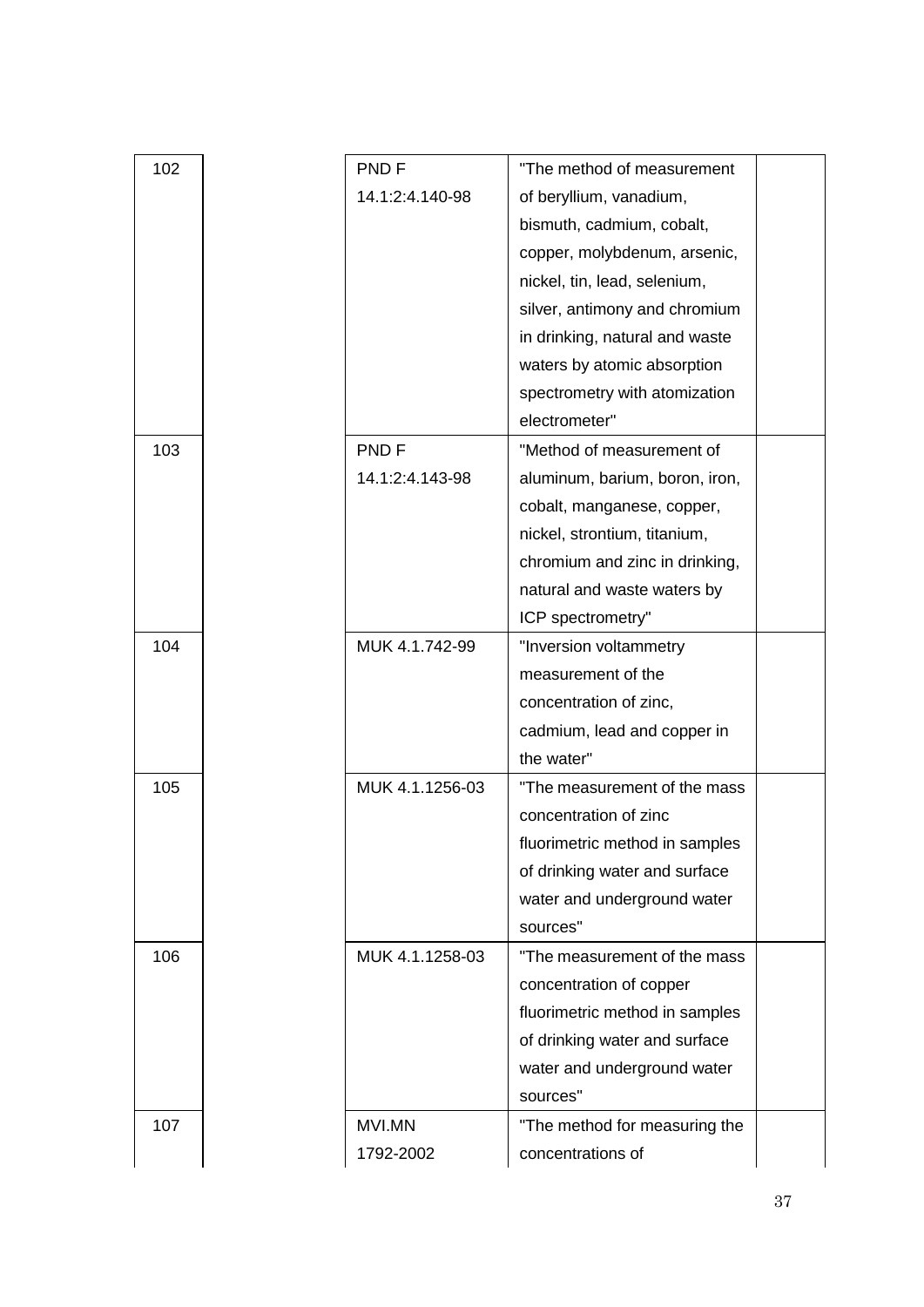|           |                          |                                                      | elements in liquid samples                                                                     |              |
|-----------|--------------------------|------------------------------------------------------|------------------------------------------------------------------------------------------------|--------------|
|           |                          |                                                      | ARL 3410 spectrometer + "                                                                      |              |
| 108       |                          | STB GOST R                                           | "Drinking water. Determination                                                                 |              |
|           |                          | 51309-2001 *                                         | of elements by atomic                                                                          |              |
|           |                          |                                                      | spectrometry"                                                                                  |              |
| 109       |                          | <b>STB ISO</b>                                       | "The quality of the water.                                                                     |              |
|           |                          | 11885-2011                                           | Determination of some                                                                          |              |
|           |                          |                                                      | elements by atomic emission                                                                    |              |
|           |                          |                                                      | spectrometry with inductively                                                                  |              |
|           |                          |                                                      | coupled plasma (ICP-OES)"                                                                      |              |
|           |                          |                                                      | (Position as amended, entered into force on January 10, 2013 decision of the UNECE on          |              |
|           |                          | November 20, 2012 N 235. - See the previous edition) |                                                                                                |              |
|           |                          |                                                      |                                                                                                |              |
| $109 - 1$ |                          | ISO 11969-96 **                                      | "The quality of the water.                                                                     |              |
|           |                          |                                                      | Determination of arsenic"                                                                      |              |
|           |                          |                                                      | (Position as amended, entered into force on January 10, 2013 decision of the UNECE on          |              |
|           |                          | November 20, 2012 N 235. - See the previous edition) |                                                                                                |              |
|           |                          |                                                      | * Standard is identical to IEC 51309-99. - Note the manufacturer's database.                   | ** Access to |
|           |                          |                                                      | international and foreign documents can be obtained by clicking on the link - Note the         |              |
|           | manufacturer's database. |                                                      |                                                                                                |              |
|           |                          |                                                      |                                                                                                |              |
| 110       |                          | GOST 4152-89                                         | "Drinking water. Determination                                                                 |              |
|           |                          |                                                      | of the mass concentration of                                                                   |              |
|           |                          |                                                      | arsenic"                                                                                       |              |
| 111       |                          | MVI.MN                                               | "Methods for measuring the                                                                     |              |
|           |                          |                                                      |                                                                                                |              |
|           |                          | 3057-2008                                            | concentrations of heavy metals                                                                 |              |
|           |                          |                                                      | in aqueous matrices by flame                                                                   |              |
|           |                          |                                                      | atomic absorption                                                                              |              |
|           |                          |                                                      | spectrometry"                                                                                  |              |
| 112       |                          | ISO 8288-1986 *                                      | "The quality of the water.                                                                     |              |
|           |                          |                                                      | Determination of cobalt, nickel,                                                               |              |
|           |                          |                                                      | copper, zinc, cadmium and                                                                      |              |
|           |                          |                                                      | lead. Atomic absorption                                                                        |              |
|           |                          |                                                      | spectrometric method in                                                                        |              |
|           |                          |                                                      | flames"                                                                                        |              |
|           |                          |                                                      | * Access to international and foreign documents can be obtained by clicking on the link - Note |              |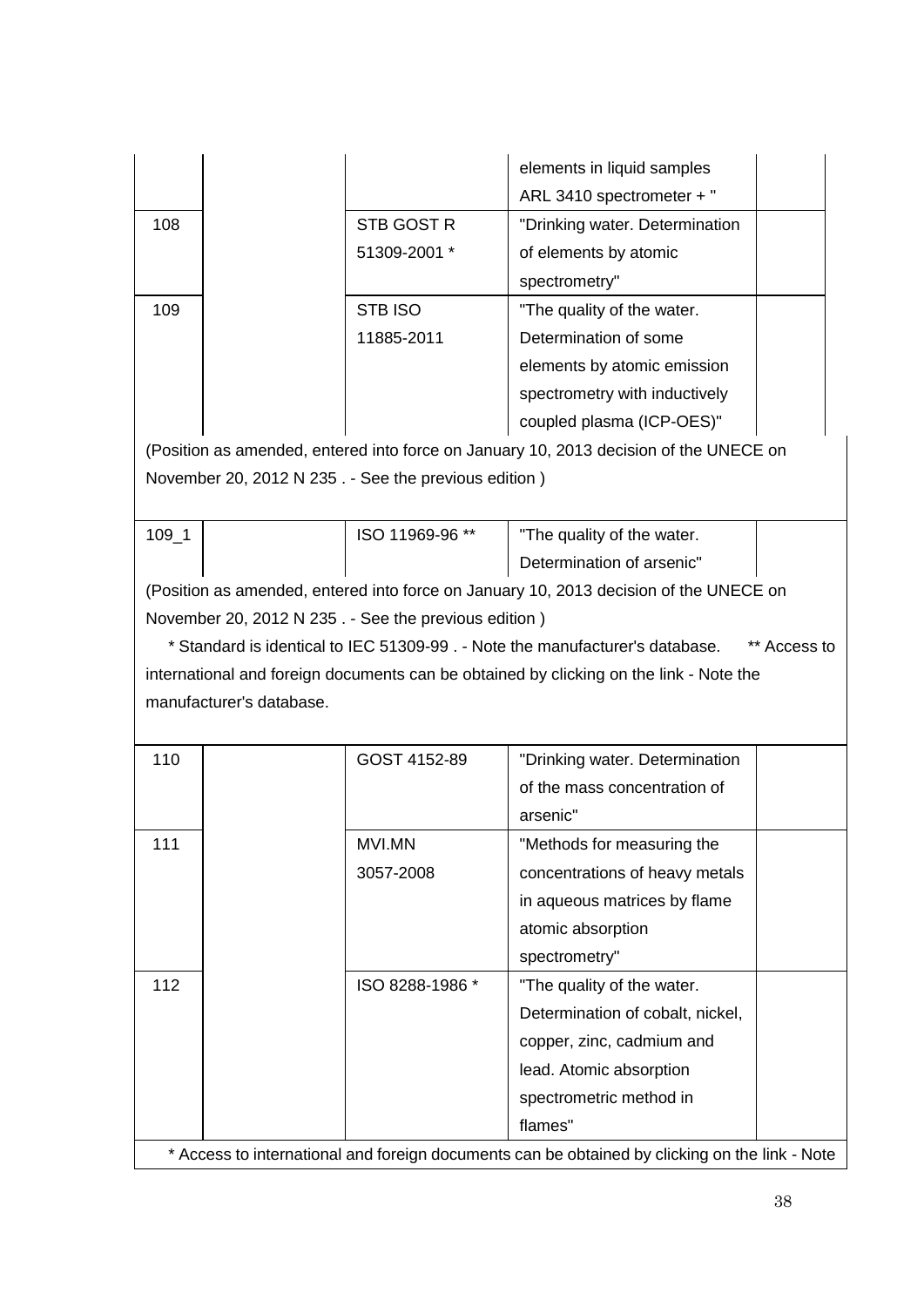| the manufacturer's database. |                   |                                                                                               |
|------------------------------|-------------------|-----------------------------------------------------------------------------------------------|
| 113                          | STB ISO           | "The quality of the water.                                                                    |
|                              | 15586-2011        | Detection of trace elements                                                                   |
|                              |                   | atomic absorption                                                                             |
|                              |                   | spectrometry using a graphite                                                                 |
|                              |                   | furnace"                                                                                      |
| 114                          | STB GOST R        | "Drinking water. Methods for                                                                  |
|                              | 51212-2001 *      | determination of total mercury                                                                |
|                              |                   | flameless atomic absorption                                                                   |
|                              |                   | spectrometry"                                                                                 |
| 115                          | ISO 16590:2000 ** | "The quality of the water.                                                                    |
|                              |                   | Determination of mercury.                                                                     |
|                              |                   | Methods involving enrichment                                                                  |
|                              |                   | of amalgamation"                                                                              |
|                              |                   | * Standard is identical to IEC 51212-98 . - Note the manufacturer's database.<br>** Access to |

international and foreign documents can be obtained by clicking on the link - Note the manufacturer's database.

| 116 | RK ISO       | "The quality of the water.   |  |
|-----|--------------|------------------------------|--|
|     | 16590-2007 * | Determination of mercury.    |  |
|     |              | Methods involving enrichment |  |
|     |              | of amalgamation"             |  |

\* Access to international and foreign documents can be obtained by clicking on the link - Note the manufacturer's database.

| 117 |                  | GOST 22001-87 | "The reagents and highly       |  |
|-----|------------------|---------------|--------------------------------|--|
|     |                  |               | purified substances. By atomic |  |
|     |                  |               | absorption spectrometry        |  |
|     |                  |               | determination of impurities of |  |
|     |                  |               | chemical elements "            |  |
| 118 |                  | GOST 26927-86 | "Raw materials and food        |  |
|     |                  |               | products. Determination of     |  |
|     |                  |               | mercury"                       |  |
| 119 | - The content of | GOST 25617-83 | "Fabrics and linen products,   |  |
|     | free             |               | half-linen, cotton and mixed.  |  |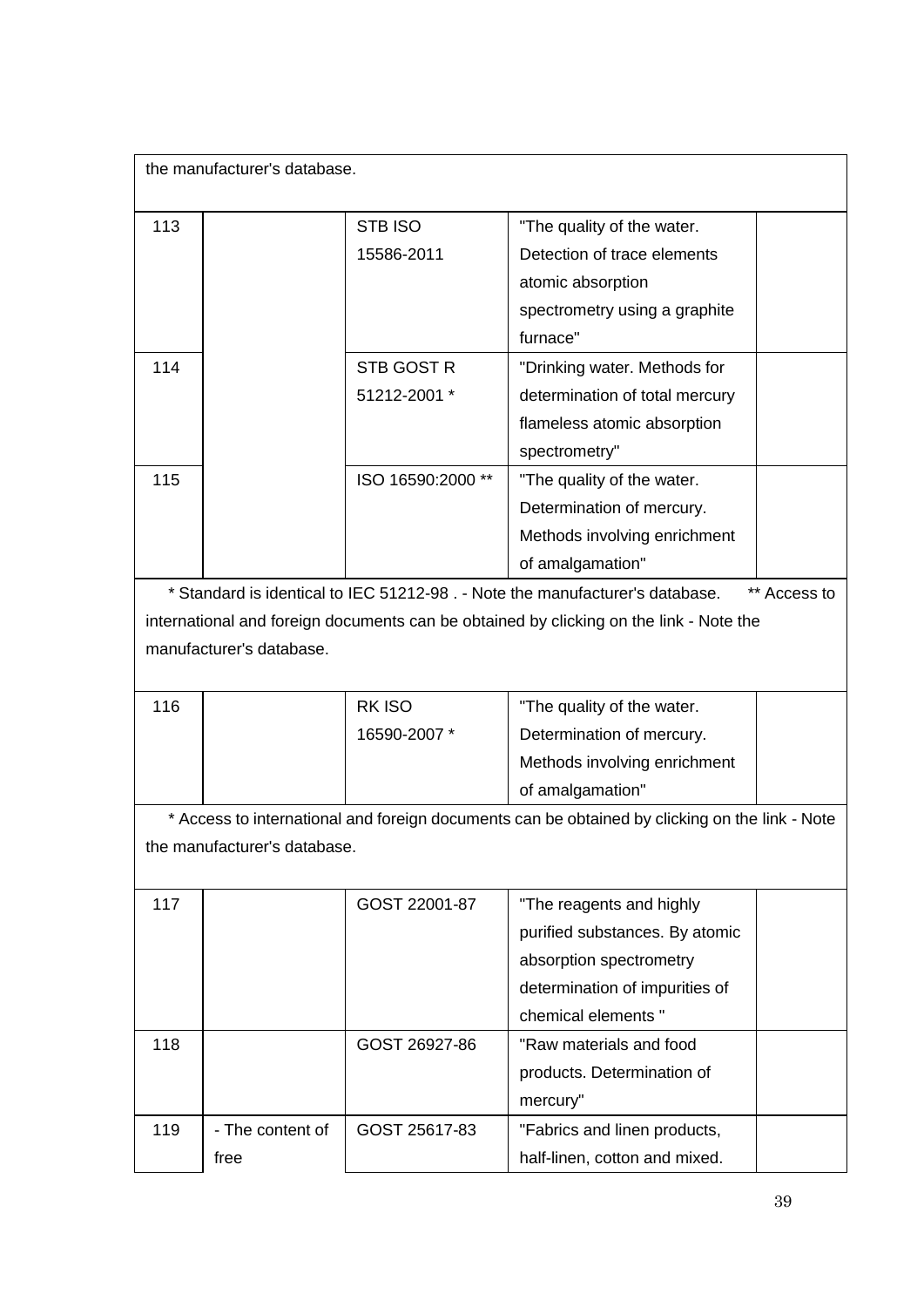|     | formaldehyde |                 | Methods of chemical tests"       |  |
|-----|--------------|-----------------|----------------------------------|--|
| 120 |              | MUK 4.1.1272-03 | "The measurement of the mass     |  |
|     |              |                 | concentration of formaldehyde    |  |
|     |              |                 | fluorimetric method for airborne |  |
|     |              |                 | and air of populated areas"      |  |
| 121 |              | MUK 4.1.1045-01 | "HPLC determination of           |  |
|     |              |                 | formaldehyde and limiting        |  |
|     |              |                 | aldehyde (C2-C10) in the air '   |  |
| 122 |              | MUK 4.1.1053-01 | "Ion chromatography              |  |
|     |              |                 | determination of formaldehyde    |  |
|     |              |                 | in the air"                      |  |
| 123 |              | MUK 4.1.1265-03 | "The measurement of the mass     |  |
|     |              |                 | concentration of formaldehyde    |  |
|     |              |                 | fluorometric method in samples   |  |
|     |              |                 | of drinking water and surface    |  |
|     |              |                 | water and underground water      |  |
|     |              |                 | sources"                         |  |
| 124 |              | MU 266 N *      | "According to gas                |  |
|     |              |                 | chromatographic measurement      |  |
|     |              |                 | of concentrations of             |  |
|     |              |                 | formaldehyde in the air"         |  |
|     |              |                 |                                  |  |

\* The document is not provided. For more information, refer to the link . - Note the manufacturer's database.

| 125 | STB ISO        | "Textiles. Determination of |  |
|-----|----------------|-----------------------------|--|
|     | 14184-1-2011   | formaldehyde. Part 1.       |  |
|     |                | Determination of free and   |  |
|     |                | hydrolyzed formaldehyde by  |  |
|     |                | aqueous extraction"         |  |
| 126 | RK ISO         | "Textiles. Determination of |  |
|     | 14184-2-2009 * | formaldehyde. Part 2. Free  |  |
|     |                | formaldehyde (vapor         |  |
|     |                | absorption method)"         |  |

\* Access to international and foreign documents can be obtained by clicking on the link - Note the manufacturer's database.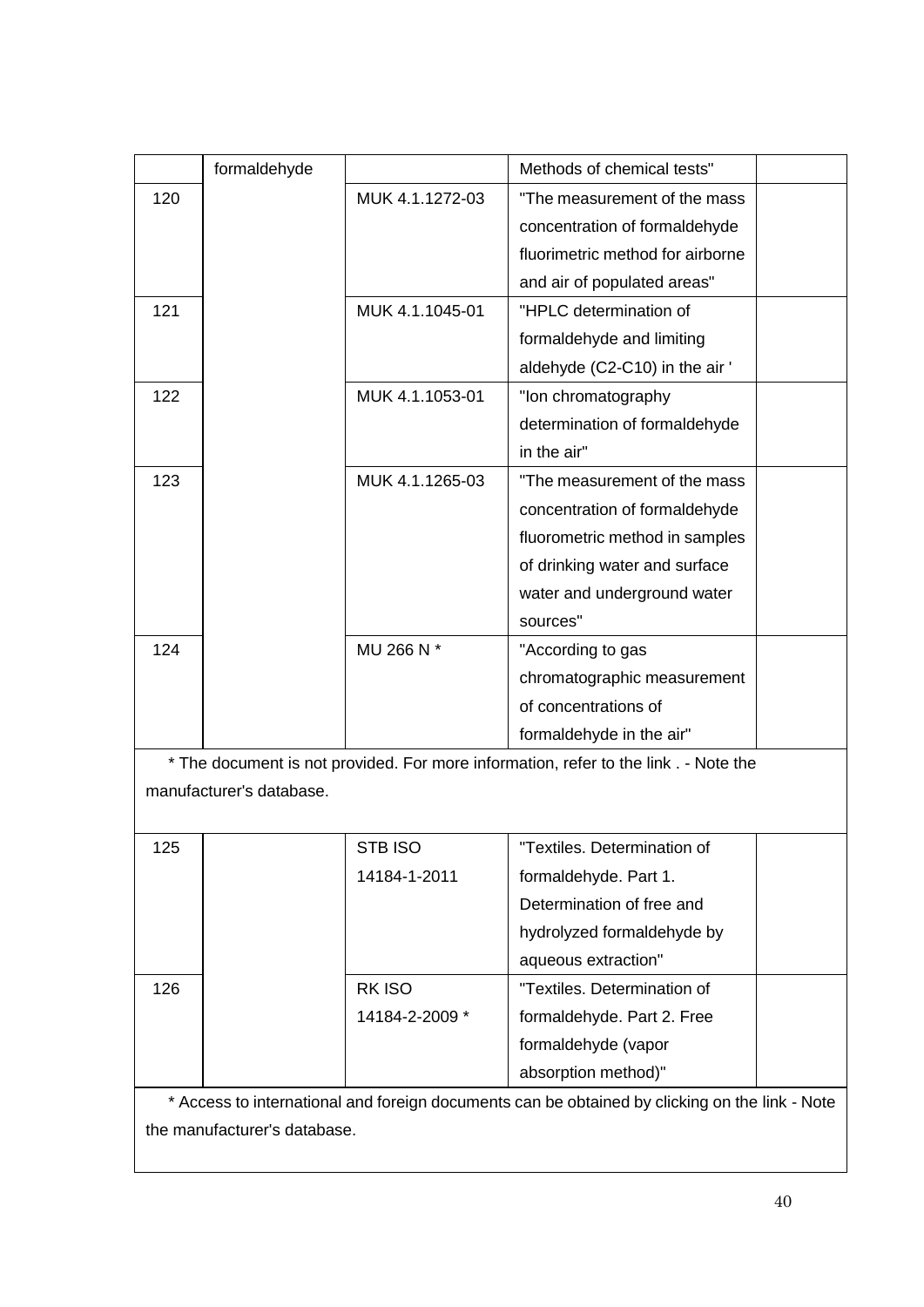| 127 | - Acrylonitrile | GOST 22648-77    | "Plastics. Methods of health     |  |
|-----|-----------------|------------------|----------------------------------|--|
|     |                 |                  | indicators"                      |  |
| 128 |                 | <b>GOST</b>      | "Polyacrylonitrile fiber.        |  |
|     |                 | 30713-2000       | Determination of migration of    |  |
|     |                 |                  | acrylonitrile in the air. Gas    |  |
|     |                 |                  | chromatographic method"          |  |
| 129 |                 | MUK 4.1.658-96   | "Guidelines for the gas          |  |
|     |                 |                  | chromatographic determination    |  |
|     |                 |                  | of acrylonitrile in the water"   |  |
| 130 |                 | MUK 2.3.3.052-96 | "Sanitary and chemical           |  |
|     |                 |                  | research products made of        |  |
|     |                 |                  | polystyrene and styrene          |  |
|     |                 |                  | copolymers"                      |  |
| 131 |                 | MUK 4.1.1206-03  | "Gas chromatographic             |  |
|     |                 |                  | determination of acrylonitrile,  |  |
|     |                 |                  | acetonitrile, dimethyl form      |  |
|     |                 |                  | amide, diethyl amine and         |  |
|     |                 |                  | triethylamine in water"          |  |
| 132 |                 | MR 01.024-07     | "Gas chromatographic             |  |
|     |                 |                  | determination of hexane,         |  |
|     |                 |                  | heptane, acetaldehyde,           |  |
|     |                 |                  | acetone, methyl acetate, ethyl   |  |
|     |                 |                  | acetate, methanol,               |  |
|     |                 |                  | isopropanol, acrylonitrile,      |  |
|     |                 |                  | n-propanol, n-propyl, iso-butyl  |  |
|     |                 |                  | acetate, butyl acetate,          |  |
|     |                 |                  | isobutanol, n-butanol,           |  |
|     |                 |                  | benzene, toluene, ethyl          |  |
|     |                 |                  | benzene, m-, o-and p-xylene,     |  |
|     |                 |                  | isopropyl benzene, styrene,      |  |
|     |                 |                  | a-methyl styrene in aqueous      |  |
|     |                 |                  | extracts of materials of various |  |
|     |                 |                  | compositions "                   |  |
| 133 |                 | MUK 4.1.580-96   | "Determination of acrylonitrile, |  |
|     |                 |                  | polyacrylonitrile fibers         |  |
|     |                 |                  | escaping from the air by gas     |  |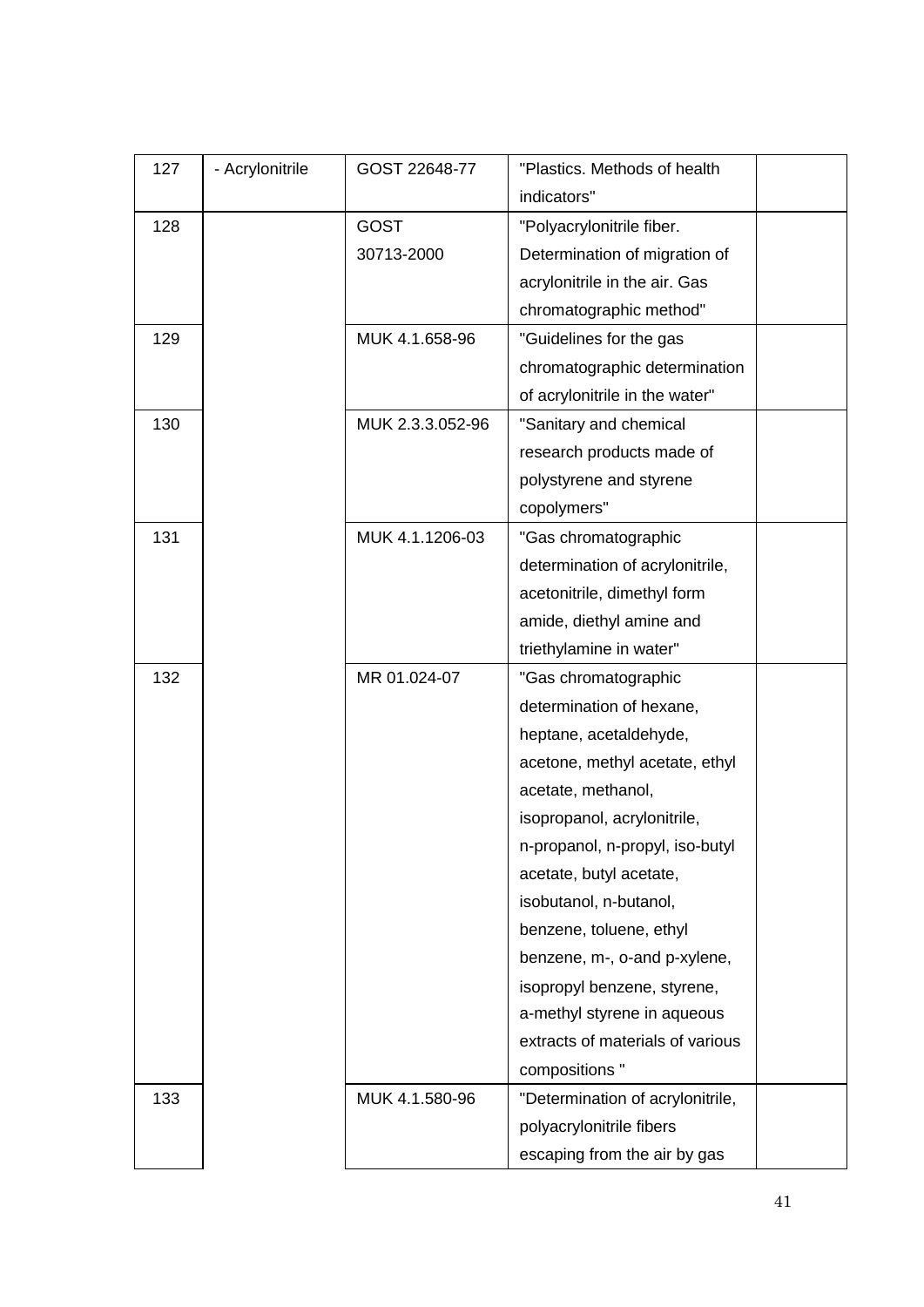|     |                          |                   | chromatography"                                                                      |  |
|-----|--------------------------|-------------------|--------------------------------------------------------------------------------------|--|
| 134 |                          | 4.1.1044a         | "Gas chromatographic                                                                 |  |
|     |                          | <b>MUK-01</b>     | determination of acrylonitrile,                                                      |  |
|     |                          |                   | acetonitrile, dimethyl form                                                          |  |
|     |                          |                   | amide, diethyl amine, propyl                                                         |  |
|     |                          |                   | amine,                                                                               |  |
|     |                          |                   | triethylamine and ethylamine                                                         |  |
|     |                          |                   | seating"                                                                             |  |
| 135 |                          | RD 52.04.186-89   | "Guidelines for the control of air                                                   |  |
|     |                          |                   | pollution"                                                                           |  |
| 136 |                          | Instructions      | "Gas chromatographic method                                                          |  |
|     |                          | 4.1.10-14-91-2005 | for determining residual                                                             |  |
|     |                          | $\star$           | monomers and                                                                         |  |
|     |                          |                   | non-polymerizable impurities                                                         |  |
|     |                          |                   | released from the water                                                              |  |
|     |                          |                   | polystyrene plastics, modeling                                                       |  |
|     |                          |                   | environments and foods"                                                              |  |
|     | manufacturer's database. |                   | * The document is not provided. For more information, refer to the link . - Note the |  |
| 137 |                          | MU 11-12-25-96 *  | "Guidelines for the                                                                  |  |
|     |                          |                   | determination of acrylonitrile in                                                    |  |
|     |                          |                   | extracts (sweat fluid) from the                                                      |  |
|     |                          |                   | fiber" Nitron D "GLC"                                                                |  |
|     |                          |                   | The document is not provided. For more information, refer to the link . - Note the   |  |
|     | manufacturer's database. |                   |                                                                                      |  |
| 138 |                          | MU 268-93         | "Guidelines for the gas                                                              |  |
|     |                          |                   | chromatographic measurement                                                          |  |
|     |                          |                   | of the concentration of                                                              |  |
|     |                          |                   | hydrogen cyanide and                                                                 |  |
|     |                          |                   | acrylonitrile in the air '                                                           |  |
| 139 | - Acetaldehyde           | MR 01.024-07      | "Gas chromatographic                                                                 |  |
|     |                          |                   | determination of hexane,                                                             |  |
|     |                          |                   | heptane, acetaldehyde,                                                               |  |
|     |                          |                   | acetone, methyl acetate, ethyl                                                       |  |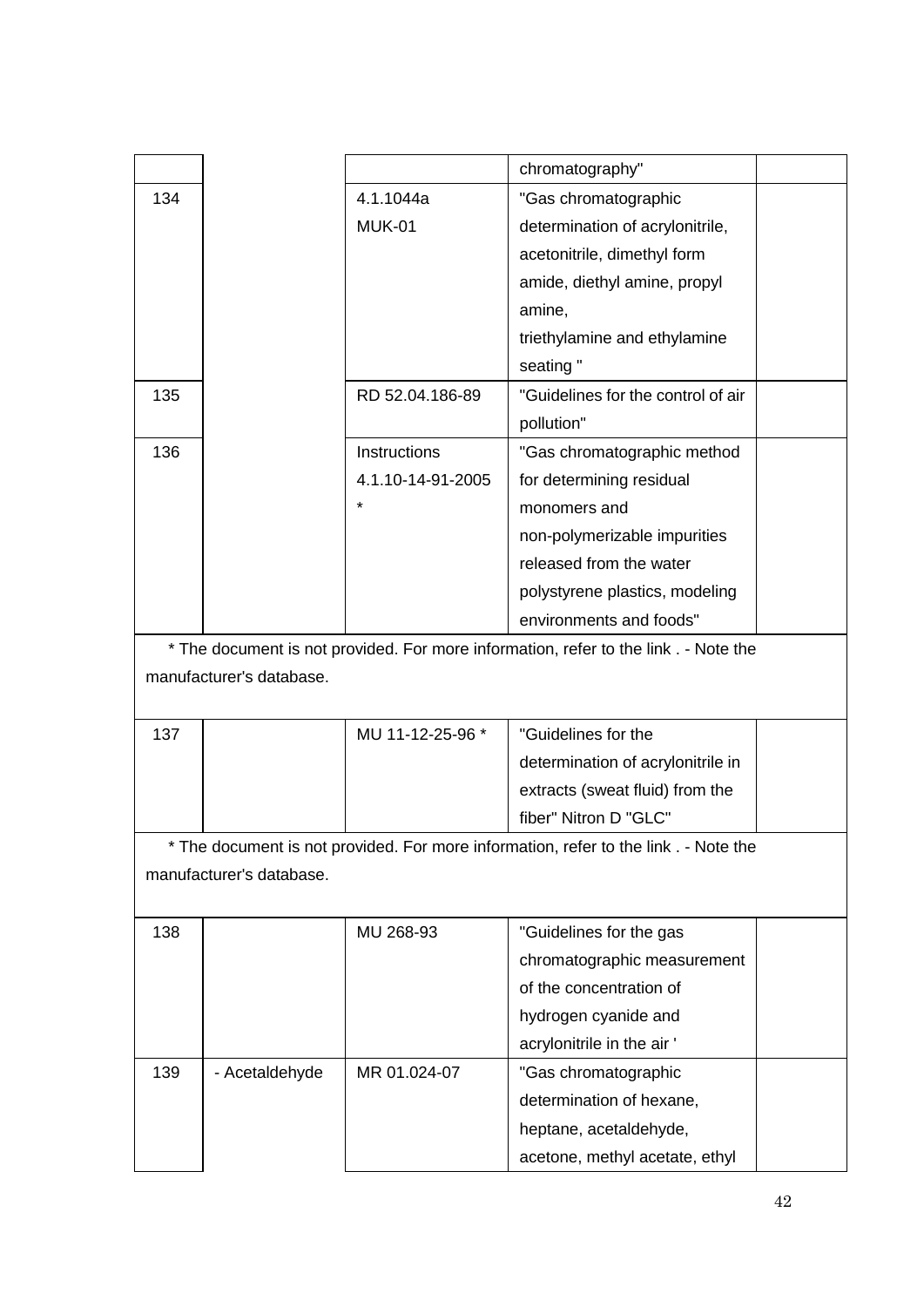|     |                 | acetate, methanol,               |  |
|-----|-----------------|----------------------------------|--|
|     |                 | isopropanol, acrylonitrile,      |  |
|     |                 | n-propanol, n-propyl, iso-butyl  |  |
|     |                 | acetate, butyl acetate,          |  |
|     |                 | isobutanol, n-butanol,           |  |
|     |                 | benzene, toluene, ethyl          |  |
|     |                 | benzene, m-, o-and p-xylene,     |  |
|     |                 | isopropyl benzene, styrene,      |  |
|     |                 | a-methyl styrene in aqueous      |  |
|     |                 | extracts of materials of various |  |
|     |                 | compositions "                   |  |
| 140 | MUK 4.1.1045-01 | "HPLC determination of           |  |
|     |                 | formaldehyde and limiting        |  |
|     |                 | aldehyde (C2-C10) in the air '   |  |
| 141 | MUK 4.1.1957-05 | "Gas chromatographic             |  |
|     |                 | determination of acetaldehyde    |  |
|     |                 | and vinyl chloride in the air '  |  |
| 142 | MR 01.022-07    | "Gas chromatographic             |  |
|     |                 | determination of acetaldehyde,   |  |
|     |                 | acetone, methyl acetate, ethyl   |  |
|     |                 | acetate, methanol,               |  |
|     |                 | isopropanol, ethanol, n-propyl,  |  |
|     |                 | n-propanol, isobutyl acetate,    |  |
|     |                 | butyl acetate, isobutanol,       |  |
|     |                 | n-butanol, emitted into the air  |  |
|     |                 | from materials of various        |  |
|     |                 | compositions "                   |  |
| 143 | MVI. MN         | "The method for measuring the    |  |
|     | 2558-2006       | concentrations of acetone and    |  |
|     |                 | acetaldehyde in extracts model   |  |
|     |                 | media simulating food products   |  |
|     |                 | by gas chromatography"           |  |
| 144 | MU 2563-82      | "Guidelines for photometric      |  |
|     |                 | measurement of the               |  |
|     |                 | concentration of acetaldehyde    |  |
|     |                 | in the working area"             |  |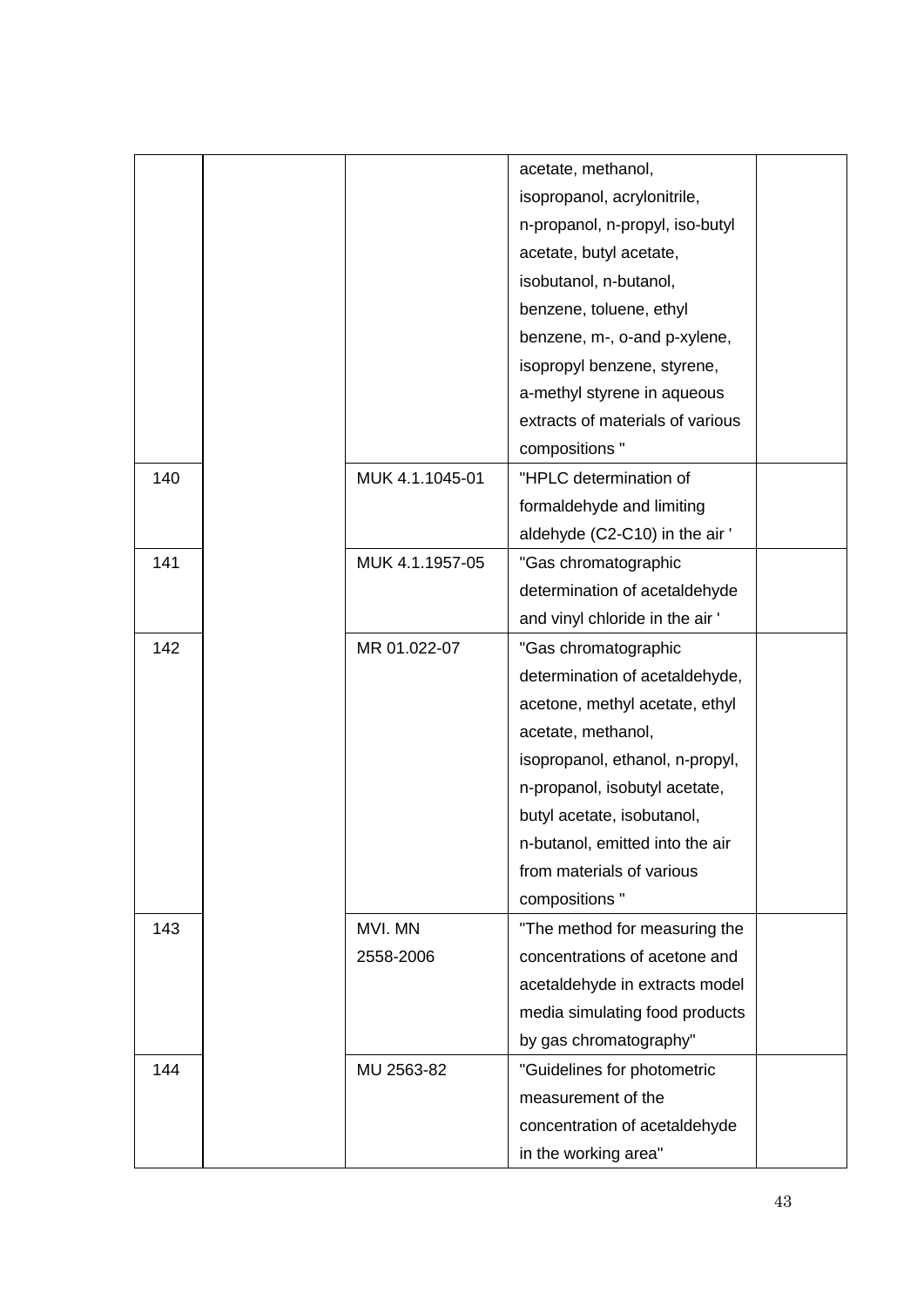| 145 | - Acetone | MR 01.024-07   | "Gas chromatographic             |  |
|-----|-----------|----------------|----------------------------------|--|
|     |           |                | determination of hexane,         |  |
|     |           |                | heptane, acetaldehyde,           |  |
|     |           |                | acetone, methyl acetate, ethyl   |  |
|     |           |                | acetate, methanol,               |  |
|     |           |                | isopropanol, acrylonitrile,      |  |
|     |           |                | n-propanol, n-propyl acetate,    |  |
|     |           |                | isobutyl acetate, butyl acetate, |  |
|     |           |                | isobutanol, n-butanol,           |  |
|     |           |                | benzene, toluene, ethyl          |  |
|     |           |                | benzene, m-, o- and p-xylene,    |  |
|     |           |                | isopropyl benzene, styrene,      |  |
|     |           |                | a-methyl styrene in aqueous      |  |
|     |           |                | extracts of materials of various |  |
|     |           |                | compositions "                   |  |
| 146 |           | MUK 4.1.649-96 | "Guidelines for the gas          |  |
|     |           |                | chromatography-mass              |  |
|     |           |                | spectrometric determination of   |  |
|     |           |                | volatile organic compounds in    |  |
|     |           |                | the water"                       |  |
| 147 |           | MUK 4.1.650-96 | "Guidelines for gas              |  |
|     |           |                | chromatographic determination    |  |
|     |           |                | of acetone, methanol,            |  |
|     |           |                | benzene, toluene, ethyl          |  |
|     |           |                | benzene, pentane, o-, m-,        |  |
|     |           |                | p-xylene, hexane,                |  |
|     |           |                | octane and decane water "        |  |
| 148 |           | MUK 4.1.618-96 | "Guidelines for the gas          |  |
|     |           |                | chromatography-mass              |  |
|     |           |                | spectrometric determination of   |  |
|     |           |                | volatile organic compounds in    |  |
|     |           |                | the air"                         |  |
| 149 |           | MUK 4.1.598-96 | "Guidelines for gas              |  |
|     |           |                | chromatographic determination    |  |
|     |           |                | of aromatic, sulfur, halogen     |  |
|     |           |                | compounds, methanol,             |  |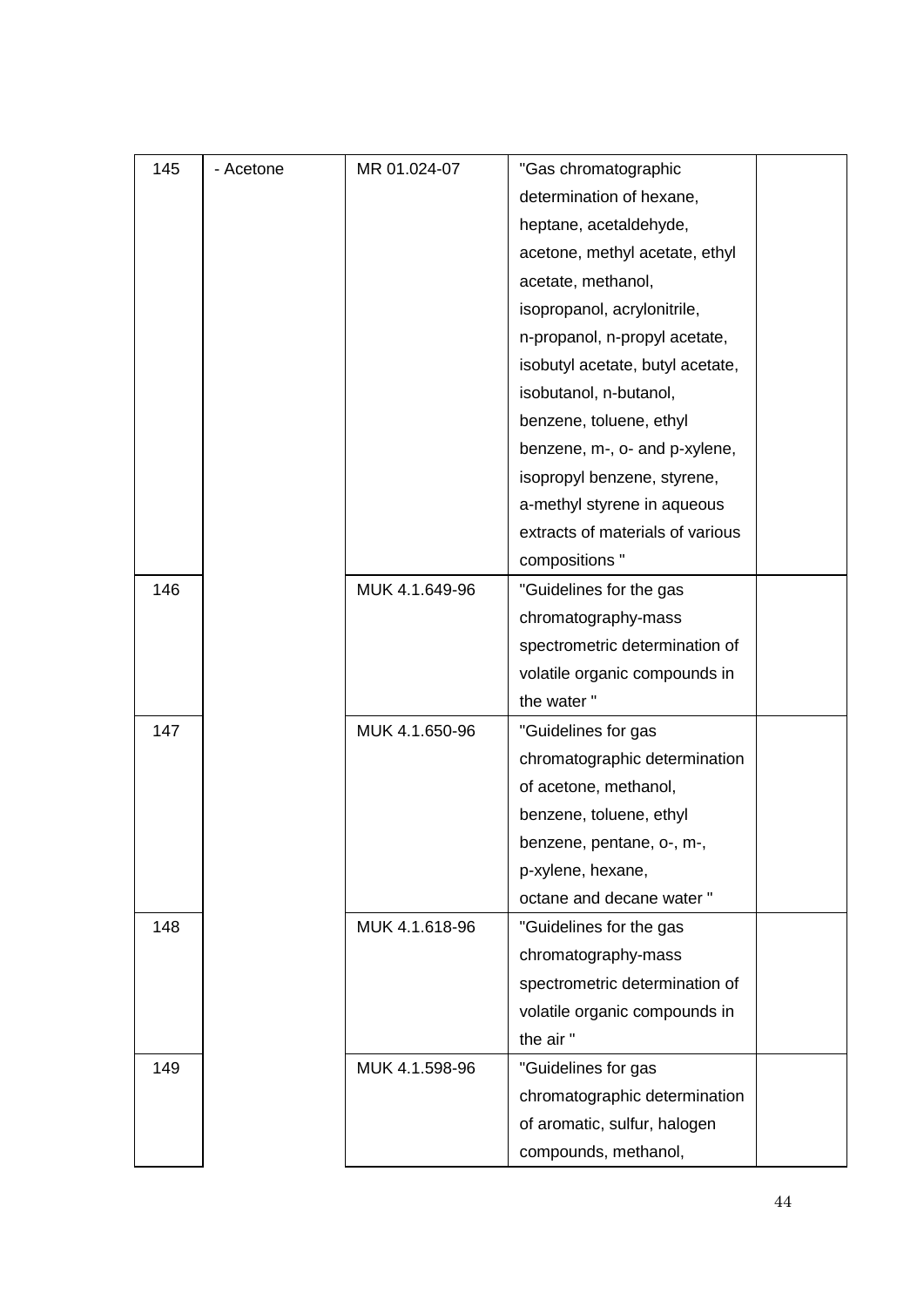|     |           |                 | acetone and acetonitrile in the    |  |
|-----|-----------|-----------------|------------------------------------|--|
|     |           |                 | air"                               |  |
| 150 |           | MUK 4.1.600-96  | "Guidelines for the gas            |  |
|     |           |                 | chromatographic determination      |  |
|     |           |                 | of acetone, methanol and           |  |
|     |           |                 | isopropanol in the air"            |  |
| 151 |           | MR 01.022-07    | "Gas chromatographic               |  |
|     |           |                 | determination of acetaldehyde,     |  |
|     |           |                 | acetone, methyl acetate, ethyl     |  |
|     |           |                 | acetate, methanol,                 |  |
|     |           |                 | isopropanol, ethanol, n-propyl,    |  |
|     |           |                 | n-propanol, isobutyl acetate,      |  |
|     |           |                 | butyl acetate, isobutanol,         |  |
|     |           |                 | n-butanol, emitted into the air    |  |
|     |           |                 | from materials of various          |  |
|     |           |                 | compositions"                      |  |
| 152 |           | MVI. MN         | "The method for measuring the      |  |
|     |           | 2558-2006       | concentrations of acetone and      |  |
|     |           |                 | acetaldehyde in extracts model     |  |
|     |           |                 | media simulating food products     |  |
|     |           |                 | by gas chromatography"             |  |
| 153 |           | RD 52.04.186-89 | "Guidelines for the control of air |  |
|     |           |                 | pollution"                         |  |
| 154 | - Benzene | MR 01.024-07    | "Gas chromatographic               |  |
|     |           |                 | determination of hexane,           |  |
|     |           |                 | heptane, acetaldehyde,             |  |
|     |           |                 | acetone, methyl acetate, ethyl     |  |
|     |           |                 | acetate, methanol,                 |  |
|     |           |                 | isopropanol, acrylonitrile,        |  |
|     |           |                 | n-propanol,                        |  |
|     |           |                 | n-propyl acetate, isobutyl         |  |
|     |           |                 | acetate, butyl acetate,            |  |
|     |           |                 | isobutanol, n-butanol,             |  |
|     |           |                 | benzene, toluene, ethyl            |  |
|     |           |                 | benzene, m-, o-and p-xylene,       |  |
|     |           |                 | isopropyl benzene, styrene,        |  |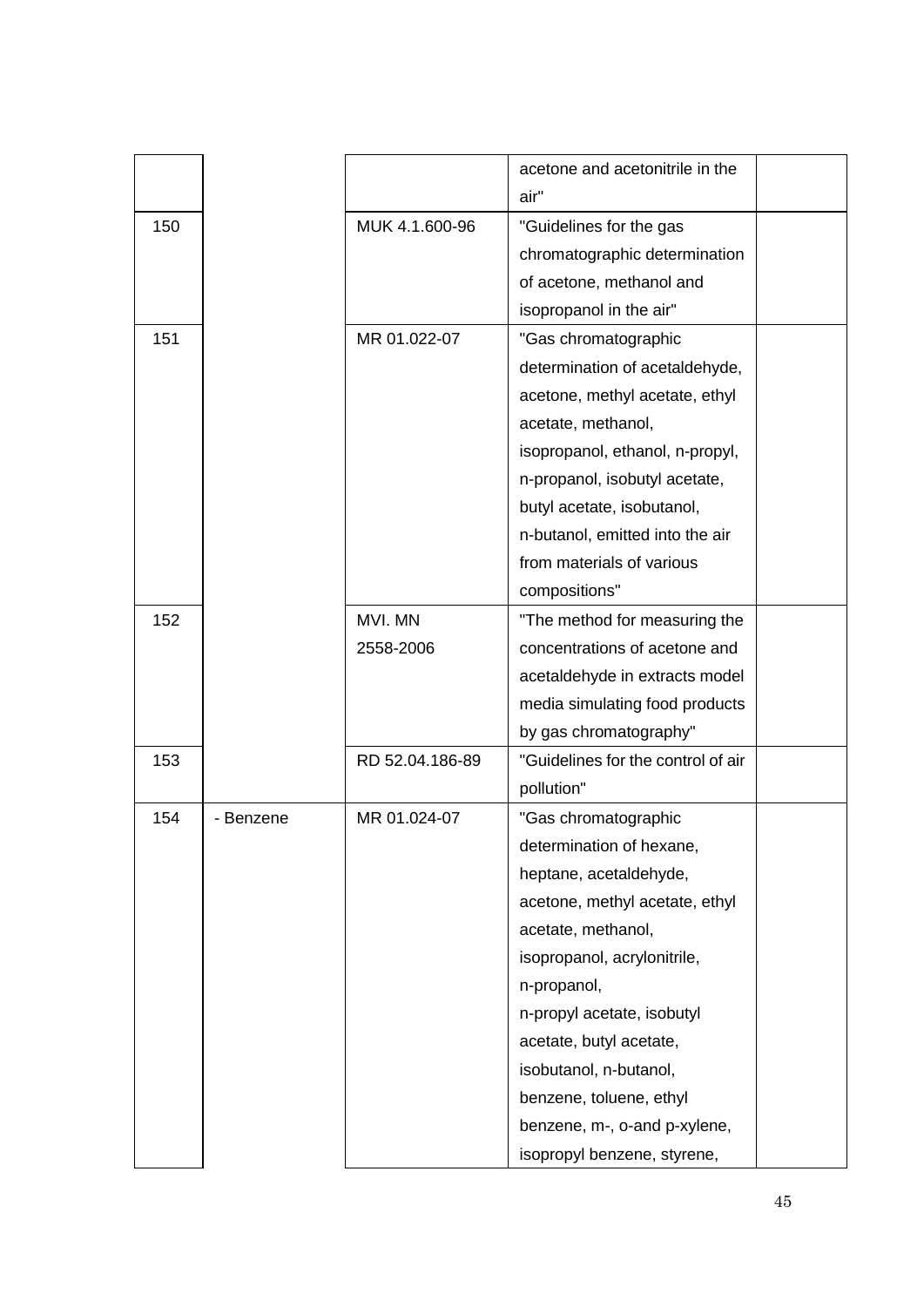|     |                   | a-methyl styrene in aqueous<br>extracts of materials of various<br>compositions " |  |
|-----|-------------------|-----------------------------------------------------------------------------------|--|
| 155 | Instructions      | "Methods for measuring the                                                        |  |
|     | 4.1.11-11-13-2004 | concentrations of benzene,                                                        |  |
|     |                   | toluene, chlorobenzene, ethyl                                                     |  |
|     |                   | benzene, o-xylene, styrene, in                                                    |  |
|     |                   | water by gas                                                                      |  |
|     |                   | chromatography-spectrometry"                                                      |  |
| 156 | MUK 4.1.650-96    | "Guidelines for gas                                                               |  |
|     |                   | chromatographic determination                                                     |  |
|     |                   | of acetone, methanol,                                                             |  |
|     |                   | benzene, toluene, ethyl                                                           |  |
|     |                   | benzene, pentane, o-, m-,                                                         |  |
|     |                   | p-xylene, hexane, octane and                                                      |  |
|     |                   | decane water"                                                                     |  |
| 157 | Instructions      | "Gas chromatographic method                                                       |  |
|     | 4.1.10-15-91-2005 | for determining residual                                                          |  |
|     |                   | monomers and                                                                      |  |
|     |                   | non-polymerizable impurities                                                      |  |
|     |                   | released from the water                                                           |  |
|     |                   | polystyrene plastics, modeling                                                    |  |
|     |                   | environments and foods"                                                           |  |
| 158 | MUK 4.1.739-99    | "Chromatography-mass                                                              |  |
|     |                   | spectro-                                                                          |  |
|     |                   | metric determination of                                                           |  |
|     |                   | benzene, toluene,                                                                 |  |
|     |                   | chlorobenzene, ethyl benzene,                                                     |  |
|     |                   | o-xylene, styrene, in water "                                                     |  |
| 159 | MUK 4.1.1205-03   | "Gas chromatographic                                                              |  |
|     |                   | determination of benzene,                                                         |  |
|     |                   | trichlorethylene, toluene,                                                        |  |
|     |                   | tetra-chloroethylene,                                                             |  |
|     |                   | chlorobenzene, ethyl benzene,                                                     |  |
|     |                   | m-, p-xylene, o-xylene,                                                           |  |
|     |                   | styrene, isopropyl benzene,                                                       |  |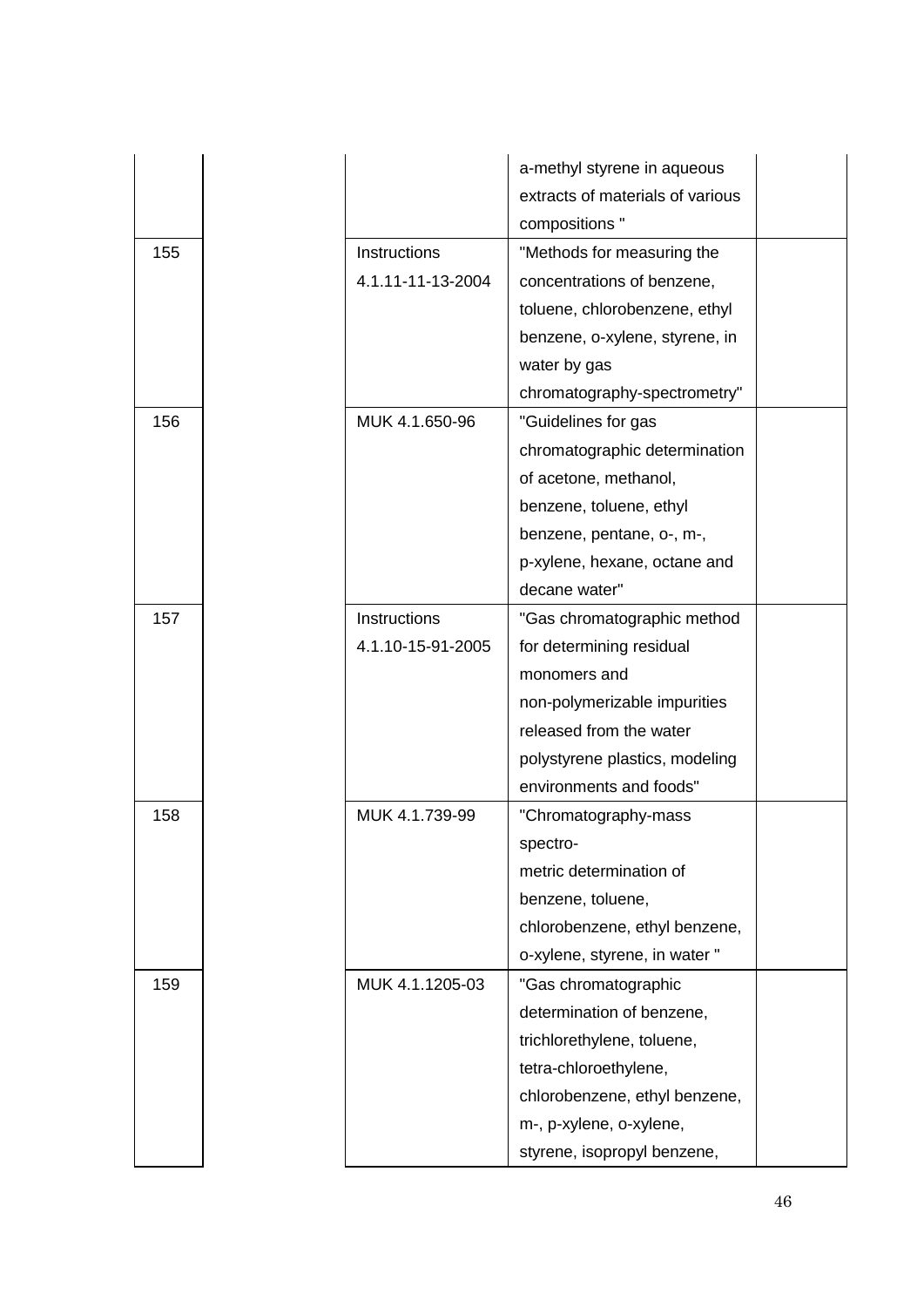|     |                 | naphthalene and                 |  |
|-----|-----------------|---------------------------------|--|
|     |                 | ortohlortoluola water"          |  |
| 160 | MUK 4.1.649-96  | "Guidelines for                 |  |
|     |                 | hromatomasspektromet-           |  |
|     |                 | tric determination of volatile  |  |
|     |                 | organic compounds in the        |  |
|     |                 | water"                          |  |
| 161 | MR N 29 FTS/830 | "Gas chromatographic            |  |
|     |                 | determination of mass           |  |
|     |                 | concentration of benzene,       |  |
|     |                 | toluene, ethyl benzene, m-,     |  |
|     |                 | p-and o-xylenes isopropyl       |  |
|     |                 | benzyl la, n-propyl benzene,    |  |
|     |                 | a-methyl styrene in<br>styrene, |  |
|     |                 | aqueous extracts of             |  |
|     |                 | polystyrene plastics "          |  |
| 162 | GOST 26150-84   | "Materials and products based   |  |
|     |                 | on polymer finishing PVC.       |  |
|     |                 | Method sanitary chemical        |  |
|     |                 | assessment"                     |  |
| 163 | MUK 4.1.618-96  | "Guidelines for the gas         |  |
|     |                 | chromatography-mass             |  |
|     |                 | spectrometric determination of  |  |
|     |                 | volatile organic compounds in   |  |
|     |                 | the air"                        |  |
| 164 | MUK 4.1.598-96  | "Guidelines for gas             |  |
|     |                 | chromatographic determination   |  |
|     |                 | of aromatic, sulfur, halogen    |  |
|     |                 | compounds, methanol,            |  |
|     |                 | acetone and acetonitrile in the |  |
|     |                 | air"                            |  |
| 165 | MR 01.023-07    | "Gas chromatographic            |  |
|     |                 | determination of hexane,        |  |
|     |                 | heptane, benzene, toluene,      |  |
|     |                 | ethyl benzene, m-, o-,          |  |
|     |                 | p-xylene, isopropyl benzene,    |  |
|     |                 |                                 |  |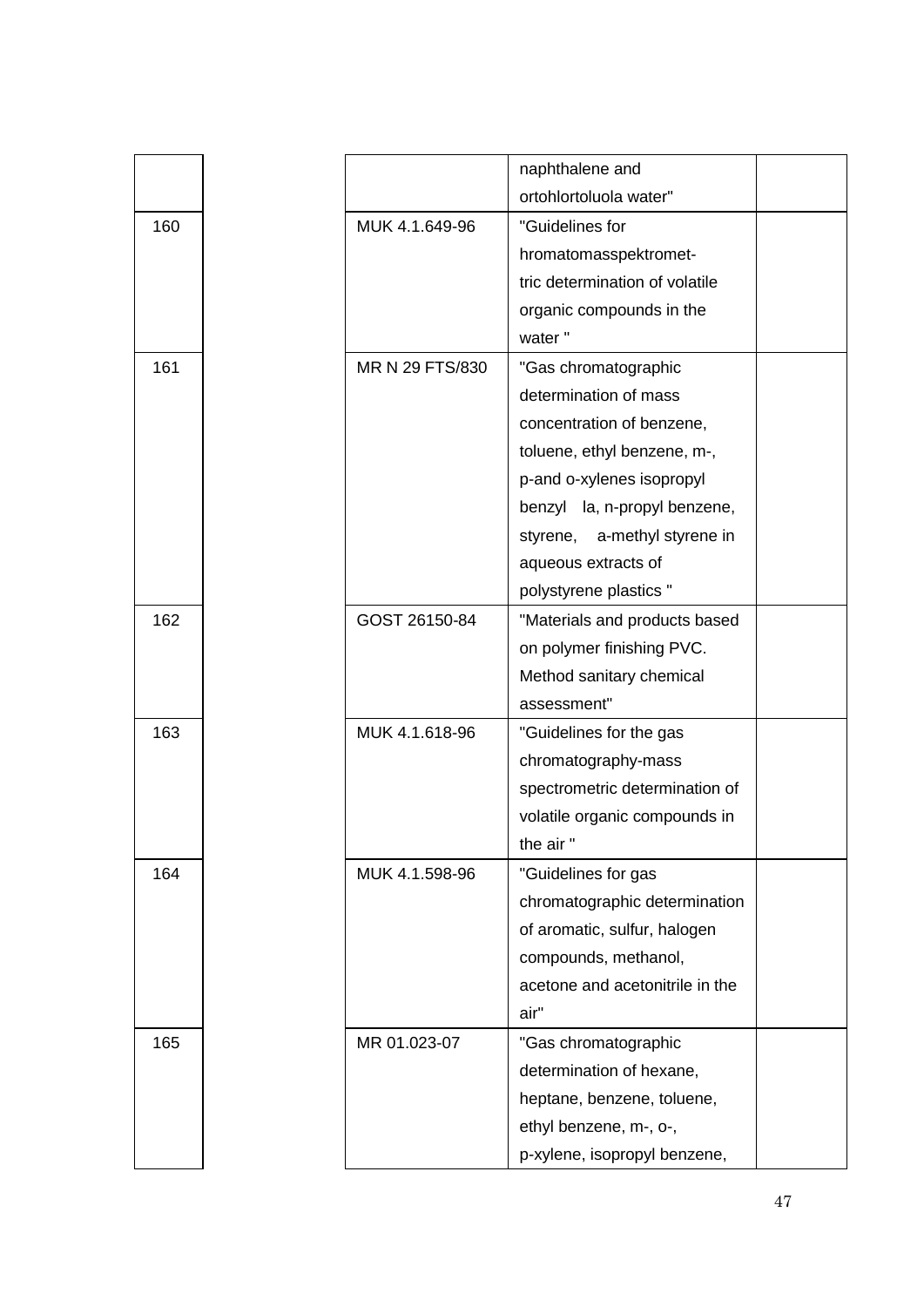|     |                 |                      | n-propyl benzene, styrene,     |  |
|-----|-----------------|----------------------|--------------------------------|--|
|     |                 |                      | methyl styrene, benz aldehyde  |  |
|     |                 |                      | emitted into the air from      |  |
|     |                 |                      | materials of various           |  |
|     |                 |                      | compositions "                 |  |
| 166 |                 | ME N 4477-87         | "Guidelines for the gas        |  |
|     |                 |                      | chromatographic measurement    |  |
|     |                 |                      | of concentrations of benzene,  |  |
|     |                 |                      | toluene and p-xylene in the    |  |
|     |                 |                      | working area"                  |  |
| 167 | - Vinyl acetate | GOST 22648-77        | "Plastics. Methods             |  |
|     |                 |                      | define health indicators "     |  |
| 168 |                 | MP 2915-82           | "Guidelines for the            |  |
|     |                 |                      | determination of vinyl acetate |  |
|     |                 |                      | in water by gas-liquid         |  |
|     |                 |                      | chromatography"                |  |
| 169 |                 | MP 1870-78           | "Guidelines for                |  |
|     |                 |                      | merkurimetricheskomu           |  |
|     |                 |                      | definition of small amounts of |  |
|     |                 |                      | vinyl acetate in water,        |  |
|     |                 |                      | water-alcohol solution and     |  |
|     |                 |                      | food"                          |  |
| 170 |                 | MP 1503-76           | "Guidelines for the            |  |
|     | Hexamethylene   |                      | determination of               |  |
|     | diamine         |                      | hexamethylene diamine in       |  |
|     |                 |                      | water at the sanitary-chemical |  |
|     |                 |                      | studies of polymeric materials |  |
|     |                 |                      | used in the food and textile   |  |
|     |                 |                      | industry"                      |  |
| 171 |                 | <b>Instruction N</b> | "Instruction for the           |  |
|     |                 | 880-71               | sanitary-chemical studies of   |  |
|     |                 |                      | products made of plastics and  |  |
|     |                 |                      | other synthetic materials      |  |
|     |                 |                      | intended for food contact"     |  |
| 172 |                 | Instruction          | "Sanitary and chemical         |  |
|     |                 | 2.3.3.10-15-64-      | research products made of      |  |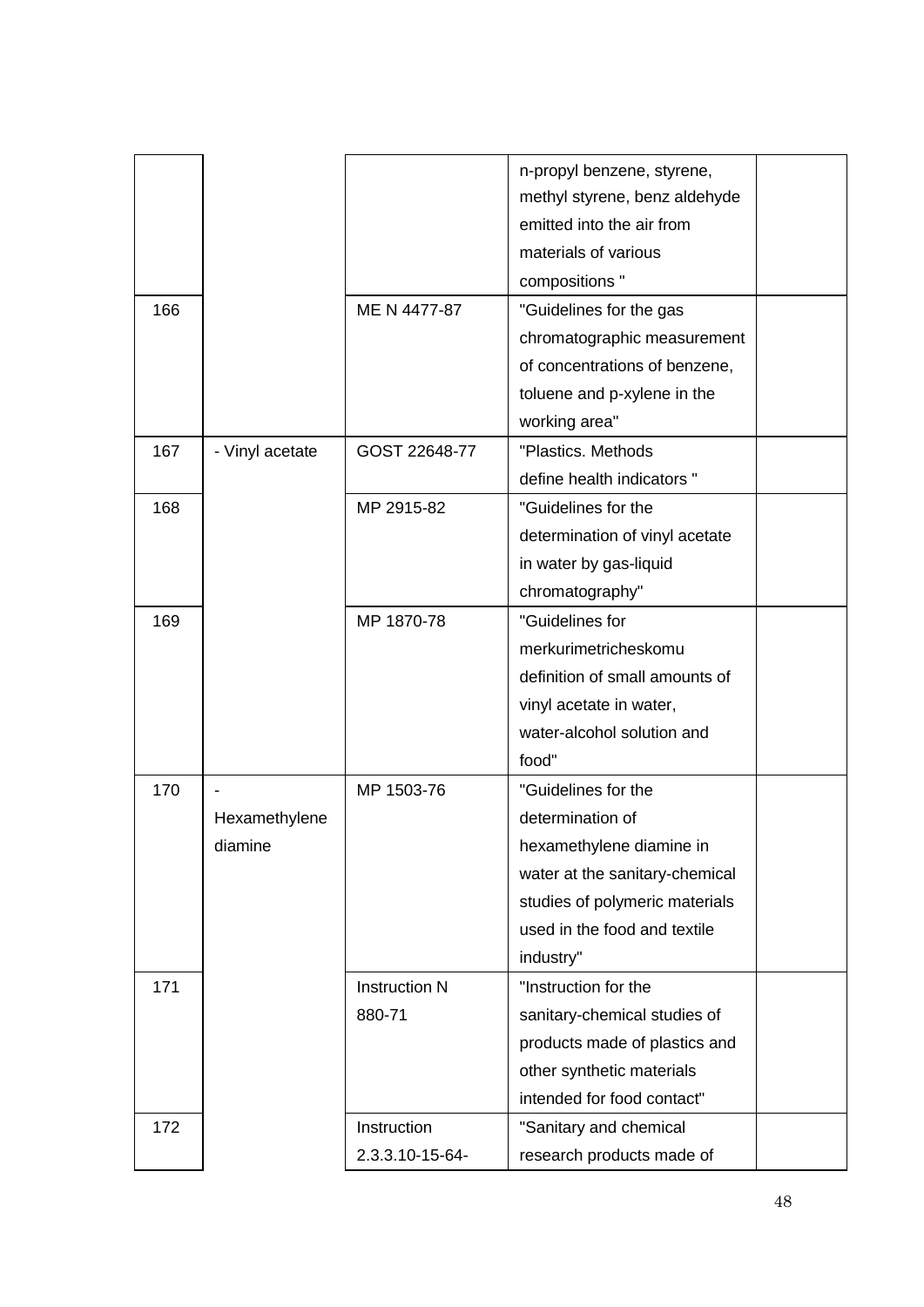|     |               | 2005              | polymer and other synthetic      |
|-----|---------------|-------------------|----------------------------------|
|     |               |                   | materials in contact with        |
|     |               |                   | foodstuffs"                      |
| 173 |               | MVI. MN           | "The method for measuring the    |
|     |               | 1402-2000         | concentrations of DBP and        |
|     |               |                   | DOP in aqueous and               |
|     |               |                   | aqueous-alcoholic media by       |
|     |               |                   | gas chromatography"              |
| 174 | - Dimethyl-   | MUK 4.1.745-99    | "Gas chromatographic             |
|     | terephthalate |                   | determination of dimethyl ester  |
|     |               |                   | of terephthalic acid in water;"  |
|     |               |                   | Instruction N 880-71             |
|     |               |                   | "Instruction for the sanitary-   |
|     |               |                   | chemical research products       |
|     |               |                   | made of plastics and other       |
|     |               |                   | synthetic materials intended for |
|     |               |                   | food contact"                    |
| 175 |               | MR 01.025-07      | "Gas chromatographic             |
|     |               |                   | determination of dimethyl        |
|     |               |                   | phthalate, dimethyl phthalate,   |
|     |               |                   | diethyl phthalate, dibutyl       |
|     |               |                   | phthalate, butyl benzyl          |
|     |               |                   | phthalate, bis (2-ethylhexyl)    |
|     |               |                   | phthalate and dioctyl phthalate  |
|     |               |                   | in aqueous extracts of           |
|     |               |                   | materials of different           |
|     |               |                   | composition"                     |
| 176 |               | Instructions      | "MM concentration of dimethyl    |
|     |               | 4.1.11-11-19-2004 | terephthalic acid in water by    |
|     |               |                   | gas chromatography"              |
| 177 |               | MVI. MN           | "Methods for measuring the       |
|     |               | 2367-2005         | concentration of terephthalic    |
|     |               |                   | acid dimethyl ester in modeling  |
|     |               |                   | environments simulating food     |
|     |               |                   | products by gas                  |
|     |               |                   | chromatography"                  |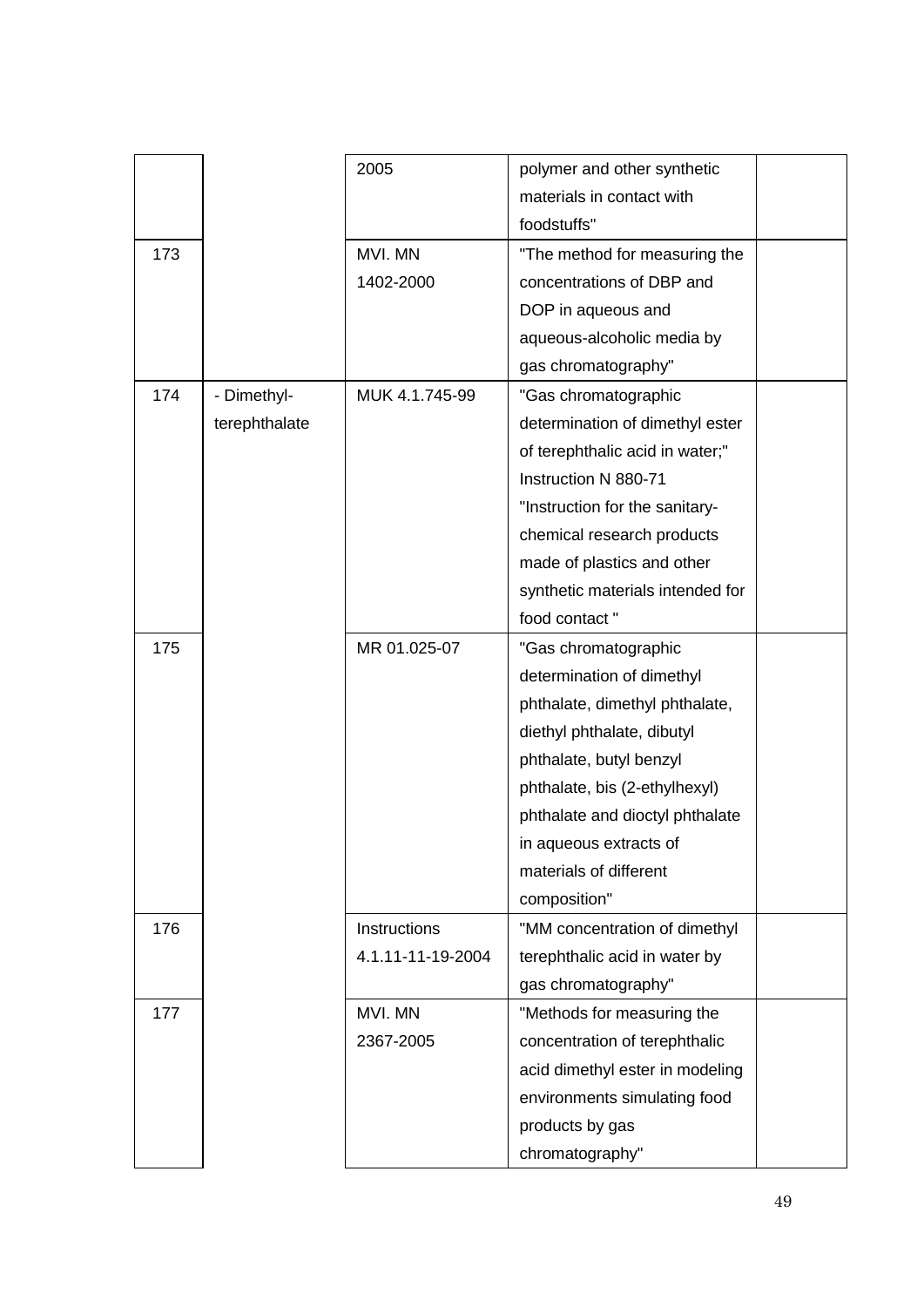| 178 |                 | ME N 2704-83     | "Guidelines for the gas            |  |
|-----|-----------------|------------------|------------------------------------|--|
|     |                 |                  | chromatographic determination      |  |
|     |                 |                  | of metiltoluilata, dinila dimethyl |  |
|     |                 |                  | terephthalate in the air'          |  |
| 179 | - Dimethyl form | MUK 4.1.1206-03  | "Gas chromatographic               |  |
|     | amide-          |                  | determination of acrylonitrile,    |  |
|     | form amide      |                  | acetonitrile, dimethyl form        |  |
|     |                 |                  | amide, diethyl amine and           |  |
|     |                 |                  | triethylamine in water"            |  |
| 180 |                 | MU 11-12-26-96 * | "Guidelines for the                |  |
|     |                 |                  | determination of DMF in            |  |
|     |                 |                  | extracts (sweat fluid) from the    |  |
|     |                 |                  | fiber" Nitron D "GLC"              |  |
|     |                 |                  |                                    |  |

\* The document is not provided. For more information, refer to the link . - Note the manufacturer's database.

| 181 |               | 4.1.1044a            | "Gas chromatographic            |  |
|-----|---------------|----------------------|---------------------------------|--|
|     |               | <b>MUK-01</b>        | determination of acrylonitrile  |  |
|     |               |                      | acetonitrile, dimethyl dimethyl |  |
|     |               |                      | form amide, diethyl amine,      |  |
|     |               |                      | propyl amine, triethylamine,    |  |
|     |               |                      | and ethylamine seating "        |  |
| 182 |               | MU-N 1495 76a        | "Guidelines for the gas         |  |
|     |               |                      | chromatographic determination   |  |
|     |               |                      | of DMF in the air '             |  |
| 183 | -caprolactam- | 30.2:3.2-95 NDP      | "The method of                  |  |
|     |               | (NDP 30.2:3.2-04)    | -caprolactam<br>measurement     |  |
|     |               |                      | in natural and waste waters "   |  |
| 184 |               | <b>Instruction N</b> | "Instruction for the            |  |
|     |               | 4259-87              | sanitary-chemical studies of    |  |
|     |               |                      | products made of plastics and   |  |
|     |               |                      | other synthetic materials       |  |
|     |               |                      | intended for use in drinking    |  |
|     |               |                      | water supply and water          |  |
|     |               |                      | management"                     |  |
| 185 |               | MUK 4.1.1209-03      | "Gas chromatographic            |  |
|     |               |                      |                                 |  |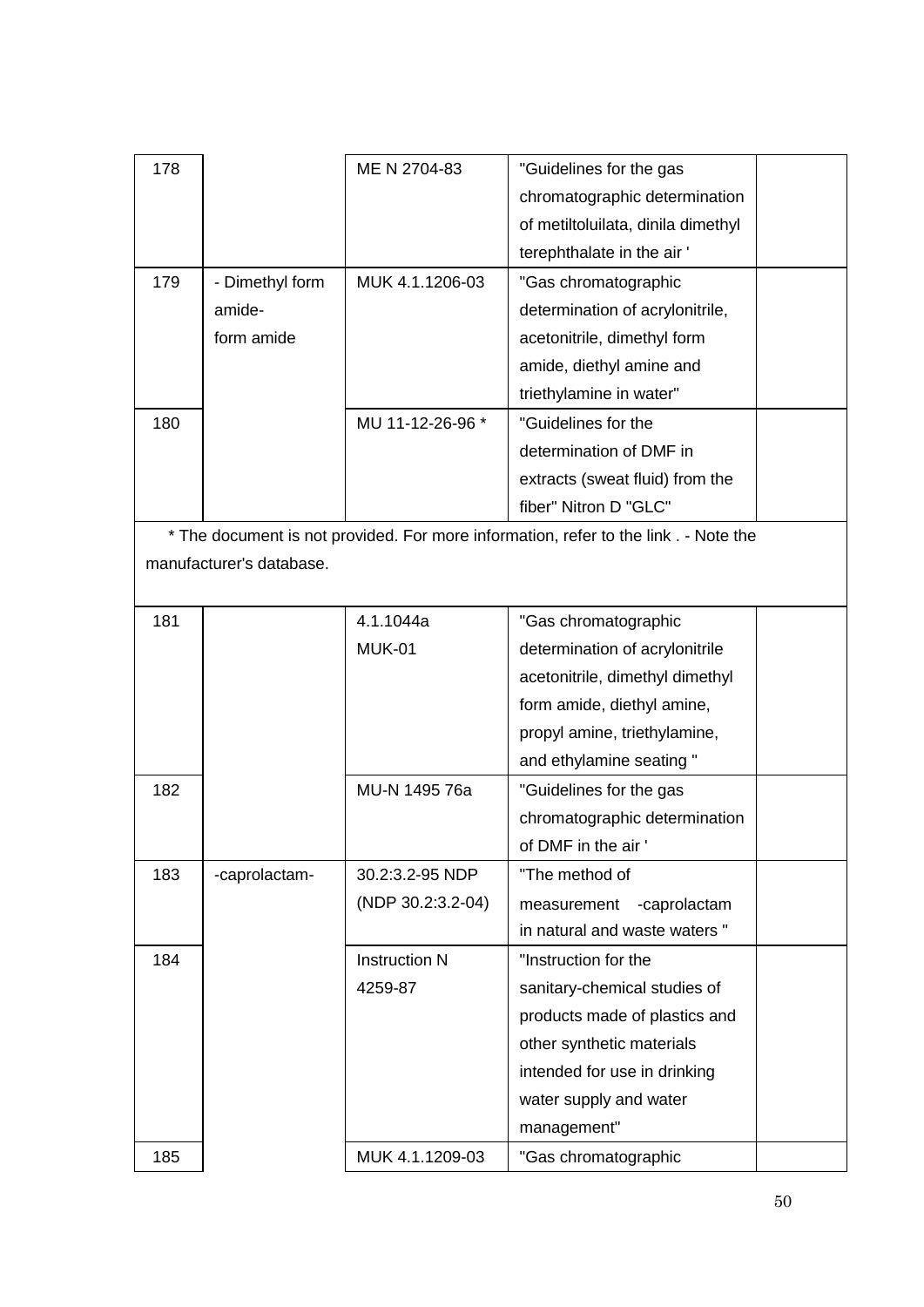|     |                 |                  | determination of               |  |
|-----|-----------------|------------------|--------------------------------|--|
|     |                 |                  | caprolactam-water"             |  |
| 186 |                 | Instructions     | "Research methods of           |  |
|     |                 | 4.1.10-14-101-   | polymeric materials for        |  |
|     |                 | 2005, Chapter 5. | hygienic assessment"           |  |
| 187 |                 | <b>GOST</b>      | "Polyamides, fibers, fabrics,  |  |
|     |                 | 30351-2001       | films made of polyamide.       |  |
|     |                 |                  | Determination of residual      |  |
|     |                 |                  | caprolactam and low molecular  |  |
|     |                 |                  | weight compounds and their     |  |
|     |                 |                  | concentrations in the water    |  |
|     |                 |                  | migration. Methods liquid and  |  |
|     |                 |                  | gas-liquid chromatography"     |  |
| 188 | - Xylene (mixed | MUK 4.1.649-96   | "Guidelines for the gas        |  |
|     | isomers)        |                  | chromatography-mass            |  |
|     |                 |                  | spectrometric determination of |  |
|     |                 |                  | volatile organic compounds in  |  |
|     |                 |                  | the water"                     |  |
| 189 |                 | MUK 4.1.650-96   | "Guidelines for gas            |  |
|     |                 |                  | chromatographic determination  |  |
|     |                 |                  | of acetone, methanol,          |  |
|     |                 |                  | benzene, toluene, ethyl        |  |
|     |                 |                  | benzene, pentane, o-, m-, p-   |  |
|     |                 |                  | xylene, hexane, octane and     |  |
|     |                 |                  | decane water"                  |  |
| 190 |                 | MUK 4.1.1205-03  | "Gas chromatographic           |  |
|     |                 |                  | determination of benzene,      |  |
|     |                 |                  | trichlorethylene, toluene,     |  |
|     |                 |                  | tetra-chloroethylene,          |  |
|     |                 |                  | chlorobenzene, ethyl benzene,  |  |
|     |                 |                  | m-, p-xylene, o-xylene,        |  |
|     |                 |                  | styrene, isopropyl benzene,    |  |
|     |                 |                  | naphthalene and                |  |
|     |                 |                  | ortohlortoluola water"         |  |
| 191 |                 | MR N 29 FTS/830  | "Gas chromatographic           |  |
|     |                 |                  | determination of mass          |  |
|     |                 |                  |                                |  |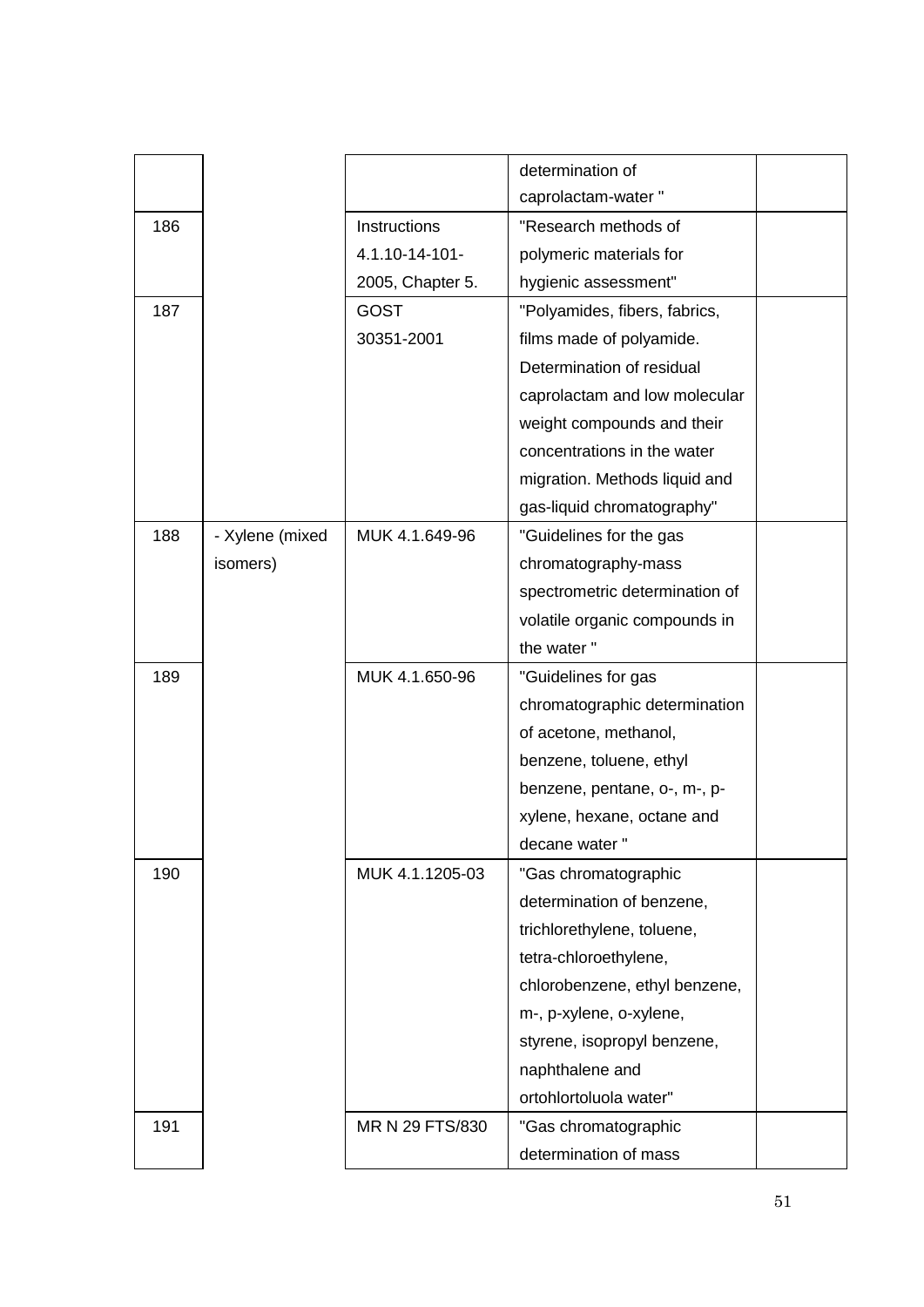|     |                   | concentration of benzene,        |  |
|-----|-------------------|----------------------------------|--|
|     |                   | toluene, ethyl benzene, m-,      |  |
|     |                   | p-and o-xylene, isopropyl        |  |
|     |                   | benzene, n-propyl benzene,       |  |
|     |                   | a-methyl styrene in<br>styrene,  |  |
|     |                   | aqueous extracts of              |  |
|     |                   | polystyrene plastics "           |  |
| 192 | Instructions      | "Methods of measuring            |  |
|     | 4.1.10-12-39-2005 | concentrations of acetone,       |  |
|     |                   | methanol, benzene, toluene,      |  |
|     |                   | ethyl benzene, pentane, o-,      |  |
|     |                   | p-xylene, hexane, octane and     |  |
|     |                   | decane in water by gas           |  |
|     |                   | chromatography"                  |  |
| 193 | Instructions      | "Gas chromatographic method      |  |
|     | 4.1.10-14-91-2005 | for determining residual         |  |
|     |                   | monomers and                     |  |
|     |                   | non-polymerizable impurities     |  |
|     |                   | released from the water          |  |
|     |                   | polystyrene plastics, modeling   |  |
|     |                   | environments and foods"          |  |
| 194 | MR 01.024-07      | "Gas chromatographic             |  |
|     |                   | determination of hexane,         |  |
|     |                   | heptane, acetaldehyde,           |  |
|     |                   | acetone, methyl acetate, ethyl   |  |
|     |                   | acetate, methanol,               |  |
|     |                   | isopropanol, acrylonitrile,      |  |
|     |                   | n-propanol, n-propyl, iso-butyl  |  |
|     |                   | acetate, butyl acetate,          |  |
|     |                   | isobutanol, n-butanol,           |  |
|     |                   | benzene, toluene, ethyl          |  |
|     |                   | benzene, m-, o-and p-xylene,     |  |
|     |                   | isopropyl benzene, styrene,      |  |
|     |                   | a-methyl styrene in aqueous      |  |
|     |                   | extracts of materials of various |  |
|     |                   | compositions "                   |  |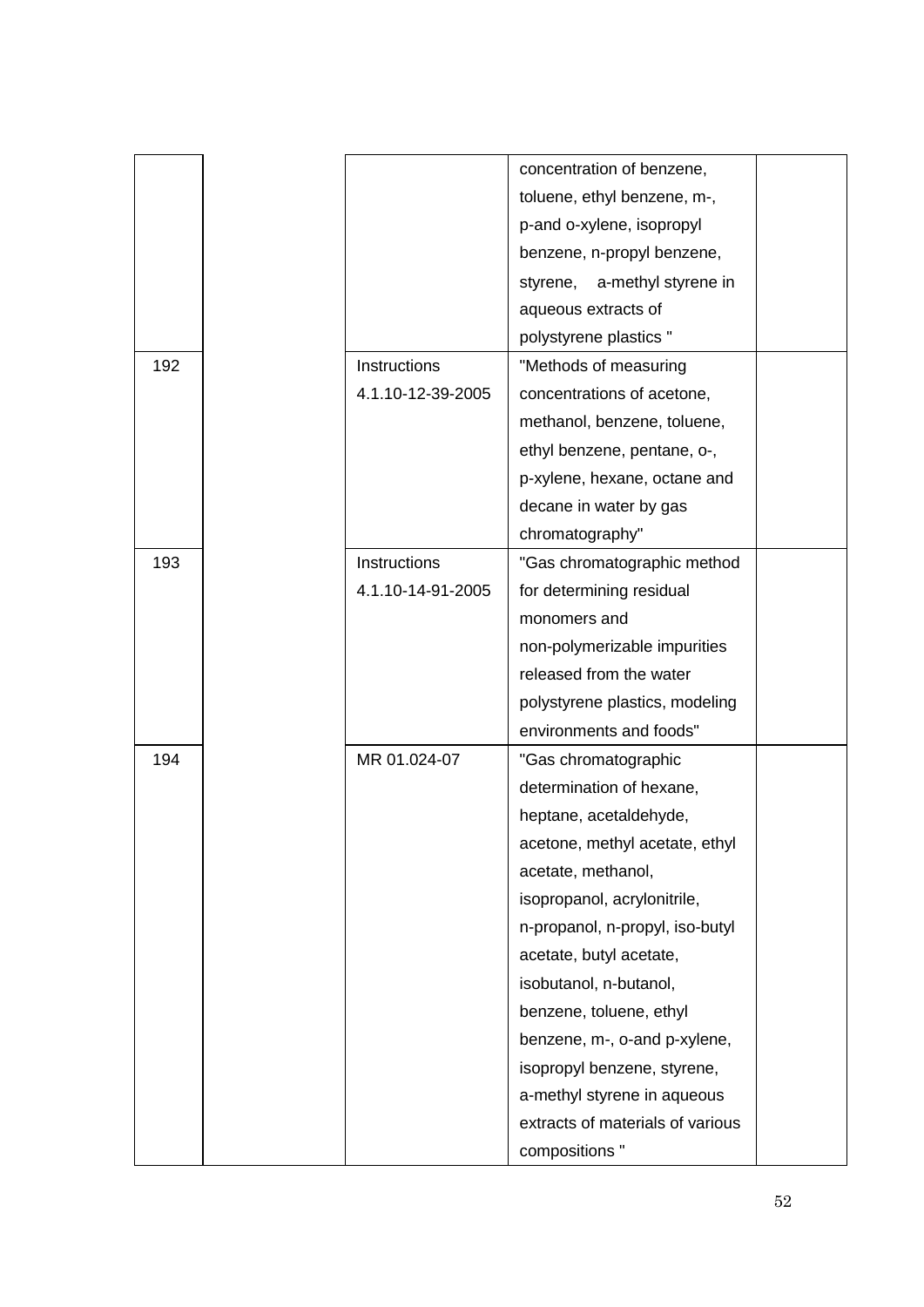| 195 | MUK 4.1.1046-01  | "Gas chromatographic            |  |
|-----|------------------|---------------------------------|--|
|     |                  | determination of ortho-, meta-, |  |
|     |                  | and para-xylene in the air'     |  |
| 196 | MUK 4.1.618-96   | "Guidelines for the gas         |  |
|     |                  | chromatography-mass             |  |
|     |                  | spectrometric determination of  |  |
|     |                  | volatile organic compounds in   |  |
|     |                  | the air"                        |  |
| 197 | MR 01.023-07     | "Gas chromatographic            |  |
|     |                  | determination of hexane,        |  |
|     |                  | heptane, benzene, toluene,      |  |
|     |                  | ethyl benzene, m-, o-,          |  |
|     |                  | p-xylene, isopropyl benzene,    |  |
|     |                  | n-propyl benzene, styrene,      |  |
|     |                  | methyl styrene, benz aldehyde   |  |
|     |                  | emitted into the air from       |  |
|     |                  | materials of various            |  |
|     |                  | compositions "                  |  |
| 198 | MUK 2.3.3.052-96 | "Sanitary and chemical          |  |
|     |                  | research products made of       |  |
|     |                  | polystyrene and styrene         |  |
|     |                  | copolymers"                     |  |
| 199 | ME N 4477-87     | "Guidelines for the gas         |  |
|     |                  | chromatographic measurement     |  |
|     |                  | of concentrations of benzene,   |  |
|     |                  | toluene and xylene, n-in the    |  |
|     |                  | working area"                   |  |
|     |                  |                                 |  |

| 200 | - Methyl | MUK 4.1.656-96 | "Guidelines for the gas      |  |
|-----|----------|----------------|------------------------------|--|
|     | acrylate |                | chromatographic              |  |
|     |          |                | determination of methyl      |  |
|     |          |                | acrylate and methyl          |  |
|     |          |                | methacrylate in the water"   |  |
| 201 |          | MUK 4.1.025-95 | "Methods of measurement      |  |
|     |          |                | of the mass concentration of |  |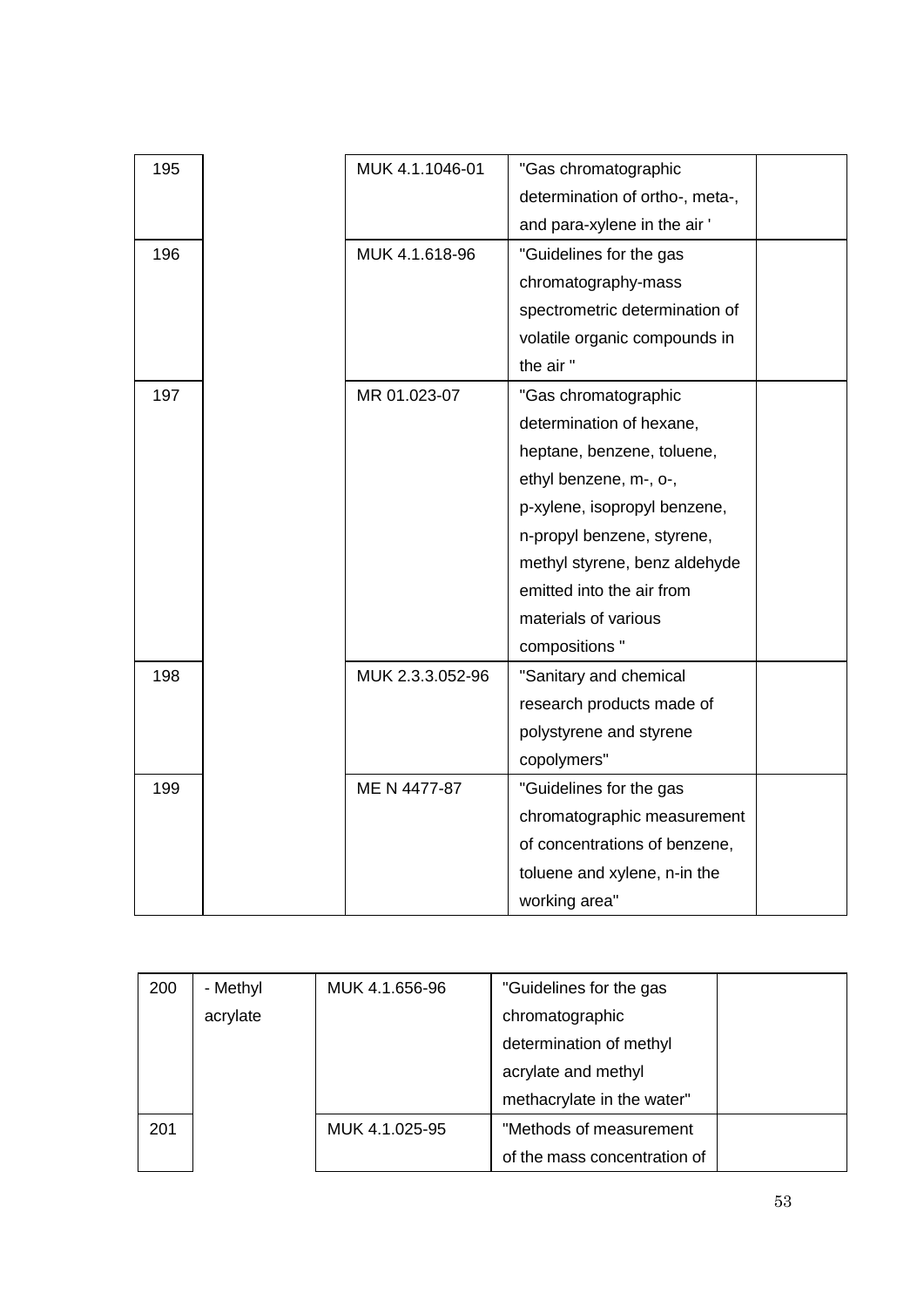|     |              |                  | meth acrylic compounds in    |  |
|-----|--------------|------------------|------------------------------|--|
|     |              |                  | the environment              |  |
| 202 |              | MUK 4.1.620-96   | "Guidelines for the gas      |  |
|     |              |                  | chromatographic              |  |
|     |              |                  | determination of methyl      |  |
|     |              |                  | acrylate in the air"         |  |
| 203 | - Metilmeta- | MUK 2.3.3.052-96 | "Sanitary and chemical       |  |
|     | krilat       |                  | research products made of    |  |
|     |              |                  | polystyrene and styrene      |  |
|     |              |                  | copolymers"                  |  |
| 204 |              | MUK 4.1.656-96   | "Guidelines for the gas      |  |
|     |              |                  | chromatographic              |  |
|     |              |                  | determination of methyl      |  |
|     |              |                  | acrylate and methyl          |  |
|     |              |                  | methacrylate in the water"   |  |
| 205 |              | MUK 4.1.025-95   | "Methods of measurement      |  |
|     |              |                  | of the mass concentration of |  |
|     |              |                  | meth acrylic compounds in    |  |
|     |              |                  | the environment              |  |
| 206 |              | MUK 4.1.618-96   | "Guidelines for the gas      |  |
|     |              |                  | chromatography-mass          |  |
|     |              |                  | spectrometric determination  |  |
|     |              |                  | of volatile organic          |  |
|     |              |                  | compounds in the air "       |  |
| 207 | - Methyl     | MR 01.024-07     | "Gas chromatographic         |  |
|     | alcohol      |                  | determination of hexane,     |  |
|     |              |                  | heptane, acetaldehyde,       |  |
|     |              |                  | acetone, methyl acetate,     |  |
|     |              |                  | ethyl acetate, methanol,     |  |
|     |              |                  | isopropanol, acrylonitrile,  |  |
|     |              |                  | n-propanol, n-propyl         |  |
|     |              |                  | acetate, isobutyl acetate,   |  |
|     |              |                  | butyl acetate, isobutanol,   |  |
|     |              |                  | n-butanol, benzene,          |  |
|     |              |                  | toluene, ethyl benzene, m-,  |  |
|     |              |                  | o- and p-silole, isopropyl   |  |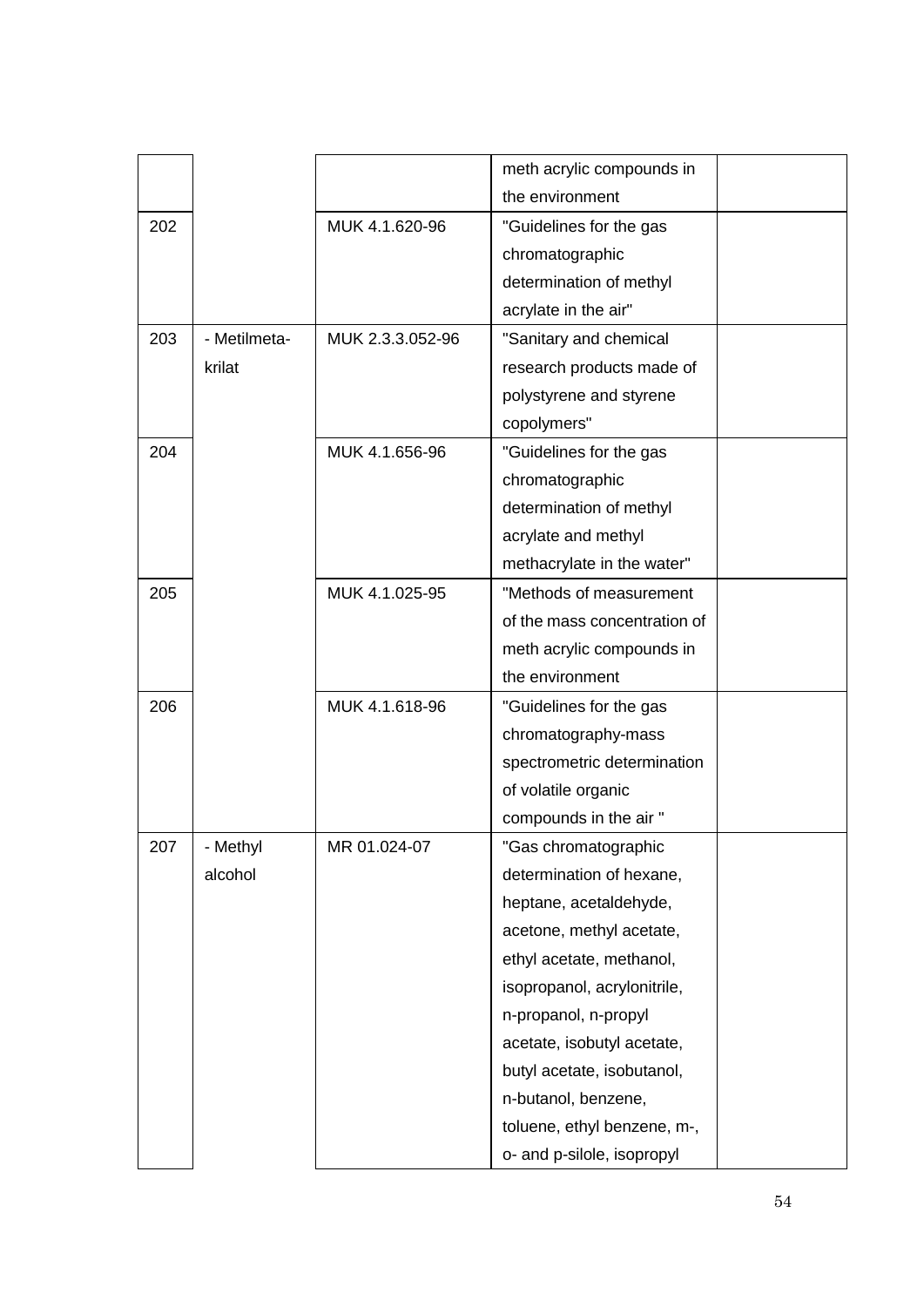|     |                | a-methyl styrene<br>styrene, |  |
|-----|----------------|------------------------------|--|
|     |                | in aqueous extracts of       |  |
|     |                | materials of various         |  |
|     |                | compositions "               |  |
| 208 | MU 4149-86     | "Guidelines for the          |  |
|     |                | implementation of state      |  |
|     |                | supervision over the         |  |
|     |                | production and application   |  |
|     |                | of polymeric materials class |  |
|     |                | polyolefins intended for     |  |
|     |                | contact with food"           |  |
| 209 | MUK 4.1.650-96 | "Guidelines for gas          |  |
|     |                | chromatographic              |  |
|     |                | determination of acetone,    |  |
|     |                | methanol, benzene,           |  |
|     |                | toluene, ethyl benzene,      |  |
|     |                | pentane, o-, m-, p-xylene,   |  |
|     |                | hexane, octane and decane    |  |
|     |                | water"                       |  |
| 210 | MUK 4.1.598-96 | "Guidelines for gas          |  |
|     |                | chromatographic              |  |
|     |                | determination of aromatic,   |  |
|     |                | sulfur, halogen compounds,   |  |
|     |                | methanol, acetone and        |  |
|     |                | acetonitrile in the air"     |  |
| 211 | MUK 4.1.600-96 | "Guidelines for the gas      |  |
|     |                | chromatographic              |  |
|     |                | determination of acetone,    |  |
|     |                | methanol and isopropanol     |  |
|     |                | in the air"                  |  |
| 212 | MR 01.022-07   | "Gas chromatographic         |  |
|     |                | determination of             |  |
|     |                | acetaldehyde, acetone,       |  |
|     |                | methyl acetate, ethyl        |  |
|     |                | acetate, methanol,           |  |
|     |                | isopropanol, ethanol,        |  |
|     |                |                              |  |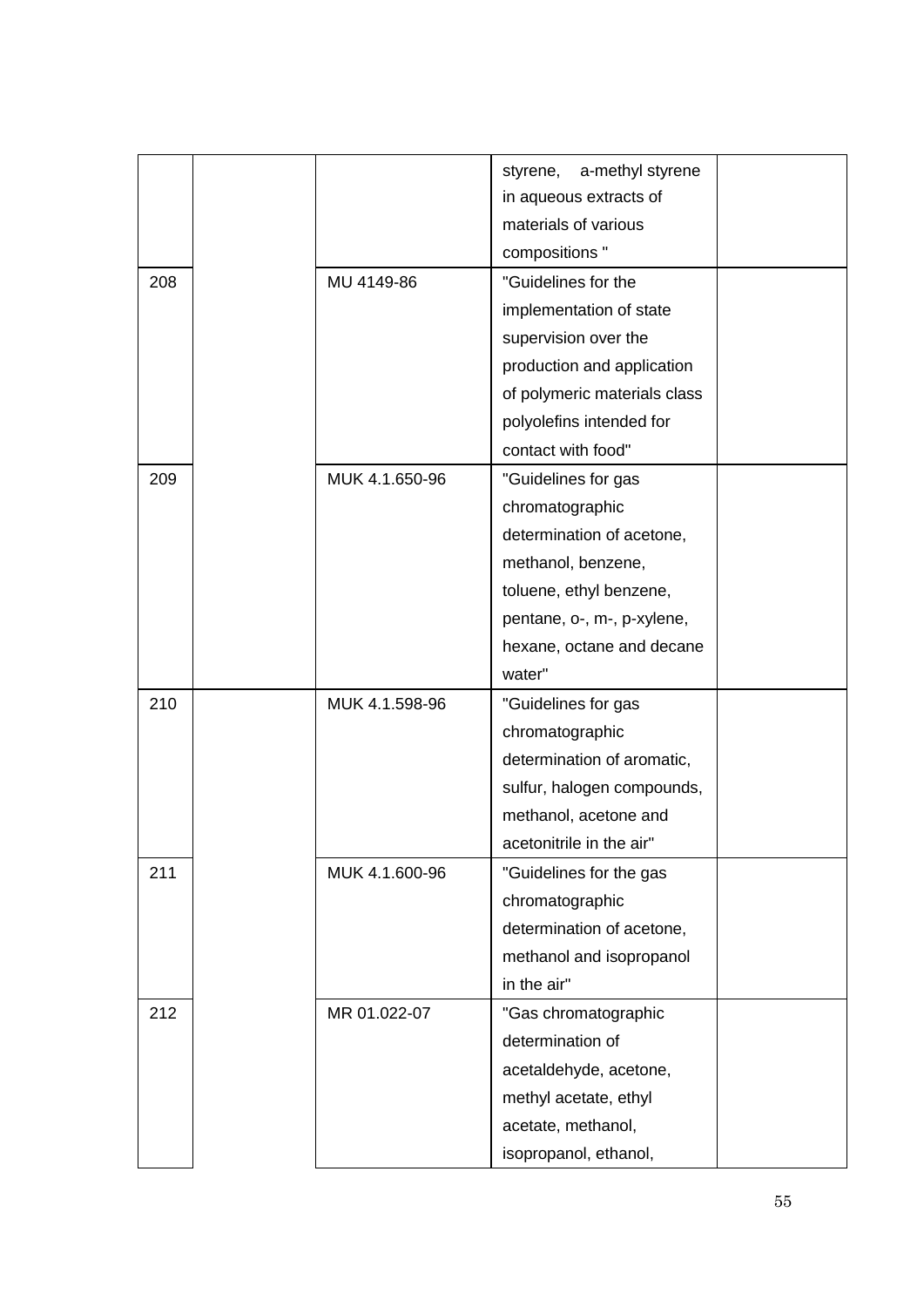|     |                          |                    | n-propyl, n-propanol,                                                                |  |
|-----|--------------------------|--------------------|--------------------------------------------------------------------------------------|--|
|     |                          |                    | isobutyl acetate, butyl                                                              |  |
|     |                          |                    | acetate, isobutanol,                                                                 |  |
|     |                          |                    | n-butanol, emitted into the                                                          |  |
|     |                          |                    | air from materials of various                                                        |  |
|     |                          |                    | compositions"                                                                        |  |
| 213 |                          | MUK 04/01/1046 (a) | "Gas chromatographic                                                                 |  |
|     |                          | $-01$              | determination of methanol                                                            |  |
|     |                          |                    | in the air'                                                                          |  |
| 214 |                          | MUK 4.1.624-96     | "Guidelines for the gas                                                              |  |
|     |                          |                    | chromatographic                                                                      |  |
|     |                          |                    | determination of methyl and                                                          |  |
|     |                          |                    | ethyl alcohol in the air"                                                            |  |
| 215 |                          | Instructions       | "Implementation of state                                                             |  |
|     |                          | 4.1.10-15-90-2005  | supervision over the                                                                 |  |
|     |                          |                    | production and application                                                           |  |
|     |                          |                    | of polymeric materials class                                                         |  |
|     |                          |                    | polyolefins intended for                                                             |  |
|     |                          |                    | contact with food"                                                                   |  |
| 216 |                          | Instruction        | "Sanitary and chemical                                                               |  |
|     |                          | 2.3.3.10-15-64-    | research products made of                                                            |  |
|     |                          | 2005 *             | polymer and other synthetic                                                          |  |
|     |                          |                    | materials in contact with                                                            |  |
|     |                          |                    | foodstuffs" Guidelines for                                                           |  |
|     |                          |                    | the gas chromatographic                                                              |  |
|     |                          |                    | measuring the                                                                        |  |
|     |                          |                    | concentration of methanol                                                            |  |
|     |                          |                    | and ethanol in the air:                                                              |  |
|     |                          |                    | Approved. MOH 29.03.93,                                                              |  |
|     |                          |                    | N 76 "                                                                               |  |
|     |                          |                    |                                                                                      |  |
|     |                          |                    | * The document is not provided. For more information, refer to the link . - Note the |  |
|     | manufacturer's database. |                    |                                                                                      |  |
|     |                          |                    |                                                                                      |  |
|     |                          |                    |                                                                                      |  |
| 217 | - Butanol                | MR 01.024-07       | "Gas chromatographic                                                                 |  |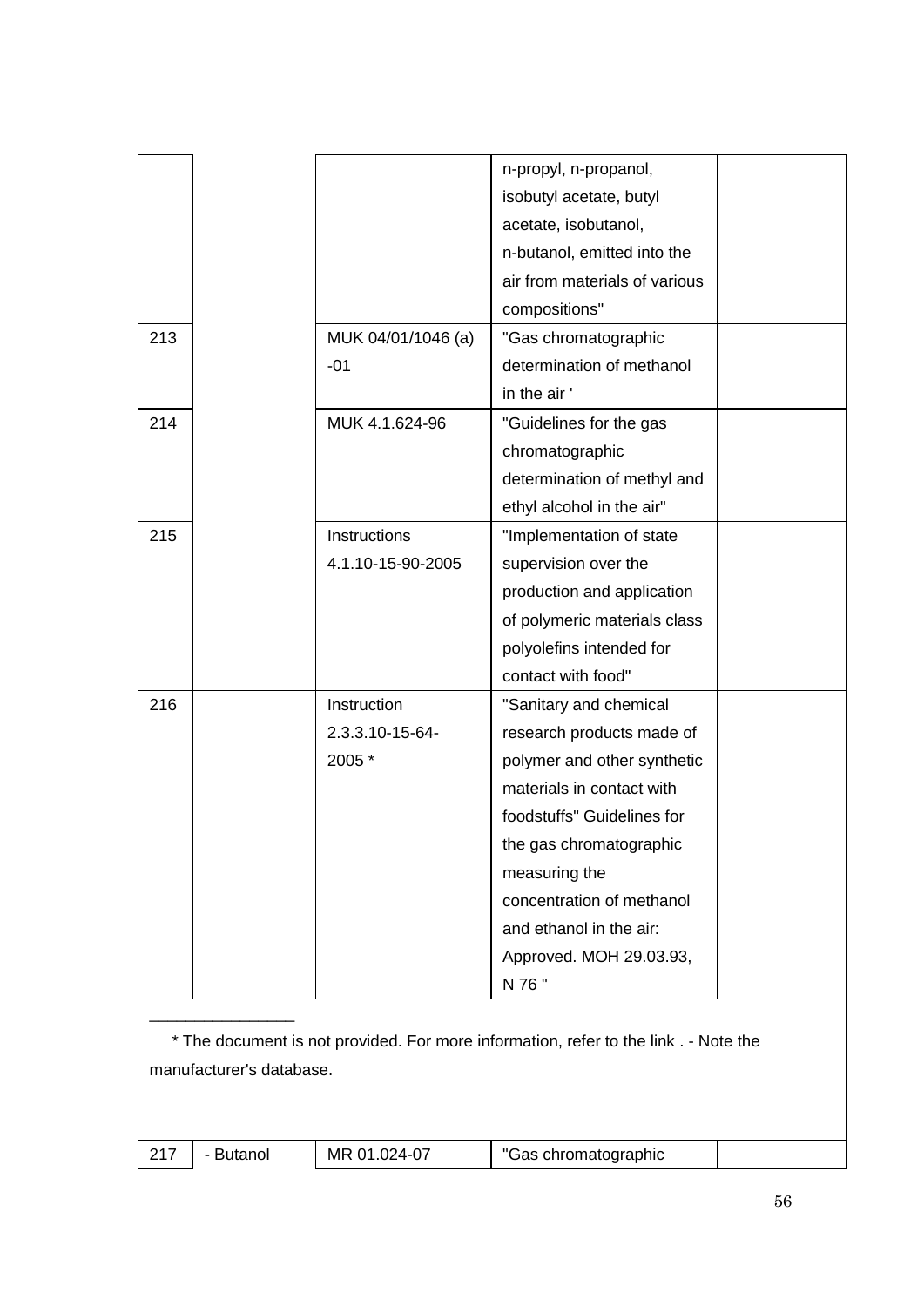|     |                | determination of hexane,     |  |
|-----|----------------|------------------------------|--|
|     |                | heptane, acetaldehyde,       |  |
|     |                | acetone, methyl acetate,     |  |
|     |                | ethyl acetate, methanol,     |  |
|     |                | isopropanol, acrylonitrile,  |  |
|     |                | n-propanol, n-propyl         |  |
|     |                | acetate, isobutyl acetate,   |  |
|     |                | butyl acetate, isobutanol,   |  |
|     |                | n-butanol, benzene,          |  |
|     |                | toluene, ethyl benzene, m-,  |  |
|     |                | o- and p-xylene, isopropyl   |  |
|     |                | benzene, styrene,            |  |
|     |                | a-methyl styrene in          |  |
|     |                | aqueous extracts of          |  |
|     |                | materials of various         |  |
|     |                | compositions "               |  |
| 218 | MU 4149-86     | "Guidelines for the          |  |
|     |                | implementation of state      |  |
|     |                | supervision over the         |  |
|     |                | production and application   |  |
|     |                | of polymeric materials class |  |
|     |                | polyolefins intended for     |  |
|     |                | contact with food"           |  |
| 219 | MUK 4.1.654-96 | "Guidelines for the gas      |  |
|     |                | chromatographic              |  |
|     |                | determination of but anal,   |  |
|     |                | butanol, izizobutanola,      |  |
|     |                | 2-ethyl hexanal, 2 -         |  |
|     |                | ethylhexenal and             |  |
|     |                | 2-ethylhexanol in the water" |  |
| 220 | MR 01.022-07   | "Gas chromatographic         |  |
|     |                | determination of             |  |
|     |                | acetaldehyde, acetone,       |  |
|     |                | methyl acetate, ethyl        |  |
|     |                | acetate, methanol,           |  |
|     |                | isopropanol, ethanol,        |  |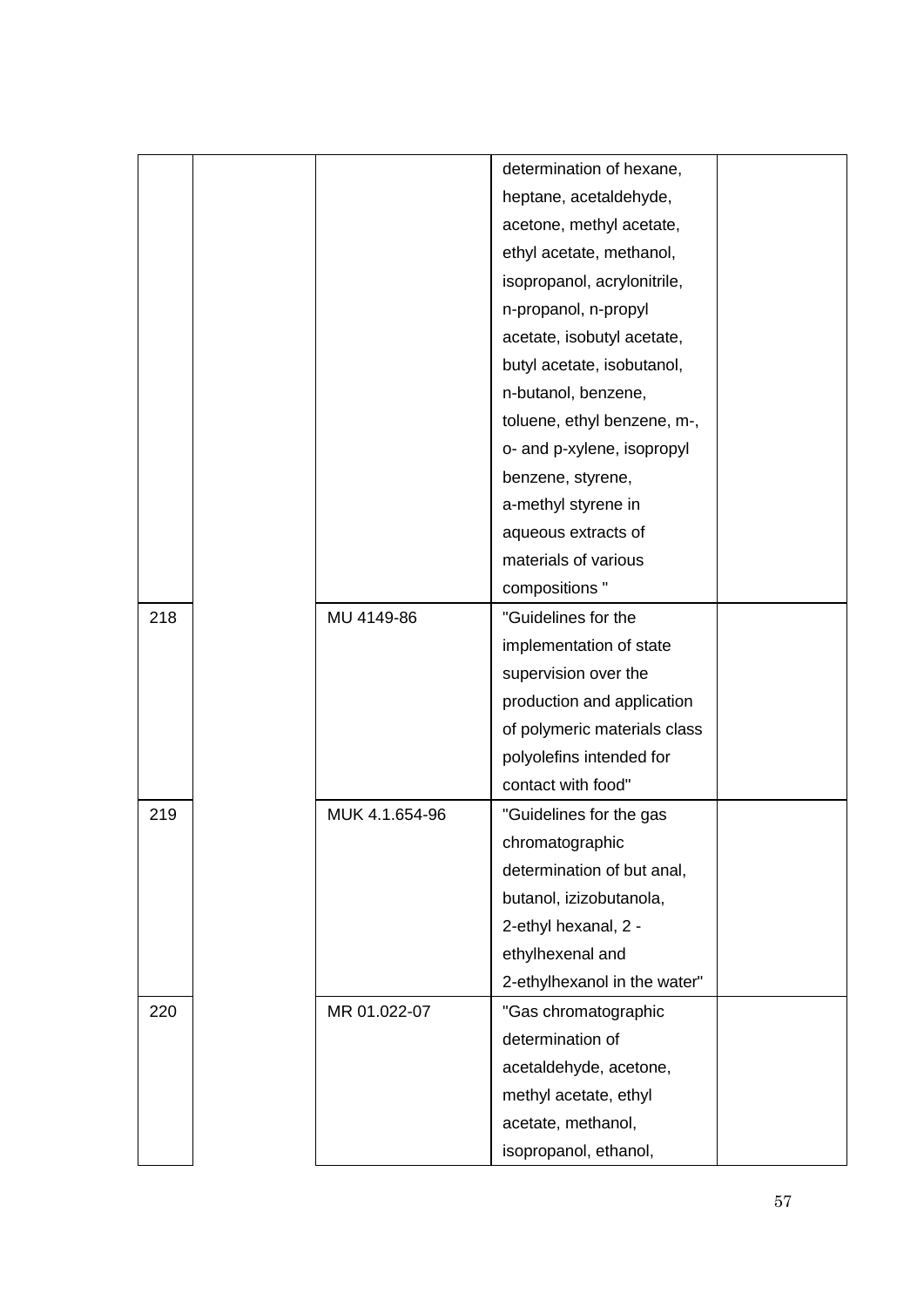|     |                          |                     | n-propyl, n-propanol,                                                                |  |
|-----|--------------------------|---------------------|--------------------------------------------------------------------------------------|--|
|     |                          |                     | isobutyl acetate, butyl                                                              |  |
|     |                          |                     | acetate, isobutanol,                                                                 |  |
|     |                          |                     | n-butanol, emitted into the                                                          |  |
|     |                          |                     | air from materials of various                                                        |  |
|     |                          |                     | compositions"                                                                        |  |
| 221 |                          | MUK 4.1.618-96      | "Guidelines for the GC-MS                                                            |  |
|     |                          |                     | spectrometric determination                                                          |  |
|     |                          |                     | of volatile organic                                                                  |  |
|     |                          |                     | compounds in the air "                                                               |  |
| 222 |                          | Instructions        | "Implementation of public                                                            |  |
|     |                          | 4.1.10-15-90-2005 * | health surveillance of the                                                           |  |
|     |                          |                     | production and application                                                           |  |
|     |                          |                     | of polymeric materials class                                                         |  |
|     |                          |                     | polyolefins intended for                                                             |  |
|     |                          |                     | contact with food"                                                                   |  |
|     |                          |                     | * The document is not provided. For more information, refer to the link . - Note the |  |
|     | manufacturer's database. |                     |                                                                                      |  |
|     |                          |                     |                                                                                      |  |
| 223 |                          | ME N 2902-83        | "Guidelines for the gas                                                              |  |
|     |                          |                     | chromatographic                                                                      |  |
|     |                          |                     | measurement of                                                                       |  |
|     |                          |                     | concentrations of methyl,                                                            |  |
|     |                          |                     | ethyl, isopropyl, n-propyl,                                                          |  |
|     |                          |                     | n-butyl, sec-butyl and                                                               |  |
|     |                          |                     | isobutyl alcohol in the                                                              |  |
|     |                          |                     | working area"                                                                        |  |
| 224 | - Styrene                | GOST 15820-82       | "Polystyrene and                                                                     |  |
|     |                          |                     | copolymers of styrene. Gas                                                           |  |
|     |                          |                     | chromatographic method for                                                           |  |
|     |                          |                     | determining residual                                                                 |  |
|     |                          |                     | monomers and                                                                         |  |
|     |                          |                     | non-polymerizable                                                                    |  |
|     |                          |                     |                                                                                      |  |
|     |                          |                     | impurities"                                                                          |  |
| 225 |                          | GOST 22648-77       | "Plastics. Methods of health                                                         |  |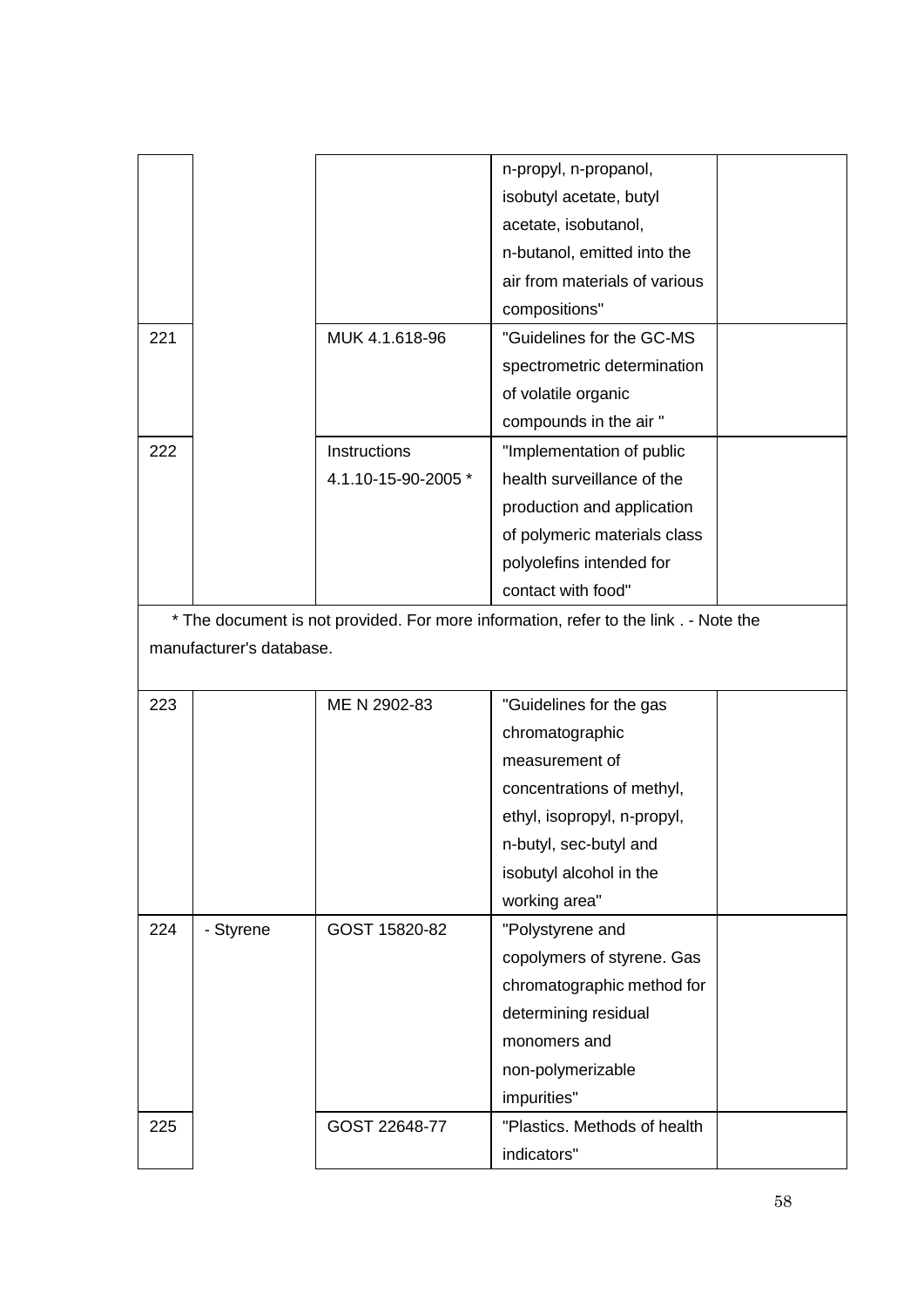| 226 | MUK 2.3.3.052-96 | "Sanitary and chemical       |  |
|-----|------------------|------------------------------|--|
|     |                  | research products made of    |  |
|     |                  | polystyrene and styrene      |  |
|     |                  | copolymers"                  |  |
| 227 | MUK 4.1.739-99   | "Chromato-mass               |  |
|     |                  | spectrometric                |  |
|     |                  | determination of benzene,    |  |
|     |                  | toluene, chlorobenzene,      |  |
|     |                  | ethyl benzene, o-xylene,     |  |
|     |                  | styrene, in water "          |  |
| 228 | MUK 4.1.1205-03  | "Gas chromatographic         |  |
|     |                  | determination of benzene,    |  |
|     |                  | trichlorethylene, toluene,   |  |
|     |                  | tetra-chloroethylene,        |  |
|     |                  | chlorobenzene, ethyl         |  |
|     |                  | benzene, m-, p-xylene        |  |
|     |                  | o-xylene, styrene, isopropyl |  |
|     |                  | benzene, naphthalene and     |  |
|     |                  | ortohlortoluola water "      |  |
| 229 | MUK 4.1.649-96   | "Guidelines for the gas      |  |
|     |                  | chromatography-mass          |  |
|     |                  | spectrometric determination  |  |
|     |                  | of volatile organic          |  |
|     |                  | compounds in the water "     |  |
| 230 | MR N 29 FTS/830  | "Gas chromatographic         |  |
|     |                  | determination of mass        |  |
|     |                  | concentration of benzene,    |  |
|     |                  | toluene, ethyl benzene, m-,  |  |
|     |                  | p-and o-xylene, isopropyl    |  |
|     |                  | benzene, n-propyl benzene,   |  |
|     |                  | styrene,<br>a-methyl styrene |  |
|     |                  | in aqueous extracts of       |  |
|     |                  | polystyrene plastics "       |  |
| 231 | MR 01.024-07     | "Gas chromatographic         |  |
|     |                  | determination of hexane,     |  |
|     |                  | heptane, acetaldehyde,       |  |
|     |                  |                              |  |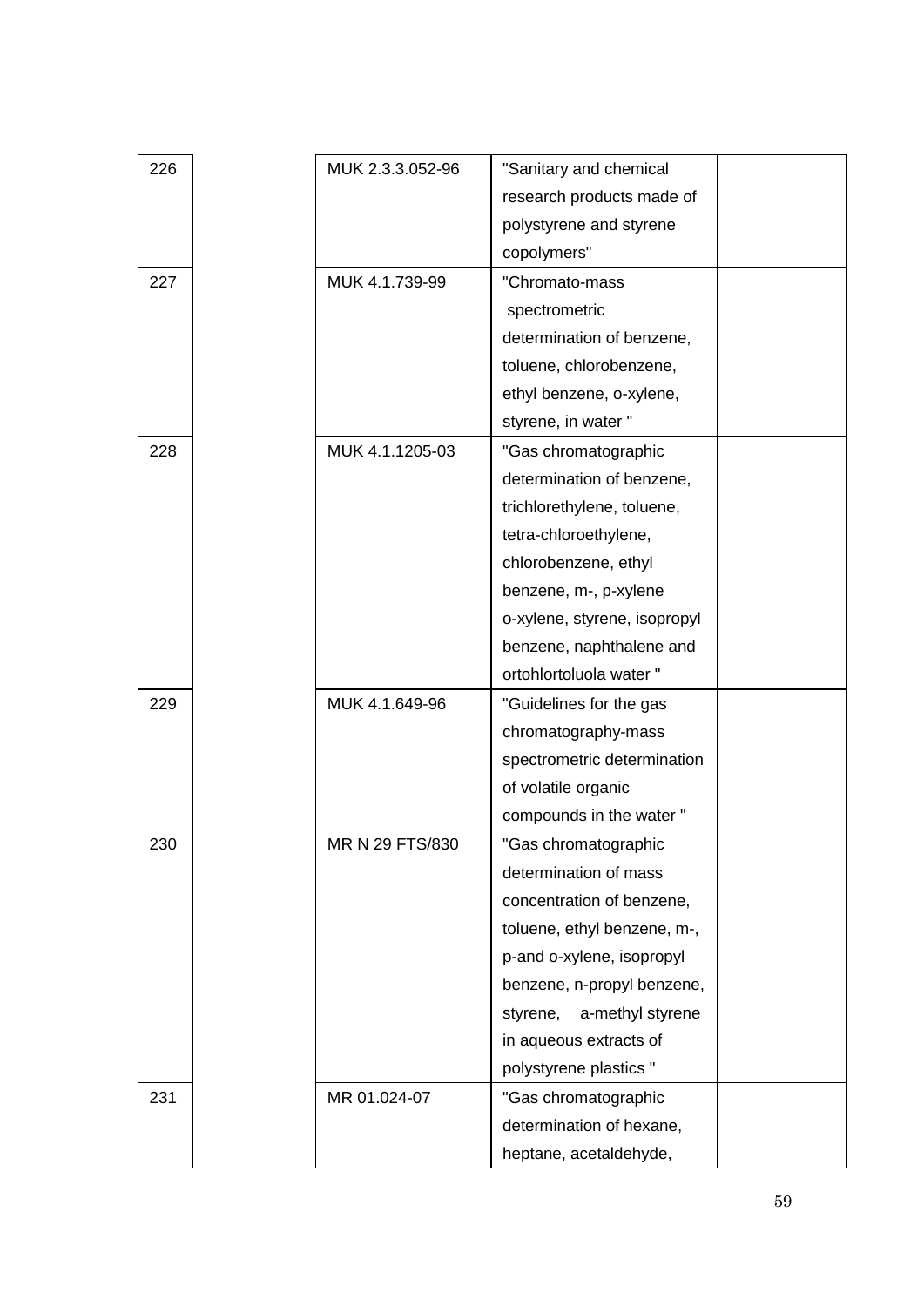|     |                          |                   | acetone, methyl acetate,                                                             |  |
|-----|--------------------------|-------------------|--------------------------------------------------------------------------------------|--|
|     |                          |                   | ethyl acetate, methanol,                                                             |  |
|     |                          |                   | isopropanol, acrylonitrile,                                                          |  |
|     |                          |                   | n-propanol, n-propyl                                                                 |  |
|     |                          |                   | acetate, isobutyl acetate,                                                           |  |
|     |                          |                   | butyl acetate, isobutanol,                                                           |  |
|     |                          |                   | n-butanol, benzene,                                                                  |  |
|     |                          |                   | toluene, ethyl benzene, m-,                                                          |  |
|     |                          |                   | o- and p-xylene, isopropyl                                                           |  |
|     |                          |                   | benzene, styrene,                                                                    |  |
|     |                          |                   | a-methyl styrene in                                                                  |  |
|     |                          |                   | aqueous extracts of                                                                  |  |
|     |                          |                   | materials of various                                                                 |  |
|     |                          |                   | compositions "                                                                       |  |
| 232 |                          | MUK 4.1.618-96    | "Guidelines for the gas                                                              |  |
|     |                          |                   | chromatography-mass                                                                  |  |
|     |                          |                   | spectrometric determination                                                          |  |
|     |                          |                   | of volatile organic                                                                  |  |
|     |                          |                   | compounds in the air "                                                               |  |
| 233 |                          | Instructions      | "Research methods of                                                                 |  |
|     |                          | 4.1.10-14-101-    | polymeric materials for                                                              |  |
|     |                          | 2005 *            | hygienic assessment"                                                                 |  |
|     |                          |                   | * The document is not provided. For more information, refer to the link . - Note the |  |
|     | manufacturer's database. |                   |                                                                                      |  |
|     |                          |                   |                                                                                      |  |
| 234 |                          | MVI. MN 1401-2000 | "The method for measuring                                                            |  |
|     |                          |                   | the concentrations of                                                                |  |
|     |                          |                   | styrene in aqueous and                                                               |  |
|     |                          |                   | water-alcohol media                                                                  |  |
|     |                          |                   | simulating alcoholic                                                                 |  |
|     |                          |                   | beverages by gas                                                                     |  |

chromatography "

chromatographic

determination of aromatic, sulfur, halogen compounds,

235 | MUK 4.1.598-96 | "Guidelines for gas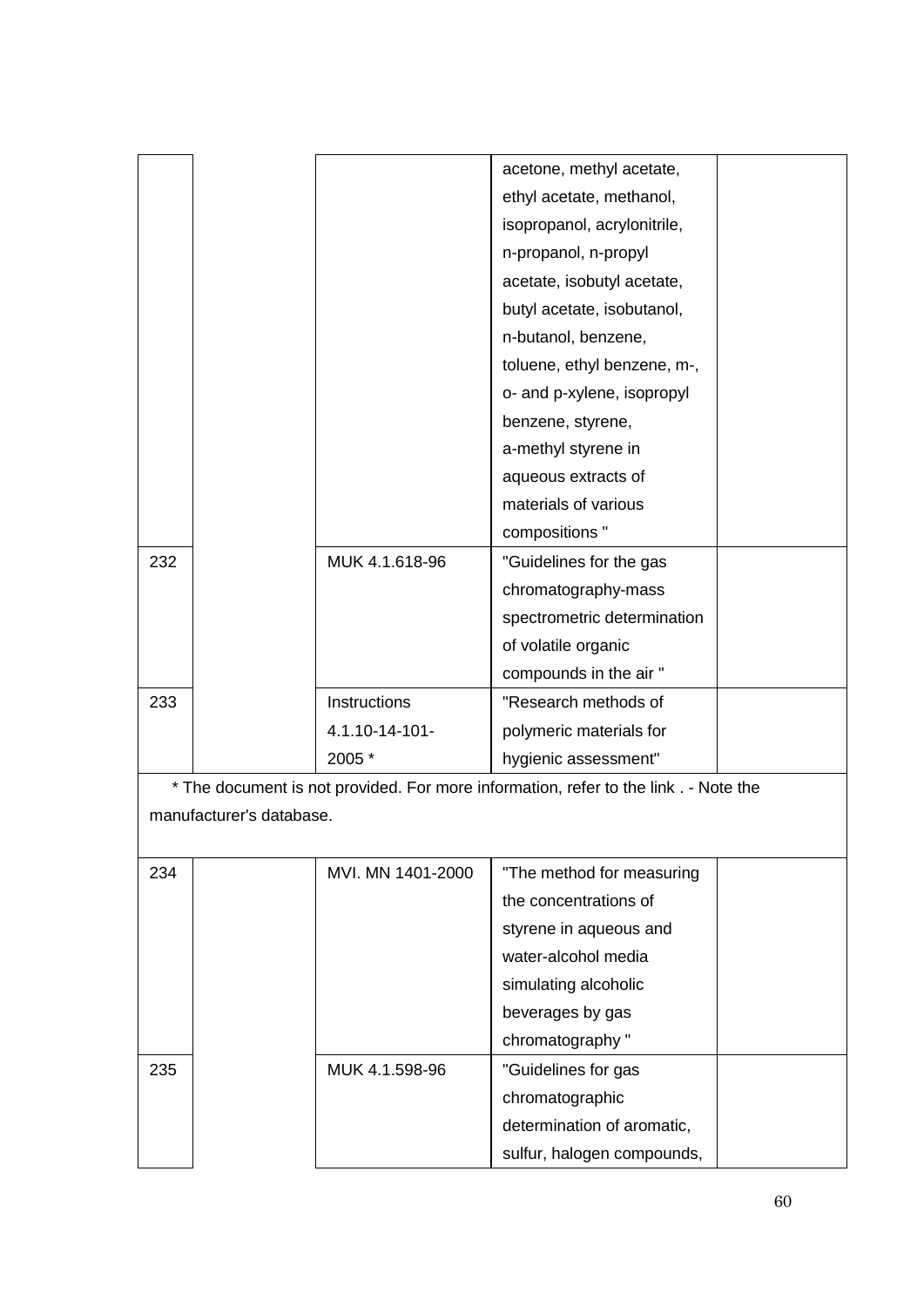|     |           |                | methanol, acetone and       |  |
|-----|-----------|----------------|-----------------------------|--|
|     |           |                | acetonitrile in the air"    |  |
| 236 |           | MUK 4.1.662-97 | "Guidelines for the         |  |
|     |           |                | determination of the mass   |  |
|     |           |                | concentration of styrene in |  |
|     |           |                | the air by gas              |  |
|     |           |                | chromatography"             |  |
| 237 |           | MR 01.023-07   | "Gas chromatographic        |  |
|     |           |                | determination of hexane,    |  |
|     |           |                | heptane, benzene, toluene,  |  |
|     |           |                | ethyl benzene, m-, o-,      |  |
|     |           |                | p-xylene, isopropyl         |  |
|     |           |                | benzene, n-propyl benzene,  |  |
|     |           |                | methyl styrene,<br>styrene, |  |
|     |           |                | benz aldehyde emitted into  |  |
|     |           |                | the air from materials of   |  |
|     |           |                | various compositions "      |  |
| 238 |           | ME N 4759-88   | "Guidelines for the gas     |  |
|     |           |                | chromatographic             |  |
|     |           |                | measurement of the          |  |
|     |           |                | concentration of styrene in |  |
|     |           |                | the working area"           |  |
| 239 | - Toluene | MR 01.024-07   | "Gas chromatographic        |  |
|     |           |                | determination of hexane,    |  |
|     |           |                | heptane, acetaldehyde,      |  |
|     |           |                | acetone, methyl acetate,    |  |
|     |           |                | ethyl acetate, methanol,    |  |
|     |           |                | isopropanol, acrylonitrile, |  |
|     |           |                | n-propanol, n-propyl        |  |
|     |           |                | acetate, isobutyl acetate,  |  |
|     |           |                | butyl acetate, isobutanol,  |  |
|     |           |                | n-butanol, benzene,         |  |
|     |           |                | toluene, ethyl benzene, m-, |  |
|     |           |                | o- and p-xylene, isopropyl  |  |
|     |           |                | benzene, styrene,           |  |
|     |           |                | a-methyl styrene in         |  |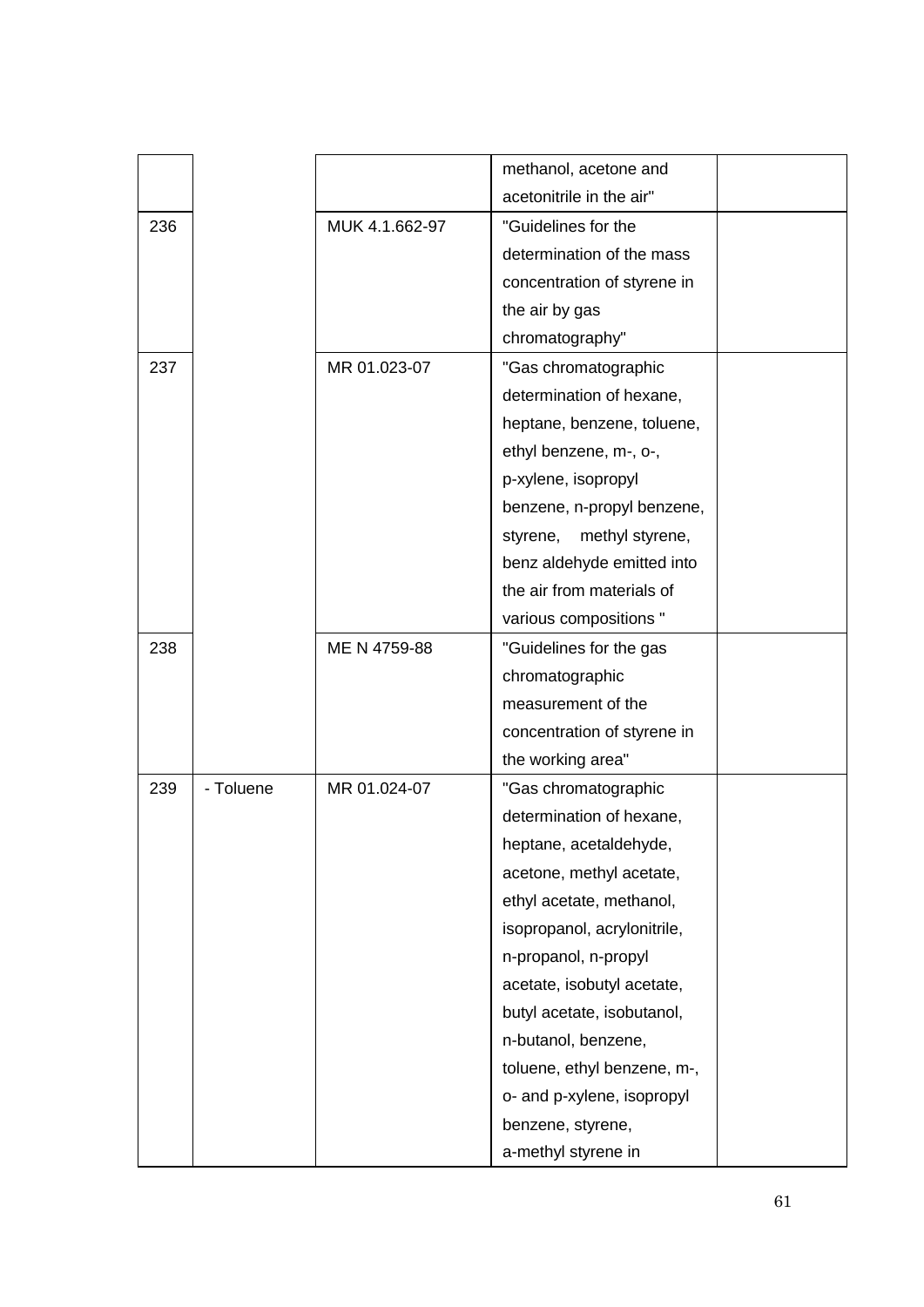|     |                 | aqueous extracts of          |  |
|-----|-----------------|------------------------------|--|
|     |                 | materials of various         |  |
|     |                 | compositions "               |  |
| 240 | MUK 4.1.739-99  | "Chromato-mass               |  |
|     |                 | spectrometric determination  |  |
|     |                 | of benzene, toluene,         |  |
|     |                 | chlorobenzene, ethyl         |  |
|     |                 | benzene, o-xylene, styrene,  |  |
|     |                 | in water"                    |  |
| 241 | MUK 4.1.650-96  | "Guidelines for gas          |  |
|     |                 | chromatographic              |  |
|     |                 | determination of acetone,    |  |
|     |                 | methanol, benzene,           |  |
|     |                 | toluene, ethyl benzene,      |  |
|     |                 | pentane, o-, m-, p-xylene,   |  |
|     |                 | hexane, octane and decane    |  |
|     |                 | water"                       |  |
| 242 | MUK 4.1.1205-03 | "Gas chromatographic         |  |
|     |                 | determination of benzene,    |  |
|     |                 | trichlorethylene, toluene,   |  |
|     |                 | tetrachlorethylene,          |  |
|     |                 | chlorobenzene, ethyl         |  |
|     |                 | benzene, m-, p-xylene,       |  |
|     |                 | o-xylene, styrene, isopropyl |  |
|     |                 | benzene, naphthalene and     |  |
|     |                 | ortohlortoluola water"       |  |
| 243 | MUK 4.1.649-96  | "Guidelines for the gas      |  |
|     |                 | chromatography-mass          |  |
|     |                 | spectrometric determination  |  |
|     |                 | of volatile organic          |  |
|     |                 | compounds in the water "     |  |
| 244 | MR N 29 FTS/830 | "Gas chromatographic         |  |
|     |                 | determination of mass        |  |
|     |                 | concentration of benzene,    |  |
|     |                 | toluene, ethyl benzene, m-,  |  |
|     |                 | p-and o-xylene, isopropyl    |  |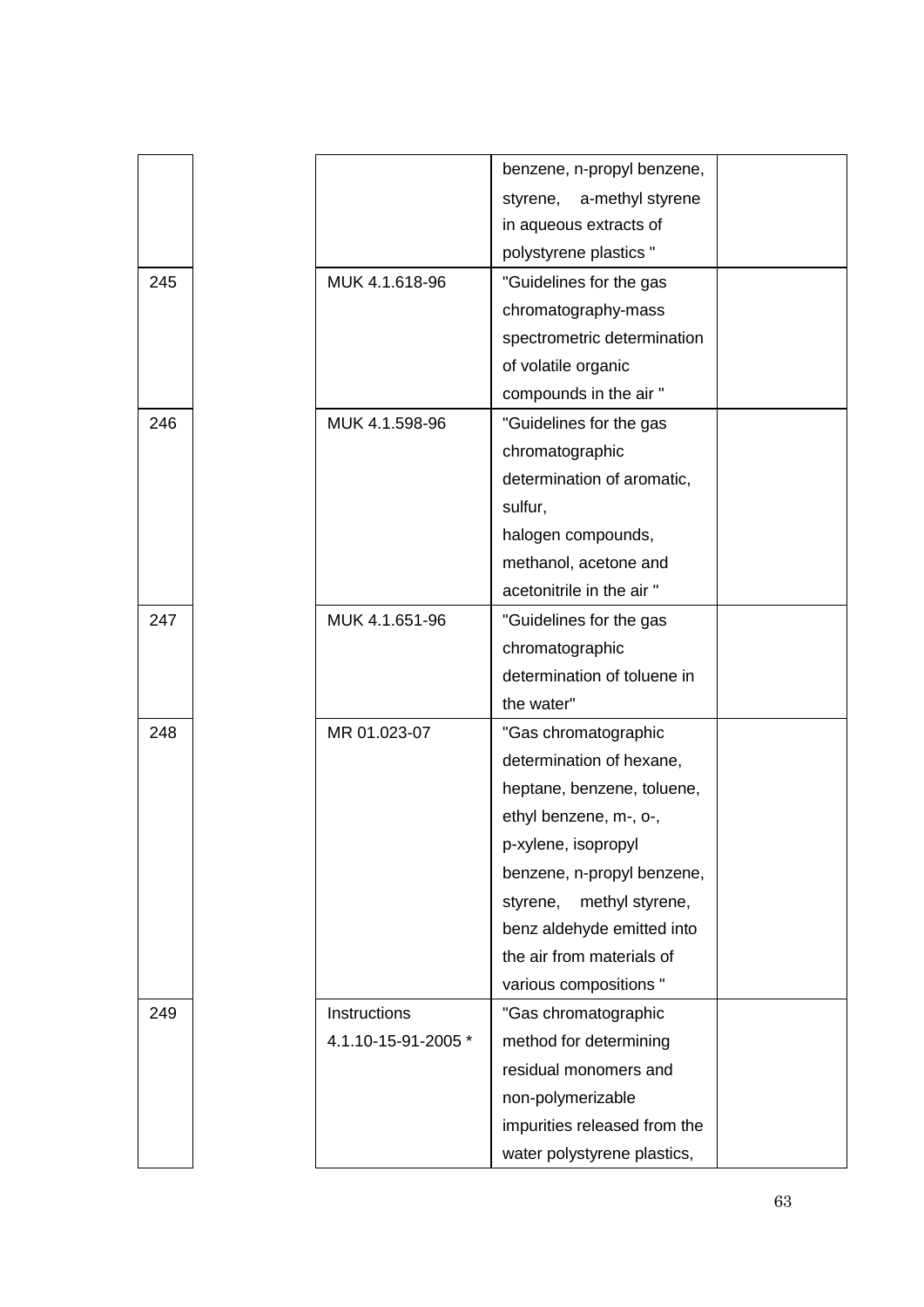| modeling environments and<br>foods"<br>* The document is not provided. For more information, refer to the link . - Note the<br>manufacturer's database.<br>Instructions<br>250<br>"The method for measuring<br>4.1.11-11-13-2004 *<br>the concentrations of<br>benzene, toluene,<br>chlorobenzene, ethyl<br>benzene, o-xylene, styrene<br>in water by gas<br>chromatography-mass<br>spectrometry"<br>* The document is not provided. For more information, refer to the link . - Note the<br>manufacturer's database.<br>ME N 4477-87<br>251<br>Guidelines for the gas<br>chromatographic<br>measurement of<br>concentrations of benzene,<br>toluene and p-xylene in the<br>working area<br>252<br>- Phenol<br>MUK 4.1.752-99<br>"Gas chromatographic<br>determination of phenol in<br>the water"; MUK<br>4.1.647-96" Guidelines for<br>the gas chromatographic<br>determination of phenol in<br>the water"<br>253<br>MUK 4.1.737-99<br>"Chromatography-mass<br>spectrometric determination<br>of phenols in water "<br>"Measurement of mass<br>254<br>MUK 4.1.1263-03<br>the concentration of total<br>phenols and volatile |  |                        |  |
|------------------------------------------------------------------------------------------------------------------------------------------------------------------------------------------------------------------------------------------------------------------------------------------------------------------------------------------------------------------------------------------------------------------------------------------------------------------------------------------------------------------------------------------------------------------------------------------------------------------------------------------------------------------------------------------------------------------------------------------------------------------------------------------------------------------------------------------------------------------------------------------------------------------------------------------------------------------------------------------------------------------------------------------------------------------------------------------------------------------------------|--|------------------------|--|
|                                                                                                                                                                                                                                                                                                                                                                                                                                                                                                                                                                                                                                                                                                                                                                                                                                                                                                                                                                                                                                                                                                                              |  |                        |  |
|                                                                                                                                                                                                                                                                                                                                                                                                                                                                                                                                                                                                                                                                                                                                                                                                                                                                                                                                                                                                                                                                                                                              |  |                        |  |
|                                                                                                                                                                                                                                                                                                                                                                                                                                                                                                                                                                                                                                                                                                                                                                                                                                                                                                                                                                                                                                                                                                                              |  |                        |  |
|                                                                                                                                                                                                                                                                                                                                                                                                                                                                                                                                                                                                                                                                                                                                                                                                                                                                                                                                                                                                                                                                                                                              |  |                        |  |
|                                                                                                                                                                                                                                                                                                                                                                                                                                                                                                                                                                                                                                                                                                                                                                                                                                                                                                                                                                                                                                                                                                                              |  |                        |  |
|                                                                                                                                                                                                                                                                                                                                                                                                                                                                                                                                                                                                                                                                                                                                                                                                                                                                                                                                                                                                                                                                                                                              |  |                        |  |
|                                                                                                                                                                                                                                                                                                                                                                                                                                                                                                                                                                                                                                                                                                                                                                                                                                                                                                                                                                                                                                                                                                                              |  |                        |  |
|                                                                                                                                                                                                                                                                                                                                                                                                                                                                                                                                                                                                                                                                                                                                                                                                                                                                                                                                                                                                                                                                                                                              |  |                        |  |
|                                                                                                                                                                                                                                                                                                                                                                                                                                                                                                                                                                                                                                                                                                                                                                                                                                                                                                                                                                                                                                                                                                                              |  |                        |  |
|                                                                                                                                                                                                                                                                                                                                                                                                                                                                                                                                                                                                                                                                                                                                                                                                                                                                                                                                                                                                                                                                                                                              |  |                        |  |
|                                                                                                                                                                                                                                                                                                                                                                                                                                                                                                                                                                                                                                                                                                                                                                                                                                                                                                                                                                                                                                                                                                                              |  |                        |  |
|                                                                                                                                                                                                                                                                                                                                                                                                                                                                                                                                                                                                                                                                                                                                                                                                                                                                                                                                                                                                                                                                                                                              |  |                        |  |
|                                                                                                                                                                                                                                                                                                                                                                                                                                                                                                                                                                                                                                                                                                                                                                                                                                                                                                                                                                                                                                                                                                                              |  |                        |  |
|                                                                                                                                                                                                                                                                                                                                                                                                                                                                                                                                                                                                                                                                                                                                                                                                                                                                                                                                                                                                                                                                                                                              |  |                        |  |
|                                                                                                                                                                                                                                                                                                                                                                                                                                                                                                                                                                                                                                                                                                                                                                                                                                                                                                                                                                                                                                                                                                                              |  |                        |  |
|                                                                                                                                                                                                                                                                                                                                                                                                                                                                                                                                                                                                                                                                                                                                                                                                                                                                                                                                                                                                                                                                                                                              |  |                        |  |
|                                                                                                                                                                                                                                                                                                                                                                                                                                                                                                                                                                                                                                                                                                                                                                                                                                                                                                                                                                                                                                                                                                                              |  |                        |  |
|                                                                                                                                                                                                                                                                                                                                                                                                                                                                                                                                                                                                                                                                                                                                                                                                                                                                                                                                                                                                                                                                                                                              |  |                        |  |
|                                                                                                                                                                                                                                                                                                                                                                                                                                                                                                                                                                                                                                                                                                                                                                                                                                                                                                                                                                                                                                                                                                                              |  |                        |  |
|                                                                                                                                                                                                                                                                                                                                                                                                                                                                                                                                                                                                                                                                                                                                                                                                                                                                                                                                                                                                                                                                                                                              |  |                        |  |
|                                                                                                                                                                                                                                                                                                                                                                                                                                                                                                                                                                                                                                                                                                                                                                                                                                                                                                                                                                                                                                                                                                                              |  |                        |  |
|                                                                                                                                                                                                                                                                                                                                                                                                                                                                                                                                                                                                                                                                                                                                                                                                                                                                                                                                                                                                                                                                                                                              |  |                        |  |
|                                                                                                                                                                                                                                                                                                                                                                                                                                                                                                                                                                                                                                                                                                                                                                                                                                                                                                                                                                                                                                                                                                                              |  |                        |  |
|                                                                                                                                                                                                                                                                                                                                                                                                                                                                                                                                                                                                                                                                                                                                                                                                                                                                                                                                                                                                                                                                                                                              |  |                        |  |
|                                                                                                                                                                                                                                                                                                                                                                                                                                                                                                                                                                                                                                                                                                                                                                                                                                                                                                                                                                                                                                                                                                                              |  |                        |  |
|                                                                                                                                                                                                                                                                                                                                                                                                                                                                                                                                                                                                                                                                                                                                                                                                                                                                                                                                                                                                                                                                                                                              |  |                        |  |
|                                                                                                                                                                                                                                                                                                                                                                                                                                                                                                                                                                                                                                                                                                                                                                                                                                                                                                                                                                                                                                                                                                                              |  |                        |  |
|                                                                                                                                                                                                                                                                                                                                                                                                                                                                                                                                                                                                                                                                                                                                                                                                                                                                                                                                                                                                                                                                                                                              |  |                        |  |
|                                                                                                                                                                                                                                                                                                                                                                                                                                                                                                                                                                                                                                                                                                                                                                                                                                                                                                                                                                                                                                                                                                                              |  |                        |  |
|                                                                                                                                                                                                                                                                                                                                                                                                                                                                                                                                                                                                                                                                                                                                                                                                                                                                                                                                                                                                                                                                                                                              |  |                        |  |
|                                                                                                                                                                                                                                                                                                                                                                                                                                                                                                                                                                                                                                                                                                                                                                                                                                                                                                                                                                                                                                                                                                                              |  |                        |  |
|                                                                                                                                                                                                                                                                                                                                                                                                                                                                                                                                                                                                                                                                                                                                                                                                                                                                                                                                                                                                                                                                                                                              |  |                        |  |
|                                                                                                                                                                                                                                                                                                                                                                                                                                                                                                                                                                                                                                                                                                                                                                                                                                                                                                                                                                                                                                                                                                                              |  |                        |  |
|                                                                                                                                                                                                                                                                                                                                                                                                                                                                                                                                                                                                                                                                                                                                                                                                                                                                                                                                                                                                                                                                                                                              |  |                        |  |
|                                                                                                                                                                                                                                                                                                                                                                                                                                                                                                                                                                                                                                                                                                                                                                                                                                                                                                                                                                                                                                                                                                                              |  |                        |  |
|                                                                                                                                                                                                                                                                                                                                                                                                                                                                                                                                                                                                                                                                                                                                                                                                                                                                                                                                                                                                                                                                                                                              |  | fluorimetric method in |  |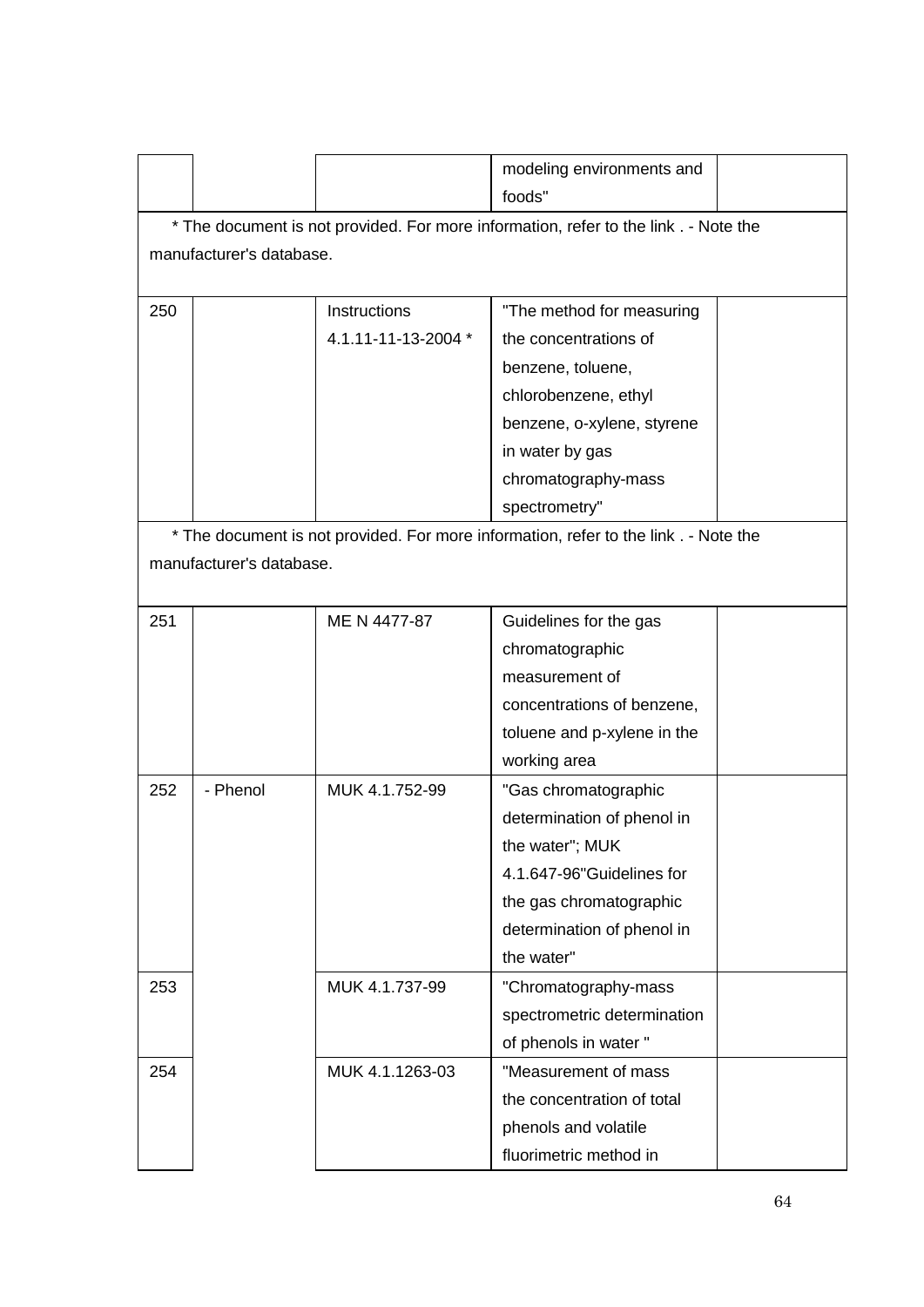|     |                          |                           | samples of drinking water<br>and surface water and<br>underground water sources<br>Π. |  |
|-----|--------------------------|---------------------------|---------------------------------------------------------------------------------------|--|
| 255 |                          | PND F*<br>14.1:2:4.117-97 | "The method of<br>measurement of the mass                                             |  |
|     |                          |                           | concentration of phenols in                                                           |  |
|     |                          |                           | samples of natural, drinking                                                          |  |
|     |                          |                           | and waste water analyzer"                                                             |  |
|     |                          |                           | Fluorat-02"                                                                           |  |
|     |                          |                           | * The document is not provided. For more information, refer to the link . - Note the  |  |
|     | manufacturer's database. |                           |                                                                                       |  |
| 256 |                          | RD 52.24.488-95           | "Methods for measuring the                                                            |  |
|     |                          |                           | mass concentration                                                                    |  |
|     |                          |                           | determination of the amount                                                           |  |
|     |                          |                           | of volatile phenols in water                                                          |  |
|     |                          |                           | by the photometric method                                                             |  |
|     |                          |                           | after steam stripping"                                                                |  |
| 257 |                          | MUK 4.1.617-96            | "Guidelines for the gas                                                               |  |
|     |                          |                           | chromatographic                                                                       |  |
|     |                          |                           | determination of xylenol,                                                             |  |
|     |                          |                           | cresol and phenol in the air"                                                         |  |
| 258 |                          | MUK 4.1.598-96            | "Guidelines for gas                                                                   |  |
|     |                          |                           | chromatographic                                                                       |  |
|     |                          |                           | determination of aromatic,                                                            |  |
|     |                          |                           | sulfur, halogen compounds,                                                            |  |
|     |                          |                           | methanol, acetone and                                                                 |  |
|     |                          |                           | acetonitrile in the air"                                                              |  |
| 259 |                          | MUK 4.1.1271-03           | "The measurement of the                                                               |  |
|     |                          |                           | mass concentration of                                                                 |  |
|     |                          |                           | phenol fluorimetric method                                                            |  |
|     |                          |                           | for airborne and air of                                                               |  |
|     |                          |                           | populated areas"                                                                      |  |
| 260 |                          | MUK 4.1.1478-03           | "Determination of phenol in                                                           |  |
|     |                          |                           | the atmospheric air and the                                                           |  |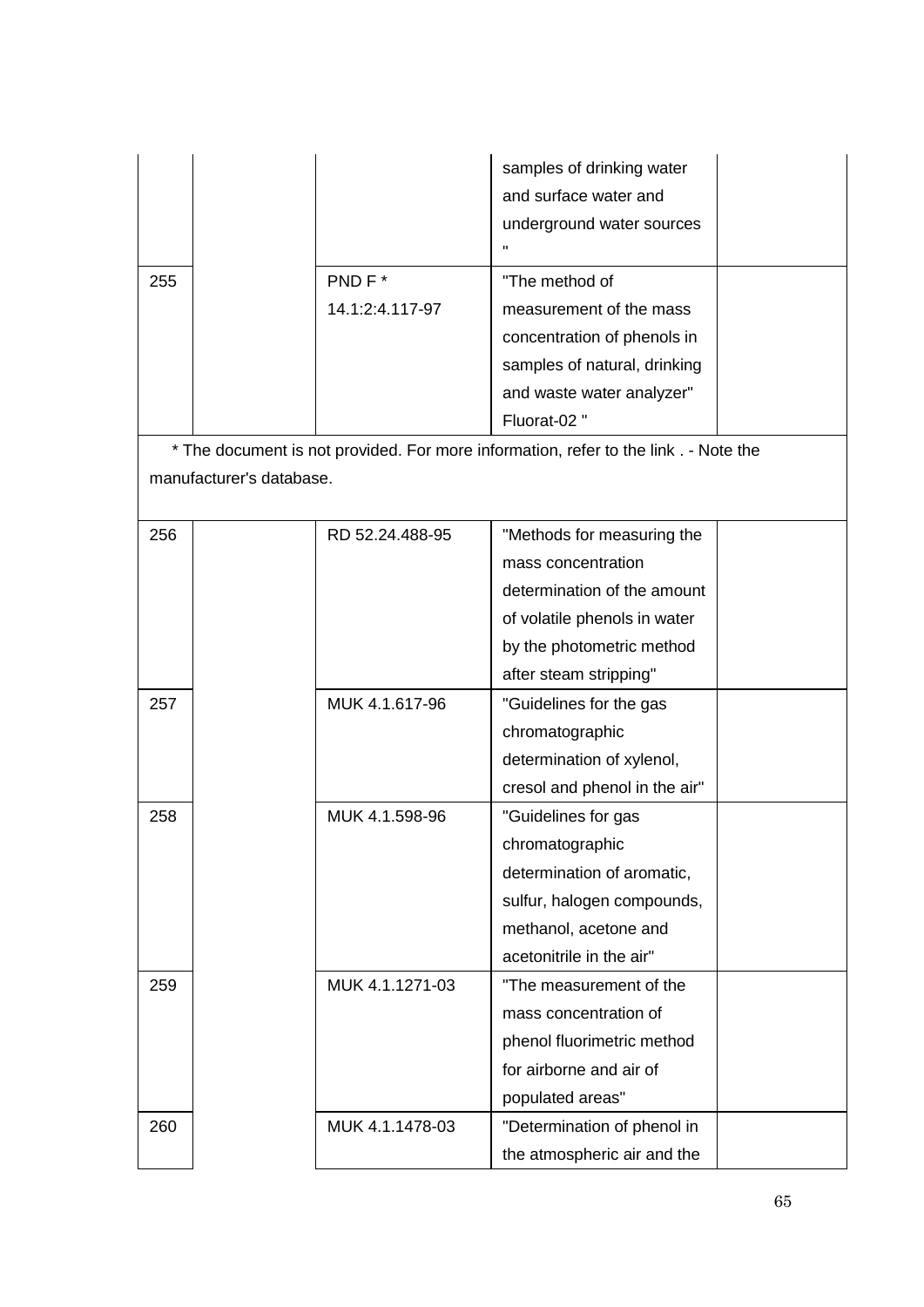|     |            |                      | air environment of           |  |
|-----|------------|----------------------|------------------------------|--|
|     |            |                      | residential and public       |  |
|     |            |                      | buildings HPLC"              |  |
| 261 |            | Instructions         | "Sanitary and chemical       |  |
|     |            | 2.3.3.10-15-64-2005  | research products made of    |  |
|     |            |                      | polymer and other synthetic  |  |
|     |            |                      | materials in contact with    |  |
|     |            |                      | foodstuffs"                  |  |
| 262 |            | MVI. MN 1924-2003    | "Method of determining       |  |
|     |            |                      | chromatographic phenol       |  |
|     |            |                      | and epichlorohydrin in       |  |
|     |            |                      | model media simulating       |  |
|     |            |                      | foods"                       |  |
| 263 |            | Instructions         | "Sanitary-hygienic           |  |
|     |            | 2.3.3.10-15-89-2005  | evaluation of lacquered      |  |
|     |            |                      | cans"                        |  |
| 264 |            | RD 52.04.186-89      | "Phenol: sampling on         |  |
|     |            |                      | sorbent film (method         |  |
|     |            |                      | 4-aminoantipyrine)"          |  |
| 265 | - Ethylene | Instruction N 880-71 | "Instruction for the         |  |
|     | glycol     |                      | sanitary-chemical studies of |  |
|     |            |                      | products made of plastics    |  |
|     |            |                      | and other synthetic          |  |
|     |            |                      | materials intended for food  |  |
|     |            |                      | contact"                     |  |
| 266 |            | ME N 3999-85         | "Guidelines for the gas      |  |
|     |            |                      | chromatographic              |  |
|     |            |                      | measurement of the           |  |
|     |            |                      | concentration of ethylene    |  |
|     |            |                      | glycol and methanol in the   |  |
|     |            |                      | working area"                |  |
| 267 | - Dibutyl  | MUK 4.1.738-99       | "Chromatography-mass         |  |
|     | phthalate, |                      | spectrometric determination  |  |
|     | dioctyl    |                      | of phthalates and organic    |  |
|     |            |                      | acids in the water "         |  |
| 268 |            | MU 4077-86           | "Guidelines for the          |  |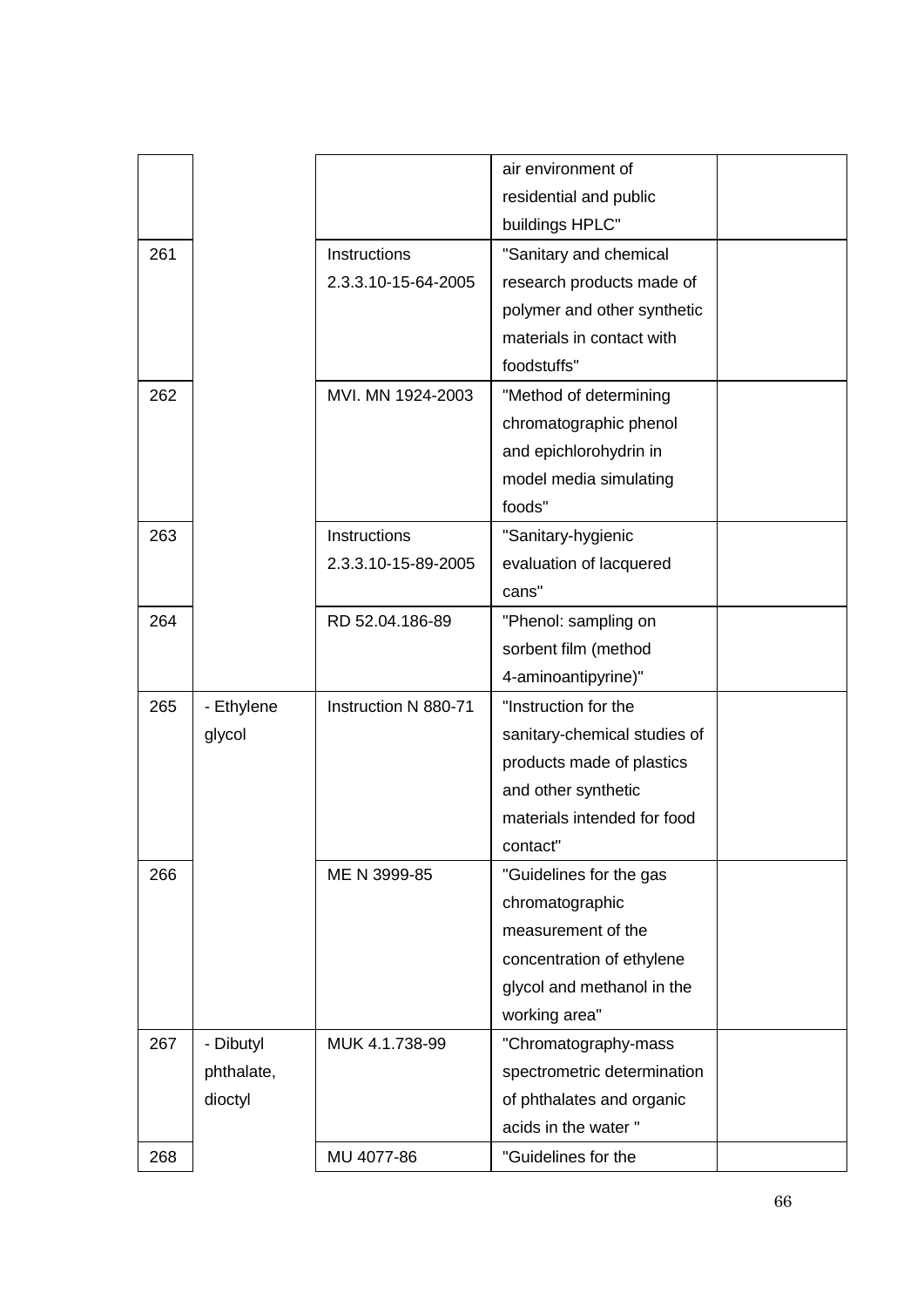|     |                          |                     | sanitary-hygienic study of                                                           |  |
|-----|--------------------------|---------------------|--------------------------------------------------------------------------------------|--|
|     |                          |                     | rubber and their products                                                            |  |
|     |                          |                     | intended for contact with                                                            |  |
|     |                          |                     | food"                                                                                |  |
| 269 |                          | Instruction 4259-87 | "Instruction for the                                                                 |  |
|     |                          |                     | sanitary-chemical studies of                                                         |  |
|     |                          |                     | products made of plastics                                                            |  |
|     |                          |                     | and other synthetic                                                                  |  |
|     |                          |                     | materials intended for use in                                                        |  |
|     |                          |                     | drinking water supply and                                                            |  |
|     |                          |                     | water management"                                                                    |  |
| 270 |                          | MR 01.025-07        | "Gas chromatographic                                                                 |  |
|     |                          |                     | determination of dimethyl                                                            |  |
|     |                          |                     | phthalate, dimethyl                                                                  |  |
|     |                          |                     | phthalate, diethyl phthalate,                                                        |  |
|     |                          |                     | dibutyl phthalate, butyl                                                             |  |
|     |                          |                     | benzyl phthalate, bis                                                                |  |
|     |                          |                     | (2-ethylhexyl) phthalate and                                                         |  |
|     |                          |                     | dioctyl phthalate in aqueous                                                         |  |
|     |                          |                     | extracts of materials of                                                             |  |
|     |                          |                     | different composition"                                                               |  |
| 271 |                          | GOST 26150-84       | "Materials and products                                                              |  |
|     |                          |                     | based on polymer finishing                                                           |  |
|     |                          |                     | PVC. Method sanitary                                                                 |  |
|     |                          |                     | chemical assessment"                                                                 |  |
| 272 |                          | Instructions        | "The sanitary-chemical                                                               |  |
|     |                          | 4.1.10-15-92-2005 * | studies of rubbers and their                                                         |  |
|     |                          |                     | products intended for                                                                |  |
|     |                          |                     | contact with food";                                                                  |  |
|     |                          |                     | * The document is not provided. For more information, refer to the link . - Note the |  |
|     | manufacturer's database. |                     |                                                                                      |  |
| 273 |                          | MVI. MN 1402-2000   | "The method for measuring                                                            |  |
|     |                          |                     | the concentrations of DRD                                                            |  |

|  | the concentrations of DBP  |  |
|--|----------------------------|--|
|  | and DOP in aqueous and     |  |
|  | aqueous-alcoholic media by |  |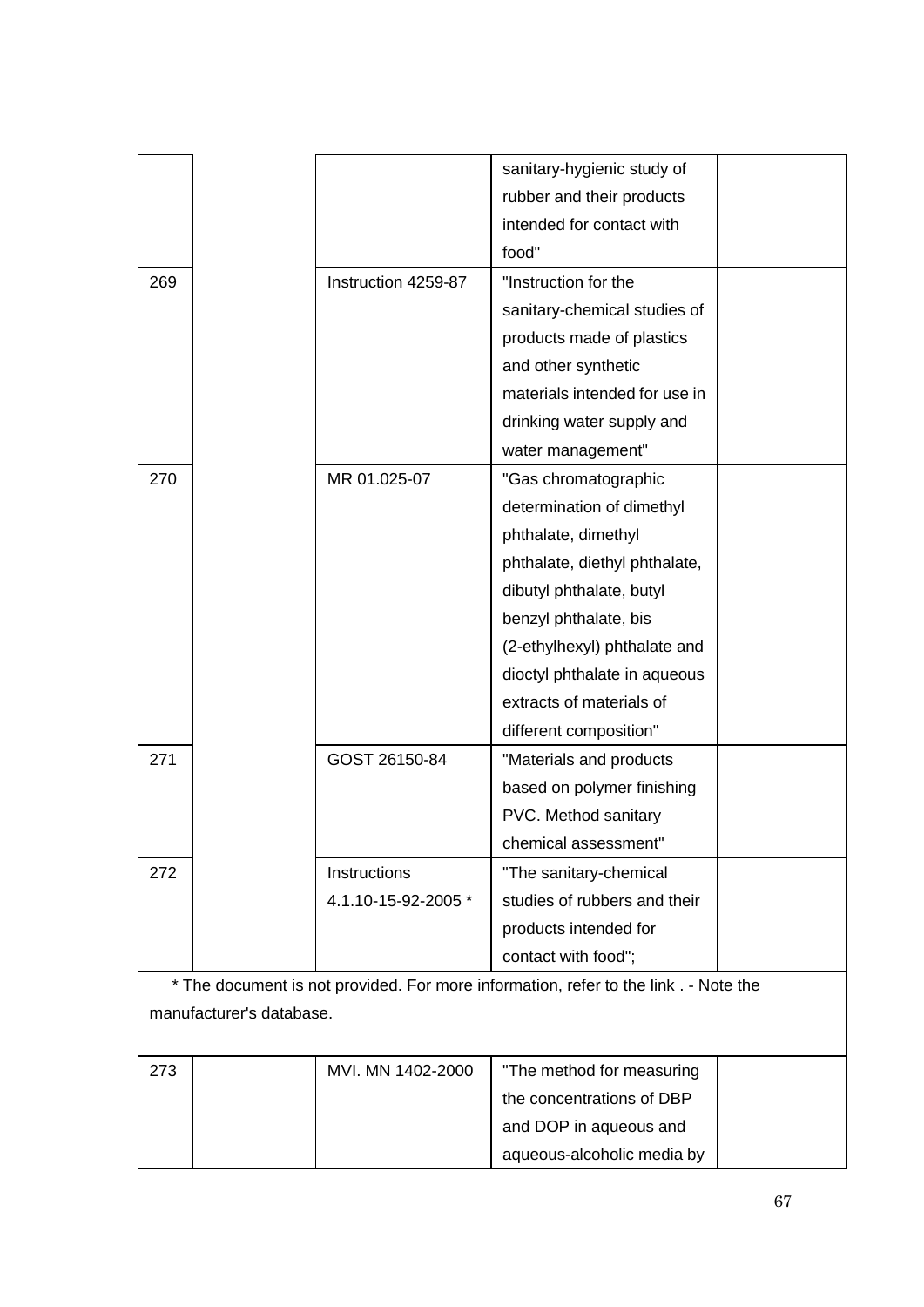|     |                                                                        |                      | gas chromatography"         |  |
|-----|------------------------------------------------------------------------|----------------------|-----------------------------|--|
|     |                                                                        |                      |                             |  |
| 274 | - Thiuram                                                              | <b>Instructions</b>  | "The sanitary-chemical      |  |
|     |                                                                        | 4.1.10-15-92-2005    | studies of rubbers and      |  |
|     |                                                                        |                      | their products intended for |  |
|     |                                                                        |                      | contact with food"          |  |
| 275 | Article 4 - the                                                        | <b>GOST R</b>        | "Textiles. Determination of |  |
|     | index of toxicity                                                      | 53485-2009           | toxicity"                   |  |
|     | (in water)                                                             |                      |                             |  |
| 276 |                                                                        | <b>MUK</b>           | "Hygienic evaluation of     |  |
|     |                                                                        | 4.1/4.3.1485-03      | clothing for children,      |  |
|     |                                                                        |                      | adolescents and adults.     |  |
|     |                                                                        |                      | Methods of control.         |  |
|     |                                                                        |                      | Chemical factors. Physical  |  |
|     |                                                                        |                      | factors"                    |  |
| 277 |                                                                        | MU 1.1.037-95        | "Bioassay production of     |  |
|     |                                                                        |                      | polymeric materials and     |  |
|     |                                                                        |                      | other"                      |  |
| 278 | Article 4 - the                                                        | <b>MRN 29</b>        | "Rapid method toxicity      |  |
|     | index of toxicity                                                      | FTS/2688-03          | evaluation samples air      |  |
|     | (in air)                                                               |                      | using water-soluble         |  |
|     |                                                                        |                      | components in the test      |  |
|     |                                                                        |                      | object as cattle semen"     |  |
| 279 |                                                                        | MU 1.1.037-95        | "Bioassay production of     |  |
|     |                                                                        |                      | polymeric materials and     |  |
|     |                                                                        |                      | other"                      |  |
| 280 | Article 4 The                                                          | <b>Instruction N</b> | "Requirements for the       |  |
|     | local skin-                                                            | 1.1.11-12-35-2004    | production of experimental  |  |
|     | irritant effect                                                        |                      | studies for the primary     |  |
|     |                                                                        |                      | toxicological evaluation    |  |
|     |                                                                        |                      | and hygienic materials"     |  |
| 281 | Article 4 The                                                          | <b>Instruction N</b> | "Hygienic evaluation of     |  |
|     | intensity of the                                                       | 1.1.10-12-96-2005    | textiles, clothing and      |  |
|     | odor                                                                   |                      | footwear"                   |  |
|     | Leather clothing, hats, shoes and leather goods, furs and fur products |                      |                             |  |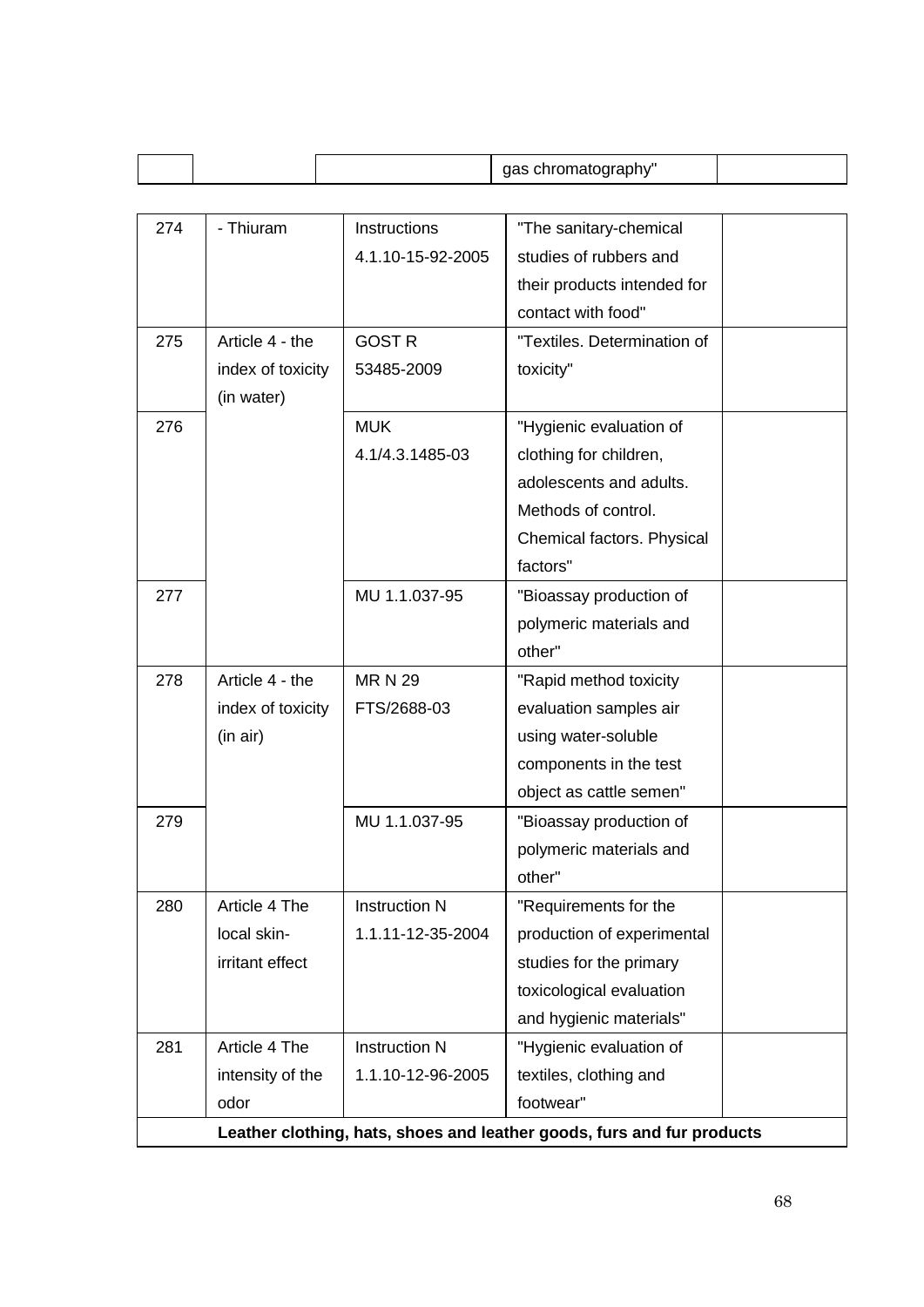| 282 | Article          | GOST 938.0-75     | "Skin. Acceptance.         |  |
|-----|------------------|-------------------|----------------------------|--|
|     | 11Sampling       |                   | Methods of Sampling"       |  |
| 283 |                  | Instructions      | "Hygienic evaluation of    |  |
|     |                  | 1.1.10-12-96-2005 | textiles, clothing and     |  |
|     |                  |                   | footwear"                  |  |
| 284 |                  | GOST 9209-77      | "Fur skins and tanned      |  |
|     |                  |                   | sheepskin Shubnaya.        |  |
|     |                  |                   | Acceptance rules,          |  |
|     |                  |                   | methods of sampling and    |  |
|     |                  |                   | preparation for their      |  |
|     |                  |                   | control"                   |  |
| 285 |                  | <b>GOST R</b>     | "Fur skins and tanned      |  |
|     |                  | 52958-2008        | sheepskin Shubnaya.        |  |
|     |                  |                   | Acceptance rules,          |  |
|     |                  |                   | methods of sampling and    |  |
|     |                  |                   | preparation for their      |  |
|     |                  |                   | control"                   |  |
| 286 | Article 4        | STB 2132-2010     | "Articles of leather.      |  |
|     | Authentication   |                   | Determination of the       |  |
|     |                  |                   | materials'                 |  |
| 287 |                  | GOST 1023-91      | "Skin. Marking, packaging, |  |
|     |                  |                   | transport and storage"     |  |
| 288 | Appendix 8       | <b>GOST RISO</b>  | "Skin. Determination of    |  |
|     | Requirements     | 17226-1-2008      | formaldehyde. Part 1.      |  |
|     | Chemical         |                   | Liquid chromatographic     |  |
|     | Safety -         |                   | method"                    |  |
| 289 | the mass         | <b>GOST RISO</b>  | "Skin. Determination of    |  |
|     | fraction of free | 17226-2-2008      | formaldehyde. Part 2.      |  |
|     | formaldehyde     |                   | Photometric method of      |  |
|     |                  |                   | determining"               |  |
| 290 |                  | STB ISO           | "Skin. Determination of    |  |
|     |                  | 17226-1-2010      | formaldehyde. Part 1.      |  |
|     |                  |                   | HPLC"                      |  |
| 291 |                  | RK ISO            | "Skin. Chemical methods    |  |
|     |                  | 17226-1-2009 *    | for the determination of   |  |
|     |                  |                   | formaldehyde. Part 1.      |  |
|     |                  |                   |                            |  |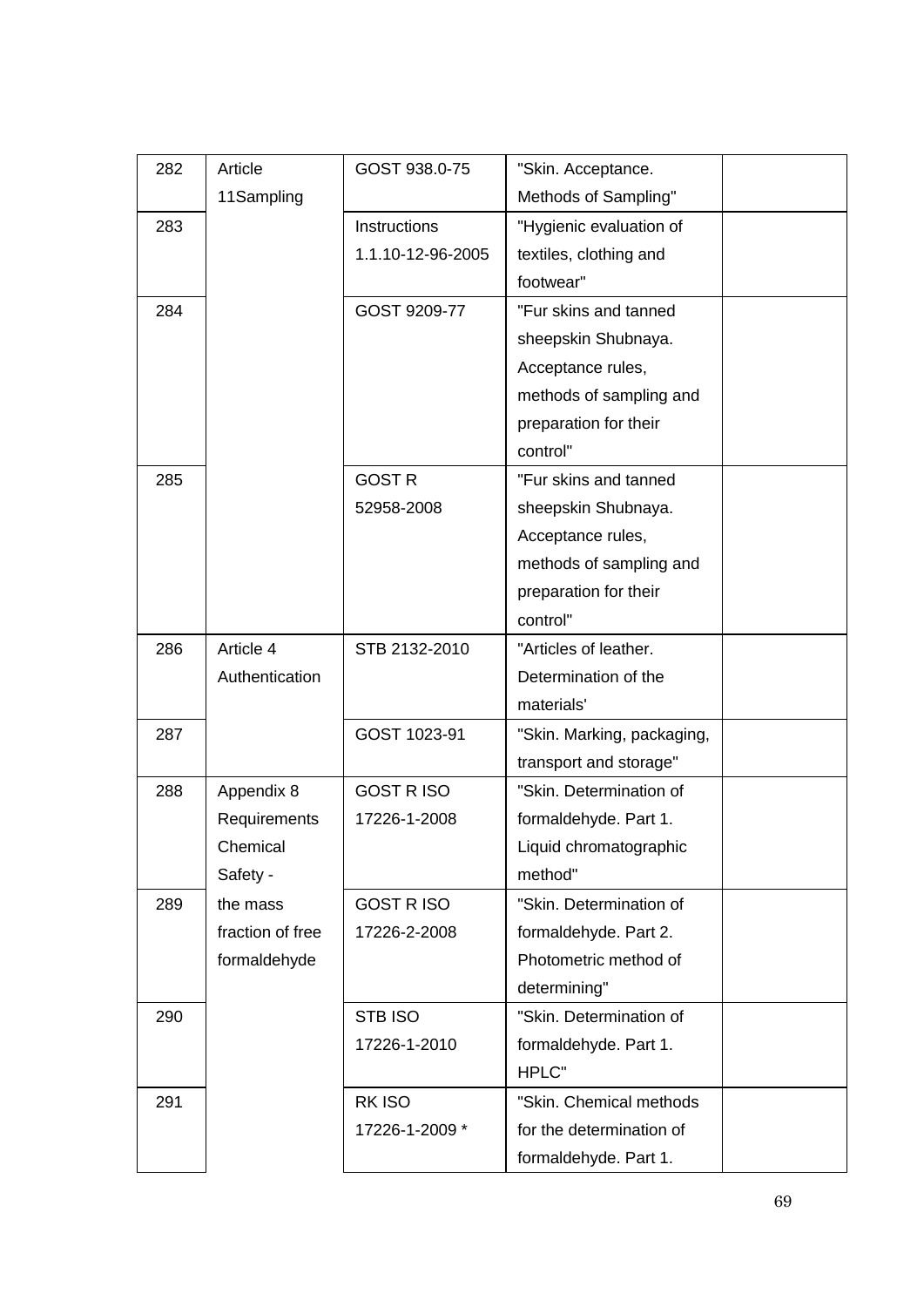|           |                                   |                | Method using                                                                              |  |
|-----------|-----------------------------------|----------------|-------------------------------------------------------------------------------------------|--|
|           |                                   |                | high-resolution liquid                                                                    |  |
|           |                                   |                | chromatography"                                                                           |  |
|           |                                   |                | * Access to international and foreign documents can be obtained by clicking on the link - |  |
|           | Note the manufacturer's database. |                |                                                                                           |  |
|           |                                   |                |                                                                                           |  |
| 292       |                                   | <b>RKISO</b>   | "Skin. Chemical methods                                                                   |  |
|           |                                   | 17226-2-2009 * | for determining the content                                                               |  |
|           |                                   | <b>Skin</b>    | of formaldehyde. Part 2.                                                                  |  |
|           |                                   |                | Method using a                                                                            |  |
|           |                                   |                | colorimetric assay"                                                                       |  |
|           |                                   |                | * Access to international and foreign documents can be obtained by clicking on the link - |  |
|           | Note the manufacturer's database. |                |                                                                                           |  |
|           |                                   |                |                                                                                           |  |
| $292 - 1$ |                                   | <b>GOST</b>    | "Furs and fur products.                                                                   |  |
|           |                                   | 31280-2004     | Harmful substances.                                                                       |  |
|           |                                   |                | Methods of detection and                                                                  |  |
|           |                                   |                | determination of free                                                                     |  |
|           |                                   |                | formaldehyde and water                                                                    |  |
|           |                                   |                | leachable chromium (VI)                                                                   |  |
|           |                                   |                | and total chromium"                                                                       |  |
|           |                                   |                | (The position is additionally included with the January 10, 2013 decision of the UNECE on |  |
|           | November 20, 2012 N 235)          |                |                                                                                           |  |
|           |                                   |                |                                                                                           |  |
| 293       | Appendix 8 -                      | <b>ISO</b>     | "Water Quality.                                                                           |  |
|           | mass fraction of                  | 11083:1994     | Determination of                                                                          |  |
|           | water leachable                   |                | chromium (VI).                                                                            |  |
|           | chromium (VI)                     |                | Spectrometric method                                                                      |  |
|           |                                   |                | using                                                                                     |  |
|           |                                   |                | 1,5-diphenylcarbazide"                                                                    |  |
|           |                                   | <b>GOST</b>    | "Furs and fur products.                                                                   |  |
|           |                                   | 31280-2004     | Harmful substances.                                                                       |  |
|           |                                   |                | Methods of detection and                                                                  |  |
|           |                                   |                | determination of free                                                                     |  |
|           |                                   |                | formaldehyde and water                                                                    |  |
|           |                                   |                | leachable chromium (VI)                                                                   |  |
|           |                                   |                |                                                                                           |  |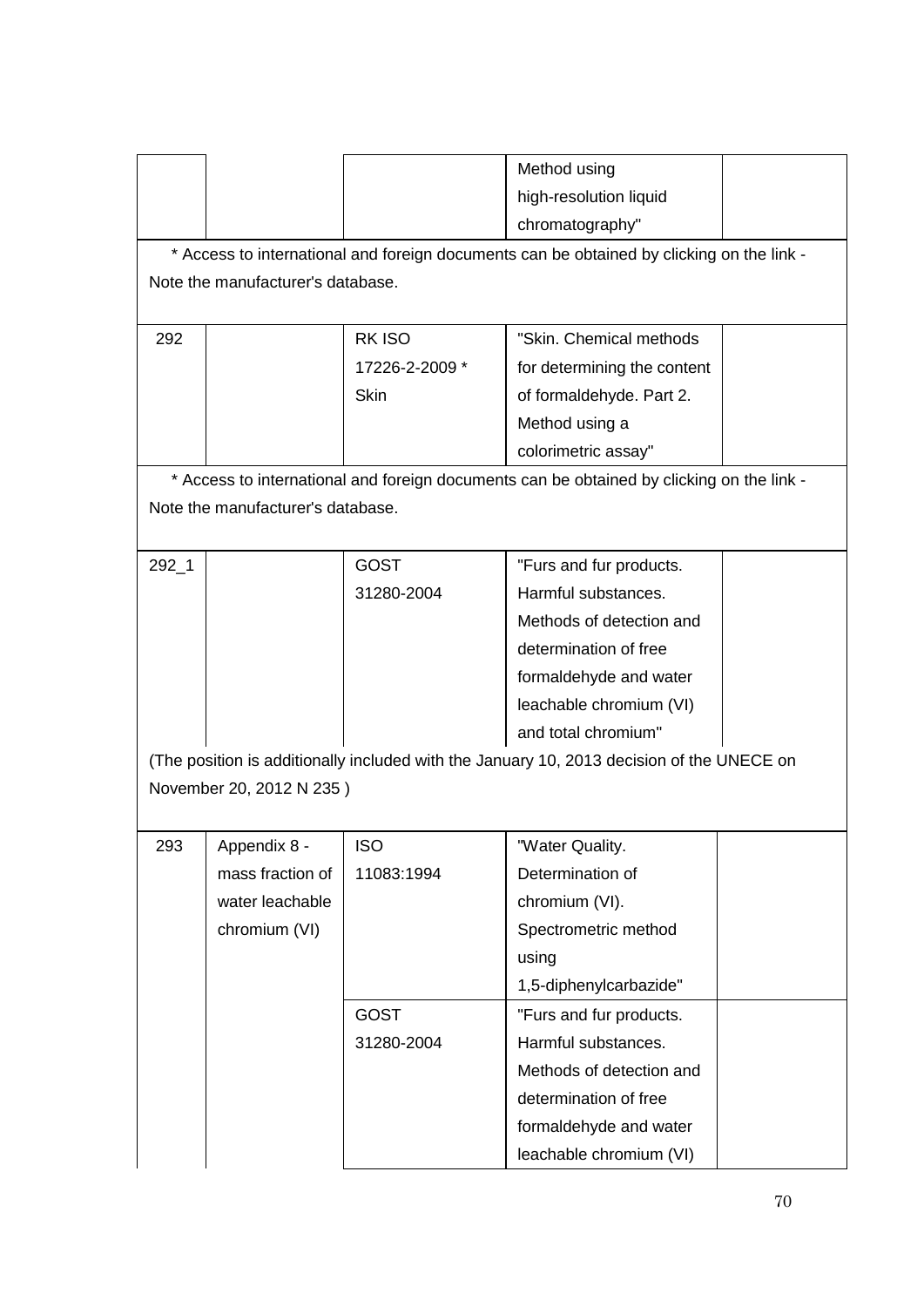|                                                                                            |                          |                                                      | and total chromium"                                                                       |  |  |  |  |
|--------------------------------------------------------------------------------------------|--------------------------|------------------------------------------------------|-------------------------------------------------------------------------------------------|--|--|--|--|
|                                                                                            |                          | <b>GOST RISO</b>                                     | "Skin. Method for the                                                                     |  |  |  |  |
|                                                                                            |                          | 17075-2008                                           | determination of                                                                          |  |  |  |  |
|                                                                                            |                          |                                                      | chromium (VI)"                                                                            |  |  |  |  |
|                                                                                            |                          |                                                      | (Position as amended, entered into force on January 10, 2013 decision of the UNECE on     |  |  |  |  |
|                                                                                            |                          | November 20, 2012 N 235. - See the previous edition) |                                                                                           |  |  |  |  |
|                                                                                            |                          |                                                      |                                                                                           |  |  |  |  |
| 294                                                                                        | Appendix 8               | <b>GOST R</b>                                        | "Skin. Test method for                                                                    |  |  |  |  |
|                                                                                            | - color                  | 52580-2006                                           | color fastness of leather to                                                              |  |  |  |  |
|                                                                                            | fastness:                |                                                      | dry and wet friction"                                                                     |  |  |  |  |
|                                                                                            | - for dry and            |                                                      |                                                                                           |  |  |  |  |
|                                                                                            | wet friction             |                                                      |                                                                                           |  |  |  |  |
|                                                                                            | - to sweat               |                                                      |                                                                                           |  |  |  |  |
| 295                                                                                        |                          | <b>GOST</b>                                          | "Skin. Test method for                                                                    |  |  |  |  |
|                                                                                            |                          | 30835-2003 (ISO                                      | color fastness to                                                                         |  |  |  |  |
|                                                                                            |                          | 11641-1993)                                          | perspiration                                                                              |  |  |  |  |
| $295 - 1$                                                                                  |                          | STB 1049-97                                          | "Production of light                                                                      |  |  |  |  |
|                                                                                            |                          |                                                      | industry. Safety                                                                          |  |  |  |  |
|                                                                                            |                          |                                                      | requirements and methods                                                                  |  |  |  |  |
|                                                                                            |                          |                                                      | of control"                                                                               |  |  |  |  |
|                                                                                            |                          |                                                      | (The position is additionally included with the January 10, 2013 decision of the UNECE on |  |  |  |  |
|                                                                                            | November 20, 2012 N 235) |                                                      |                                                                                           |  |  |  |  |
|                                                                                            |                          |                                                      |                                                                                           |  |  |  |  |
| 296                                                                                        |                          | Standard                                             | Leather. Methods of test                                                                  |  |  |  |  |
|                                                                                            |                          | 938.29-2002 *                                        | for color fastness of                                                                     |  |  |  |  |
|                                                                                            |                          |                                                      | leather to dry and wet                                                                    |  |  |  |  |
|                                                                                            |                          |                                                      | friction                                                                                  |  |  |  |  |
| * Probably the original error. It should read: "GOST 938.29-77." - Note the manufacturer's |                          |                                                      |                                                                                           |  |  |  |  |
| database.                                                                                  |                          |                                                      |                                                                                           |  |  |  |  |
|                                                                                            |                          |                                                      |                                                                                           |  |  |  |  |
| 297                                                                                        |                          | <b>GOST RISO</b>                                     | Leather. Test method for                                                                  |  |  |  |  |
|                                                                                            |                          | 20433-2009                                           | color fastness to dry and                                                                 |  |  |  |  |
|                                                                                            |                          |                                                      | wet friction                                                                              |  |  |  |  |
| 298                                                                                        |                          | <b>GOST R</b>                                        | Fur pelts tanned and dyed                                                                 |  |  |  |  |
|                                                                                            |                          | 53015-2008                                           | sheepskin. Method for                                                                     |  |  |  |  |
|                                                                                            |                          |                                                      | determination of color                                                                    |  |  |  |  |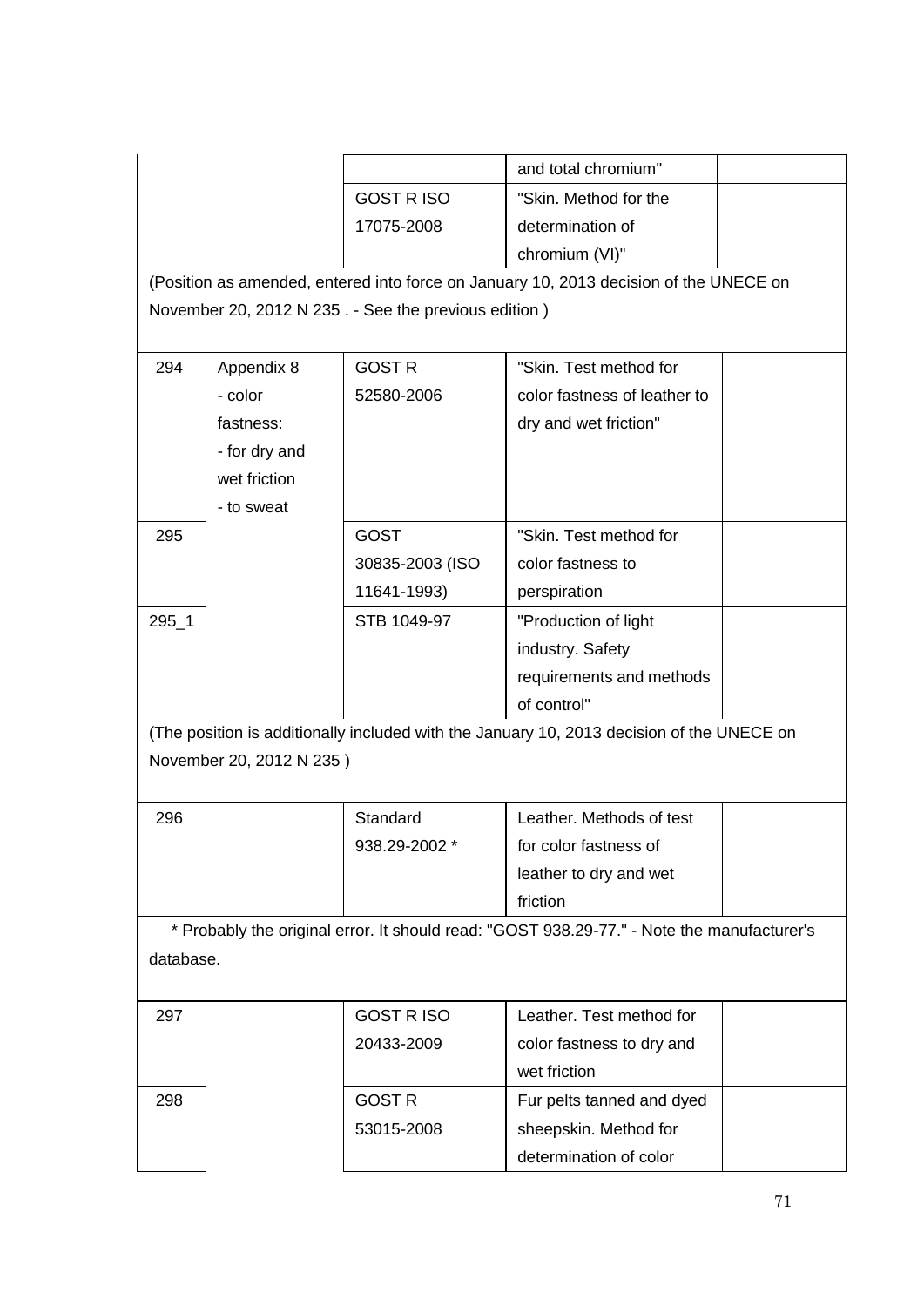|              |                 |                | fastness to rubbing        |  |  |
|--------------|-----------------|----------------|----------------------------|--|--|
| 299          |                 | GOST 9210-77   | "Fur skins tanned and      |  |  |
|              |                 |                | dyed sheepskin             |  |  |
|              |                 |                | Shubnaya. Method for       |  |  |
|              |                 |                | determination of color     |  |  |
|              |                 |                | fastness to abrasion"      |  |  |
| 300          | Appendix 8      | <b>GOST R</b>  | "Skins tanned sheepskin    |  |  |
|              | - welding       | 52959-2008     | and fur. Methods for       |  |  |
|              | temperature of  |                | determining the welding"   |  |  |
|              | the leather fur |                |                            |  |  |
| 301          |                 | GOST 17632-72  | "Fur skins and tanned      |  |  |
|              |                 |                | sheepskin Shubnaya.        |  |  |
|              |                 |                | Methods for determining    |  |  |
|              |                 |                | the welding"               |  |  |
| 302          | Appendix 8      | <b>GOST R</b>  | "Skins tanned sheepskin    |  |  |
|              | - the pH of the | 53017-2008     | and fur. Determination of  |  |  |
|              | aqueous         |                | pH of aqueous extract"     |  |  |
|              | extract of the  |                |                            |  |  |
|              | leather fur;    |                |                            |  |  |
| 303          |                 | GOST 22829 -77 | "Skins tanned sheepskin    |  |  |
|              |                 |                | and fur. Determination of  |  |  |
|              |                 |                | pH of aqueous extract"     |  |  |
| <b>Shoes</b> |                 |                |                            |  |  |
| 304          | Article 11      | GOST 126-79    | "Glued rubber galoshes.    |  |  |
|              | Sampling        |                | Specifications"            |  |  |
| 305          |                 | GOST 5375-79   | "Boots of rubber molded.   |  |  |
|              |                 |                | Specifications"            |  |  |
| 306          |                 | GOST 6410-80   | "Home footwear, boots      |  |  |
|              |                 |                | and shoes, rubber, rubber  |  |  |
|              |                 |                | and glued. Specifications" |  |  |
| 307          |                 | GOST 9289-78   | "Shoes. Acceptance"        |  |  |
| 308          |                 | GOST 14037-79  | "Footwear with textile     |  |  |
|              |                 |                | uppers with rubber soles   |  |  |
|              |                 |                | and priformovannymi        |  |  |
|              |                 |                | obsoyuzkami.               |  |  |
|              |                 |                |                            |  |  |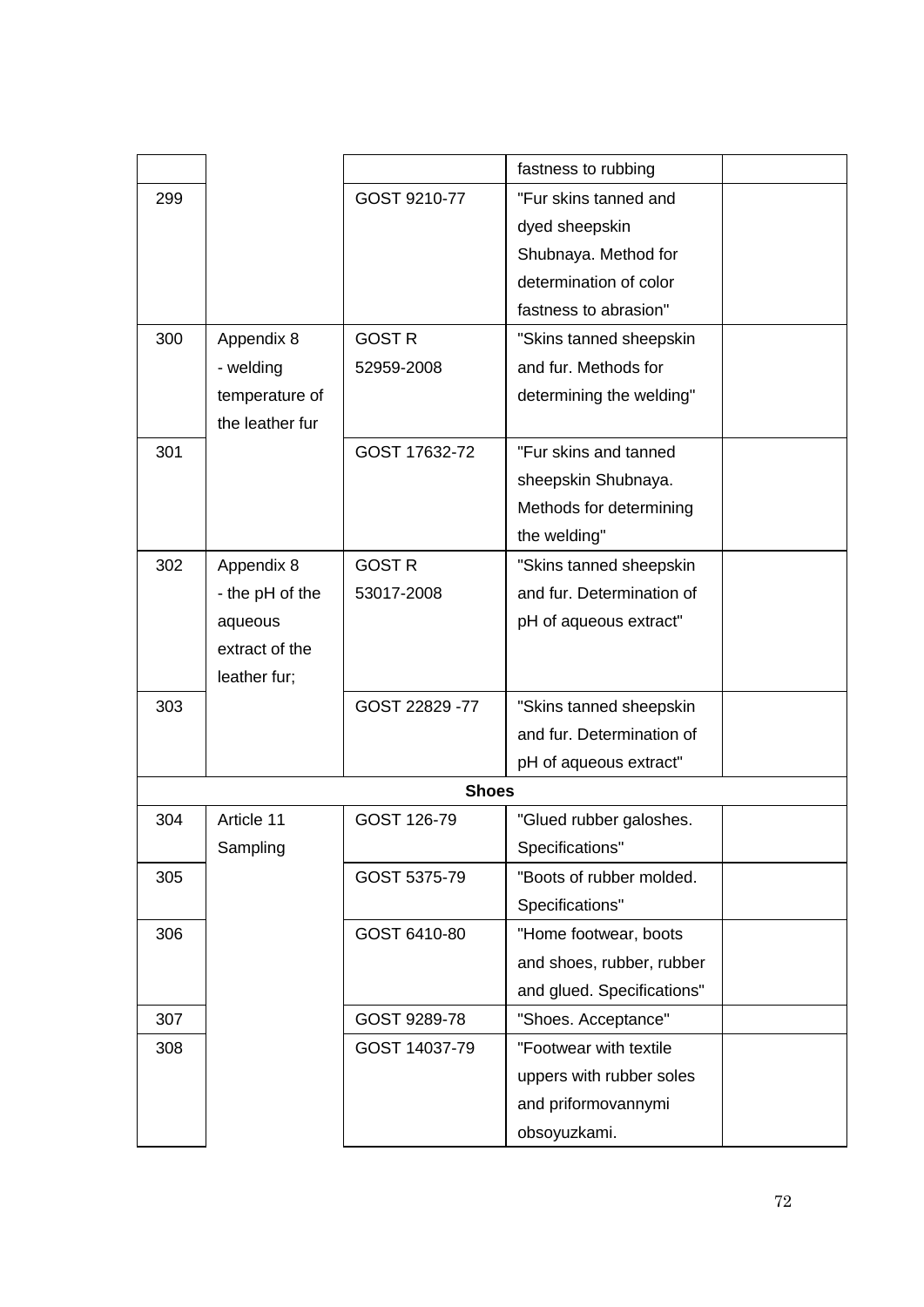|     |                                                                                      |                     | Specifications"              |  |  |  |  |  |
|-----|--------------------------------------------------------------------------------------|---------------------|------------------------------|--|--|--|--|--|
| 309 |                                                                                      | <b>Instructions</b> | "Hygienic evaluation of      |  |  |  |  |  |
|     |                                                                                      | 1.1.10-12-96-2005   | textiles, clothing and       |  |  |  |  |  |
|     |                                                                                      | *                   | footwear"                    |  |  |  |  |  |
|     | * The document is not provided. For more information, refer to the link . - Note the |                     |                              |  |  |  |  |  |
|     | manufacturer's database.                                                             |                     |                              |  |  |  |  |  |
|     |                                                                                      |                     |                              |  |  |  |  |  |
| 310 |                                                                                      | GOST 1059-72        | "Shoes felted. Acceptance    |  |  |  |  |  |
|     |                                                                                      |                     | rules and test methods"      |  |  |  |  |  |
| 311 | Article                                                                              | GOST 51293-99       | "Identification of products. |  |  |  |  |  |
|     | 11Identification                                                                     |                     | <b>General Provisions"</b>   |  |  |  |  |  |
| 312 |                                                                                      | <b>GOST</b>         | "Shoes. Marking,             |  |  |  |  |  |
|     |                                                                                      | 7296-81GOST         | packaging, transportation    |  |  |  |  |  |
|     |                                                                                      | 7296-2003           | and storage"                 |  |  |  |  |  |
| 313 |                                                                                      | <b>GOST R</b>       | "Shoes. Marking"             |  |  |  |  |  |
|     |                                                                                      | 53917-2010          |                              |  |  |  |  |  |
| 314 | Article 11 The                                                                       | <b>GOST RISO</b>    | "Shoes. Place of sampling,   |  |  |  |  |  |
|     | climatic                                                                             | 17709-2009          | preparation and              |  |  |  |  |  |
|     | conditions of                                                                        |                     | conditioning time samples    |  |  |  |  |  |
|     | the                                                                                  |                     | for testing"                 |  |  |  |  |  |
| 315 | <b>Test</b>                                                                          | <b>GOST RISO</b>    | "Shoes. Standard             |  |  |  |  |  |
|     |                                                                                      | 18454-2008          | atmospheric conditions for   |  |  |  |  |  |
|     |                                                                                      |                     | conditioning and testing of  |  |  |  |  |  |
|     |                                                                                      |                     | footwear and parts of        |  |  |  |  |  |
|     |                                                                                      |                     | footwear"                    |  |  |  |  |  |
| 316 |                                                                                      | <b>STB ISO</b>      | "Shoes. Standard             |  |  |  |  |  |
|     |                                                                                      | 18454-2006          | atmospheres for              |  |  |  |  |  |
|     |                                                                                      |                     | conditioning and testing of  |  |  |  |  |  |
|     |                                                                                      |                     | footwear and its             |  |  |  |  |  |
|     |                                                                                      |                     | components"                  |  |  |  |  |  |
| 317 | Appendix                                                                             | GOST 9718-88        | "Shoes. Determination of     |  |  |  |  |  |
|     | 5biosecurity                                                                         |                     | flexibility"                 |  |  |  |  |  |
|     | requirements:                                                                        |                     |                              |  |  |  |  |  |
|     | - Flexibility                                                                        |                     |                              |  |  |  |  |  |
| 318 | Appendix 5                                                                           | GOST 126-79         | "Glued rubber galoshes.      |  |  |  |  |  |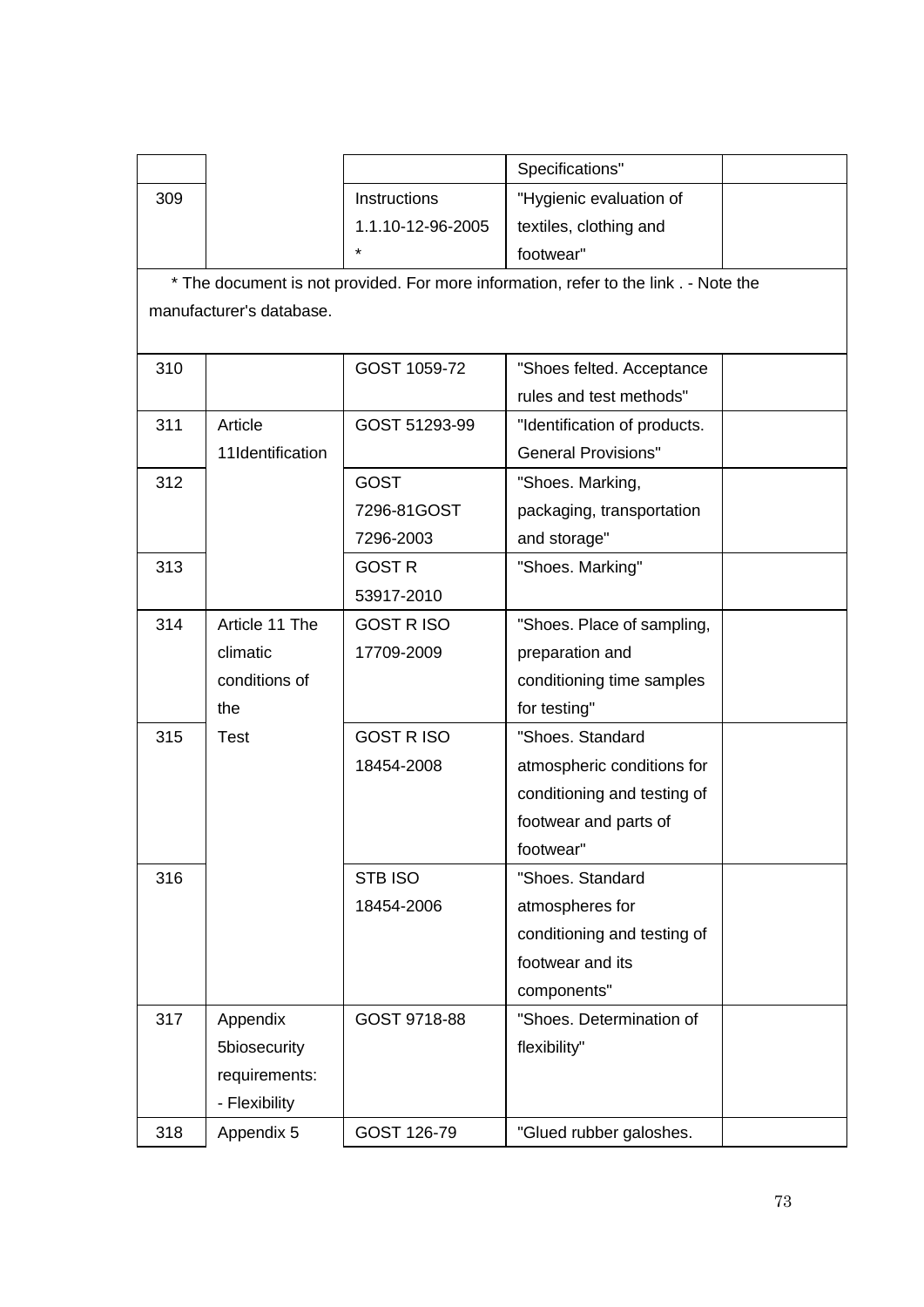|     | - watertight-                     |                                          | Specifications" (in terms of                                                              |  |
|-----|-----------------------------------|------------------------------------------|-------------------------------------------------------------------------------------------|--|
|     | permeability                      |                                          | determining water                                                                         |  |
|     |                                   |                                          | resistance)                                                                               |  |
| 319 |                                   | GOST 5375-79                             | "Boots of rubber molded.                                                                  |  |
|     |                                   |                                          | Specifications" (in terms of                                                              |  |
|     |                                   |                                          | determining water                                                                         |  |
|     |                                   |                                          | resistance)                                                                               |  |
| 320 |                                   | GOST 6410-80                             | "Boots, boots and shoes,                                                                  |  |
|     |                                   |                                          | rubber, rubber and glued.                                                                 |  |
|     |                                   |                                          | Specifications" (in terms of                                                              |  |
|     |                                   |                                          | determining water                                                                         |  |
|     |                                   |                                          | resistance)                                                                               |  |
| 321 |                                   | GOST 26362-84                            | "Shoes. Determination of                                                                  |  |
|     |                                   |                                          | water resistance under                                                                    |  |
|     |                                   |                                          | dynamic conditions"                                                                       |  |
| 322 |                                   | <b>ST RK EN</b>                          | "Footwear, Test methods                                                                   |  |
|     |                                   | 13073-2011 *                             | one-piece shoe. Water                                                                     |  |
|     |                                   |                                          | fastness"                                                                                 |  |
|     |                                   |                                          | * Access to international and foreign documents can be obtained by clicking on the link - |  |
|     | Note the manufacturer's database. |                                          |                                                                                           |  |
|     |                                   |                                          |                                                                                           |  |
| 323 | Appendix 5:                       | GOST 9292-82                             | "Shoes. Method of                                                                         |  |
|     | mechanical                        |                                          | determining the strength of                                                               |  |
|     | safety                            |                                          | attachment to the soles of                                                                |  |
|     | requirements                      |                                          | the shoes of chemical                                                                     |  |
|     | - the strength of                 |                                          | methods of attachment"                                                                    |  |
|     | attaching soles                   |                                          |                                                                                           |  |
| 324 |                                   |                                          | The position is excluded from the January 10, 2013 - ECE decision of November 20,         |  |
|     |                                   | 2012 N 235 . - See the previous edition. |                                                                                           |  |
|     |                                   |                                          |                                                                                           |  |
| 325 | Appendix 5                        | GOST 9136-72                             | "Shoes. Method of                                                                         |  |
|     | - tightness Heel                  |                                          | determining the strength of                                                               |  |
|     |                                   |                                          | attachment and heel                                                                       |  |
|     |                                   |                                          | heels"                                                                                    |  |
| 326 | Appendix 5                        | GOST 26431-85                            | "Sport footwear. Method of                                                                |  |
|     | - clamped                         |                                          | determining the strength of                                                               |  |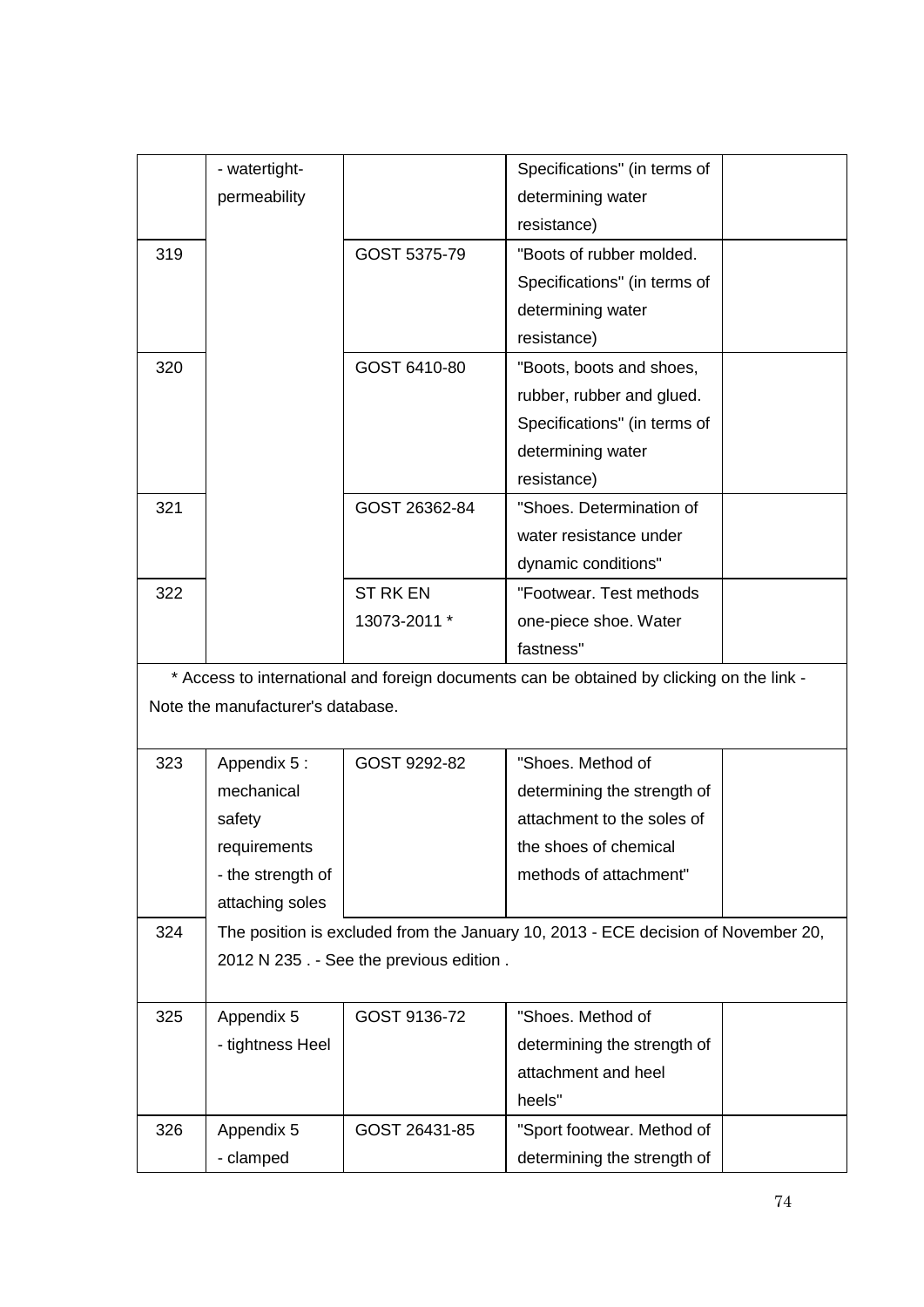|                                                                                           | sleeve                            |               | attachment sleeve"                                                                        |  |
|-------------------------------------------------------------------------------------------|-----------------------------------|---------------|-------------------------------------------------------------------------------------------|--|
| 327                                                                                       | Appendix 5                        | <b>RKISO</b>  | "Footwear. Test methods                                                                   |  |
|                                                                                           | - resistance to                   | 17707-2007 *  | soles. Resistance flexing"                                                                |  |
|                                                                                           | flexing soles                     |               |                                                                                           |  |
|                                                                                           |                                   |               | * Access to international and foreign documents can be obtained by clicking on the link - |  |
|                                                                                           | Note the manufacturer's database. |               |                                                                                           |  |
|                                                                                           |                                   |               |                                                                                           |  |
| $327 - 1$                                                                                 |                                   | <b>GOST R</b> | "Shoes for team sports.                                                                   |  |
|                                                                                           |                                   | 51796-2001    | General technical                                                                         |  |
|                                                                                           |                                   |               | requirements"                                                                             |  |
|                                                                                           |                                   |               | (The position is additionally included with the January 10, 2013 decision of the UNECE on |  |
|                                                                                           | November 20, 2012 N 235)          |               |                                                                                           |  |
|                                                                                           |                                   |               |                                                                                           |  |
| 328                                                                                       | Appendix 5                        | GOST 9134-78  | "Shoes. Methods of                                                                        |  |
|                                                                                           | - tightness                       |               | determining the strength of                                                               |  |
|                                                                                           | details of a                      |               | the bottom fastening of                                                                   |  |
|                                                                                           | bottom                            |               | details"                                                                                  |  |
| $328 - 1$                                                                                 | Article 8 - the                   | GOST 1059-72  | "Shoes felted. Acceptance                                                                 |  |
|                                                                                           | mass fraction of                  |               | rules and test methods"                                                                   |  |
|                                                                                           | free sulfuric                     |               |                                                                                           |  |
|                                                                                           | acid aqueous                      |               |                                                                                           |  |
|                                                                                           | extract                           |               |                                                                                           |  |
|                                                                                           |                                   |               | (The position is additionally included with the January 10, 2013 decision of the UNECE on |  |
| November 20, 2012 N 235)                                                                  |                                   |               |                                                                                           |  |
|                                                                                           |                                   |               |                                                                                           |  |
| 328_2                                                                                     |                                   | GOST 314-72   | "Felt parts of felt,                                                                      |  |
|                                                                                           |                                   |               | custom-made felt                                                                          |  |
|                                                                                           |                                   |               | products. Acceptance                                                                      |  |
|                                                                                           |                                   |               | rules and test methods"                                                                   |  |
|                                                                                           |                                   |               | (The position is additionally included with the January 10, 2013 decision of the UNECE on |  |
|                                                                                           | November 20, 2012 N 235)          |               |                                                                                           |  |
|                                                                                           |                                   |               |                                                                                           |  |
| 328_3                                                                                     | Annex 5 - foot                    | <b>GOST R</b> | "Shoes for team sports.                                                                   |  |
|                                                                                           | impact                            | 51796-2001    | General technical                                                                         |  |
|                                                                                           | resistance                        |               | requirements"                                                                             |  |
|                                                                                           |                                   |               |                                                                                           |  |
| (The position is additionally included with the January 10, 2013 decision of the UNECE on |                                   |               |                                                                                           |  |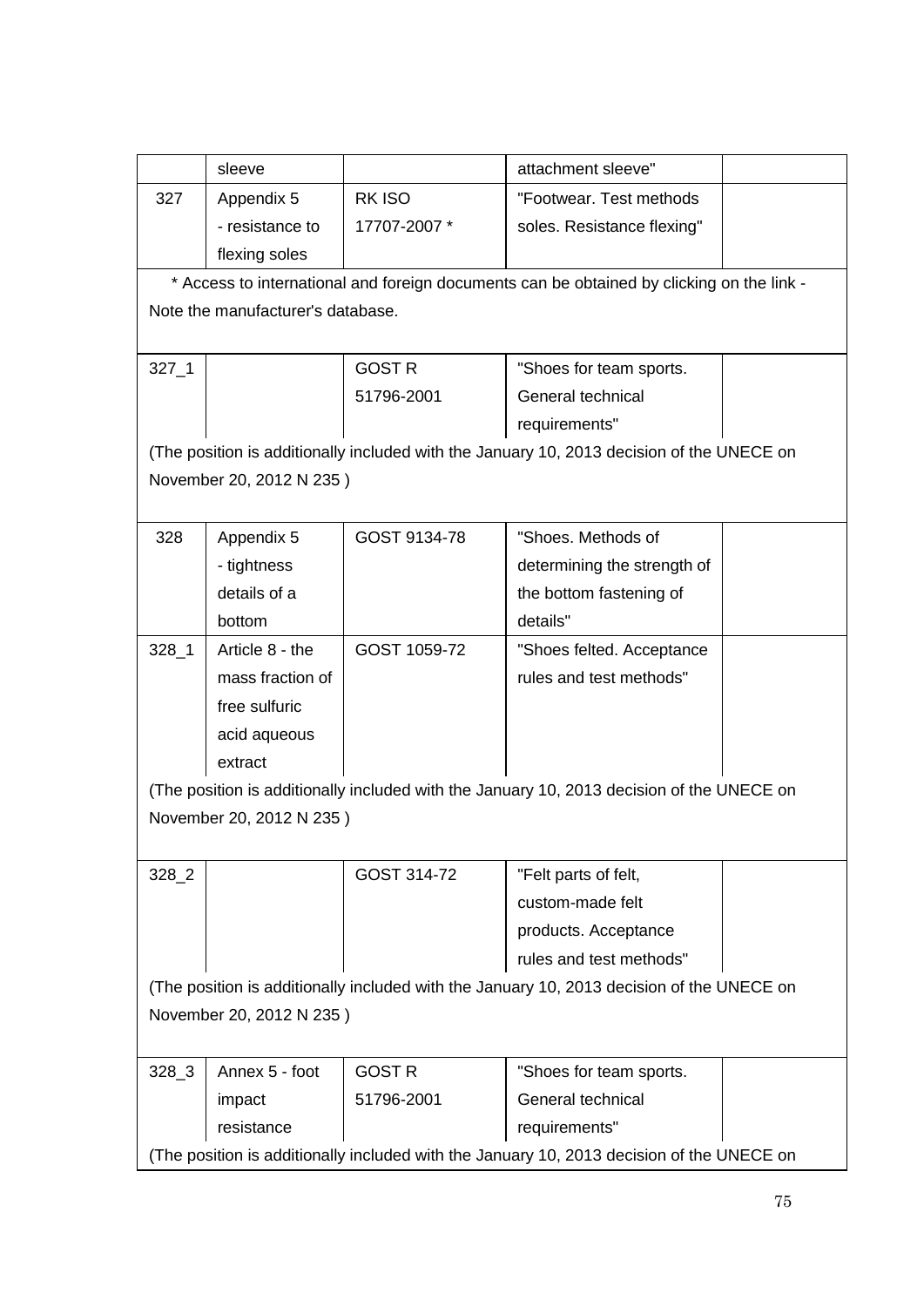| November 20, 2012 N 235) |  |
|--------------------------|--|
|--------------------------|--|

| 328 4                    | Annex 5 - bond  | GOST 9155-88 | "Sport footwear, rubber                                                                   |  |
|--------------------------|-----------------|--------------|-------------------------------------------------------------------------------------------|--|
|                          | strength rubber |              | and rubber.                                                                               |  |
|                          | obsoyuzki with  |              | Specifications"                                                                           |  |
|                          | textile uppers  |              |                                                                                           |  |
|                          |                 |              | (The position is additionally included with the January 10, 2013 decision of the UNECE on |  |
| November 20, 2012 N 235) |                 |              |                                                                                           |  |
|                          |                 |              |                                                                                           |  |
| 328 5                    |                 | GOST 6768-75 | "Rubber and rubber cloth.                                                                 |  |
|                          |                 |              | Determination of bond                                                                     |  |
|                          |                 |              | strength between layers in                                                                |  |
|                          |                 |              |                                                                                           |  |

(The position is additionally included with the January 10, 2013 decision of the UNECE on November 20, 2012 N 235 )

the bundle"

| 328 6 | Appendix 5 -     | GOST 6410-80 | "Boots, boots and shoes,  |  |
|-------|------------------|--------------|---------------------------|--|
|       | the thickness of |              | rubber, rubber and glued. |  |
|       | the rubber       |              | Specifications"           |  |
|       | boots in the     |              |                           |  |
|       | areas of         |              |                           |  |
|       | measurement      |              |                           |  |

(The position is additionally included with the January 10, 2013 decision of the UNECE on November 20, 2012 N 235 )

| 328 i | GOST 9155-88 | "Sport footwear, rubber                                                                    |  |
|-------|--------------|--------------------------------------------------------------------------------------------|--|
|       |              | and rubber.                                                                                |  |
|       |              | Specifications"                                                                            |  |
|       |              | (The pecition is additionally included with the Jenuary 10, 2012 decision of the LINECE on |  |

(The position is additionally included with the January 10, 2013 decision of the UNECE on November 20, 2012 N 235 )

| $328 - 8$ | GOST 14037-79 | "Footwear with textile   |  |
|-----------|---------------|--------------------------|--|
|           |               | uppers with rubber soles |  |
|           |               | and priformovannymi      |  |
|           |               | obsoyuzkami.             |  |
|           |               | Specifications"          |  |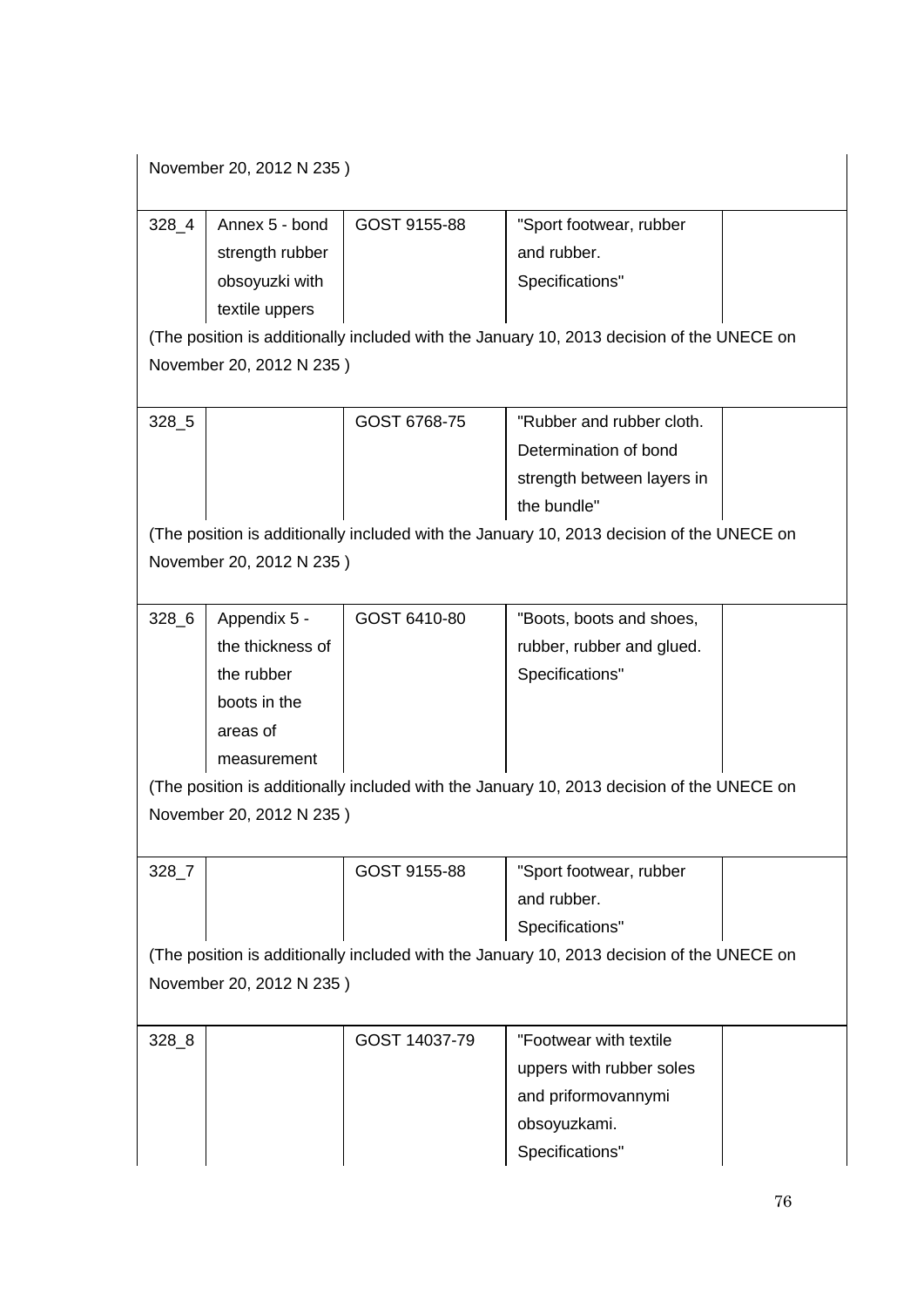(The position is additionally included with the January 10, 2013 decision of the UNECE on November 20, 2012 N 235 )

|           | Leather goods            |               |                                                                                           |  |  |  |
|-----------|--------------------------|---------------|-------------------------------------------------------------------------------------------|--|--|--|
| 329       | Article 11               | <b>GOST</b>   | "Bags, bags, briefcases,                                                                  |  |  |  |
|           | Sampling                 | 28631-2005    | backpacks, briefcases,                                                                    |  |  |  |
|           |                          |               | small leather goods                                                                       |  |  |  |
|           |                          |               | products. General                                                                         |  |  |  |
|           |                          |               | specifications"                                                                           |  |  |  |
| 330       |                          | GOST 28754-90 | "Seat belt for hours.                                                                     |  |  |  |
|           |                          |               | General specifications"                                                                   |  |  |  |
| 331       |                          | GOST 28846-90 | "Gloves and mittens.                                                                      |  |  |  |
|           |                          |               | General specifications"                                                                   |  |  |  |
| 332       |                          | GOST 18321-73 | "Statistical Quality Control.                                                             |  |  |  |
|           |                          |               | Randomly selected                                                                         |  |  |  |
|           |                          |               | samples of pieces of                                                                      |  |  |  |
|           |                          |               | product"                                                                                  |  |  |  |
| 333       | Article                  | GOST 25871-83 | "Leather goods.                                                                           |  |  |  |
|           | 11Identification         |               | Packaging, labeling,                                                                      |  |  |  |
|           |                          |               | transport and storage"                                                                    |  |  |  |
| 334       | Appendix                 | §7.5 GOST     | "Bags, bags, briefcases,                                                                  |  |  |  |
|           | 6mechanical              | 28631-2005    | backpacks, briefcases,                                                                    |  |  |  |
|           | safety                   |               | small leather goods                                                                       |  |  |  |
|           | requirements:            |               | products. General                                                                         |  |  |  |
|           | - the breaking           |               | specifications"                                                                           |  |  |  |
|           | load of the              |               |                                                                                           |  |  |  |
|           | attachment of            |               |                                                                                           |  |  |  |
|           | handles, or the          |               |                                                                                           |  |  |  |
|           | maximum load             |               |                                                                                           |  |  |  |
| $334 - 1$ | Appendix 6 -             | <b>GOST</b>   | "Bags, bags, briefcases,                                                                  |  |  |  |
|           | color fastness           | 28631-2005    | backpacks, briefcases,                                                                    |  |  |  |
|           | to dry friction          |               | small leather goods                                                                       |  |  |  |
|           | products and             |               | products. General                                                                         |  |  |  |
|           |                          |               | specifications"                                                                           |  |  |  |
|           |                          |               | (The position is additionally included with the January 10, 2013 decision of the UNECE on |  |  |  |
|           | November 20, 2012 N 235) |               |                                                                                           |  |  |  |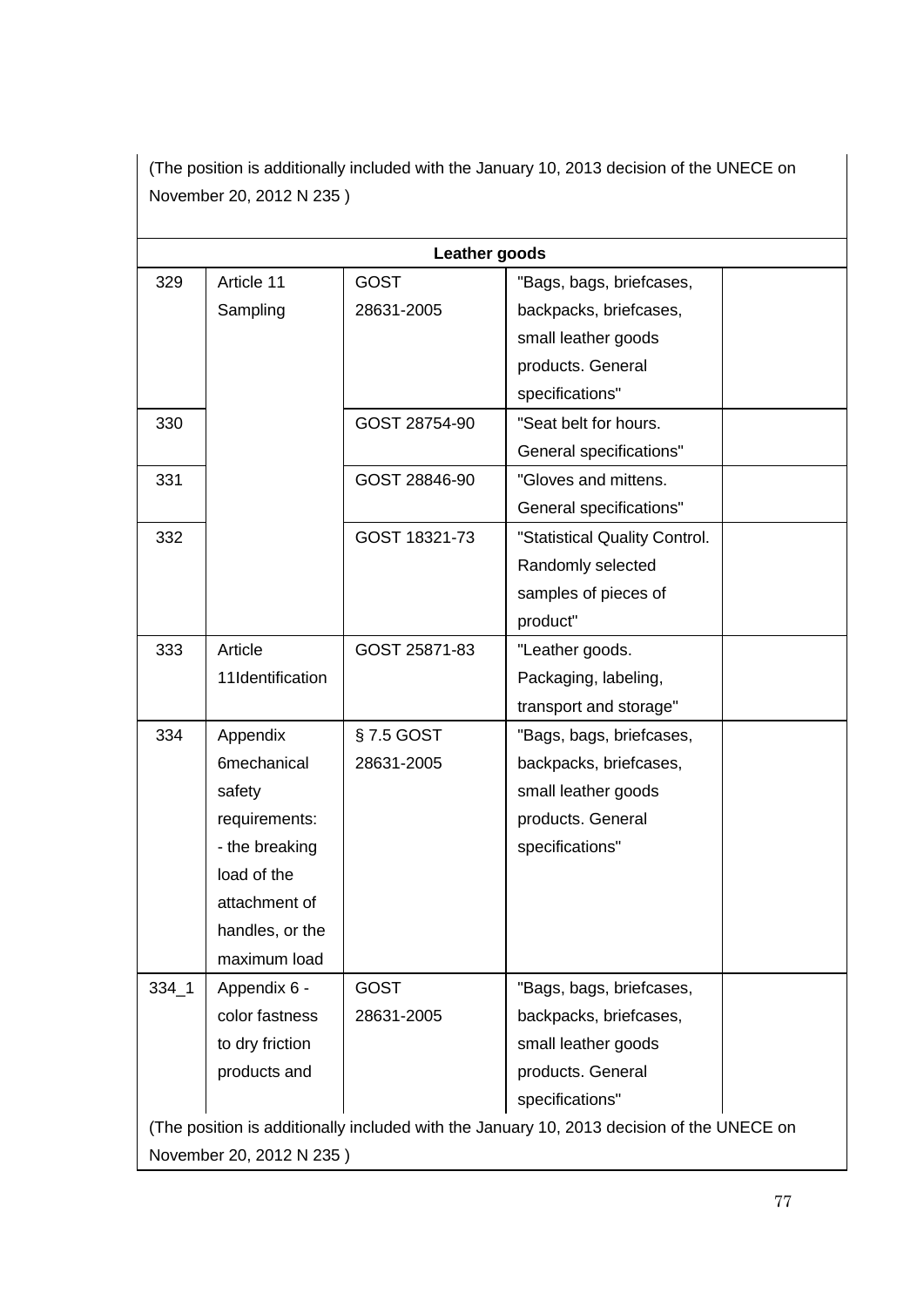| $334\_2$  | wet friction             | GOST 28754-90                             | "Seat belt for hours.                                                                     |  |
|-----------|--------------------------|-------------------------------------------|-------------------------------------------------------------------------------------------|--|
|           |                          |                                           | General specifications"                                                                   |  |
|           |                          |                                           | (The position is additionally included with the January 10, 2013 decision of the UNECE on |  |
|           | November 20, 2012 N 235) |                                           |                                                                                           |  |
|           |                          |                                           |                                                                                           |  |
| 334 3     |                          | GOST 28846-90                             | "Gloves and mittens.                                                                      |  |
|           |                          |                                           | General specifications"                                                                   |  |
|           |                          |                                           | (The position is additionally included with the January 10, 2013 decision of the UNECE on |  |
|           | November 20, 2012 N 235) |                                           |                                                                                           |  |
|           |                          |                                           |                                                                                           |  |
| $334 - 4$ | Appendix 6 -             | <b>GOST</b>                               | "Bags, bags, briefcases,                                                                  |  |
|           | strength suture          | 28631-2005                                | backpacks, briefcases,                                                                    |  |
|           | thread                   |                                           | small leather goods                                                                       |  |
|           |                          |                                           | products. General                                                                         |  |
|           |                          |                                           | specifications"                                                                           |  |
|           |                          |                                           | (The position is additionally included with the January 10, 2013 decision of the UNECE on |  |
|           | November 20, 2012 N 235) |                                           |                                                                                           |  |
|           |                          |                                           |                                                                                           |  |
| 334_5     | Appendix 6 -             | <b>GOST</b>                               | "Bags, bags, briefcases,                                                                  |  |
|           | weld strength            | 28631-2005                                | backpacks, briefcases,                                                                    |  |
|           |                          |                                           | small leather goods                                                                       |  |
|           |                          |                                           | products. General                                                                         |  |
|           |                          |                                           | specifications"                                                                           |  |
|           |                          |                                           | (The position is additionally included with the January 10, 2013 decision of the UNECE on |  |
|           | November 20, 2012 N 235) |                                           |                                                                                           |  |
|           |                          |                                           |                                                                                           |  |
|           |                          | Coatings and carpet products machine made |                                                                                           |  |
| 335       | Article 11               | GOST 18276.0-88                           | "Coatings and carpet                                                                      |  |
|           | Sampling                 |                                           | products machine made.                                                                    |  |
|           |                          |                                           | Sampling Method"                                                                          |  |
| 336       |                          | GOST 18321-73                             | "Statistical Quality Control.                                                             |  |
|           |                          |                                           | Randomly selected                                                                         |  |
|           |                          |                                           | samples of pieces of                                                                      |  |
|           |                          |                                           | product"                                                                                  |  |
| 337       | Article 8 The            | <b>GOST</b>                               | "Textiles. Coverings and                                                                  |  |